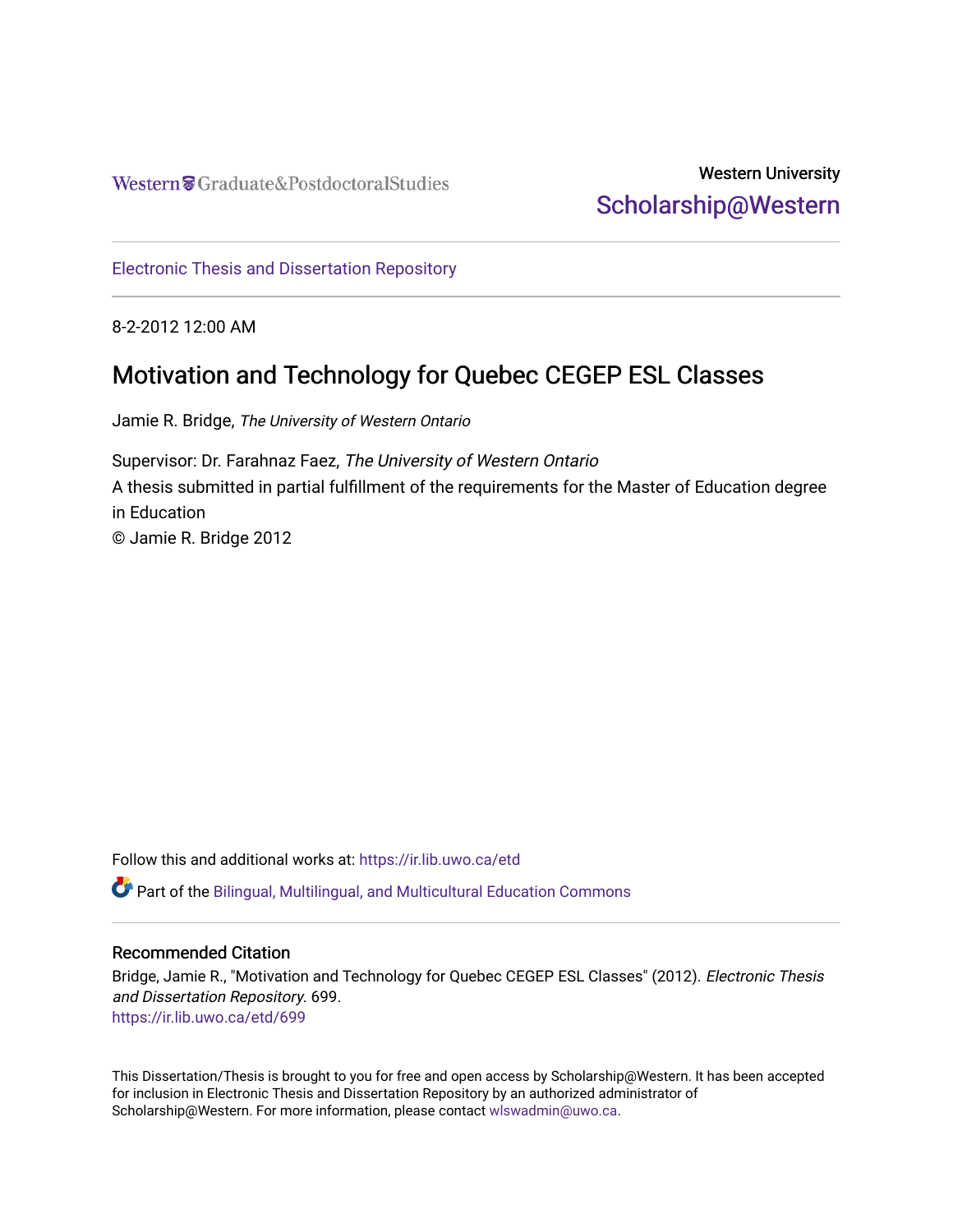## MOTIVATION AND TECHNOLOGY FOR QUEBEC CEGEP ESL CLASSES

(Spine title: Motivation and Technology for Quebec CEGEP ESL Classes)

(Thesis format: Monograph)

by

Jamie Bridge

Graduate Program in Education

A thesis submitted in partial fulfillment of the requirements for the degree of Master of Education

The School of Graduate and Postdoctoral Studies The University of Western Ontario London, Ontario, Canada

© Jamie Bridge, 2012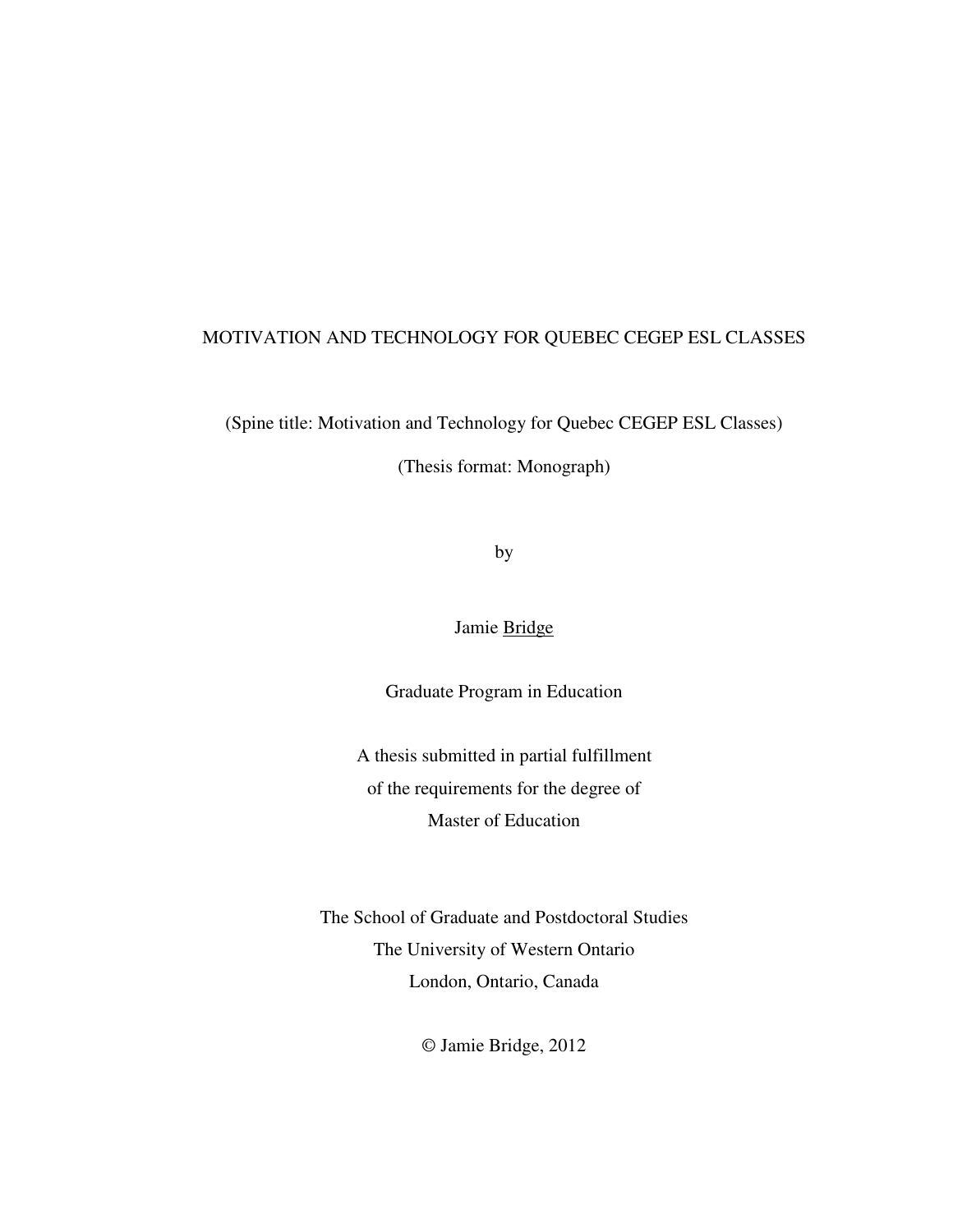THE UNIVERSITY OF WESTERN ONTARIO School of Graduate and Postdoctoral Studies

## CERTIFICATE OF EXAMINATION

**Supervisor** 

Examiners

Dr. Farahnaz Faez

\_\_\_\_\_\_\_\_\_\_\_\_\_\_\_\_\_\_\_\_\_\_\_\_\_\_\_\_\_\_ Dr. Joyce Bruhn de Garavito (external)

\_\_\_\_\_\_\_\_\_\_\_\_\_\_\_\_\_\_\_\_\_\_\_\_\_\_\_\_\_\_

Supervisory Committee

\_\_\_\_\_\_\_\_\_\_\_\_\_\_\_\_\_\_\_\_\_\_\_\_\_\_\_\_\_\_

Dr. Immaculate Namukasa

\_\_\_\_\_\_\_\_\_\_\_\_\_\_\_\_\_\_\_\_\_\_\_\_\_\_\_\_\_\_ Dr. Shelley Taylor

\_\_\_\_\_\_\_\_\_\_\_\_\_\_\_\_\_\_\_\_\_\_\_\_\_\_\_\_\_\_ Dr. Suzanne Majhanovich

The thesis by

## **Jamie Ron Bridge**

entitled:

## **Motivation and Technology for Quebec CEGEP ESL Classes**

is accepted in partial fulfillment of the requirements for the degree of Master's of Education

\_\_\_\_\_\_\_\_\_\_\_\_\_\_\_\_\_\_\_\_\_\_ \_\_\_\_\_\_\_\_\_\_\_\_\_\_\_\_\_\_\_\_\_\_\_\_\_\_\_\_\_\_\_ Date Chair of the Thesis Examination Board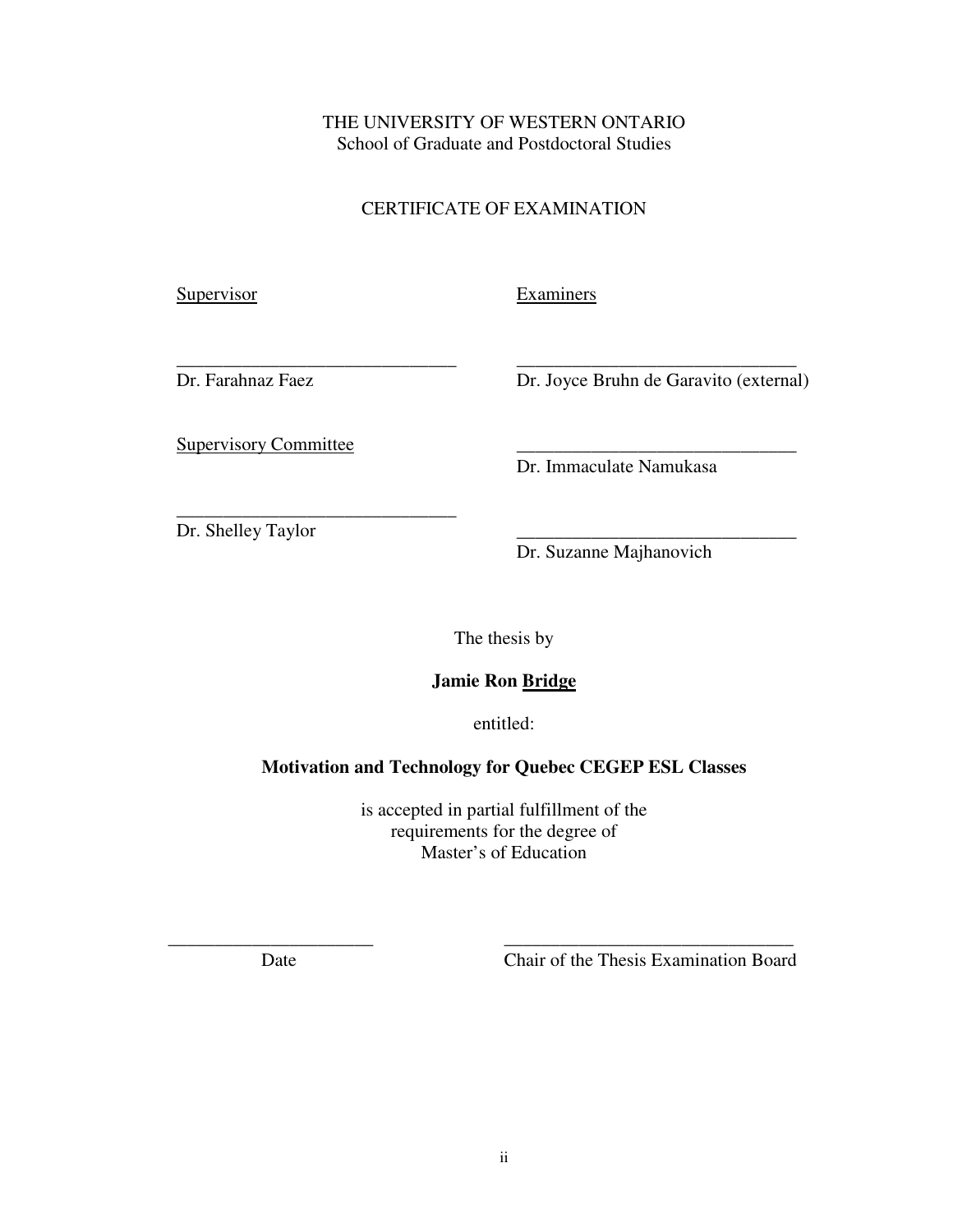#### Abstract

This paper focuses on English as a second language (ESL) learning by students at Quebec Collèges d'Enseignement General et Professionnel (CEGEPs). The research seeks to describe the positive outcome of computer assisted language learning (CALL) practices on the motivational level of students, their efficacy in helping students understand the cultural contexts of a second language, and their role in the achievement of proficiency in oral and written language skills. The main aim of the research is to investigate the role of new constructivist pedagogies and CALL practices in enhancing student motivation for continuous second language learning. Following qualitative case study methodology, the research consisted of a convenience sample of 41 students at a CEGEP in Quebec and used a survey and a focus group to obtain its data. The study found that students were generally motivated to learn English via CALL; however, there were also some shortcomings in this method of instruction. The findings of the research have implications for second language teachers and their students both in Canada and globally. In Canada, the amalgamation of diverse linguistic and migrant communities encourages citizens to be proficient not only in their native tongues, but also in the official languages of the nation—French and English. In the global context, information and communication are the main ingredients of trade, commerce and socialization.

#### Key words

Computer Assisted Language Learning, Collèges d'Enseignement General et Professionnel, CEGEP, student motivation, second language learning, English as a second language, information and communication technology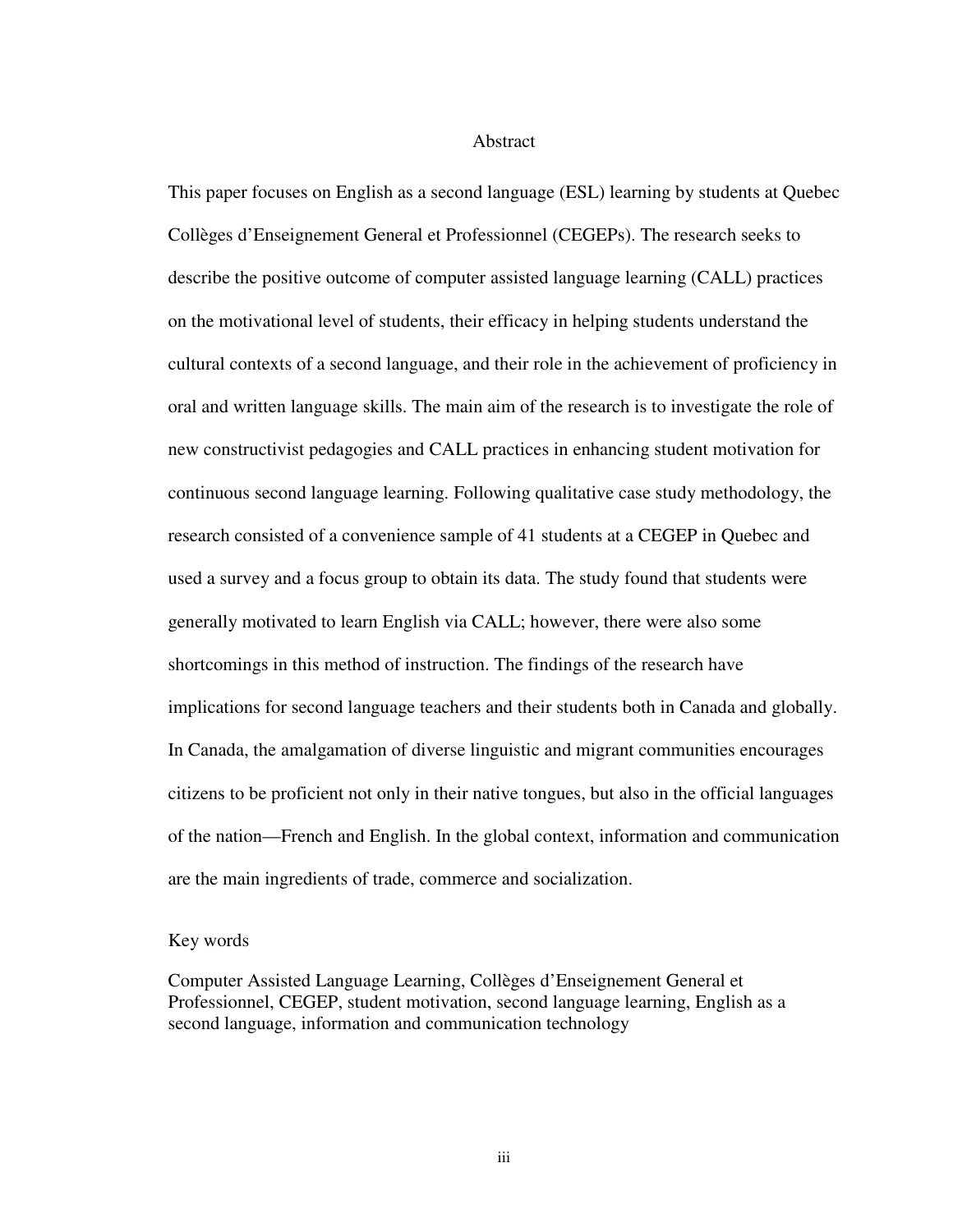### Acknowledgments

I would like to take this opportunity to recognize the valuable assistance that I received from my supervisor, Dr. Farahnaz Faez. The development of this thesis was a challenging endeavour, given that we are some 700 kilometers apart from each other. At the same time, it is testament to technology's ability to assist in learning at great distances. I would also like to acknowledge and thank my students for having participated in providing essential feedback. Without you, this document would not have been possible. Finally, I would like to express my gratitude to all of my friends for their patience during the long trek that ultimately led to this paper's fruition.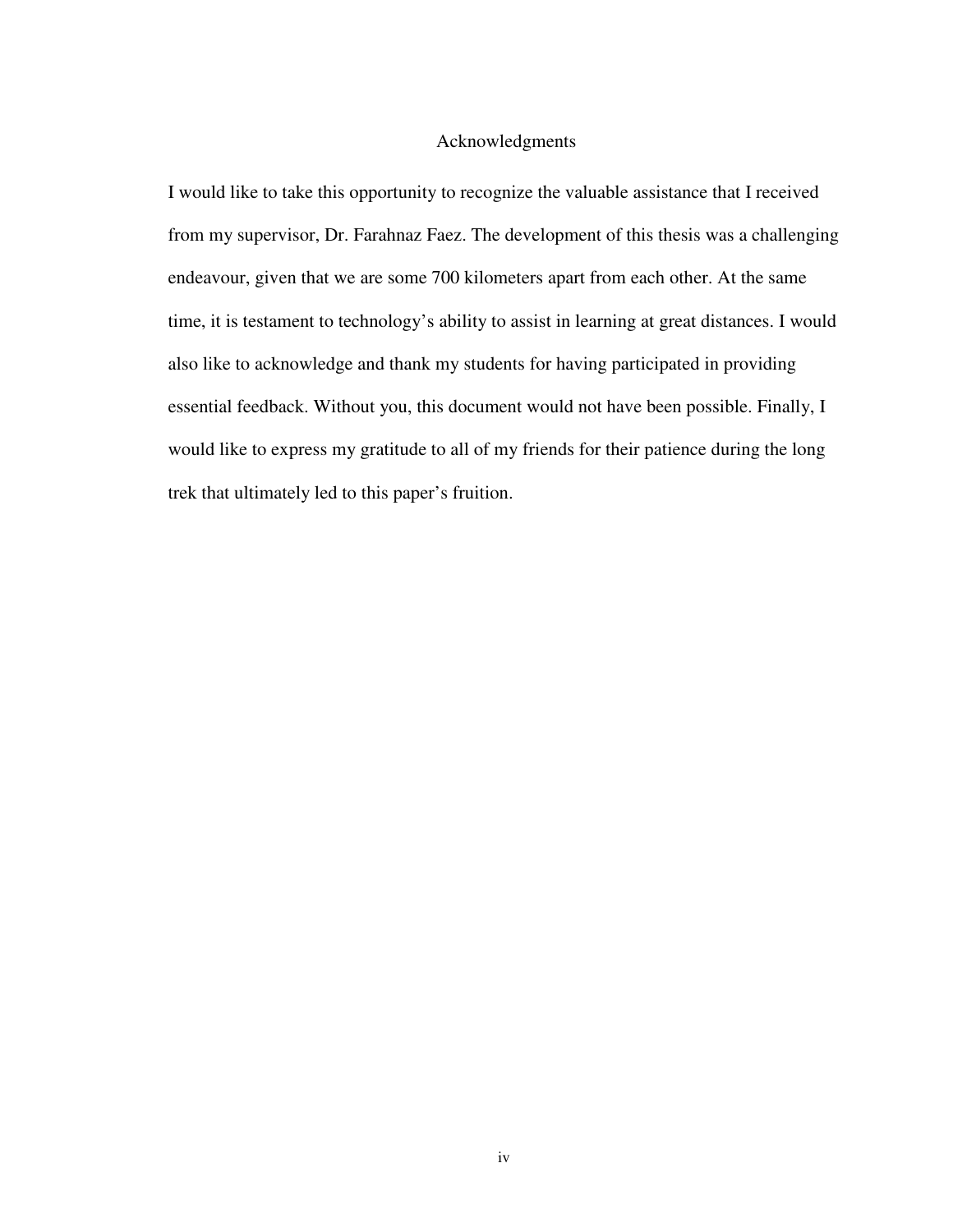| $\overline{2}$ |       |                                                                        |
|----------------|-------|------------------------------------------------------------------------|
|                |       |                                                                        |
|                | 2.1.1 | Structural computer-assisted language learning (1970s to 1980s).  9    |
|                | 2.1.2 | Communicative computer-assisted language learning (1980s to 2000s) 9   |
|                | 2.1.3 | Integrative computer-assisted language learning (2000 to present).  10 |
|                | 2.1.4 |                                                                        |
|                |       |                                                                        |
|                | 2.2.1 |                                                                        |
|                | 2.2.2 |                                                                        |
|                | 2.2.3 |                                                                        |
|                | 2.2.4 |                                                                        |
|                |       |                                                                        |
|                | 2.3.1 |                                                                        |

## Table of Contents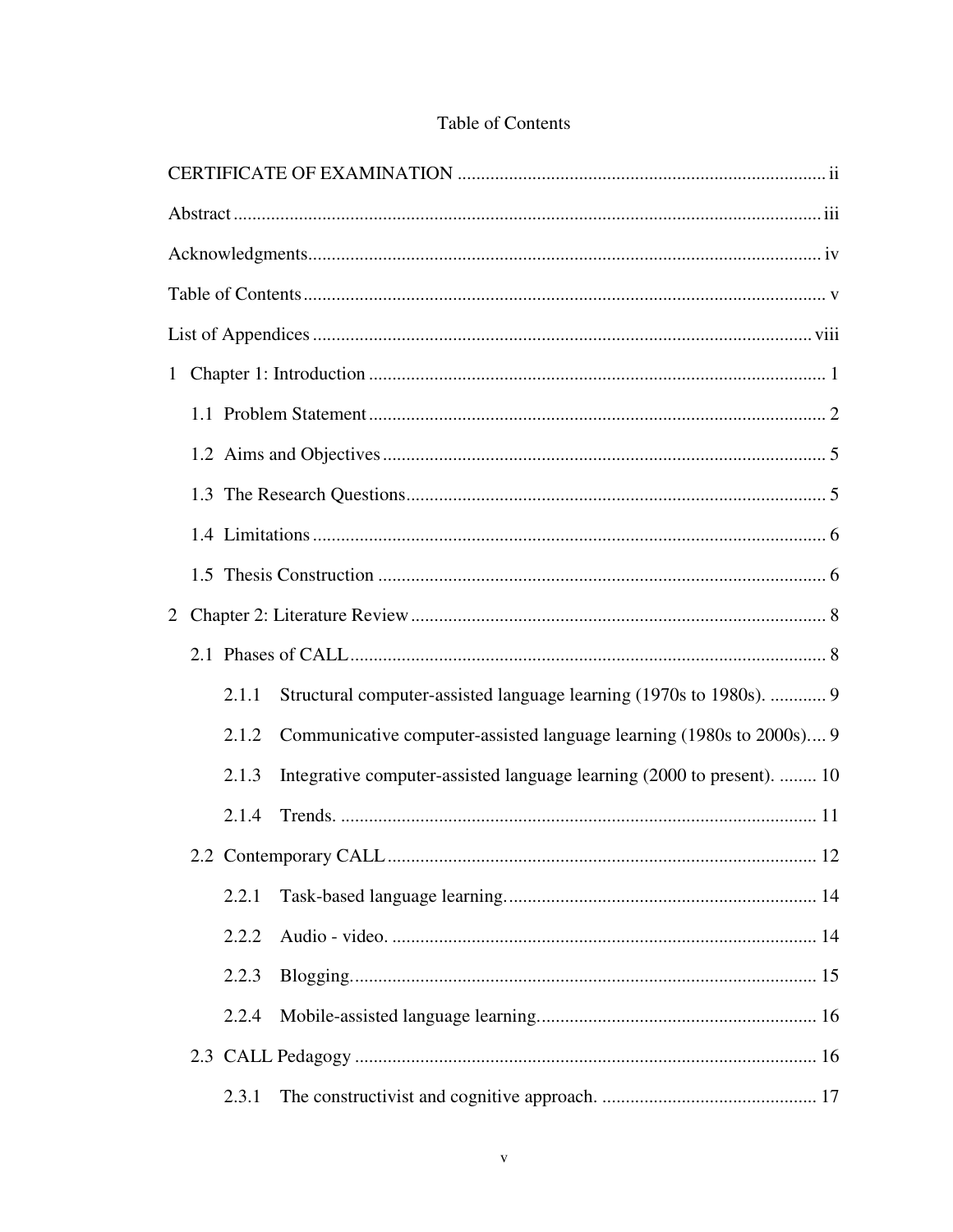|   |  | 4.1.2 |                                                                    |  |
|---|--|-------|--------------------------------------------------------------------|--|
|   |  | 4.1.3 | Computer-assisted language learning, motivation, and continuous    |  |
|   |  |       |                                                                    |  |
| 5 |  |       |                                                                    |  |
|   |  |       |                                                                    |  |
|   |  | 5.1.1 |                                                                    |  |
|   |  | 5.1.2 | The pedagogical benefits of computer-assisted language learning 91 |  |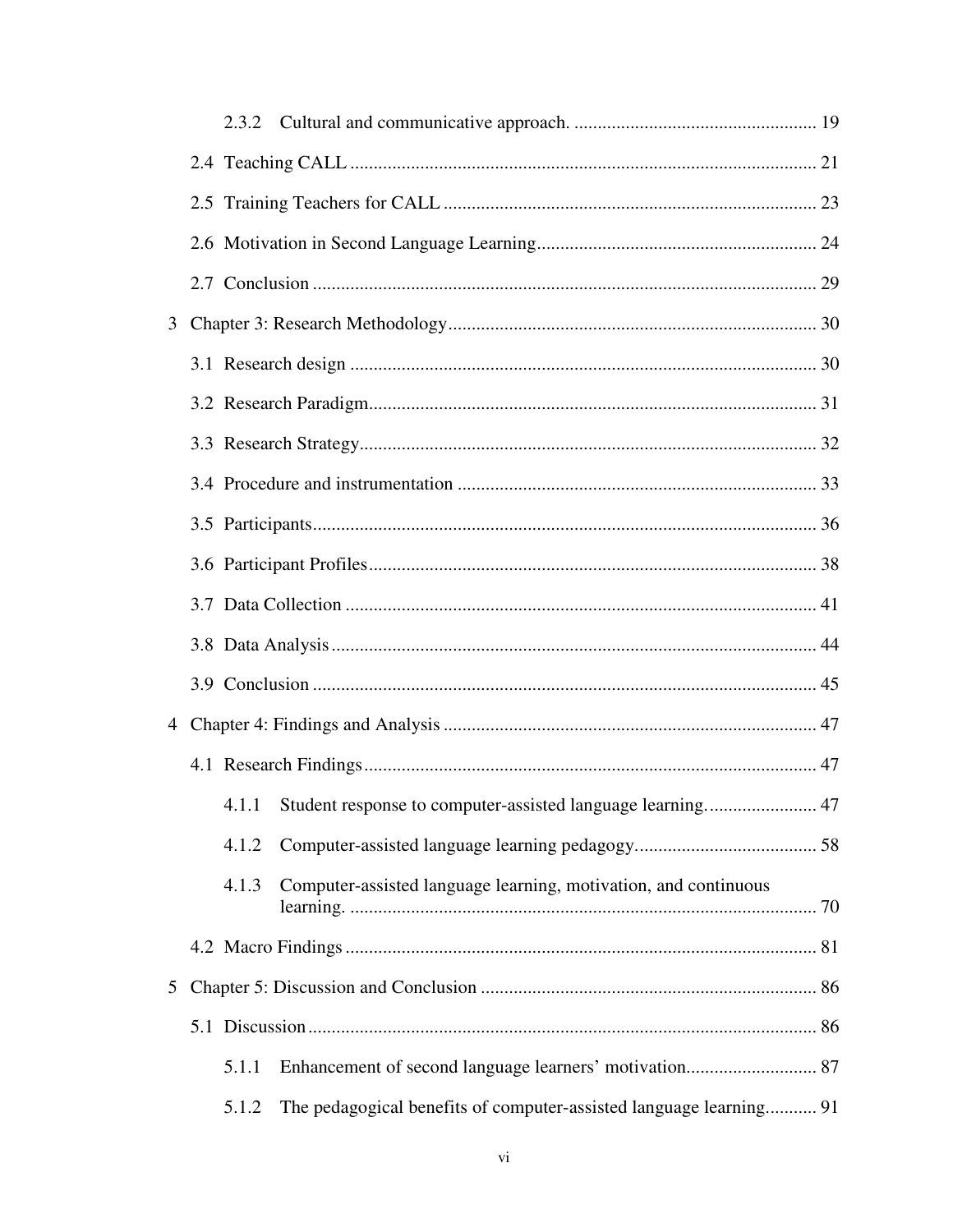|  | 5.1.3 Perception of computer-assisted language learning as a continuous |  |
|--|-------------------------------------------------------------------------|--|
|  |                                                                         |  |
|  |                                                                         |  |
|  |                                                                         |  |
|  |                                                                         |  |
|  |                                                                         |  |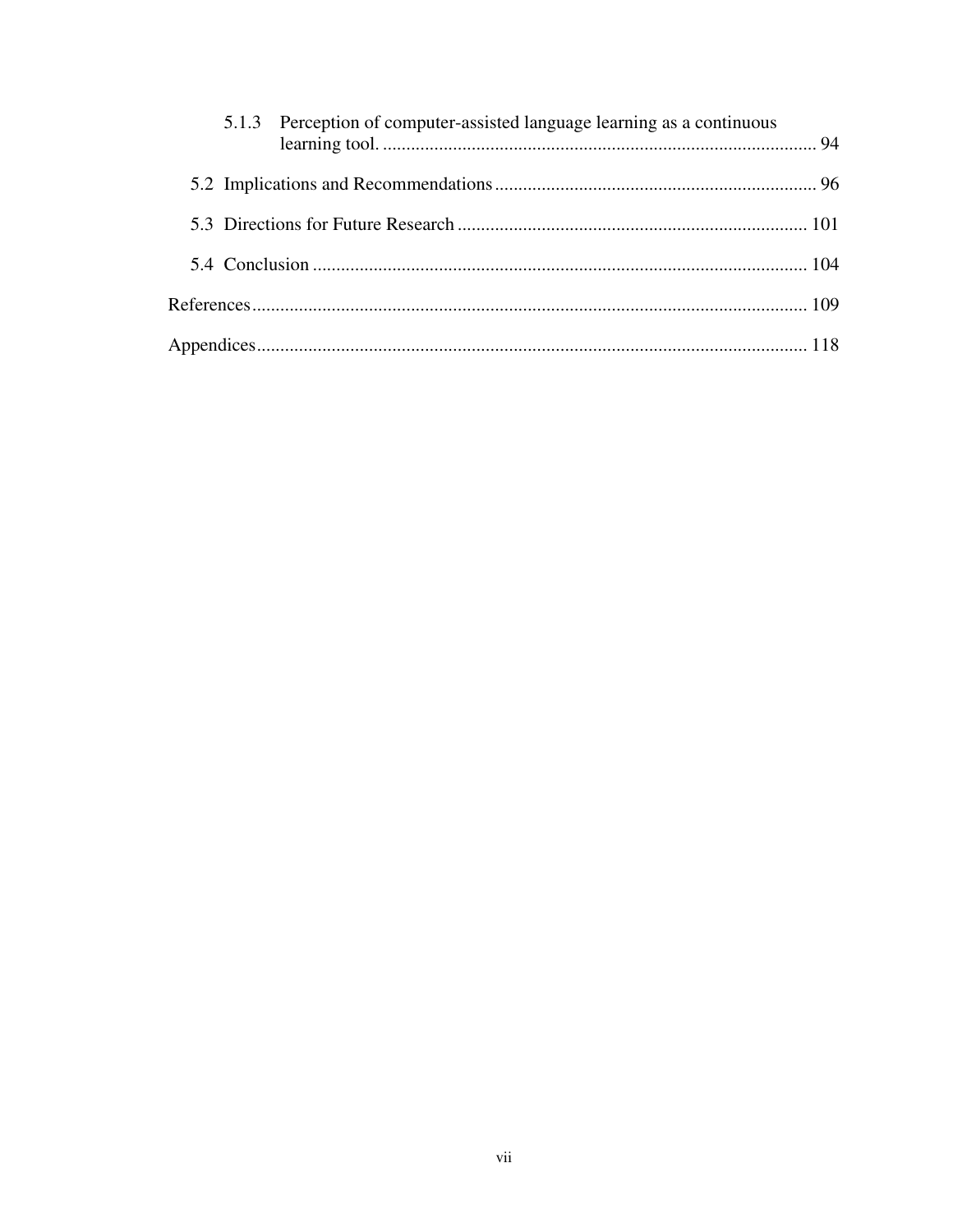# List of Appendices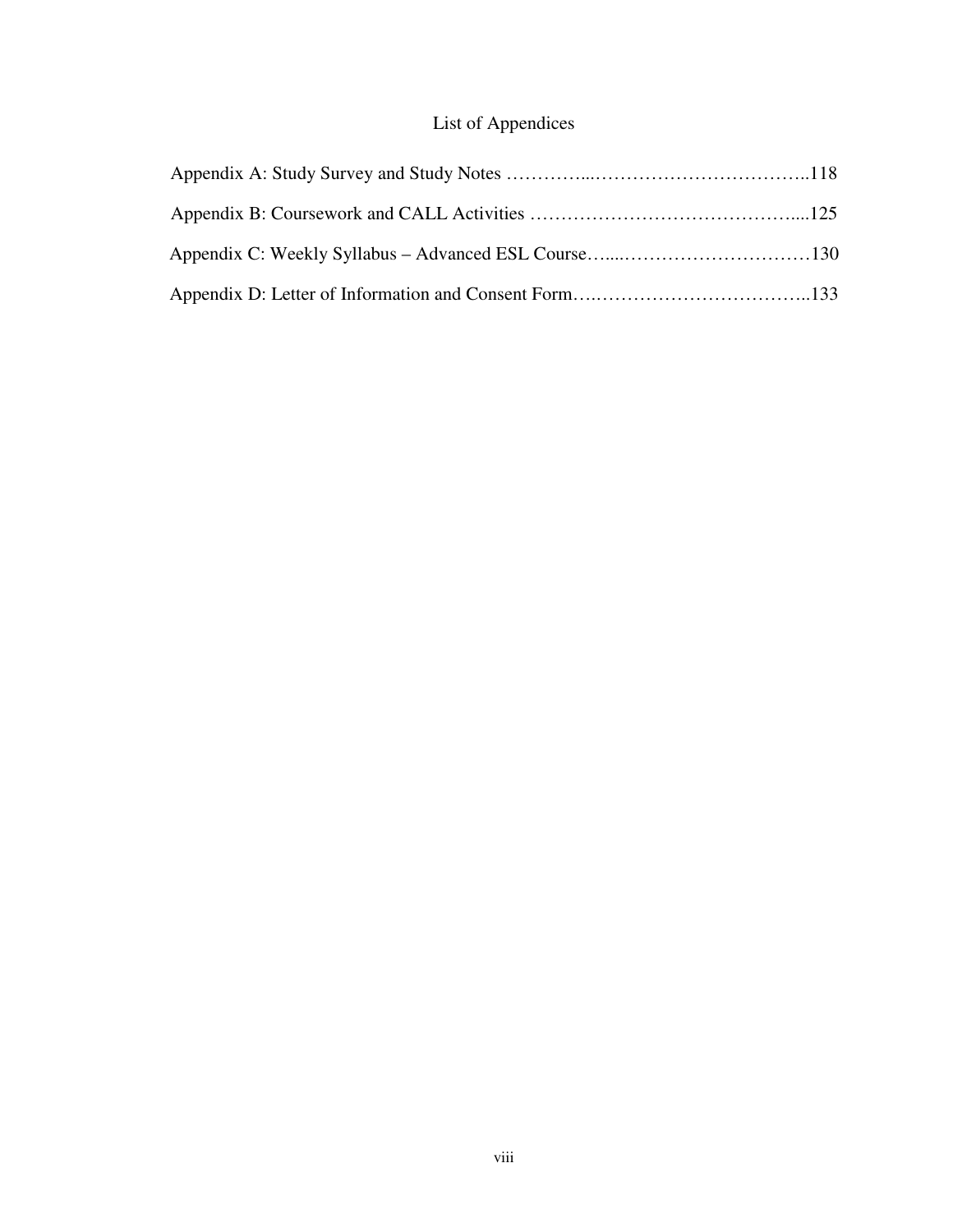#### Chapter 1: Introduction

Nleya et al. (2007) argue that in today's social milieu, with its constant dependence on technology, all activities—both social and professional—are inexorably intertwined with Information and Communication Technology (ICT). It is only natural that learning strategies have also progressively become integrated with ICT. Contemporary ICT has become an accessory to learning with the help of Computer Assisted Language Learning (CALL) (European Union, Directorate General of Education and Culture, 2003). Education is no longer restricted to text books and the print media. Now, CALL programs use text, audio, video and, more recently, live authentic situations to develop language acquisition. Accordingly, there is a movement away from students interacting "with computers to interacting with other humans via the computer" (Kern  $\&$ Warschauer, 2000, p. 11). This ease of access to information, peers, and instructors has made learning a more dynamic experience—one where the student can now become more directly and actively involved with his/her own learning.

CALL made its first appearance in the early 1960s and soon began to exert an important influence in second language education (SLE) (Warschauer, 2000). Warschauer (2000) further notes that the computer revolution was mainly an American phenomenon; hence, the dominant language of computing was English. As such, CALL had a great impact on English as a second language (ESL) education.

By the 1980s CALL had become an established learning aid that was widely used with multimedia, social networking, and the concept of learning in communities (Warschauer, 2000). The most common areas addressed by CALL are pronunciation,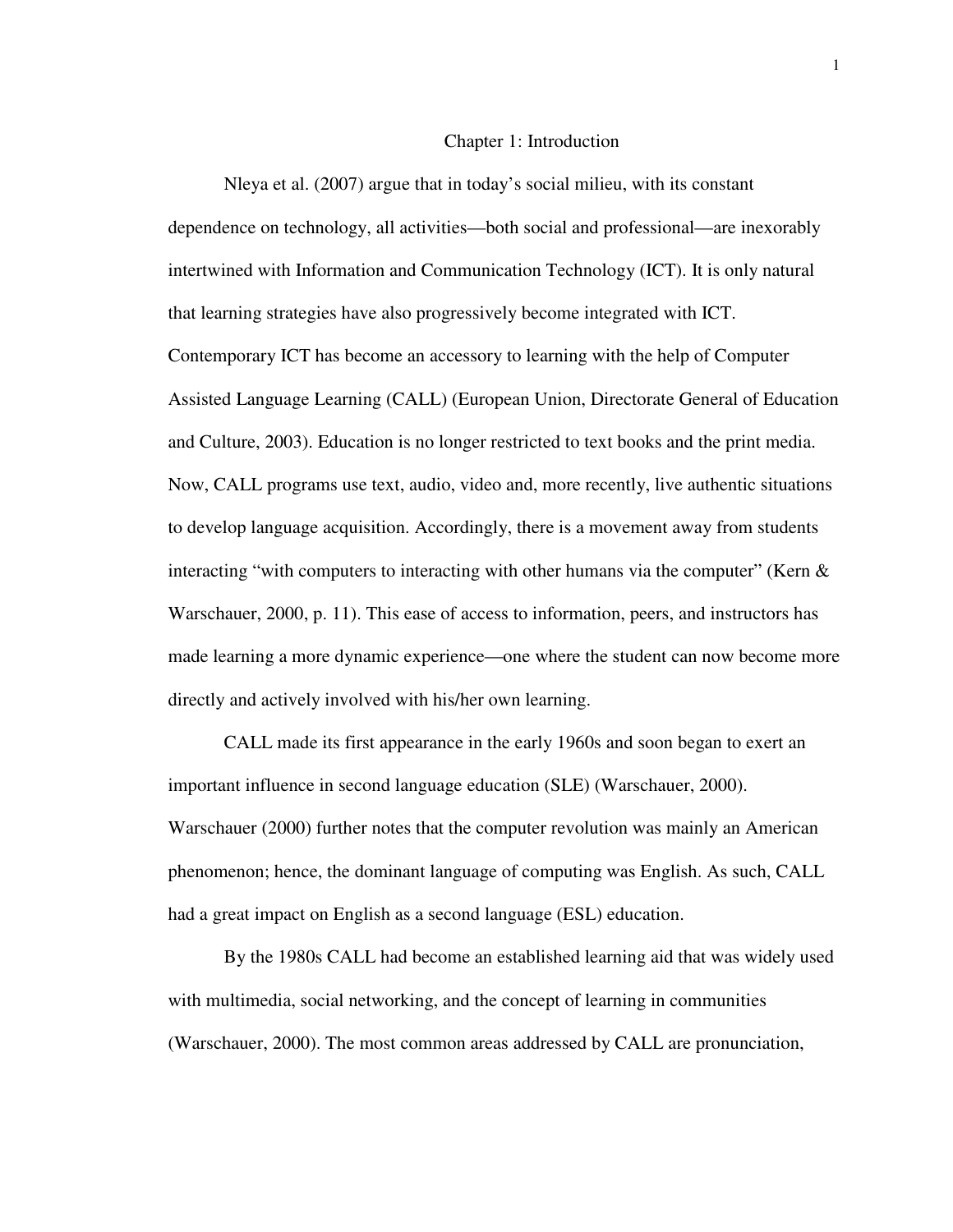vocabulary, and grammar, greatly enhancing second language learning (SLL) (Warschauer, 2000). CALL has, therefore, become an important supplement to SLL.

CALL offers itself as a pedagogical alternative to ESL learning. I have had the opportunity to personally observe that Collège d'Enseignement General et Professionnel (CEGEP) institutions in Montreal are now employing the newest and most widely used technological platforms to deliver media and interactive content online to the majority of their students. Online interfaces called DECclic and Moodle offer utilities such as filestorage, personalized databases, links within and without the classroom management environment, online testing, language labs, integrated multimedia, electronic chat rooms, and bulletin boards. Teachers and students can integrate CALL as part of their education program while reducing the learning curve required by the software because the updated interfaces and related applications are much more familiar to users now that ICT has permeated all aspects of contemporary life.

However, despite its history and increasing popularity, the use of CALL in learning environments still faces problems that need to be addressed for successful implementation (Newhouse, 2002, p. 38).

#### 1.1 Problem Statement

When studying how students learn a second language, it is important to understand that CALL is not just a tool used to assist with language teaching. Rather, CALL is an effective pedagogy wherein the traditional normative methods of language education are replaced with an integrated suite of interactive, collaborative and technically-advanced approaches (Warschauer & Healey, 1998). ESL learner motivation, where the learner is motivated to acquire language proficiency over and above that which is required to pass an exam, is a major issue in language teaching. It has been noted that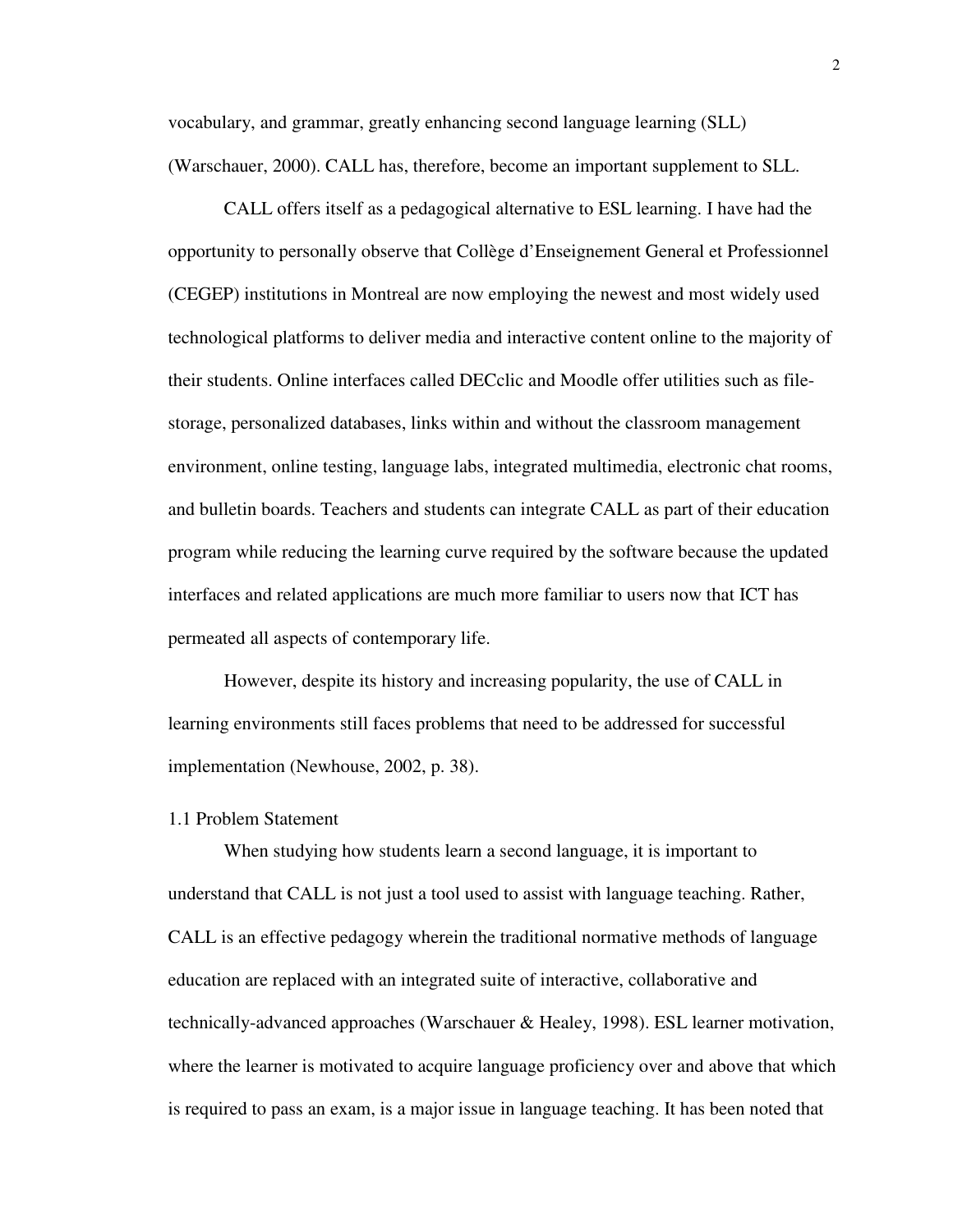CALL increases motivation and enhances learner achievement by affecting learners' attitudes and helping them to feel more self-sufficient (Ayres, 2002). Further, 24/7 access to bona fide training materials, actual interaction with peers and/or native language users, and prospects for exploring global perspectives make CALL immensely beneficial to ESL teaching strategies (Lee, 2000).

Technology and accessibility to technology is rapidly changing. The interviews carried out in this research indicate that, on one hand, many teachers and students in CEGEPs believe that ESL students usually value CALL as a component of their language-learning program, but not as a replacement of the ESL teacher. On the other hand, many teachers and students also find that the technological learning curve required by CALL technology is often too great given the limited amount of time available in any given language course (Goodson, Knobel, Colin, & Mangan, 2002). In earlier CALL platforms, the technology was proprietary and the software was exclusive to the CALL courses (Warschauer, 1996). Teachers and students had to learn software skills that were non-transferable to other software applications. Today, however, I note that faculty and students are generally more familiar with more recent technology and are often adept at using online applications such as text-editing and html mark up, message boards, digital media manipulation, and file-sharing services.

Additionally, with technology becoming quite ubiquitous, most students seem to be comfortable with software applications. Today teachers can spend less time teaching CEGEP students how to use technology and can instead focus on the specific curriculum and pedagogical components of applications that will be used in the classroom.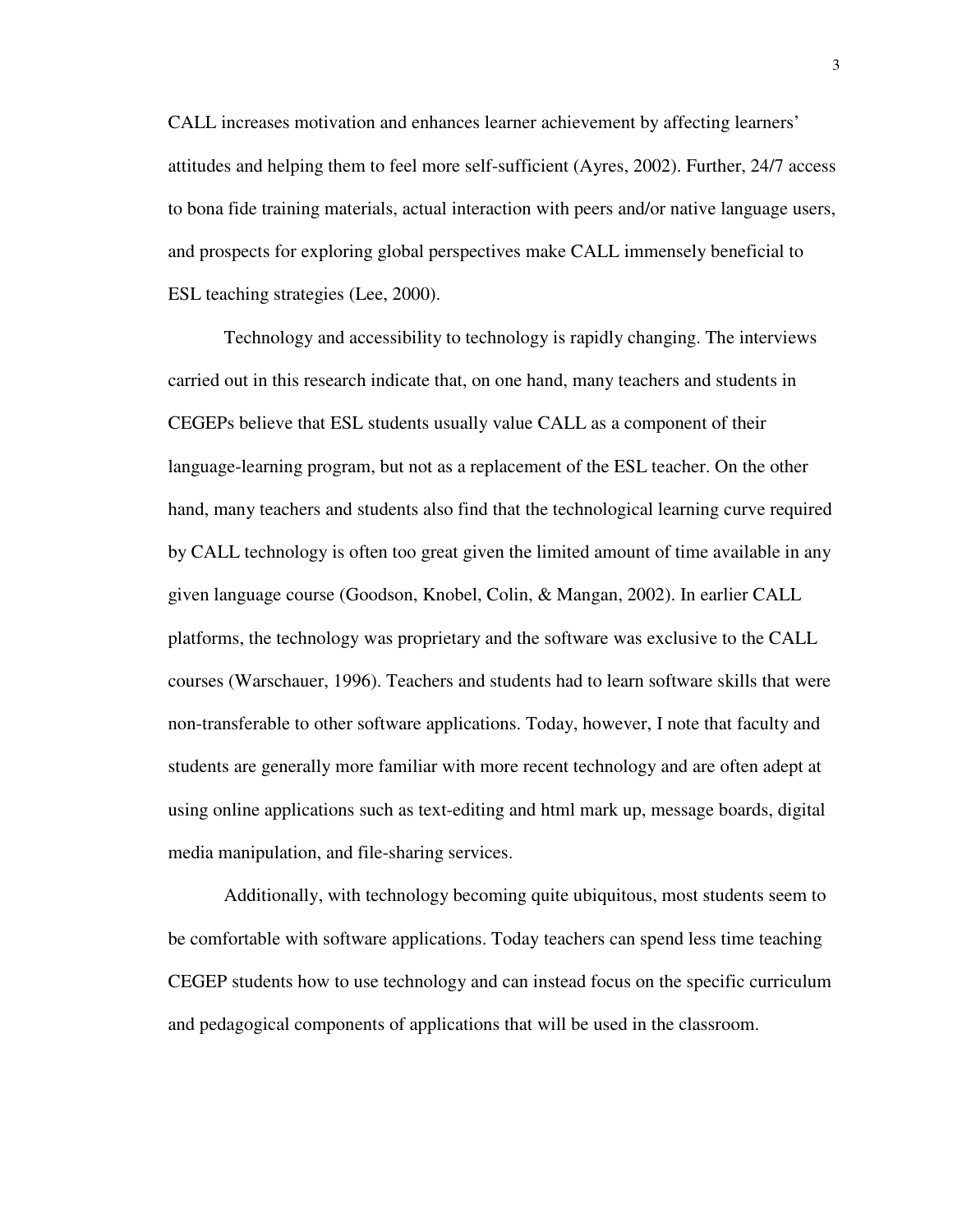Nonetheless, access to broadband Internet in students' homes still remains a pressing problem. A study by Jansen (2010) found a large *digital divide* based on the income levels of American households:

- Ninety-nine percent of Americans earning US\$75,000 or more annually had broadband Internet at home, were more likely to use the Internet daily, and were more likely to own multiple Internet-ready devices.
- Those figures dropped for other groups. 40% of those earning less than US\$30,000 had broadband Internet at home, even though 57% of people in that wage bracket used the Internet daily, and 75% had cell phones. (p. 2)

Although the Jansen (2010) study surveyed people in the United States, it can be assumed that the results would be similar to Canadian households with similar income levels. Thus, the pedagogy and technology used to train students or learners using computers and software exists on CEGEP campuses but is not universally available in students' homes.

Computers are used to disseminate subjects other than the languages, and CEGEPs have already established the efficacy of constructive multimedia in aiding the learning process. CEGEPs use interactive media applications in the arts program, collaborative computer-generated simulations in the sciences program, and social mapping software in geography, among others (M. Piché, personal communication, January 19, 2010).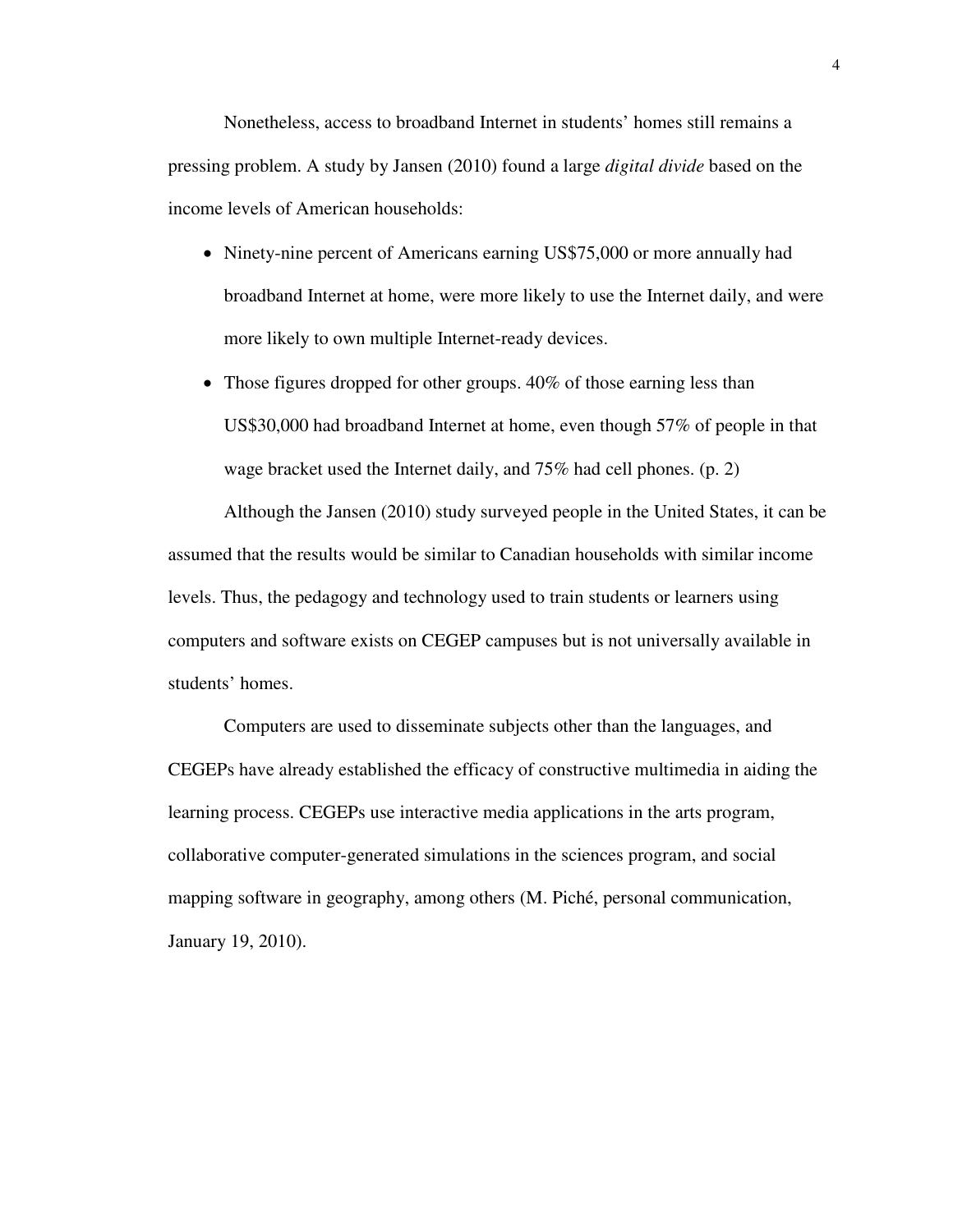#### 1.2 Aims and Objectives

This research sought to examine the motivational factors that are at play in a CALL context and to clarify the ways in which CALL can positively influence the motivational components of ESL learning.

One of the primary objectives of this study was to investigate the role of motivation on students who use computers in Quebec college courses—both in second language classes and in traditional classroom settings. The paper focuses on 1) different types of computer-based lessons, 2) the effect of computer-based interaction at a student to peer level, and 3) students' perceptions about the usefulness of computer programs for learning second language listening and speaking skills given those students' particular motivations. While the attempt to determine whether the methods of the second language teacher motivate the students or whether it is the student's motivation level which positively affects the teacher-designed learning environment seems like the classic "which came first—the chicken or the egg?" question, it is not the purpose of this research to make that determination. Rather, this research examines the student's motivation as it relates to SLL and how teachers can improve and adjust their classroom techniques to better engage students' differing levels of motivation.

The objectives of this paper were obtained through a comprehensive study of existing knowledge via a literature review, as well as primary research of practices using CALL as the integrative program for pedagogy and learning.

#### 1.3 The Research Questions

Research is best focused when there are clear questions to be answered. Hence, the research questions used to direct the research in this study were: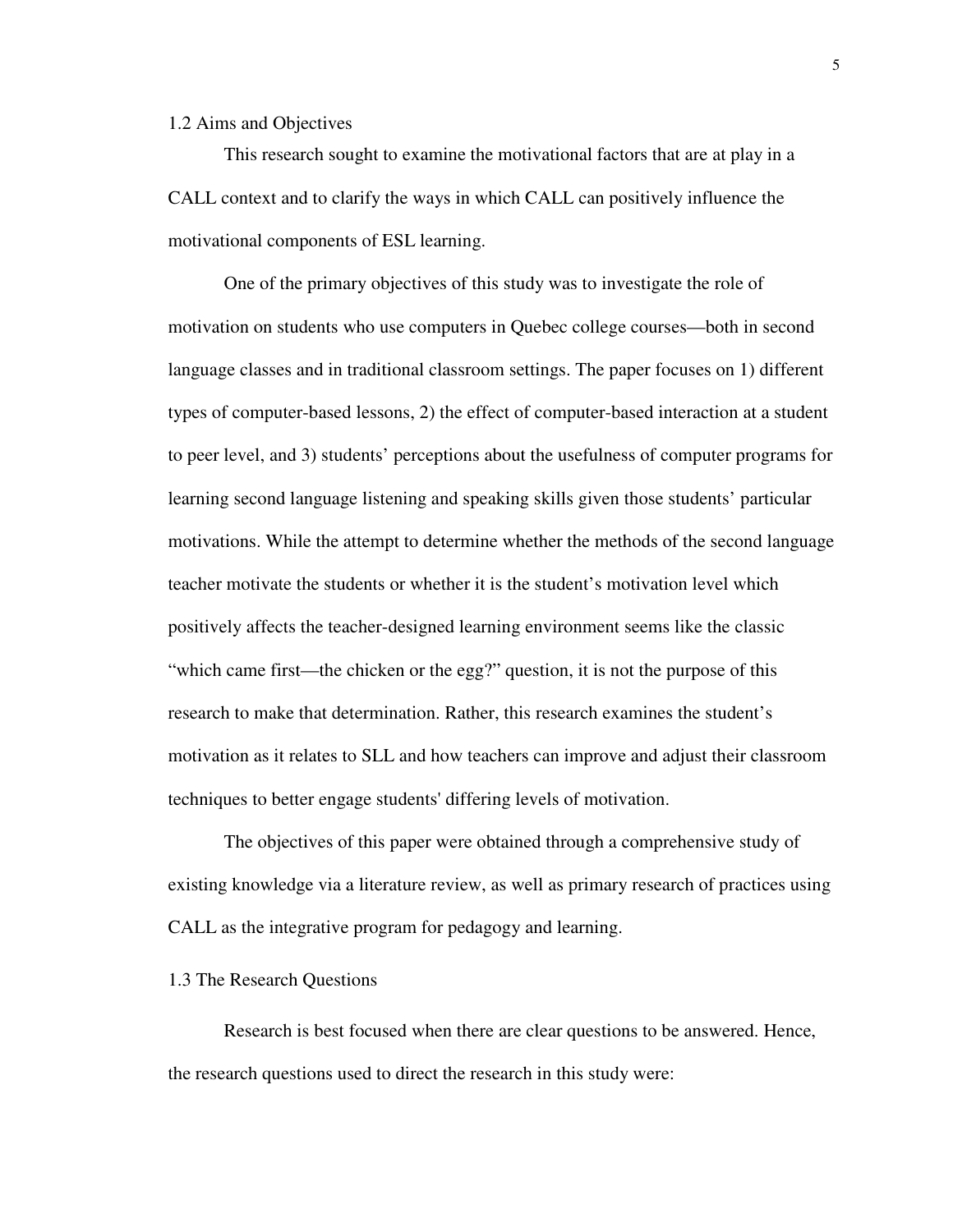1. Does CALL enhance second language learners' motivation?

2. What are the perceptions of second language learners towards the pedagogical benefits of CALL?

3. Do learners perceive CALL as a continuous learning tool, even after completing formal SLE?

#### 1.4 Limitations

This research is limited in its nature because it presents the study of a vast phenomenon in a relatively brief account. This report cannot be comprehensive and does not claim to be so. Yet, due to the importance of its topic it will contribute positively to the understanding of effective second language learning and will contribute new ideas that can be explored through more in-depth research efforts in the future.

It must be further acknowledged that there is the question of researcher bias. Even though it was not a formal part of the data collection process, I was a participant-observer in the language classes that were the object of this study. This participation will have informed my study to some degree. Nonetheless, I continuously sought to distance myself as much as possible in order to retain objectivity. Also, I used methods such as triangulation in order to increase validity.

### 1.5 Thesis Construction

This thesis is divided into five sections or chapters. The first chapter offers an introduction to the various sections by giving a brief outline of each section and by indicating how it proposes to develop the topic. The first chapter also offers the Problem Statement, as well as the Aims and Objectives which set out the scope of this study.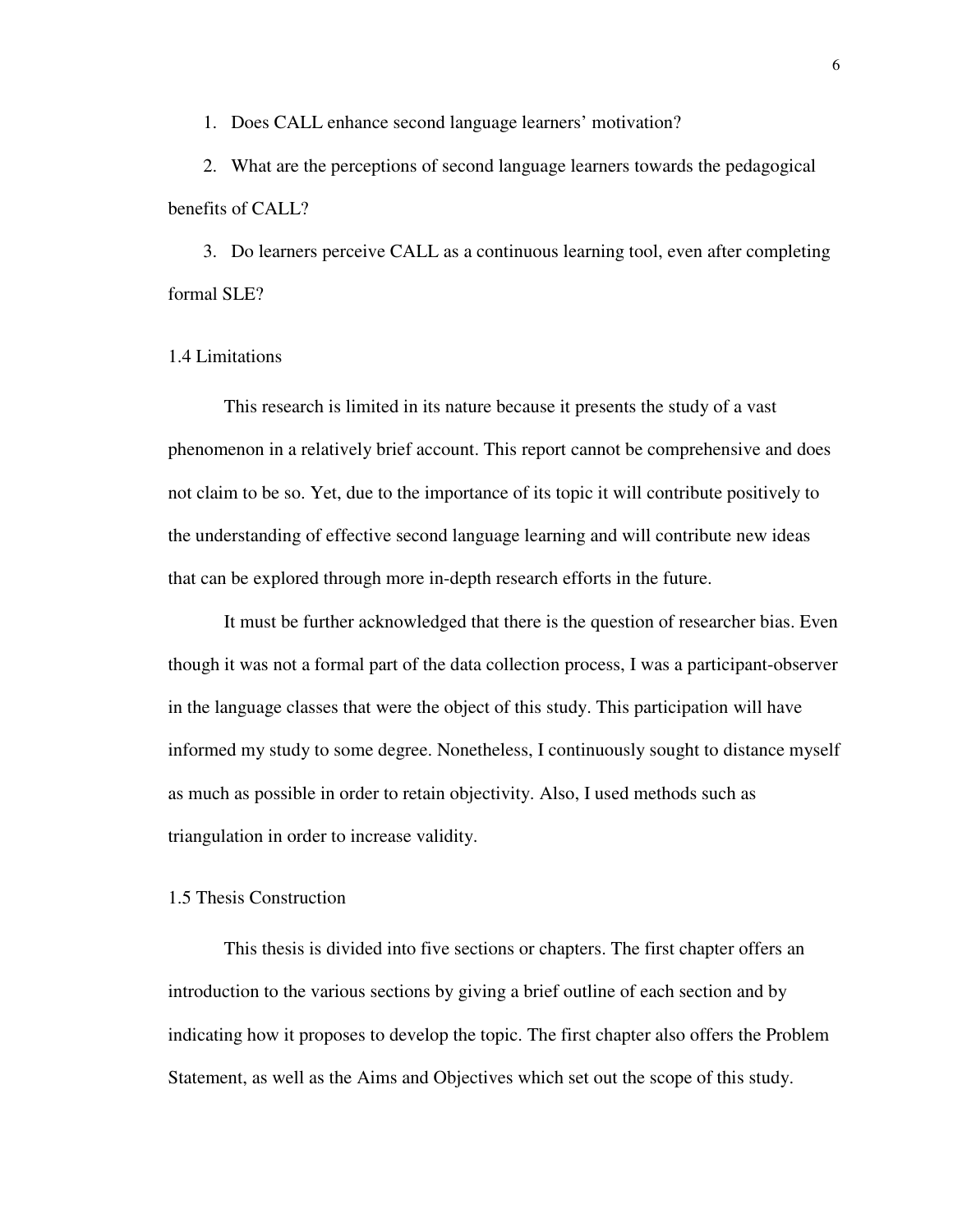The second chapter provides a literature review that draws on the body of existing knowledge to affirm what is described briefly in the introductory chapter, and explores various other perspectives scholars have presented on the use of CALL. This study informs the establishment of hypotheses based on current knowledge which was validated through primary and secondary research.

The third chapter explains the research methodologies available for such research, and justifies the methodology chosen for this research paper. It further clarifies the process of research constructed from the chosen method or methods.

The fourth chapter then explains the findings or outcome of the research conducted using the methodology and presents an analysis that supports the theories that are discussed in the second chapter.

The fifth and final chapter draws conclusions and offers recommendations about the effective use of CALL in best practice SLL.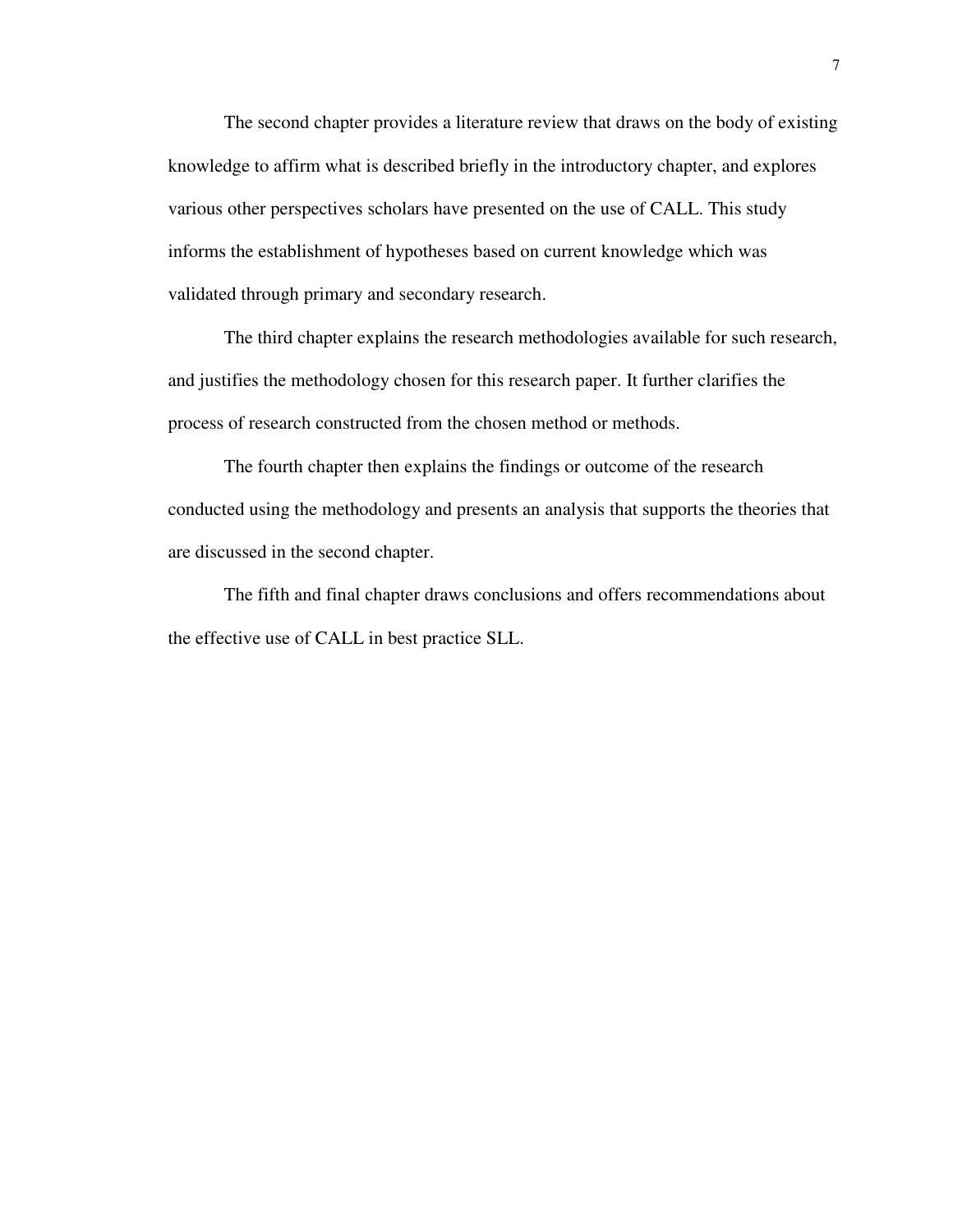#### **Chapter 2: Literature Review**

Literature for CALL is extensive with many researchers delving deeply into the subject. The successful implementation and integration of ICT into educational sectors is not a simple case of developing software and installing hardware: it is important to consider factors such as pedagogy, societal culture, educational culture and the individuals (teacher and learner) involved (Matthew, Callaway, Letendre, Kimbell-Lopez, & Stephens, 2002).

CALL encompasses several ICT applications and educational pedagogies, including virtual learning and Internet-based learning. However, all successful educational methods—traditional or modern—must be based on sound educational pedagogy and a theoretical framework. The literature review will examine the background, trends, pedagogy, training, teaching and advantages of CALL in detail. Furthermore, this research seeks to align itself to Dörnyei's (2008) motivational theory by describing how students view themselves using technology as a vehicle for language communication and how the use of CALL enhances L2 learners' motivation.

### 2.1 Phases of CALL

CALL technology and methodology have gone through many changes since its inception. Warschauer (2000) differentiated the stages, discussed below, in which computers have been used in language teaching and learning as:

- 1. Structural CALL
- 2. Communicative CALL
- 3. Integrative CALL.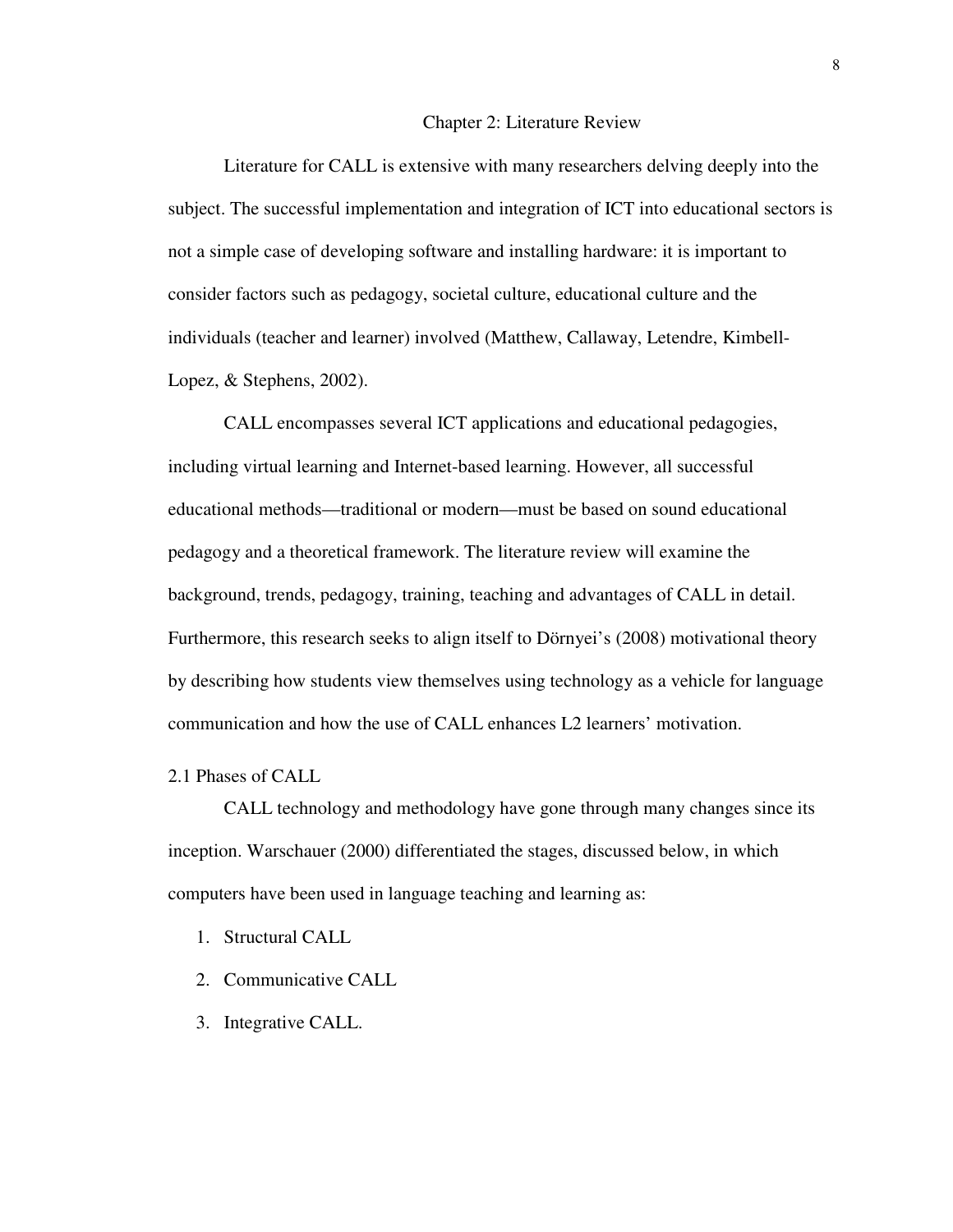2.1.1 Structural computer-assisted language learning (1970s to 1980s).

According to Warschauer (2000), structural CALL provided the learner with opportunities to interact with computers that were constrained by the technology of the day to help with comprehension, pronunciation and expression of the second language. Warschauer (2000) noted that learners were required to repeat rote exercises and remedial activities until they attained sufficient proficiency and help was limited to having access to a variety of reference material in text form. While such language drills and behaviourist pedagogy are still practiced by some teachers, most educationalists have moved beyond behaviourism to more constructive approaches to teaching (Warschauer, 2000).

2.1.2 Communicative computer-assisted language learning (1980s to 2000s).

Communicative CALL was based on the communicative approach popular in the 70's and 80's, where focus was on the use of the target language, rather than language analysis and grammar acquisition via rote learning. Warschauer (2000) contended that communicative pedagogy allowed the learner more flexibility and creativity in language expression. Technological advances heralded by the advent of the personal computer made computers more easily accessible. It was soon discovered that using computers in language classes could promote teamwork among students and, if planned well, also encourage them to use the target language to communicate in front of their computers, thus increasing the time they spent practicing their oral skills (Piper, 1986). CALL software flourished and emphasized the practice of language communication skills through activities that sought to teach language through the learner's self-discovery—by reviewing rules, principles, and patterns of usage in the target language (Johns, 1991).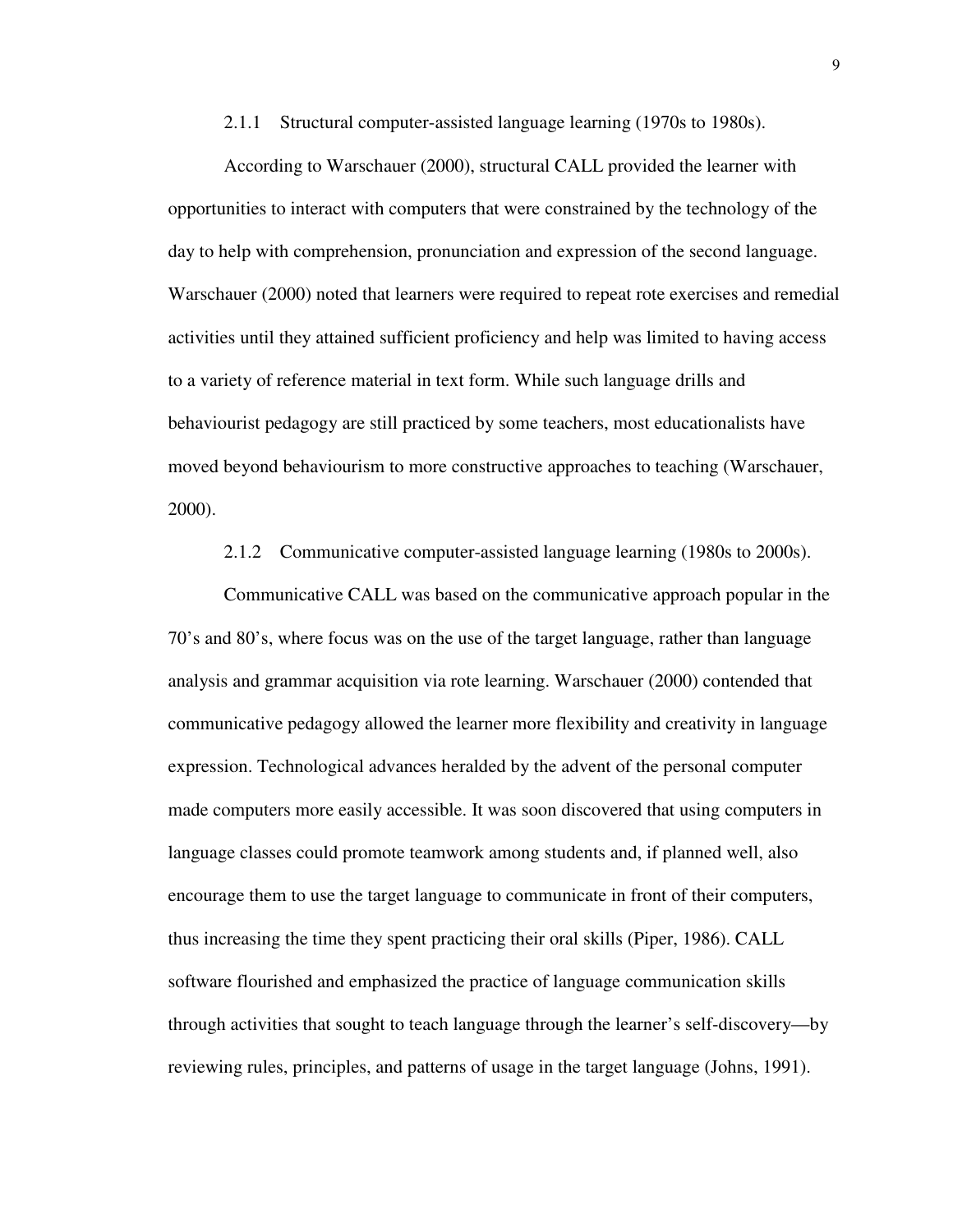However, this phase of CALL was criticized as being an ad hoc and disconnected manner in its use of computers for language learning. Communicative CALL was said to focus on the secondary—instead of essential—aims of language instruction (Warschauer, 2000). Language skills such as reading and comprehension were compartmentalized, and comprehensive language learning was compromised.

2.1.3 Integrative computer-assisted language learning (2000 to present).

Integrative CALL is based on contemporary views of language education that treat learning as a socio-cultural activity. Warschauer and Healey (1998) argued that CALL should be integrative, involving the learner in genuine scenarios where technology is assimilated along with essential skills (reading, writing, listening and speaking skills) during target language learning. In integrative approaches, "students learn to use a variety of technological tools as an ongoing process of language learning and use, rather than visiting the computer lab on a once a week basis for isolated exercises (whether the exercises be behaviourist or communicative)" (Warschauer & Healey, 1998, p. 2). Using the web or web-based programs in language teaching can increase learners' motivation; it is not only a matter of using the Internet to learn English, but also of learning English to be able to function well on the Internet (Warschauer & Whittaker, 1997).

According to Berge and Collins (1995), "computer mediated communication signifies the ways in which telecommunication technologies have merged with computers and computer networks to give us new tools to support teaching and learning" (p. 3). Contemporary CALL facilitates interactive communication and collaboration between learners and teachers, in both synchronous (instant messaging, Skype) and asynchronous (e-mail, bulletin board, forum) communication modes. Collaboration then becomes the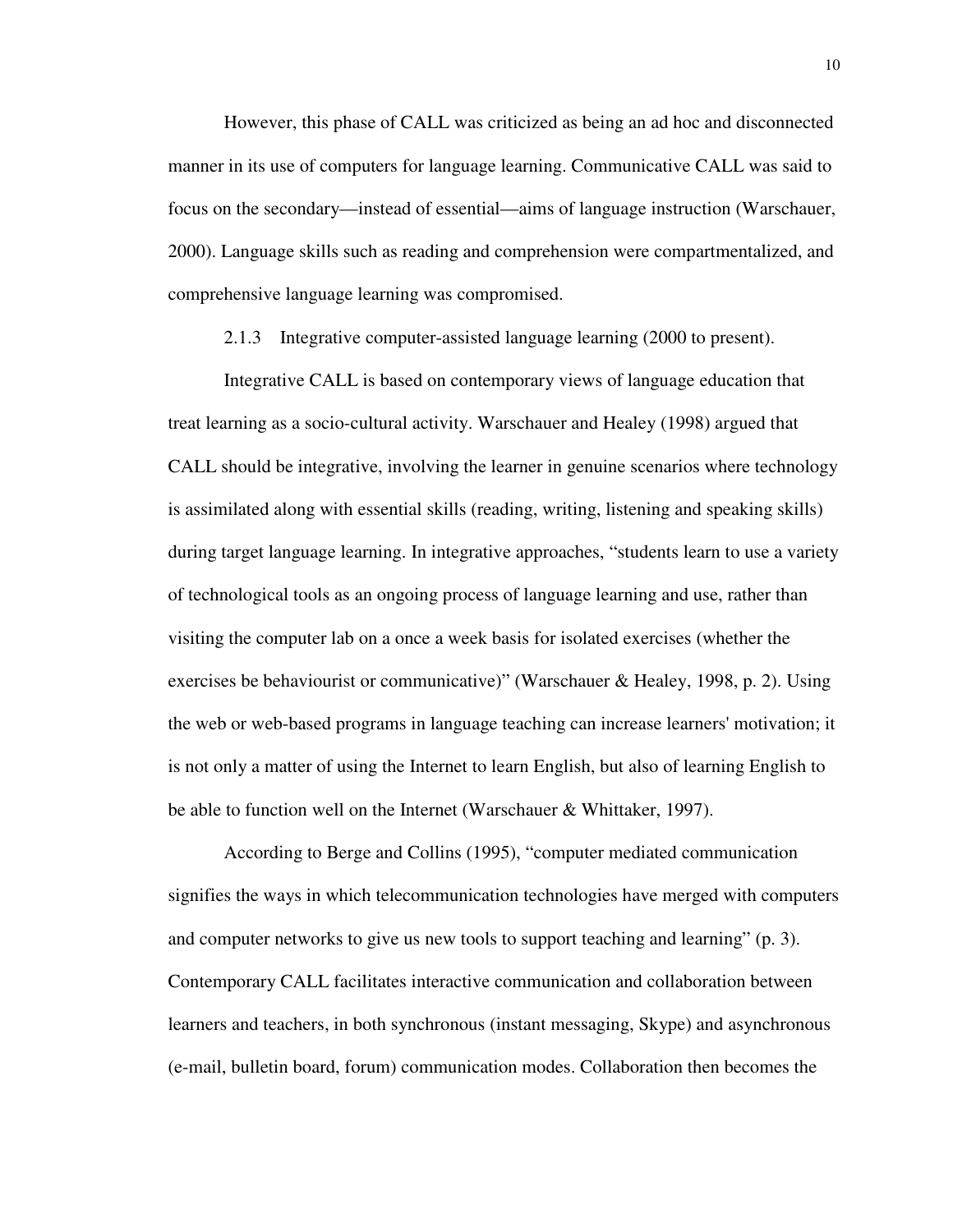keyword for a purposeful CALL, where the intention is to relax learners, and interactive participation is the key in learning and acquiring language (Arsham, 2005).

Many pedagogues support the integrative, socio-cultural theory of CALL. Communication and the use of language are central components of learning in a sociocultural perspective. The process of learning a language includes the practice of socializing into a certain culture or community, and learning how to think according to people's perception and understanding of phenomena in their surroundings (Bergenholtz, 2004). Thus, contemporary CALL is slowly gaining a widespread acceptance as an integral part of language teaching, rather than an external training tool.

2.1.4 Trends.

The trends in CALL have undergone many changes through various phases described above. From the normative drills of structural CALL to present-day interactive multimedia-based CALL, educators have radically changed the manner in which a second language (L2) is now acquired. Kumar, Anjaneyulu, and Gupte (1997) classify contemporary CALL systems under four different foundations of educational methodology:

- Grammar-oriented CALL system the L2 is taught by the use of grammar, sentence construction, and structure as the foundation for learning.
- Situation-based CALL system the learner is allowed to learn the L2 through its utility in assorted and everyday realistic circumstances, such as shopping, posting letters, and doctors' visits, and so forth.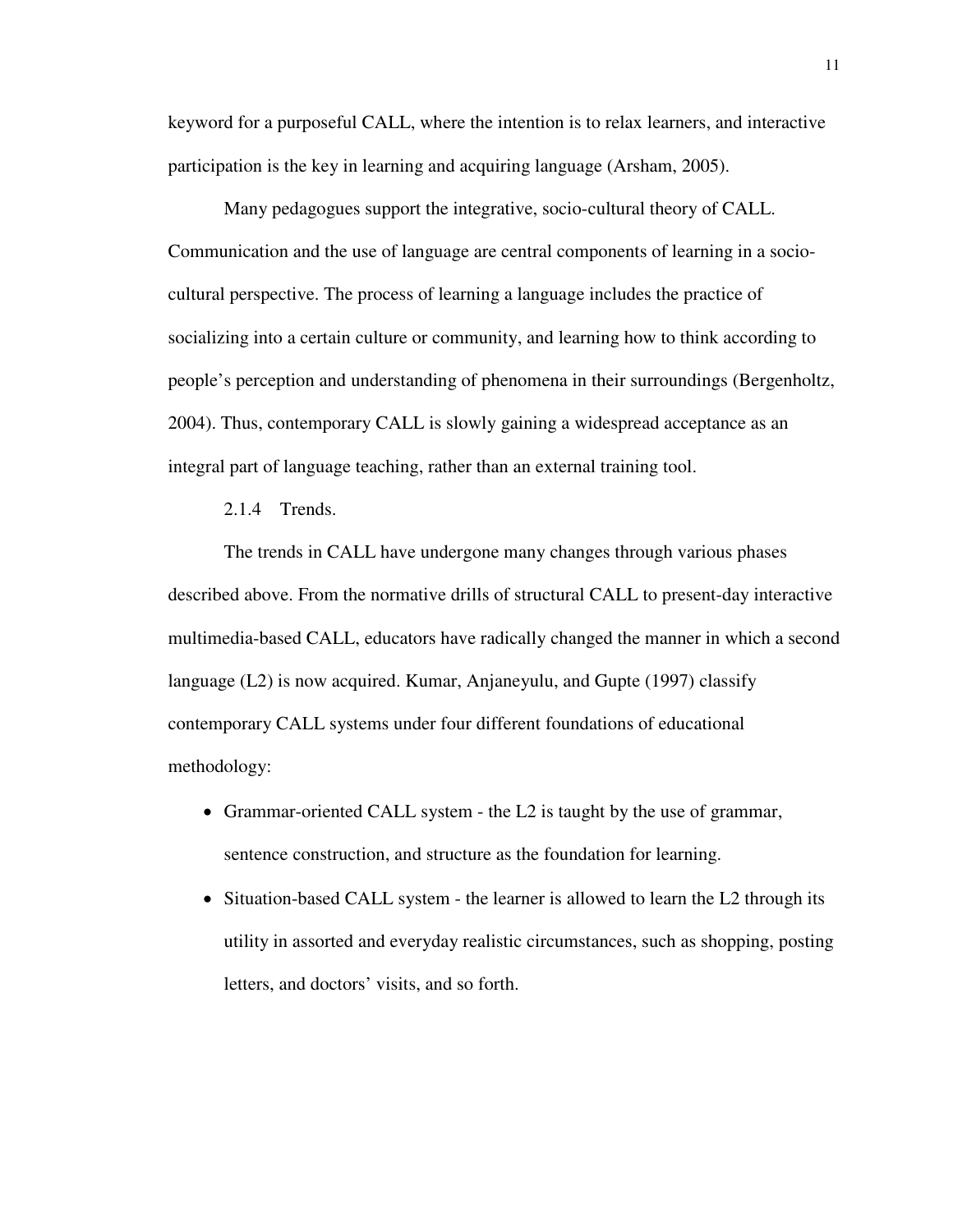- Immersion-based CALL system follows the natural learning pattern of children learning their mother tongue, and steers clear of the use of a support language as a learning aid.
- Collaborative CALL system the instructor facilitates learner and system interaction in a collaborative group setting of small or large groups; either within the same classroom or on the Internet, with learners from different classrooms and regions. (pp. 149-172)

#### 2.2 Contemporary CALL

According to Can (2006), contemporary learning techniques are interactive and promote language learning in authentic contexts. This section of the literature review describes these techniques in general, followed by an examination of some of the webbased learning activities that connect with this learning style and that are popular with teachers and learners using CALL.

Can (2006) argues that contemporary CALL techniques are not just a two-way interaction between teacher and learner, they also bring in the third dimension of interaction with the target language itself. For example, in a traditional classroom setting, reading is insulated in a context where the reader is analogous to a disengaged spectator and is therefore safe as an observer. Can (2006) points out that, in contrast, students become active participants when they engage in an interactive method of learning. They portray or role-play a character from the text and must internalize the text's scenario or situation to a greater depth than is required of simply reading. Interactive learners try to fathom a text's true meaning, thereby gaining insight and knowledge that was absent in the simple text reading session (Can, 2009).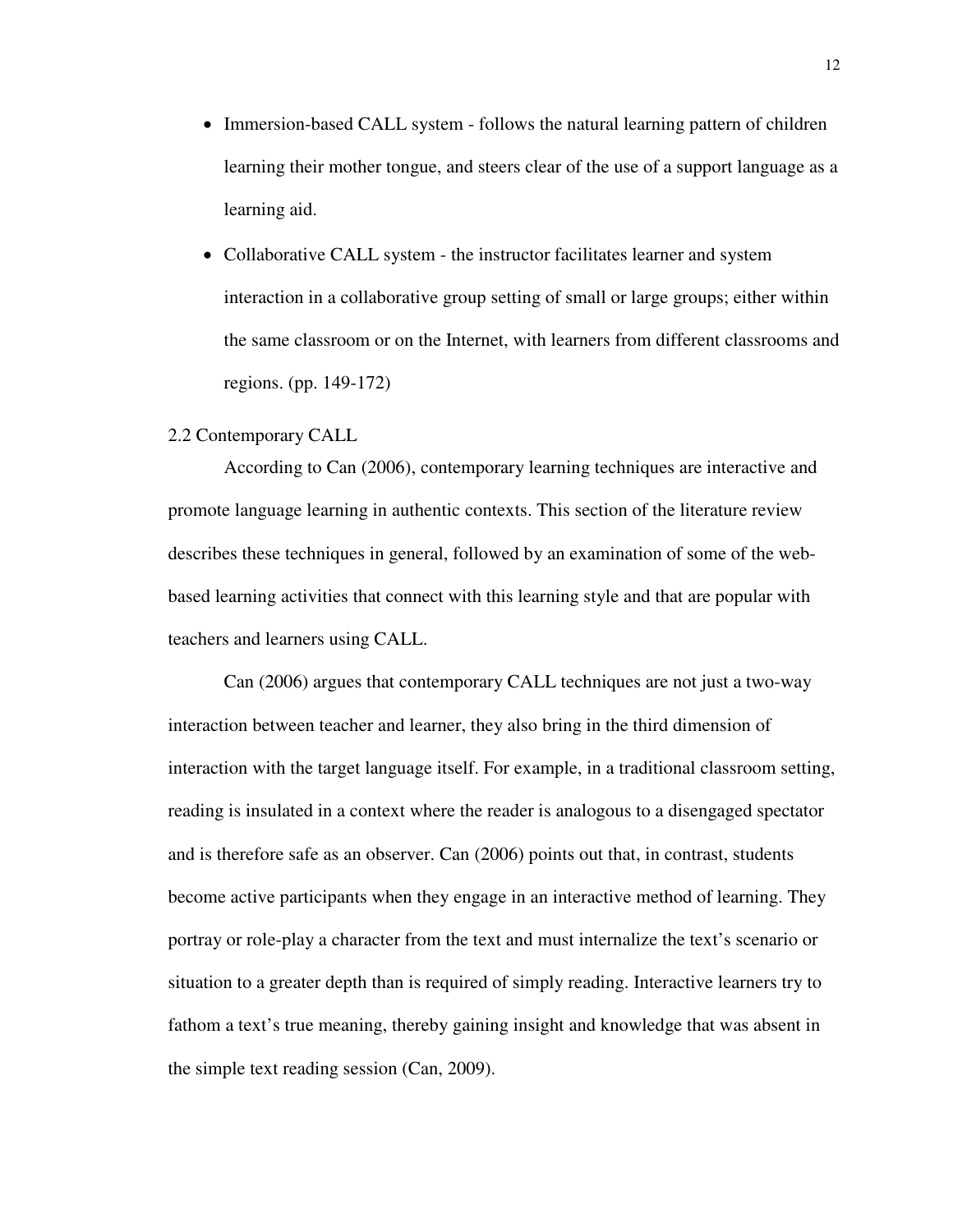The implementation of multiple constructivist conditions for learning applied to second language learning is aided by the creation of *micro worlds* and *hypermedia*. These tools are often accessible to language learners by way of open software and course management tools, such as Moodle and BlackBoard, and making the use of distance learning technologies, like video-conferencing (Driscoll, 2000; Schank, 1994; Can, 2006). Additionally, the implementation of CALL applications, and other computerized environments (discussed shortly) such as Second Life, dynamic websites, chat rooms, and interactive games like The Sims in the milieu of language learning, also provide learners with rich media opportunities for authentic language use, construction and practice. Moreover, language websites and software liberate learners from some of the restrictions associated with the traditional classroom, affording students the opportunity to learn at their own pace and in their own time (Warschauer, 1996). Freedom from an overly-rigid classroom environment promotes self-awareness and sufficiency in learners via the provision for ownership opportunities in learning (Can , 2009).

The increasing convenience and pervasiveness of the web and collaborative multimedia has led to the integration of CALL into web-based systems, leading to the formation of online educational communities (Stickler, et al., 2010). As a result, CALL has gained immense support and acknowledgement from educationists, instructors and students. Levy (1997) defined CALL as "the search for and study of applications of the computer in language teaching and learning" (p. 1). The following web-based trends have gained much popularity amongst both teachers and learners of CALL and are described in further detail, below:

1. Task-based language learning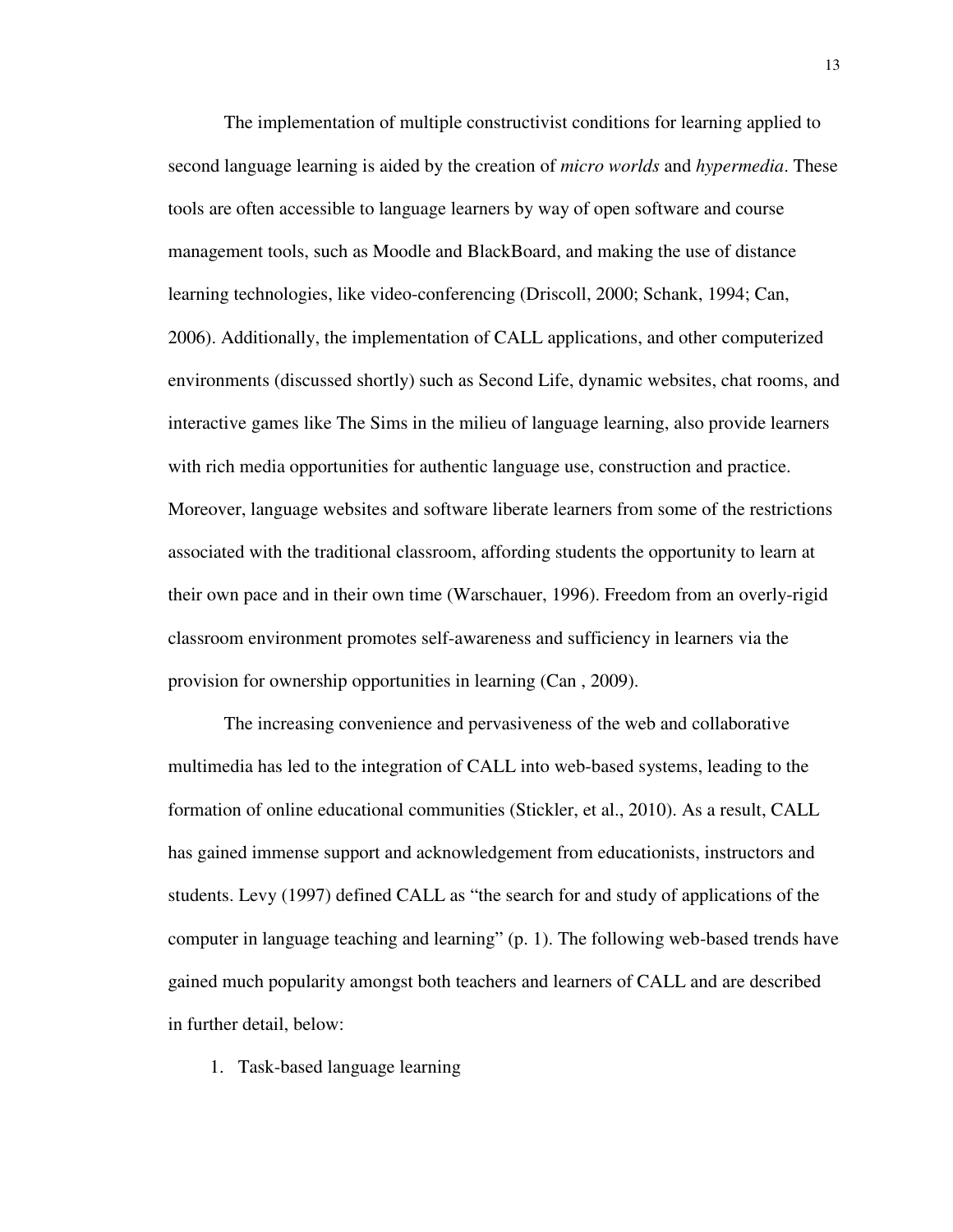- 2. Audio and video learning systems
- 3. Blogging
- 4. Mobile-assisted language learning
	- 2.2.1 Task-based language learning.

Task-based language learning literally refers to the performance of virtual tasks by learners with all interaction occurring in the target language (Harmer, 2001). Tasks can be transactional or instructional—with the learner performing general tasks such as visiting the physician, going to a restaurant and ordering food and grocery shopping. Harmer (2001) further explains that incidental knowledge, such as the medical system and social manners, is also learned by osmosis during the performance of these tasks. Tasks may also be social, such as attending a virtual party or interviews. The benefits of task-based language learning arise from both direct and indirect learning outcomes, including specific language learning goals and the incidental cultural insights gained during tasks (Harmer, 2001).

#### 2.2.2 Audio - video.

Wagner (2006) studied the efficacy of language teaching with the aid of online audio-video systems. His study concludes that exposure to authentic language videos has a positive impact on learning the target language. However, it must be noted that simply exposing students to videos in language labs is not enough; as Brown (2001) suggests, direct teacher-to-student and peer interaction is vital to language education at all stages. Nevertheless, video adds a significant ingredient to genuine language education and promotes autonomous learning along with other learning methods (Wagner, 2006).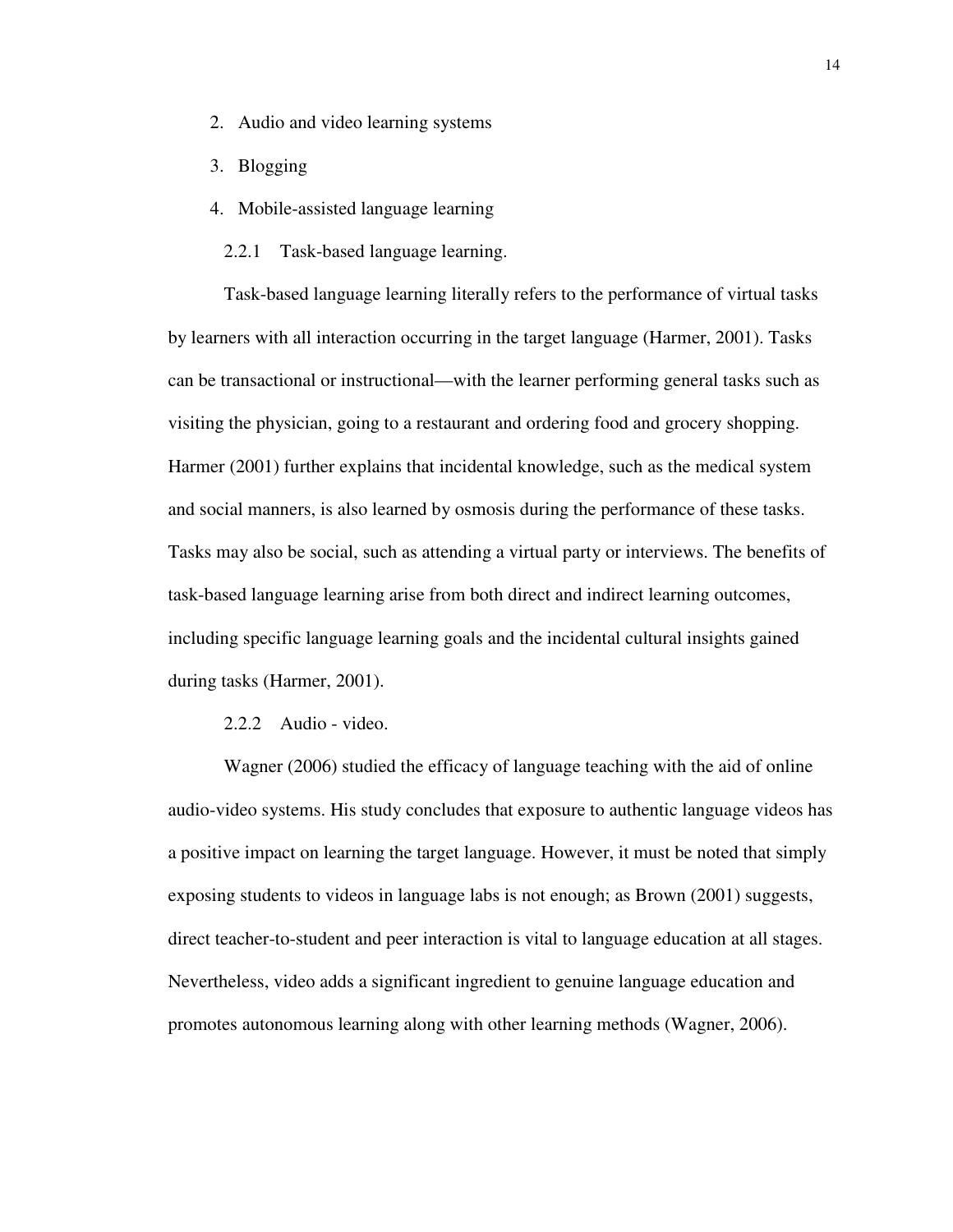Schneider (1997) recommended that second language instructors incorporate recorded activities between pairs or small groups of students at the beginning of their courses in order to promote speaking practice from the onset. He termed this activity "pair taping" and noted, over the course of a study that lasted several years with Japanese college students, that "learners who did pair taping were also quite positive about the effectiveness of taping, and appeared to be more relaxed, confident, and enthusiastic than before" (Schneider, 1997, p. 2) with students reporting that they found it easier to speak the target language and were also more highly motivated to learn.

#### 2.2.3 Blogging.

Blogging is the act of publishing a personal web-based publication known as a weblog online and is an activity that is familiar and popular amongst most students in the current generation (Campbell, 2003). It can be easily adapted and incorporated into language learning activities. According to Williams and Jacobs (2004), the opportunity for peer interaction in the target language and the scope of the *learning space* increases greatly with this activity. Student bloggers are exposed to a wide- ranging and critical audience both inside and outside the language classroom. The main attraction of blogging lies in the practical application of language skills in a meaningful, communicative and immersive manner. Dieu (2004) proposed that blogging maximized learners' exposure to language in a focused manner and fostered collaboration, communication, and interaction between peers. These spaces expose learners to authentic language use that in turn provides stimulus and challenge which serve to reinforce classroom learning.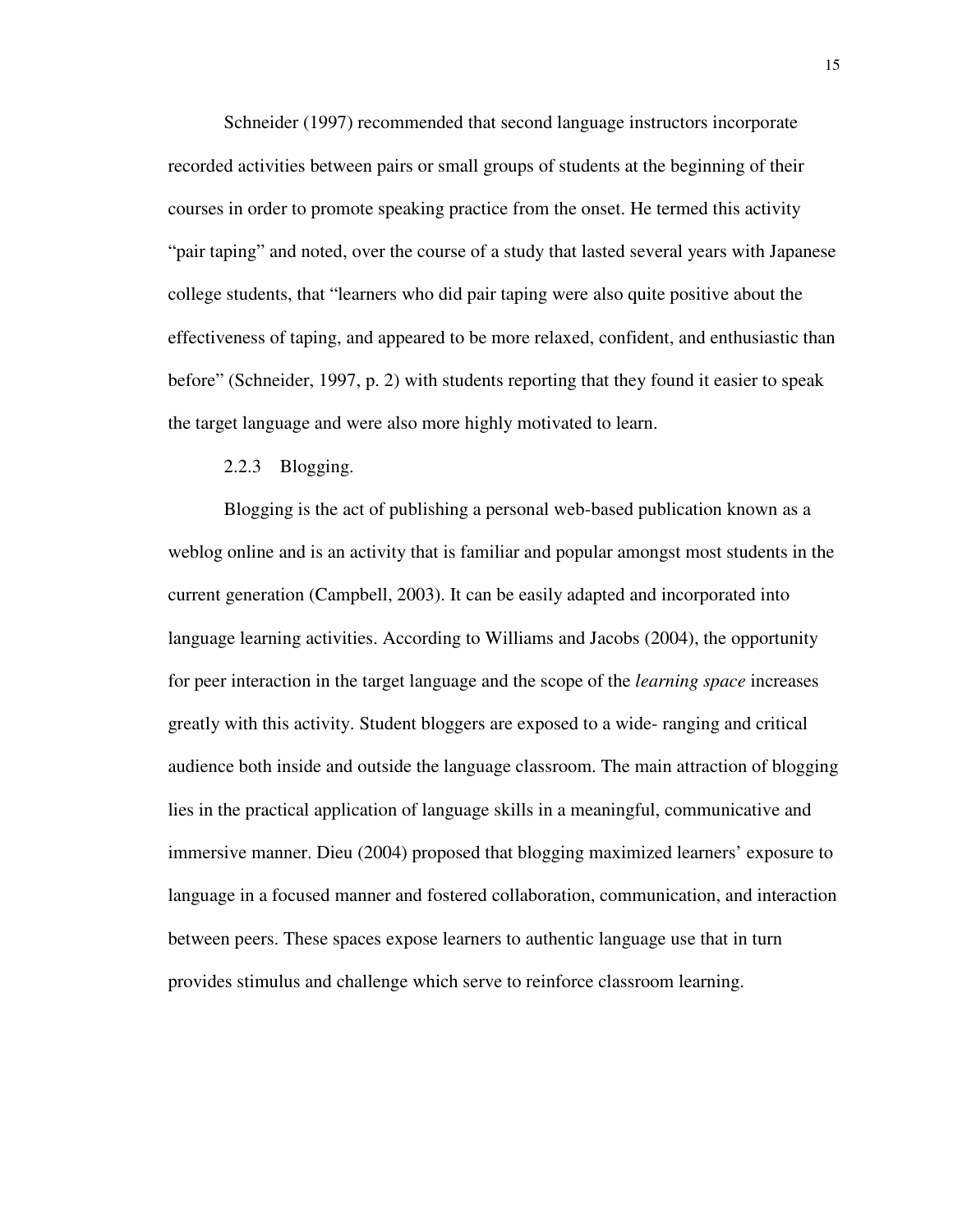2.2.4 Mobile-assisted language learning.

Mobile-assisted language learning (MALL), a subset of CALL, refers to the migration of CALL from a static workstation to a mobile platform, such as a cellphone equipped with multimedia capabilities (Chinnery, 2006). Second language learners today are motivated more by their personal learning needs, which include the realities of greater mobility and travel (Facer, 2004).

MALL can lead to higher motivation and higher achievement levels by second language students (Norbrook & Scott, 2003). A study by Birch (2007) concluded that second language students' participation in social electronic media such as short message electronic discussion boards yielded cognitive gains. Students were more engaged with their coursework and course content, and better able to express their thoughts in their second language as well as apply theoretical learning to real-world situations. This in turn gave them greater confidence in their abilities and resulted in higher achievement scores (Birch, 2007).

In the past, mobile learning was defined in relation to available hardware and the actual capabilities of the technology at the time. More recently, the thinking has shifted to the mobility of the learner, with the actual technology acting as a secondary factor (Sharples, 2006). Today, mobile learning is better defined as "any educational provision where the sole of dominant technologies are handheld devices" (Traxler, 2005, p. 4).

#### 2.3 CALL Pedagogy

Learning today is not limited to the traditional classroom environment. Many novel ideas have been developed to aid learning using computers and software that can serve as examples to prepare ESL training modules (Huang & Liu, 2000; Yeh, 2003).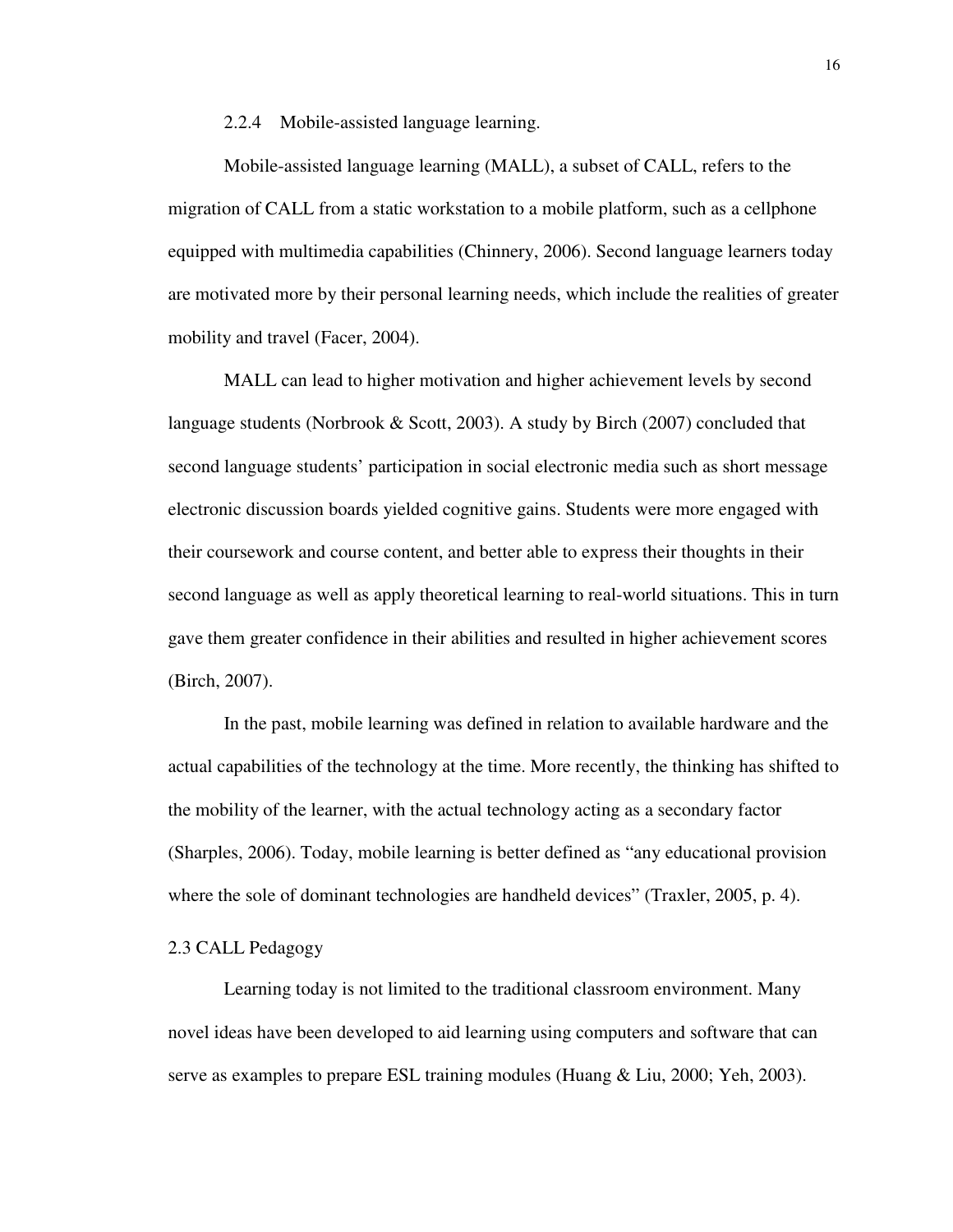The global trend of round-the-clock connectivity, elastic work hours, along with the need for continuous expansion of knowledge and upgrading skills, have given rise to learning on demand (Punie & Cabrera, 2006). The advance in technology has also given rise to the contemporary active learner (creator/contributor of knowledge) vis-a-vis the traditional passive learner (consumer of knowledge).

Pedagogy today is no longer just concerned with theoretical perspectives and the provision of the latest technology to learners. It encourages learners to actively participate in the attainment of knowledge via practice, innovative inquiry, discourse, and collaboration (Beetham & Sharpe, 2007). According to Beetham and Sharpe (2007), a successful and contemporary pedagogical outlook must include:

- Creativeness and performance that center on digital competencies
- Stratagem for meta-learning, with emphasis on learner-designed education
- Innovative and creative methods of analysis and problem-solving
- Shared knowledge-building and learner-based content creation
- Peer-to-peer learning and involvement in online learning through blogs, social networking including activities such as social tagging, collaborative editing, and so forth. (pp. 3-10)

Contemporary CALL has been influenced by at least two sets of combined approaches: the constructivist and cognitive approach, as well as the cultural and communicative approach. A discussion of these two approaches follows.

2.3.1 The constructivist and cognitive approach.

The social constructivist theory propounded by Vygotsky (1978) viewed the learning process as a social activity, wherein students are actively constructing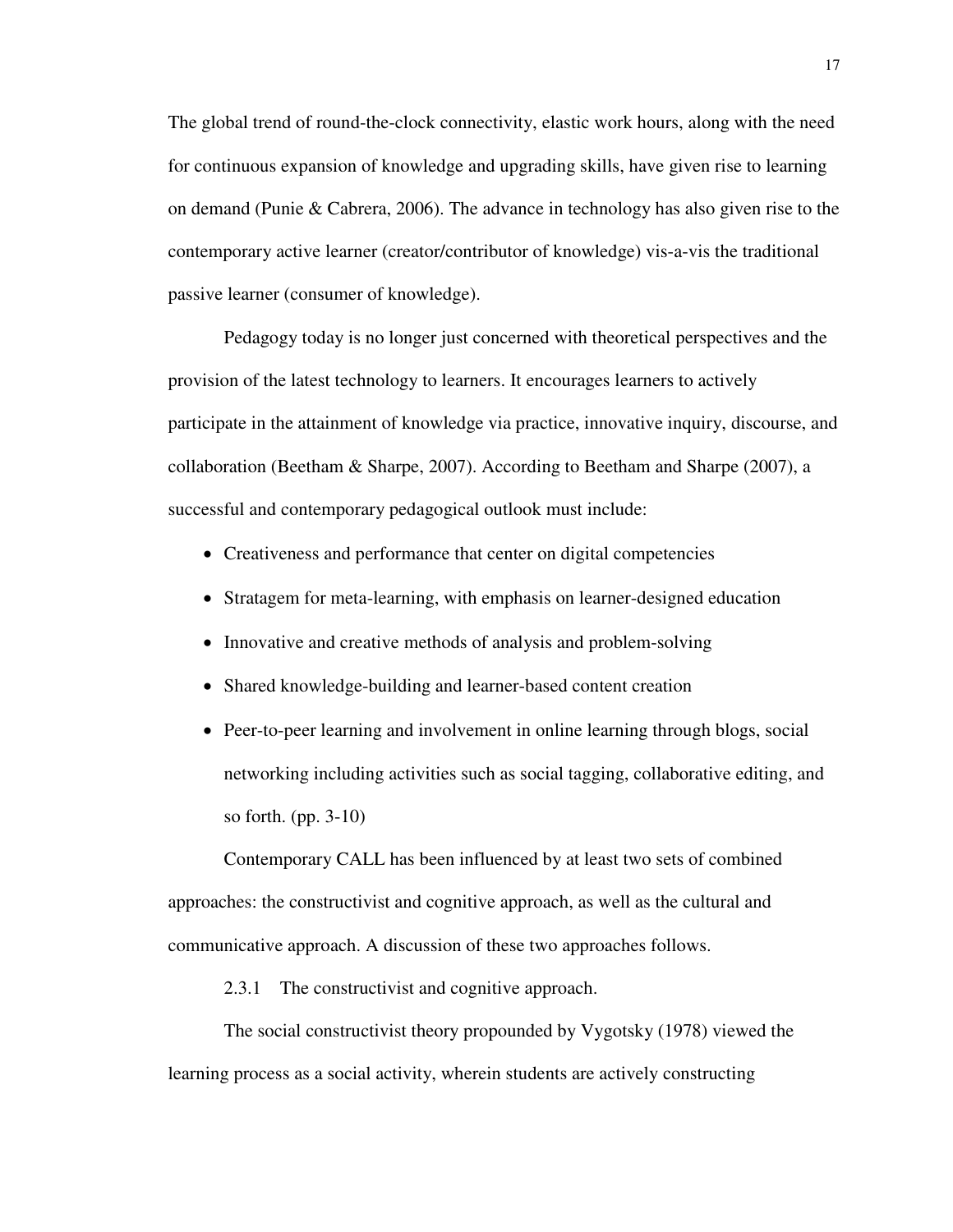knowledge via interactions with peers and teachers. As Can (2009) notes, constructivists propose that language learning should be learner-centric, supporting customization and autonomous learning, following the requirements of individual learners. Can (2009) further suggests that constructivist language learning endorses a holistic approach and advocates an authentic, multifaceted learning environment. Finally, Reinfried (2000) summarizes that constructivist language learning must be active wherein language is attained via collaboration, creativity, innovation, and self-teaching.

Evans, Bergen, and Zinken (2007) argue that cognitive semantics and cognitive approaches to grammar define the two basic methodologies forwarded by cognitive pedagogy. Cognitive semantics explores the associations, "between experience, the conceptual system, and the semantic structure encoded by language" (Evans, Bergen, & Zinken, 2007, p. 5). Cognitive researchers investigate *conceptual structure* (knowledge representation) and *conceptualization* (meaning construction) of language learning. It should be noted that *meaning construction* is central to both cognitive semantics and grammar (Evans, Bergen, & Zinken, 2007).

The above two theories (constructivist and cognitive) have been combined to give rise to the modern pedagogy of Constructivism. Constructivism combines the pure cognitive (the construction of meaning by mental language systems) and constructive approaches (the collaborative and customisable approach). It proposes to help learners in the construction of meaningful and conceptually functional representations of the external world (where they are able to communicate effectively in target language), via the collaboration and social construction of knowledge (Rüschoff, 1999). Constructivism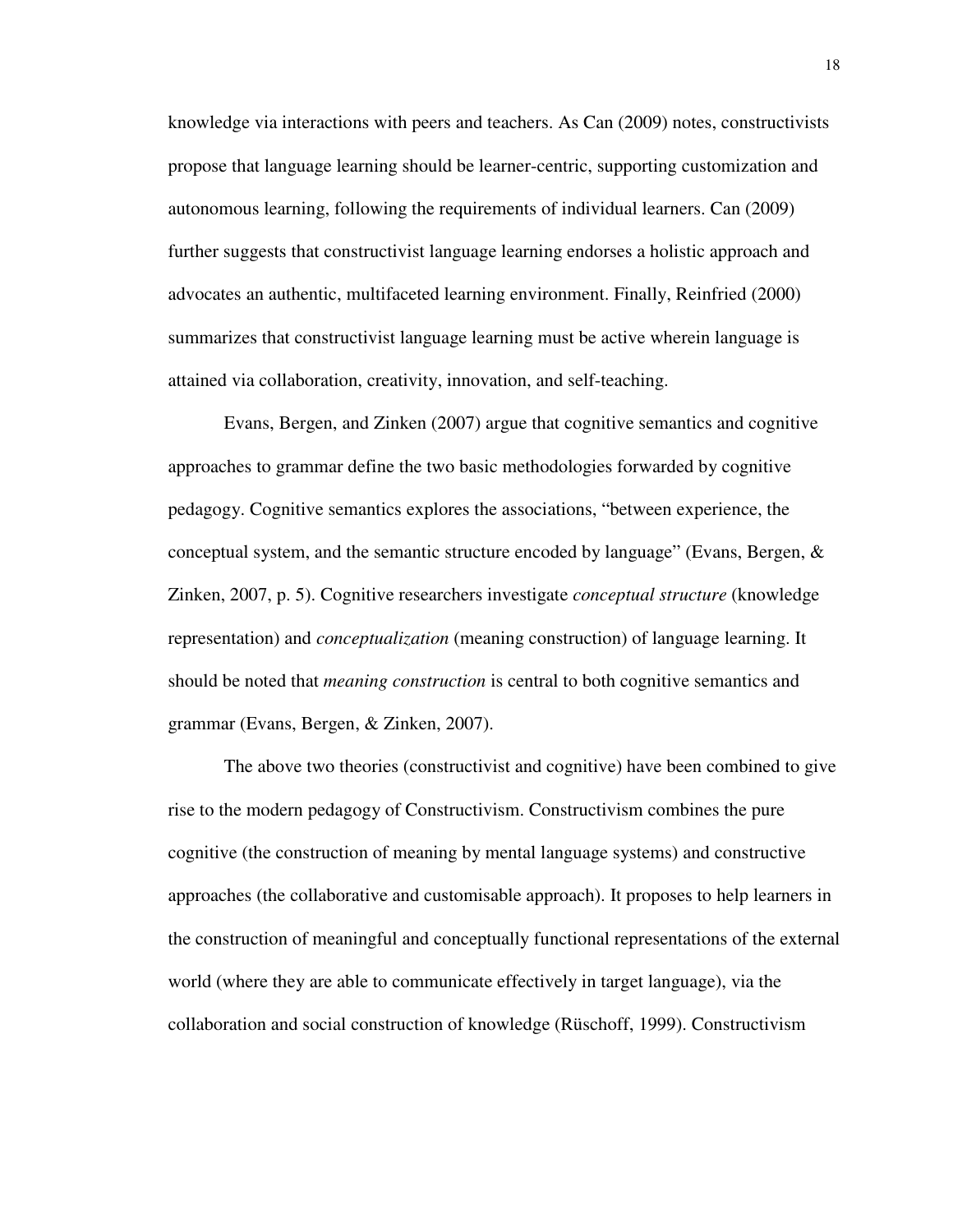advocates the implementation of online applications, using instructional technology and diverse media, in the process of learning and teaching languages (Reinfried, 2000).

CALL scholars have actively adopted constructivism (Gajek, 2011). The sociocognitive application of CALL helps learners to construct authentic, meaningful communications in the second language. Collaborative constructivist applications enhance the learners' target language input and output, while endorsing dynamic participation and self-expression by learners (Vlachos, Athanasiadis, & Ganetsos, 2004).

CALL applications, which endorse the above principles, provide learners with the opportunity to define their motivation and learning process. Learners are aware of the results of their learning efforts and can self-evaluate when engaged in CALL-based activities such as pair taping, blogging and forums (Lambropoulos, Christopoulou, & Vlachos, 2006).

2.3.2 Cultural and communicative approach.

Communicative Language Theory (CLT) was introduced by Hymes (1972), who argued that language competency was not limited to the knowledge of set "grammatical, lexical, and phonological rules" (pp. 269-293). Effective language use requires learners to cultivate communicative competence in order to utilize the target language suitably in a social context. Canale and Swain (1980) support Hymes and contend that "communicative competence comprises grammatical competence, sociolinguistic competence, discourse competence, and strategic competence" (p. 27). Thus, in CLT, authentic second language learning is enhanced by natural learning processes, which function when a learner is actively involved in communicating for social, economic and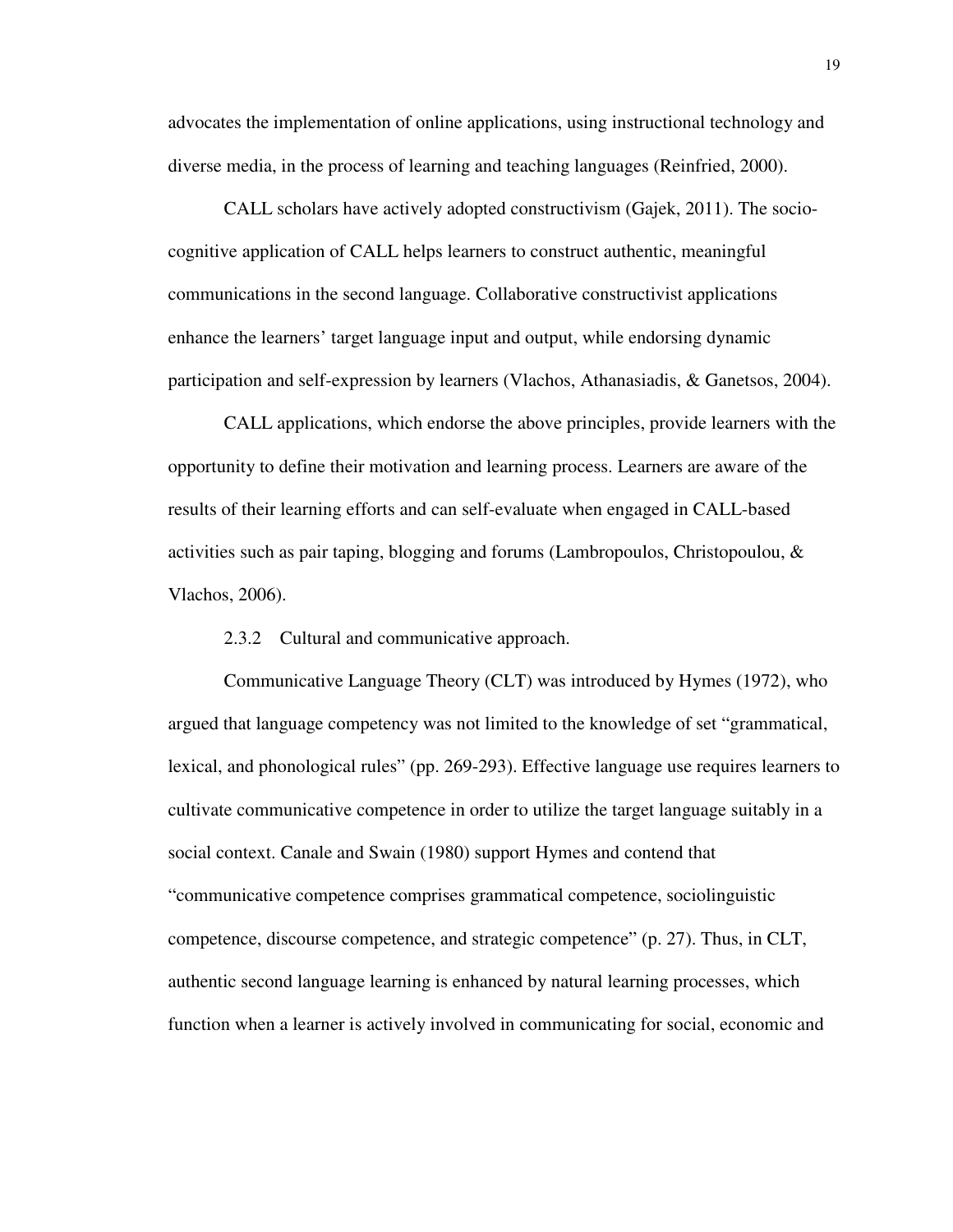personal purposes. The learners' ultimate goal is to communicate effectively in the target language (Littlewood, 1981; Snow, 1996).

Krasner (1999) argues that linguistic proficiency in a target language by itself is not sufficient, as language echoes the cultural ideals of a society. Hence, in order to truly acquire a genuine grasp of a target language, learners must be knowledgeable about the peculiar patterns of vocal behaviour—including the use of prescribed or casual conversational anomalies—that are connected with suitable cultural etiquette in the social context of the target language. Learners need to be conscious of the appropriate manner in which to address different groups of people (friends, elders, and subordinates), convey gratitude, command or inquire and relay information (Krasner, 1999).

In keeping with the above concepts, Communication-Culture-based L2 education may easily be assisted by CALL methodology. Learners are engaged in active learning with technological applications such as live chat/classroom sessions, blogs, virtual roleplaying (for example, Second Life) or virtual simulations (SimCity, The Sims, and SimEarth, for example), and so forth. Thus, the resulting products of technological tools—sound, graphics and multimedia resources—provided by CALL help to illustrate the socio-cultural reality of the target language, and provide learners with dynamic learning and discovery of the target language and its culture (Vlachos, Athanasiadis, & Ganetsos, 2004). Moreover, these applications connect learners with indigenous and other users of the target language. This gives learners direct access to cultural and social information from authentic sources, and facilitates inter-cultural discourse. Vlachos, Athanasiadis, and Ganetsos (2004) argue that such authentic discourse provides learners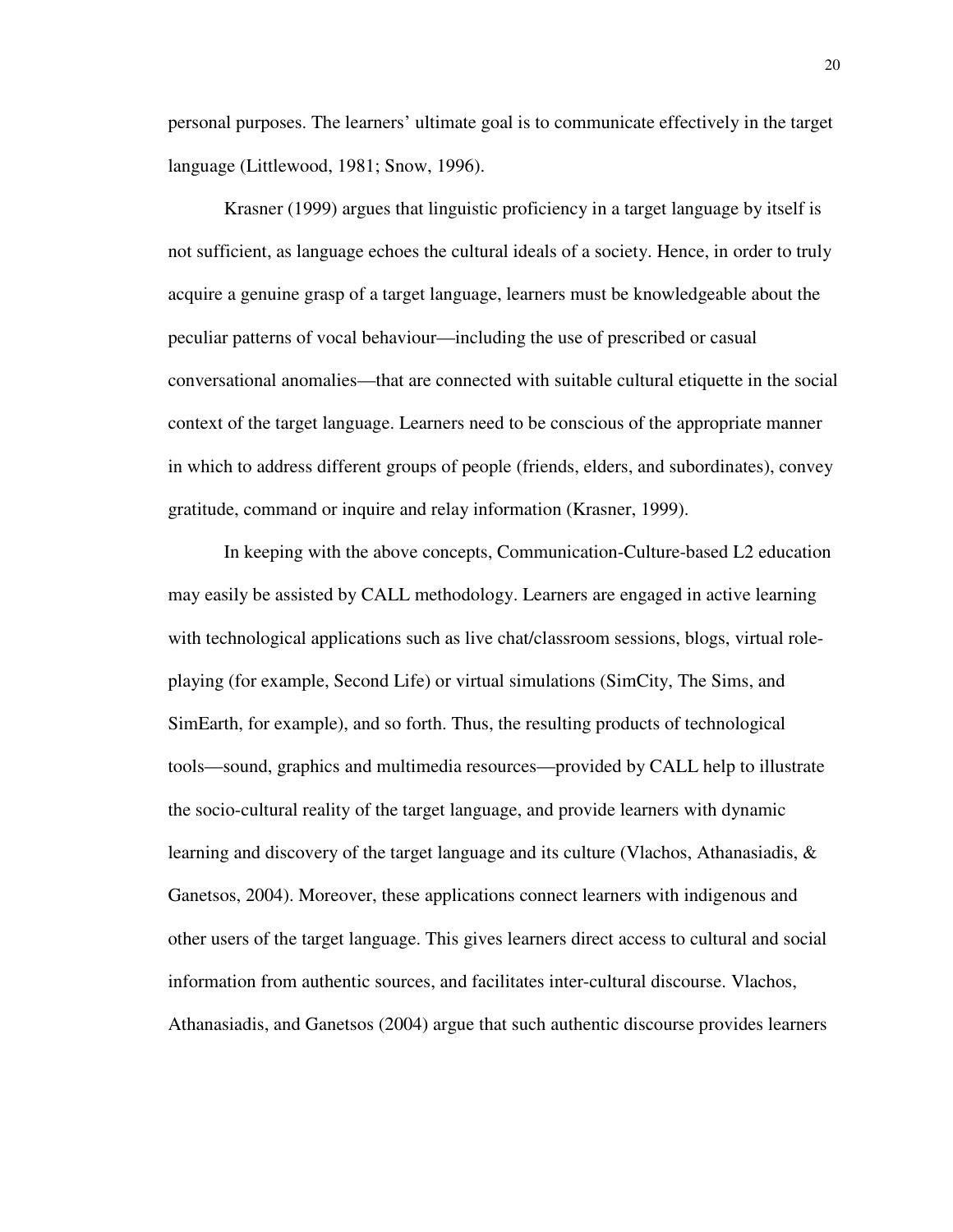with firsthand knowledge of acceptable cultural codes, and examples of suitable verbal conduct in the socio-cultural context of the target.

Based on Communication-Culture-based L2 education, the benefits of modern CALL can be summarized as promoting:

- Practice in the construction of the target language.
- Understanding of the cultural environment in which the target language is contextualized.
- The stimulus for personal engagement in the actual classroom, online deliberations or outside the classroom (Lambropoulos, Christopoulou, & Vlachos, 2006, p. 25).
- 2.4 Teaching CALL

As Hartoyo (2008) points out, "a computer is solely a tool and an intermediary; it is merely a part of the entire learning process" (p.11). Nasr, Booth & Gillett (1996) identify teachers as a fundamental and irreplaceable factor in effective knowledge education, particularly in an ESL classroom environment where learners are dependent on the teacher's instruction and guidance for language learning.

In the case of CALL, there are essentially two prevailing positions regarding the role of the teacher: either the conventional ("the sage on the stage") or the progressive position ("the guide on the side") (Beichner, 2011). Conventionalists believe the teacher to be essential to effective learning and propose that the teacher be the definitive authority with regard to the usage and position of ICT in language learning (Secan, 1990; Alatis, 1986). Moreover, conventionalists view ICTs as secondary aids and tools for the teacher, wherein their main role is to assist the teacher.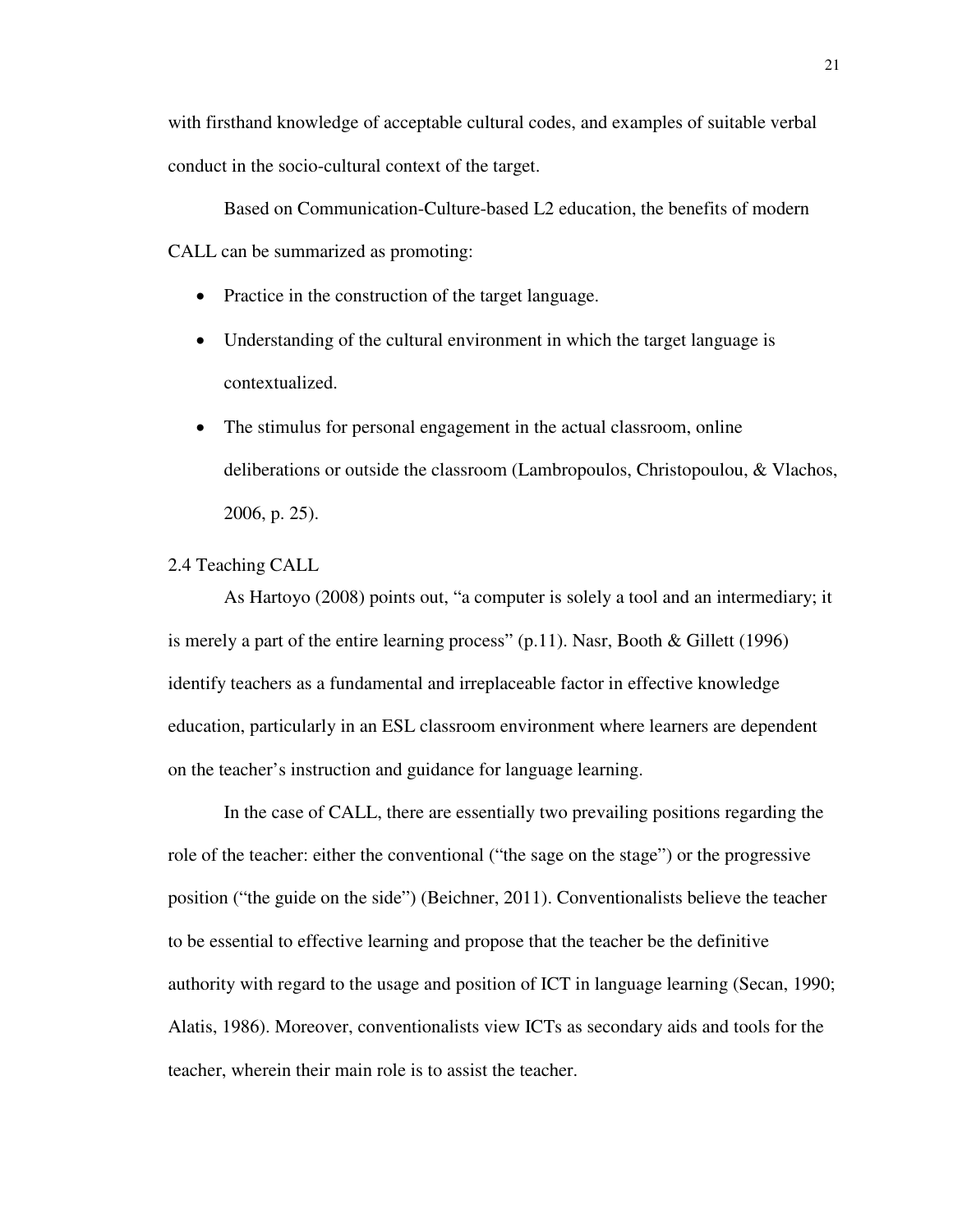Those advocating a progressive view of teaching propose that the teacher's role be that of a counselor and guide—a person who is there to steer the learner toward the right course. Since CALL is not always an in-person, face-to-face environment, a slightly different teaching approach needs to be adopted—that of the *coach* (Huang & Liu, 2000). A progressive viewpoint encourages students to take responsibility for their own learning, and to actively manage language learning—particularly with the introduction of multimedia and computer mediated communication.

Moreover, progressivists argue that teachers have lost their monopoly over information in the new networked global village, so to speak, and as such, they can no longer insist on uniform learning strategies, but must instead free their students to adopt and adapt new learning methods and tools. Teachers should assume the mantle of a "facilitator" in the place of being the all-knowing and supreme authority on knowledge (Warschauer & Healey, 1998, p. 61). Gruba (2004) elaborates on Warschauer and Healey's (1998) interpretation of the teacher's role, and refers to instructors as a "mediator" between the computer and learner. With the aim of "keeping things running smoothly" (p. 637), the teacher guides students during their pursuit of language attainment.

CALL by itself is irrelevant when practiced without consideration for the ultimate learning objective of the class. Thus, teachers should implement CALL programs that are in tune with the course agenda. Ayres (2002) found that most learners favoured classroom language teaching, as opposed to strictly CALL instruction. However, most participants reported a high level of motivation with CALL and considered it to be a very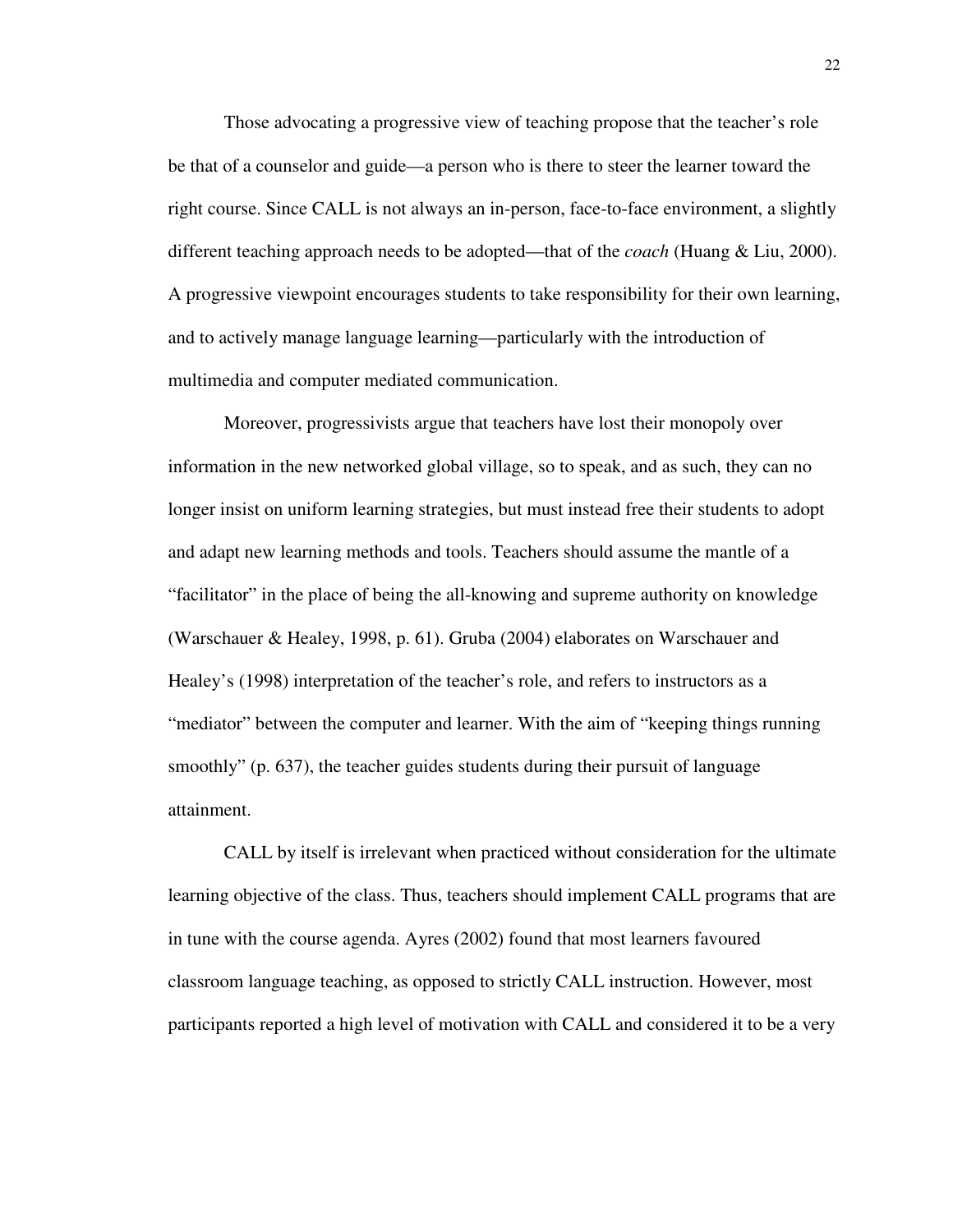useful tool for improving writing and spelling, reaffirming the value of CALL as an aid but not as a replacement—for teachers.

Recent education experts such as Horn (2011) have argued that instead of just throwing "technology" into a classroom and hoping something works to improve student learning, a more balanced paradigm would acknowledge that technology is not "a significant part of the answer…but actually the platform" (p. 1) for transforming education in all subject areas. Educators should move from using "technology for technology's sake" (p. 1) as a vehicle to individual learning and to create a studentcentric system (Horn, 2011).

#### 2.5 Training Teachers for CALL

Many traditionalist teachers believe that computers threaten conventional literacy skills and encourage laziness in learners. These views generally arise from generational and ideological differences between teachers, many of whom were born before the Internet revolution, and learners, the *netizens* (Bax, 2003).

However, an undeniable fact is that the dominance of ICT has led to the demand for more qualified language teachers who must now be proficient in the target language, the latest teaching methodologies, and in ICT relevant to education (Levy & Stockwell, 2006; Robin, 2007). Unfortunately, implementing pedagogy using CALL is not always straightforward. Many teachers have misunderstood CALL, and appear to be under fear or awe of the software, including harbouring unrealistic expectations of immediate results, which lead to frustrations and failure (Goodson, Knobel, Colin, & Mangan, 2002). When CALL features are explained, there is a feeling that runs among teachers that their role is now reduced and the software should take over their teaching functions. Goodson, Knobel, Colin, and Mangan (2002) traced this mentality to the traditional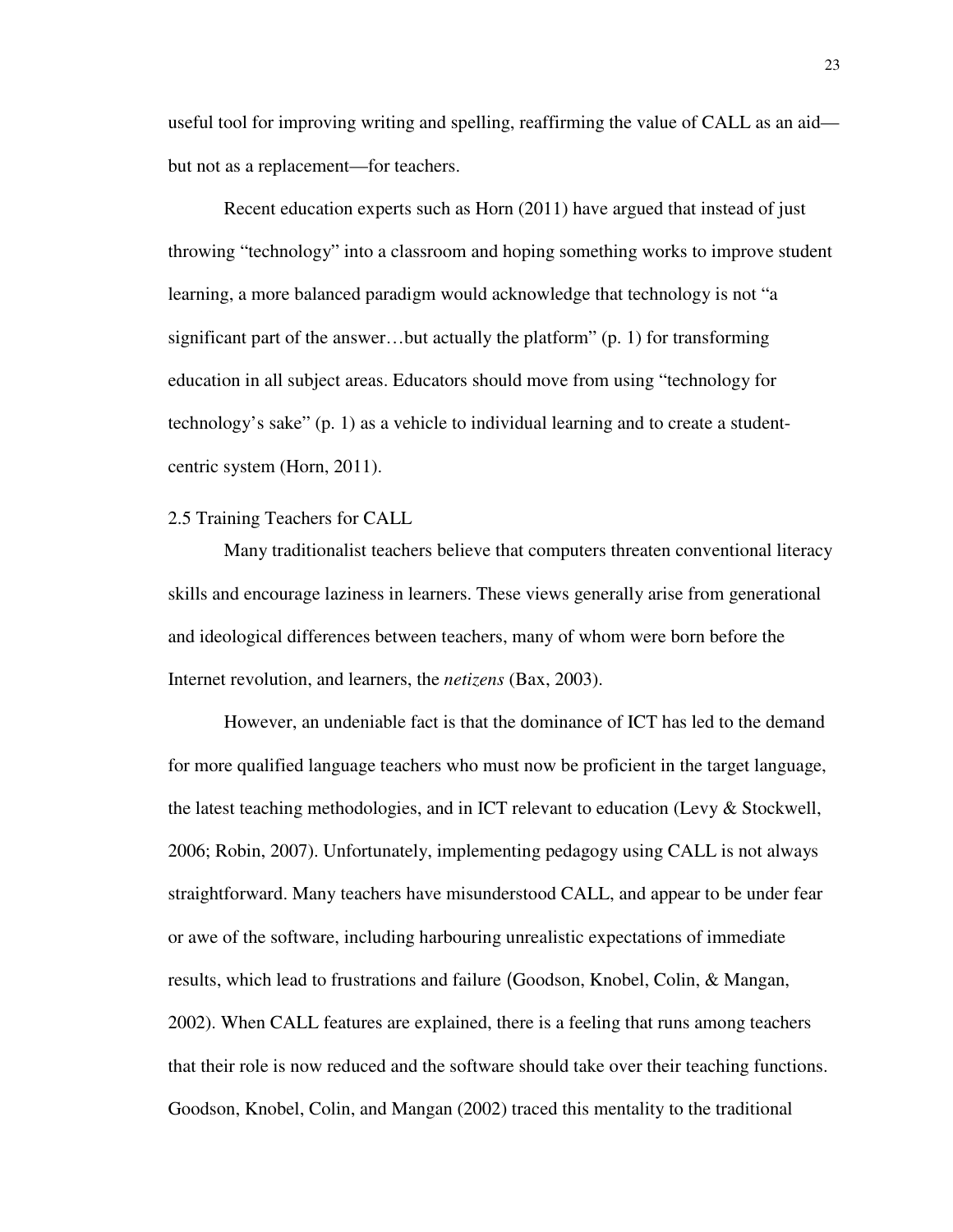misconception and mistrust of technology by traditionalist teachers who are not keen to adopt new technology. Indeed, teachers have to adapt to a new role as collaborators under CALL (Gunawardena & Zittle, 1996). The need for teacher training in the use of technological tools in an effort to enhance their technological pedagogical knowledge is widely acknowledged.

There is a great need to educate and empower teachers and trainers in ICT; therefore, learning facilitators, trainers and teachers must be educated and given appropriate models and time to take on ICT practices on a daily basis (Aceto, S., Delrio, C., & Dondi, C. (Eds.), 2006; Cartelli, 2006). Warschauer and Healey (1998) also stress the importance of teacher training, by enabling teachers to use multimedia and other resources effectively, as a vital factor to successful language education in a flexible learning environment.

#### 2.6 Motivation in Second Language Learning

Oxford and Shearnin (1994) suggest that motivation plays a central role in life; the success of an endeavour is highly dependent on the motivation for the activity. Successful SLE must include students' motivation to learn and teachers' motivation to teach. Many L2 theorists consider student motivation to be one of the primary factors for success in second language learning (Oxford  $&$  Shearnin, 1994). Activities that are directly influenced by motivation include effective use of learning strategies, amount of interaction with native speakers of the second (or target) language, achievement scores on curriculum-based tests, the level of general proficiency, and how long the skill level is maintained after the completion of the language study (Oxford & Shearnin, 1994).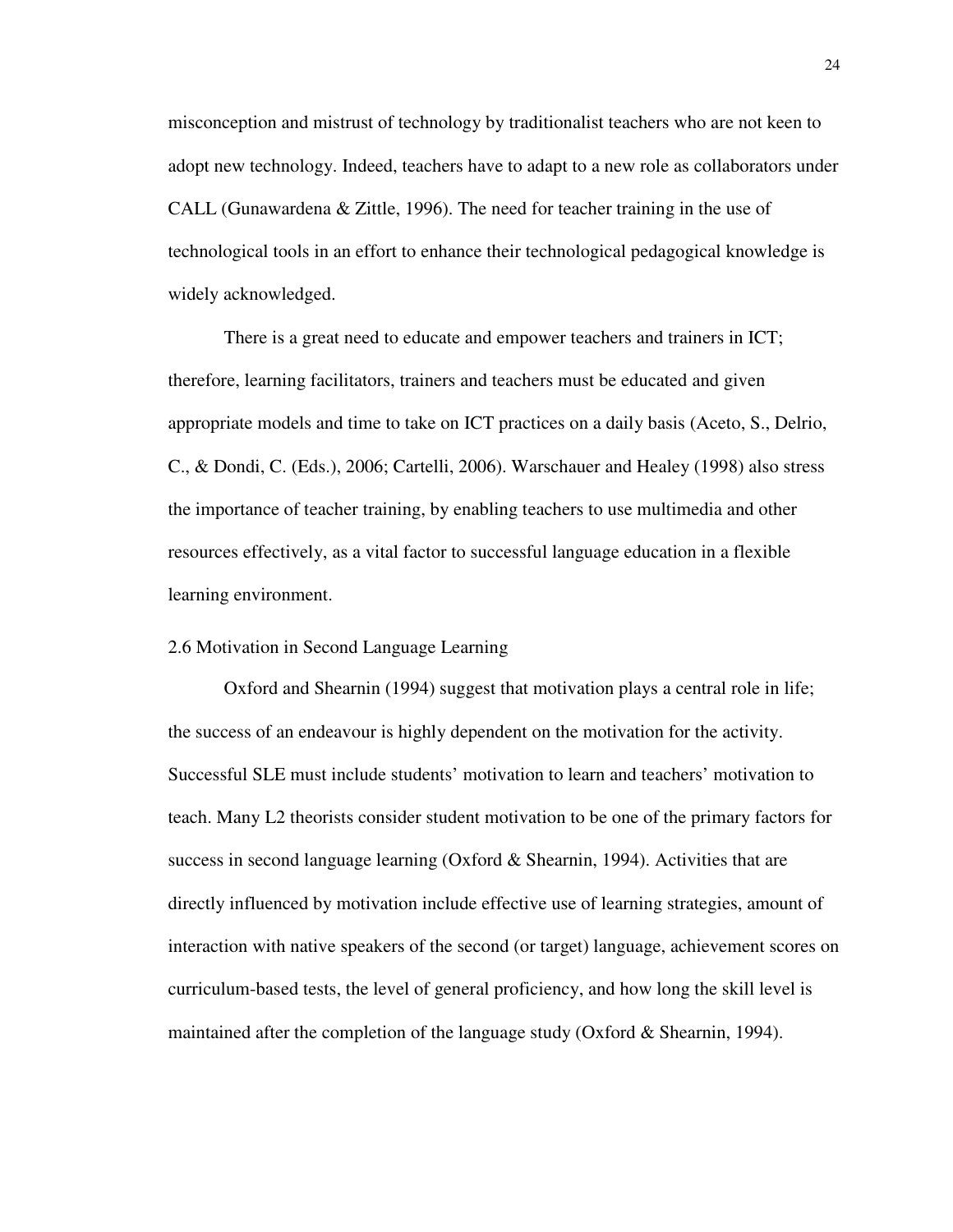Gardner (2005) focuses on the socio-educational model of second language learning, assuming that the educational setting and the cultural context influence L2 learning motivation. According to Gardner (1985), it is important to understand the ultimate goal of the learner in order to understand the learner's motivation, also referred to as the learner's orientation. Gardner (1985) identified two specific learner orientations which are summarized as follows:

- Integrative: which refers to the learner's desire to integrate or assimilate into the community in which the target language is primary language spoken.
- Instrumental: which refers to the learner's desire or need to learn to a language for a non-personal purpose such as career advancement.

In an effort to measure learner motivation, Gardner developed an attitude and motivation test battery. The tests consist of the three measures of a learning situation: motivation, integrativeness, and attitudes. Subsequent studies found that those factors consistently predicted proficiency in L2, and motivation was the best predictor (Gardner, LaLonde, & Moorcroft, 1985). Some of the questions that Gardner developed for his test battery have been used in this research.

As Kissau (2005) points out, it is important to acknowledge that several people have taken issue with Gardner's integrative and instrumental orientations toward student motivation (Au, 1988; Crookes & Schmidt, 1991; Dörnyei & Csizér, 2002; Graham, 1984). In fact, Gardner revised his original theory on motivation a number of times. These revisions can be summarized via three phases (Kissau, 2005):

1. Continuing to emphasize the link between orientation and L2 proficiency, Gardner (1985) incorporates the concept of motivation into his theory. In what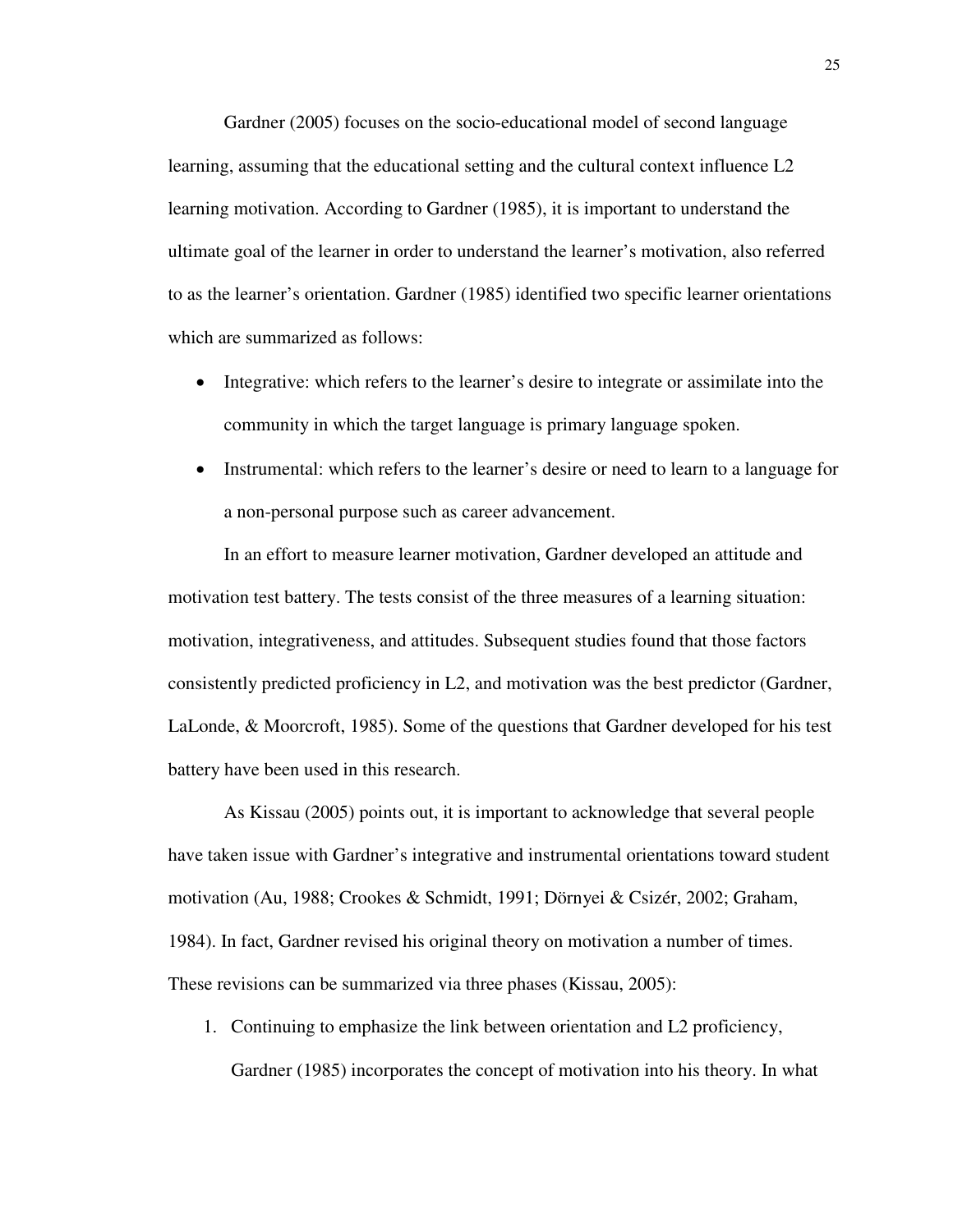becomes known as the Socio-Educational Model, it is argued that learners must be motivated in addition to having an instrumental or integrative orientation.

- 2. Tremblay and Gardner (1995) remove some of the emphasis placed on L2 orientation and argue that several variables such as learner attitudes, goal-setting, and self-efficacy influence motivation.
- 3. In his most recent version of the Socio-Educational Model, Gardner (2001) continued to downplay the importance of integrative orientation and instead emphasized the role of motivation. In due course, Gardner acknowledges that the model is not comprehensive and does not cover all factors that influence motivation. (pp. 28-29)

Dörnyei (2001) also asserts that educators have always known that the vision any student has of *self*—positive or negative—greatly affects his or her educational experience. It is no different for second language students. L2 students can be motivated to reach higher achievement levels by creating an attractive vision of their ideal language self. Dörnyei (2001) further posits that such a motivational program would consist of six components:

- 1. Construction of the Ideal L2 Self: Creating the vision.
- 2. Imagery enhancement: Strengthening the vision.
- 3. Making the Ideal L2 Self plausible: Substantiating the vision.
- 4. Developing an action plan: Operationalizing the vision.
- 5. Activating the Ideal L2 Self: Keeping the vision alive.
- 6. Considering failure: Counterbalancing the vision. (pp. 33-37)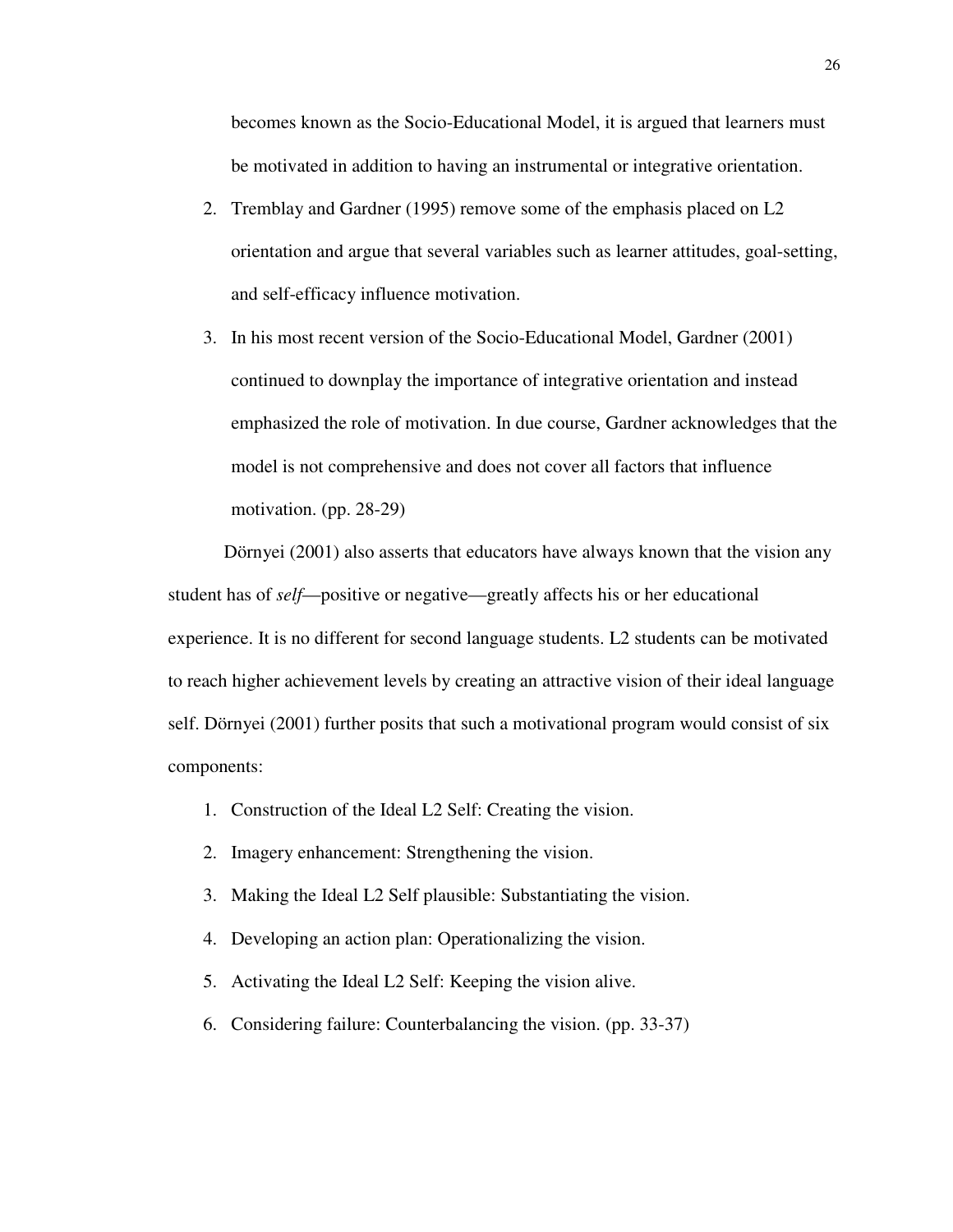Dörnyei (2001) continues by outlining the three primary sources of motivation for students who are learning a foreign or second language: 1) the learner's vision of him or herself as an effective L2 speaker, 2) the social pressure that originates from the learner's environment, and 3) the learner's positive educational experiences. Later, Dörnyei (2008) specifically encouraged second language teachers to "develop a repertoire of techniques to ignite and enhance" (p. 2) the L2 Motivational Self System, offering the aforementioned "six main areas of relevant motivational strategies" as a framework for future language teaching methodologies and research. He proposed a novel approach for educators to understand the motivation of second language learners: the L2 Motivational Self System. The three-part construct of the L2 Motivational Self System consists of dimensions specifically related to the learning environment (Dörnyei Z. , 2008). The components of the three dimensions are summarized below:

- The Ideal L2 Self that is powerfully motivated to learn the second language in order to reduce the discrepancy between the actual self and the ideal self.
- The Ought-to L2 Self that is composed of attributes to avoid possible negative consequences and bear little resemblance to the person's own desires or wishes.
- The L2 Learning Experience, which is comprised of situation-specific motives that are related to the immediate learning environment and experiences, including the impact of positive successes and the enjoyable quality of the language course itself. (pp. 3-4)

While this latter component—the L2 Learning Experience—is clearly distinct from the former two, Campbell and Storch (2011) describe the difference between the ideal self and the ought-to self as being related to whether or not a student's instrumental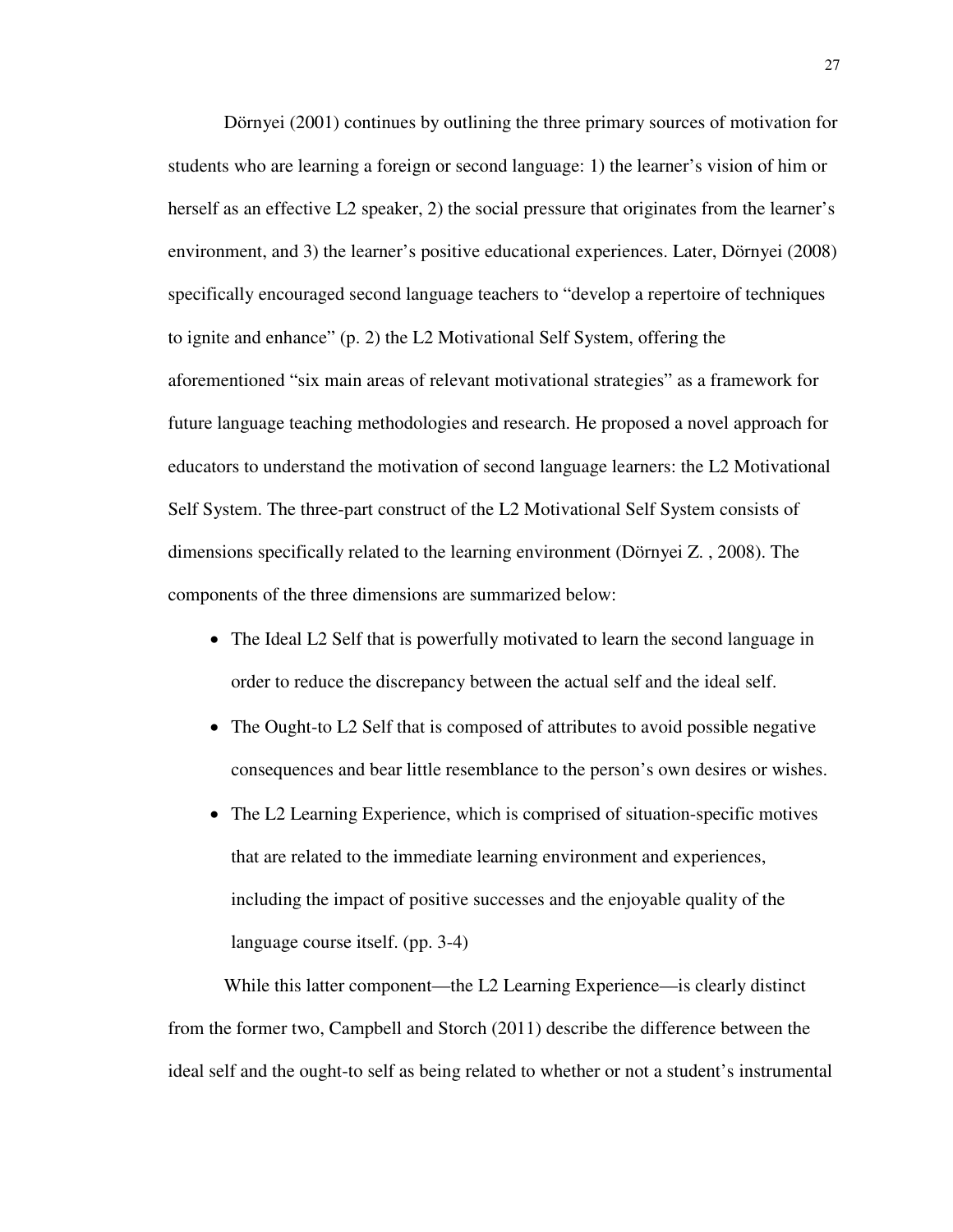motives are internalized or not. The authors note that "[i]nternalized instrumental motives form part of an ideal L2 self, non-internalized instrumental motives form part of an ought-to L2 self" (Campbell & Storch, 2011, p. 167). In other words, a student who is motivated via parental coercion to do well in a second language class because it is simply the right thing to do can be associated with the ought-to L2 self. On the other hand, students who are motivated by imagining themselves as businesspeople travelling around the world and enjoying themselves could be associated with the ideal L2 self.

Moreover, Dörnyei and Ushioda (2009) believe that by linking the human self with human action, one recognizes one's *possible selves*, which represent the individual's ideas of: 1) what they might become, 2) what they would like to become, and 3) what they are afraid of becoming (Markus & Nurius, 1986 cited in Dörnyei & Ushioda 2009, p. 3). Consequently, possible selves perform as *future self-guides* showcasing an active, forward-looking idea that illustrates the forward momentum from the present towards the future.

Reeve (2005) reports that "[t]he tendency for prior success to promote future success is a basic tenet of motivation theory generally, and is explicitly captured [by] the L2 Motivational Self System" (p. 49). This concept integrates well with Kim (2009) who notes that "[t]he ideal L2 self reflects desirable future images after attaining L2 proficiency. L2 learners may dream of a prosperous future in terms of their job stability, financial situation, and respect from others" (p. 51).

The L2 Motivational Self System developed by Dörnyei and others can be used in the educational arena and focuses particularly on the ideal self. The ideal self in Dörnyei's model can be described as a representation of the characteristics that someone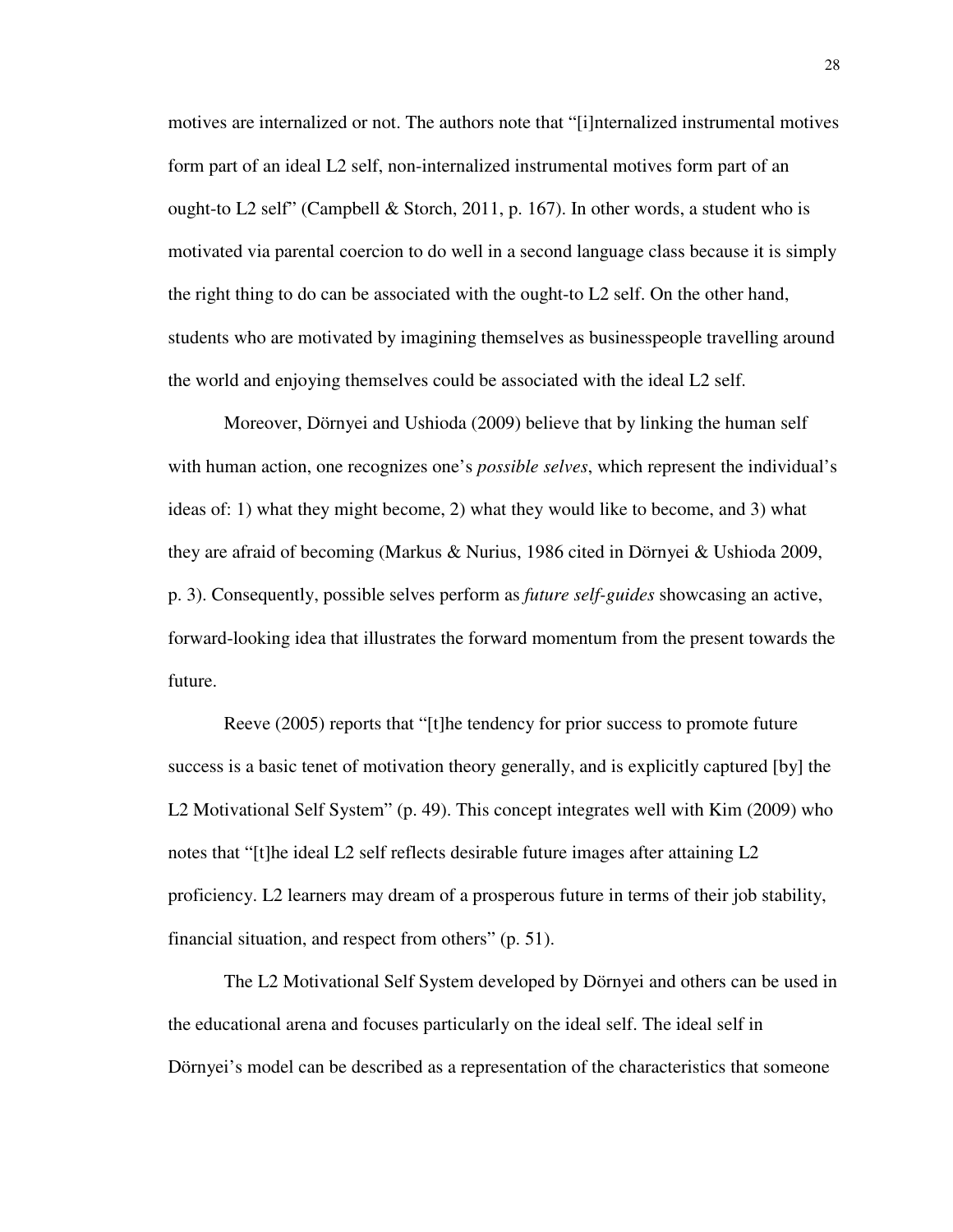would ideally like to possess: characteristics such as one's hopes, aspirations and wishes (Dörnyei & Ushioda, 2009). Thus, a Second Life or Sims characterization in virtual CALL can help learners to recognize their possible selves, while role-play, blogging along with other interactive CALL activities—contribute towards the motivation and development of the ideal L2 self.

### 2.7 Conclusion

In a 2010 conference speech, Warren Buckleitner, the founder of Children's Technology Review, observed that today's mobile technology promotes what he calls "anywhere, anytime learning" (Buckleitner, 2010, para. 4). Although, Buckleitner generally focuses on pre-schoolers, this concept is equally applicable to adult ESL students. Adults raised on technology learn to "go out and seek" (para. 5) their information rather than wait for it to come to them. Further, as shown by the Jansen (2010) study, even lower-income households have more access to technology than just a few years ago. More widespread access to technology means educators need to take two issues into consideration when adopting a learning environment for their students: first, the learning experience the majority of students prefer (online, offline, or a hybrid of these two), and second, whether students learn better and are more motivated in a traditional classroom situation or with CALL.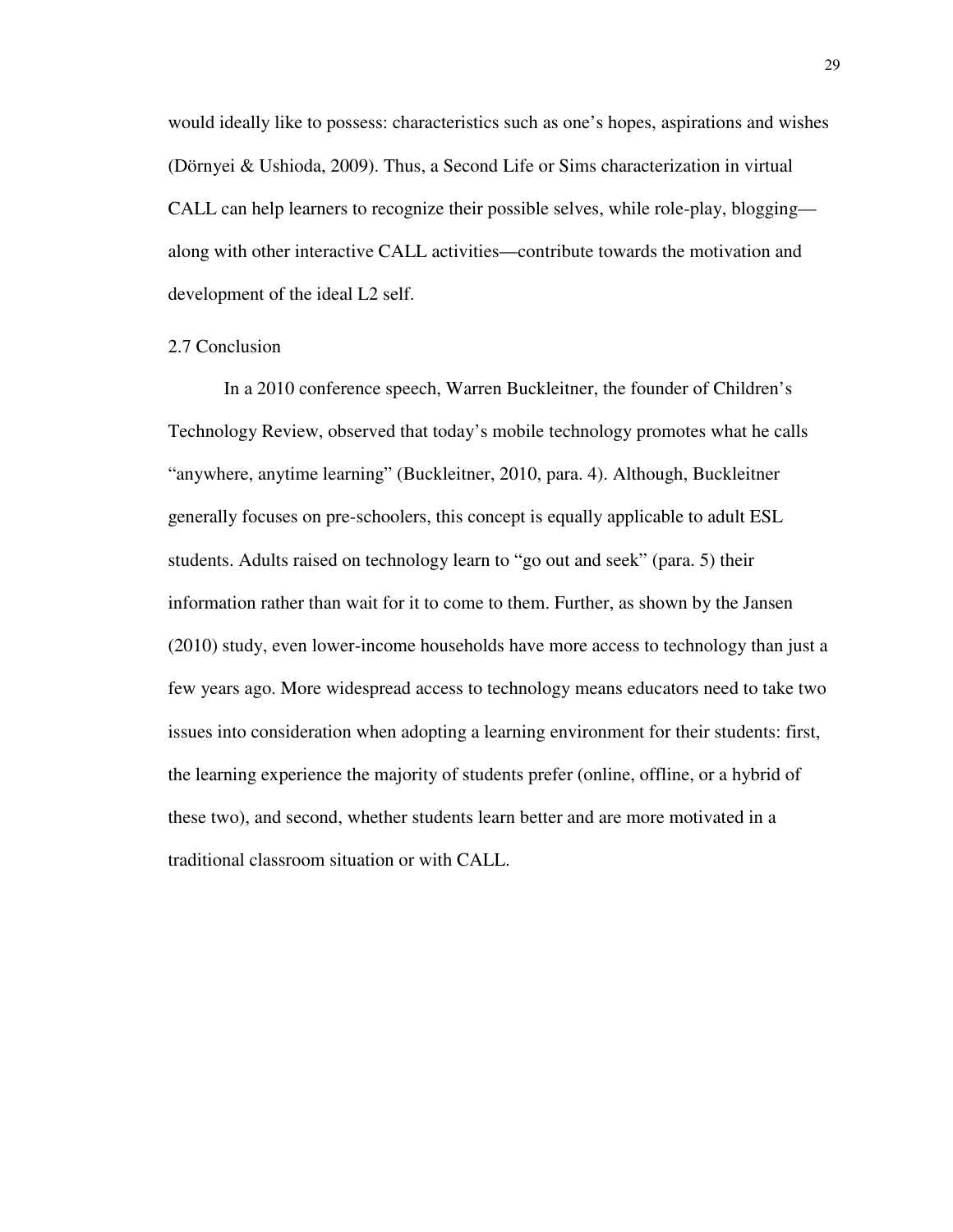### 3 Chapter 3: Research Methodology

Research, for me, is an investigation into a phenomenon with the intent to discover how and why it takes place and how it impacts society or the environment. Two research methods, quantitative and qualitative, are the most popular. The quantitative method attempts to confirm the hypothesis about the phenomena but uses an inflexible style because it approaches the phenomenon from a predetermined position. This method uses instruments such as a structured questionnaire seeking validations of its stand (Nkwi, Nyamongo, & Gery, 2001). In contrast, qualitative methods are flexible as they are more exploratory in nature. They seek to find the how and why, using instruments like open-ended interviews to elicit views through in-depth investigation (Denzin  $\&$ Lincoln, 1994). The aim of this research is to pursue the case of CALL in CEGEP as a methodology which discernibly enhances student motivation for SLL. Therefore, a qualitative case study method of research will be used towards researching CALL in the context of SLL in Quebec CEGEPs.

#### 3.1 Research design

Research design is defined as being "the framework or plan for a study used as a guide in collecting and analyzing data" (Churchill & Brown, 2004, p. 18). It is used in order to structure the research and to ensure that the most appropriate methods are applied for achieving the individual research objectives. Research can be exploratory, descriptive or causal.

The exploratory design is a qualitative approach, and appropriate for gaining general knowledge, insight and opinions about a certain topic—using a literature review, experience surveys and focus groups as channels for the study to be analyzed later on.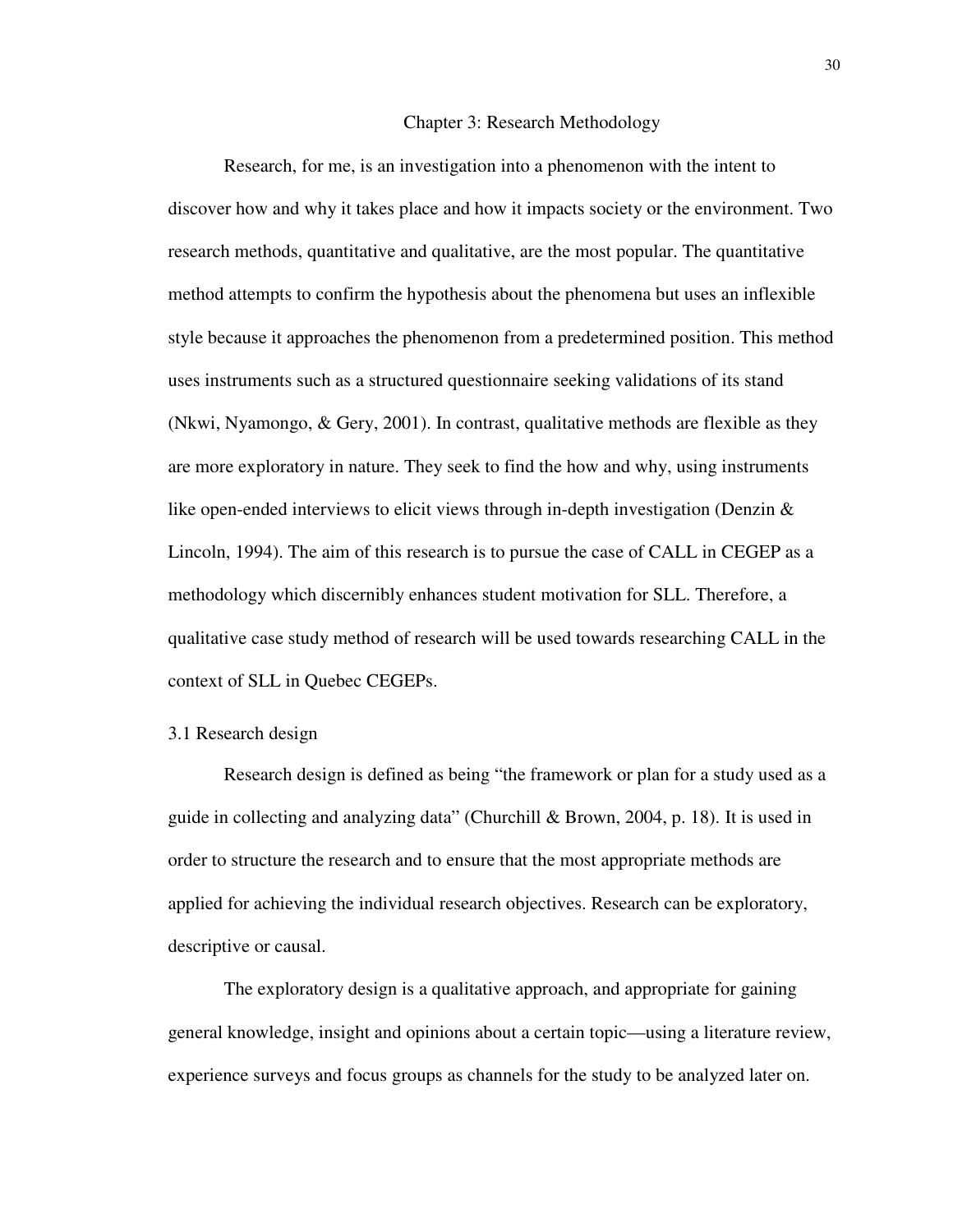Descriptive research is a quantitative research design, and mainly applied for describing phenomena and characteristics, while estimating proportions like averages or frequencies. The causal research design is appropriate for discovering cause and effect relationships of two variables, where the focus is on exploring the impact the change in one variable has on the other.

Nevertheless, techniques are quite different from methodologies and are really a means to attainment of the research objective. The objective of this research paper will be best realized through the exploratory research design, since the intentions are more in nature of an inquiry into finding the usefulness of CALL as a motivational tool and its general suitability in Quebec CEGEPs.

### 3.2 Research Paradigm

Research theorists have also made certain guidelines, under which research is conducted with different procedures. They are called positivist, interpretivist and critical research techniques (Cavana, Delahaye, & Sekaran, 2001).

Under the positivist approach, the assumptions are that universal laws govern every action or reaction, and therefore the researcher looks for material evidence and rationality in his research. Researchers maintain a strict distance, and do not involve emotions or personal perceptions in their analytical efforts (Cavana, Delahaye, & Sekaran, 2001).

In contrast, when researchers try to read between the lines and seek to understand the emotions of their subjects and become personally closer to pry or glean further finer points, it becomes an interpretivist approach (Cavana, Delahaye, & Sekaran, 2001). This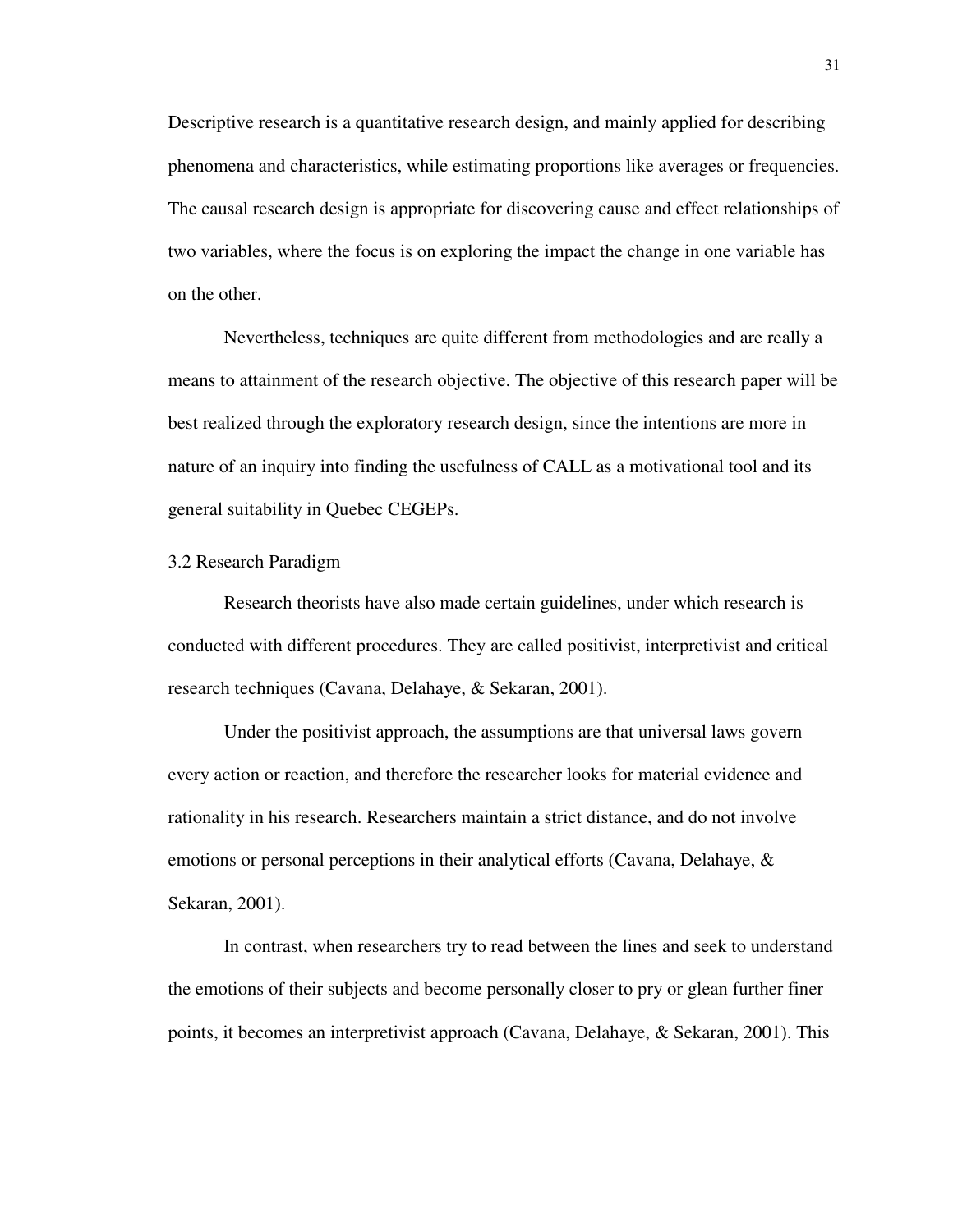technique does not look for compliance with universal laws; indeed, it is exploratory by nature (Lincoln & Guba, 2000).

Some research, however, relies on sifting through existing knowledge and tries to eliminate the negative aspects in consonance with current knowledge. This is a critical approach, where the analysis is made by modifying or influencing results with a mix of historical events with current information (Lindlof & Taylor, 2002). Critical research, therefore, unveils hidden meanings.

All of the above techniques are acceptable and practiced, and a researcher's choice is made in accordance with the specific environment of the research effort. This research has employed an interpretivist approach for analyzing primary data for two reasons: 1) the current knowledge on this subject is vast and will be helpful in finding the direction to discovery, and 2) there is a regional approach in the application of CALL, which means that cultural behaviours are likely to influence the application, and modifications will be needed to adjust these factors.

# 3.3 Research Strategy

The research strategy of this study will be based on the interpretive paradigm (Lincoln & Guba, 2000). This involves the finding of the "how and why," of the phenomena; therefore, this study used a qualitative case study basis that will reveal rich data through - 1) findings and qualitative analysis of surveys, and 2) a focus group. The primary research is focused on:

1. The factors that motivate students to learn English; specifically, whether the use of CALL techniques versus traditional classroom learning environments had any effect on their motivation levels and their achievement.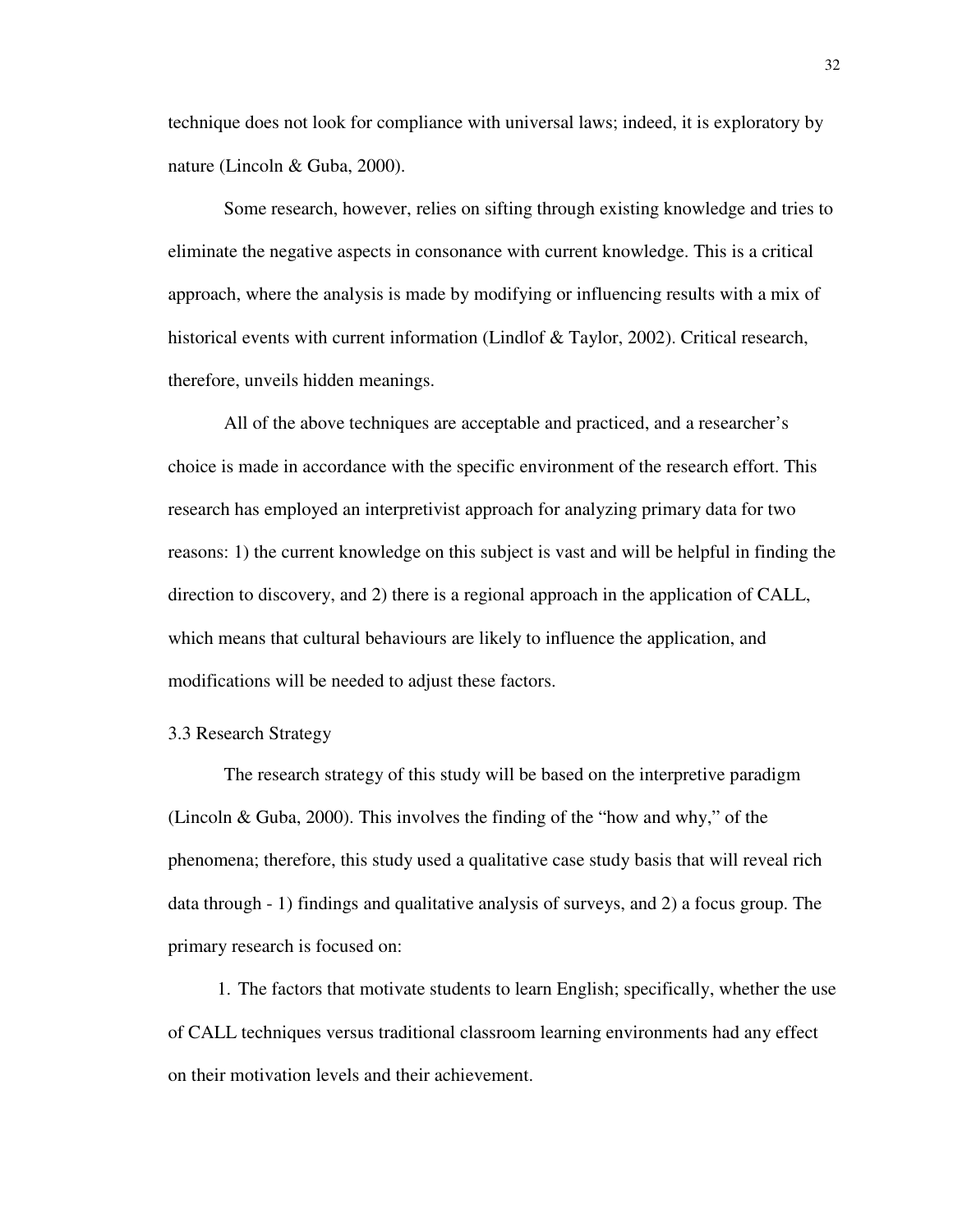2. Student preferences in CALL versus traditional methodology.

3. Finally, the research tried to determine how learners perceive CALL as a tool after CEGEP.

The first half of the survey questions used for this case study was developed based on Gardner's (2004) AMTB (Attitude/Motivational Test Battery). It is important to keep in mind that, while Gardner's theory regarding the integrative concept "has provoked considerable debate" (Dörnyei & Ushioda, 2009, p. 2), it deserves acknowledgement. Gardner "has laid the foundation for the field of L2 motivation research" (Alrabai, 2011, p. 259) and Dörnyei's model "is compatible with other influential conceptualizations of motivation by Gardner" (Dörnyei, 2009, p. 9). Therefore, The Integrative and Instrumental Orientation scales of the original Likert Scale format of Gardner's AMTB (Gardner, 1985) were integrated in the second half of the survey questions as well as the discussion questions with Dörnyei's L2 Motivational Self (see Appendix A).

## 3.4 Procedure and instrumentation

In order to provide a summary of the procedure used for this study, it is useful to have some background information on the CEGEP where this study took place. Ethnoculturally, the student population at the CEGEP is approximately 50% Caucasian (primarily descendants of several generations of Francophones residing in the province of Quebec), and approximately 50% coming from various recent immigrant populations from French-speaking regions such as Northern Africa, France, Belgium, and Haiti (M. Piché, personal communication, January 19, 2010).

During the Fall 2010 semester, I taught four English as a Second Language courses at the CEGEP, totalling 98 students. Before being admitted to the CEGEP,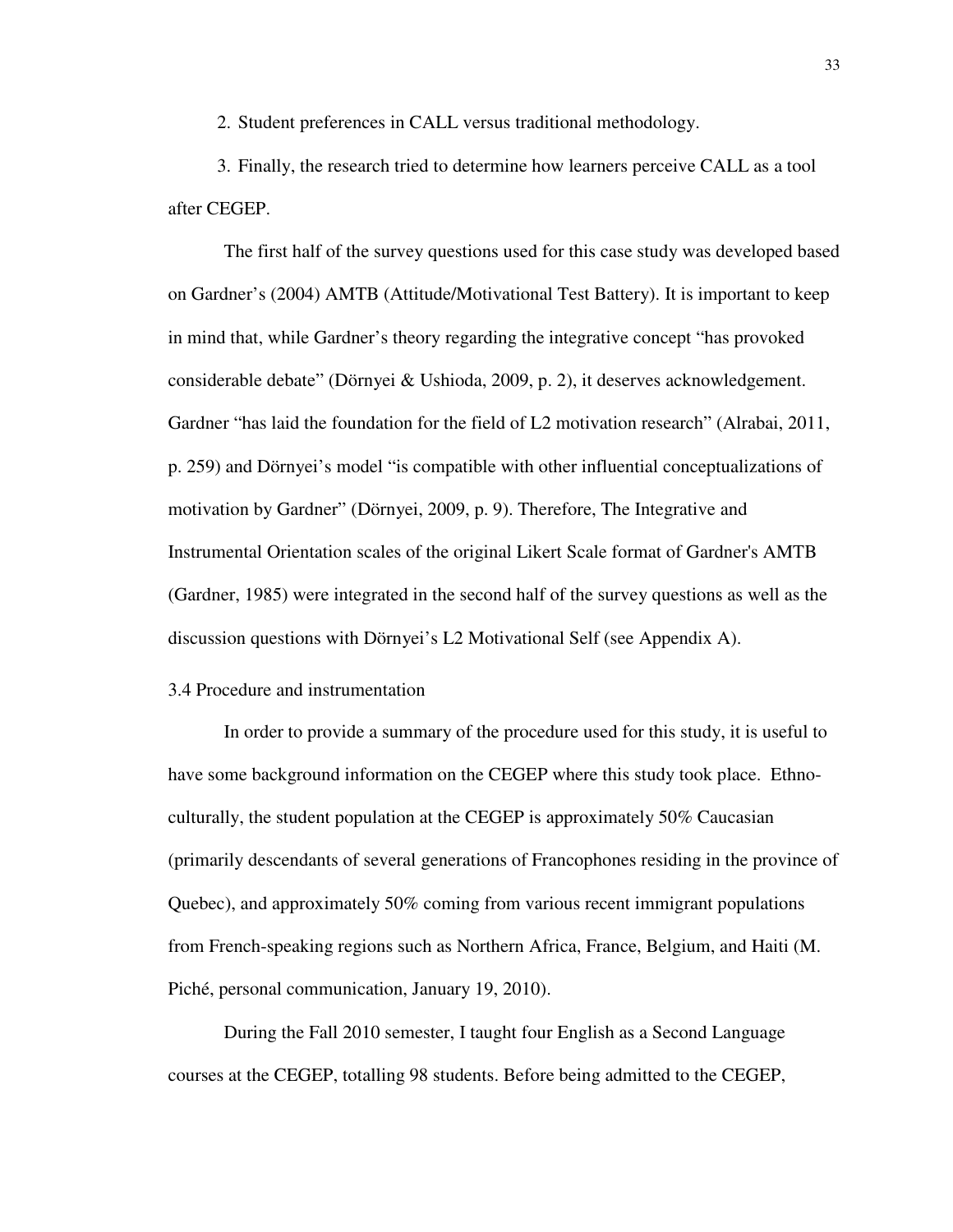students were required to complete a placement test. This is a standard test that all students at the CEGEP must complete and it was not designed specifically for this research. The test serves to filter students into one of four different class levels: beginner, lower-intermediate, upper-intermediate, and advanced. This filtering process is intended to ensure that students are neither placed in a class that they will find too easy nor too difficult. During the first week of class, language teachers are able to move students up or down a level if they deem that the placement test misplaced a learner.

This research involved students from two upper-intermediate and two advanced level classes. The rationale for this choice was based simply on the fact that these were the courses assigned to me during the semester in which this study took place. It would be informative to conduct a similar study with lower level classes at some point in the future. The upper-intermediate students possess strong English communication skills and are easily capable of dialoguing with a native English speaker and reading/writing English texts. The advanced classes are intended for learners that operate at "near native" levels.

These English Language and Culture courses are held in 30-seat classrooms on campus, with students completing one 3-hour class session once a week for a fifteenweek-long term. Over the term, students are expected to complete 30 hours of classwork, 15 hours of laboratory or directed work, and 45 hours of work at home or elsewhere away from the physical classroom—in the library and online. The total course duration for each student is 90 hours over the course of 15 weeks.

The professors are permitted to modify their course syllabi to reflect how much of the outside classroom work can or must be submitted through traditional paper means or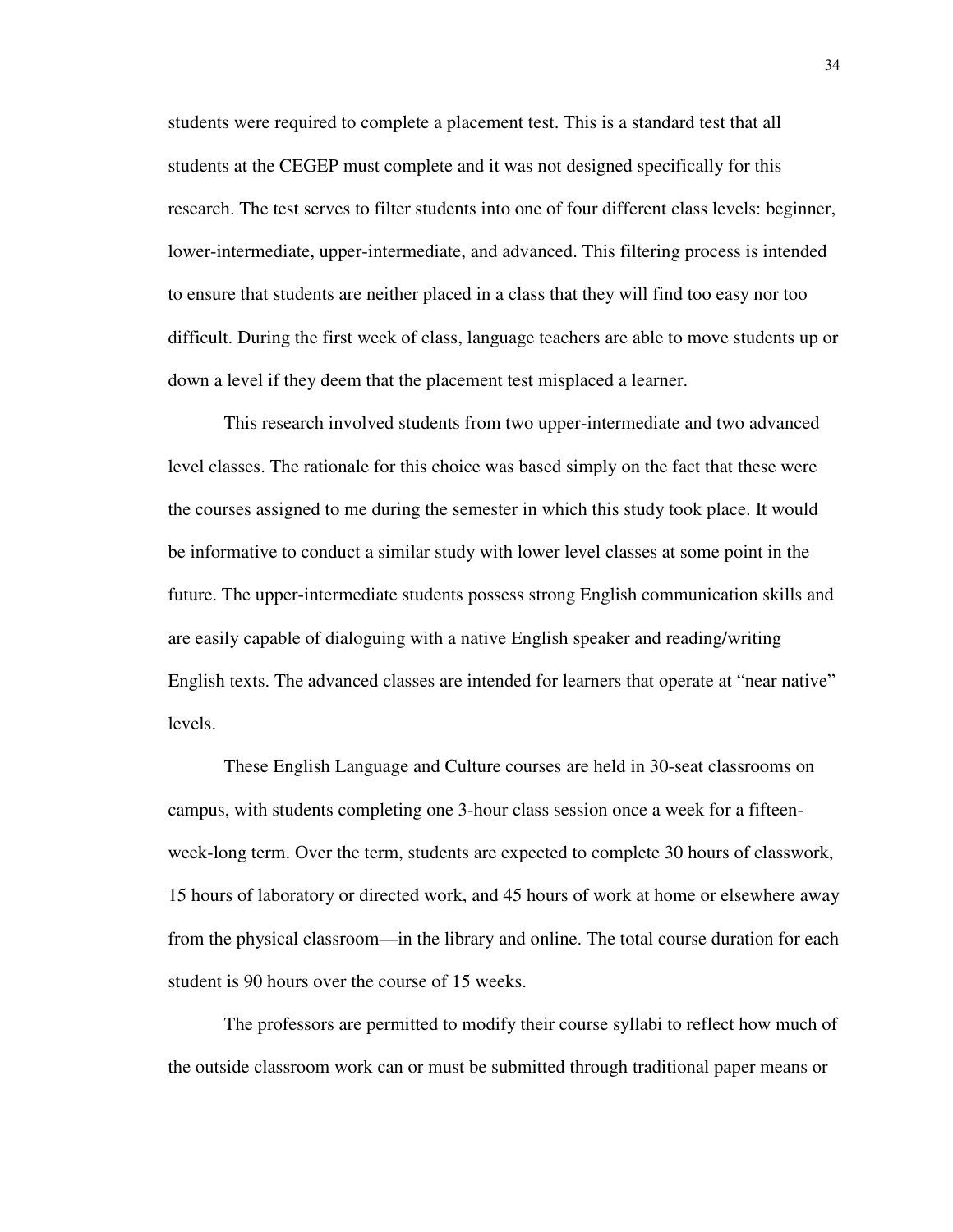via various media and online methods. Other than the usual modifications that most pedagogues make as part of their ongoing teaching practice from semester to semester, the classes were similar to the same courses that were taught in the past. In other words, the concepts and technology that were employed during the classes were generally not new to me as a teacher. As part of the course plan, the courses presented were a mix of traditional learning methods (classroom-based, using no technology) and CALL activities in order to expose students to both learning styles. Students had the opportunity to participate in various classroom environments over the course of the semester, including: exclusively online, exclusively teacher-led, and a mix of classroom and technology. A detailed listing of the coursework and CALL activities are included in Appendix B and C.

In summary, the English as a Second Language classes included the following components:

• Students with varying degrees of proficiency at reading, writing, listening or speaking English

• A culture- and literature-based curriculum

• A combination of a traditional classroom environment, a computer lab, and an online segment.

The students worked with both paper and electronic texts and were given homework assignments that were both individual-based as well as interactive with other students using the DECclic and Moodle interfaces. Furthermore, the course included Prezi, audio taping, and forums for online/offline discussions and interactions with native speakers and peers. A brief description and definition of each of these follows: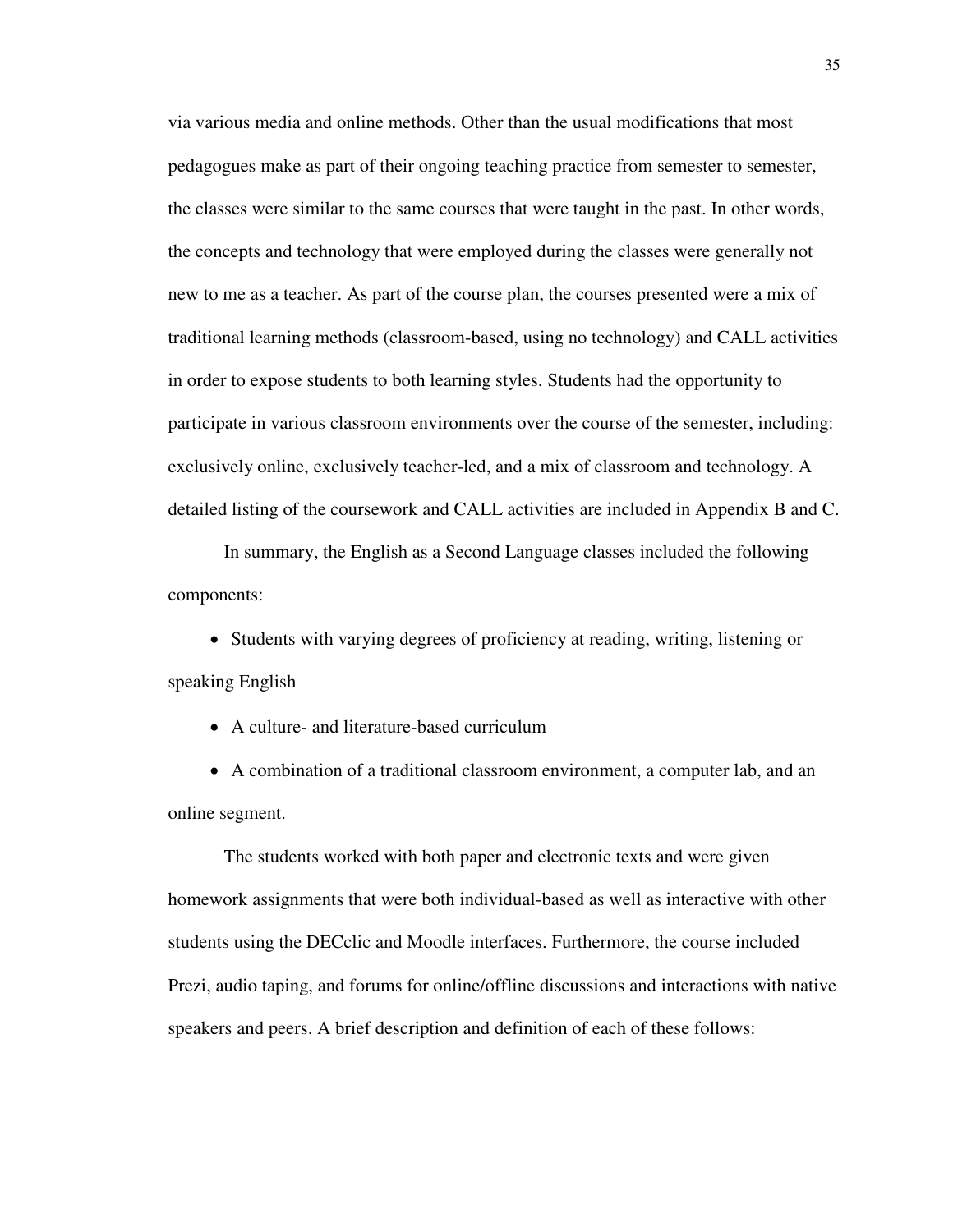• DECclic- a Bilingual Course Management System (CMS) developed by college teachers in Quebec based on international Second Language teaching standards

• Moodle- a web-based Course Management System (CMS), also known as a

Learning Management System (LMS) or a Virtual Learning Environment (VLE). Moodle is available to teachers free of charge to use for the creation of online learning sites.

• Prezi- an online presentation program similar to Microsoft PowerPoint except that it allows users to present information in a non-linear fashion.

• Forums - as part of this activity, learners composed text outside of the classroom in response to in-class workshops. The purpose of this activity was to give all of the learners in the class a voice and to allow them to express their own point of view about the themes and information presented during the student-directed workshops.

• ePals - a unique program that "provides an effective way to instruct and reach

today's technology-savvy students and teachers. ePals provides digital content designed for collaboration and self-paced, self-directed learning as well as a safe platform to share work globally." (ePals, 2011). This website served as a platform to connect the students with native English speakers via email and chat.

### 3.5 Participants

The participants of this study were a convenience sample of 41 students at a CEGEP in Quebec who took an English as a Second Language course as part of their regular educational course load. CEGEP students are required to take two ESL courses in order to obtain their College Education Diploma.

One week after the semester was over and the students had received their grades (in order to ensure that participants did not feel duress), volunteers were solicited from all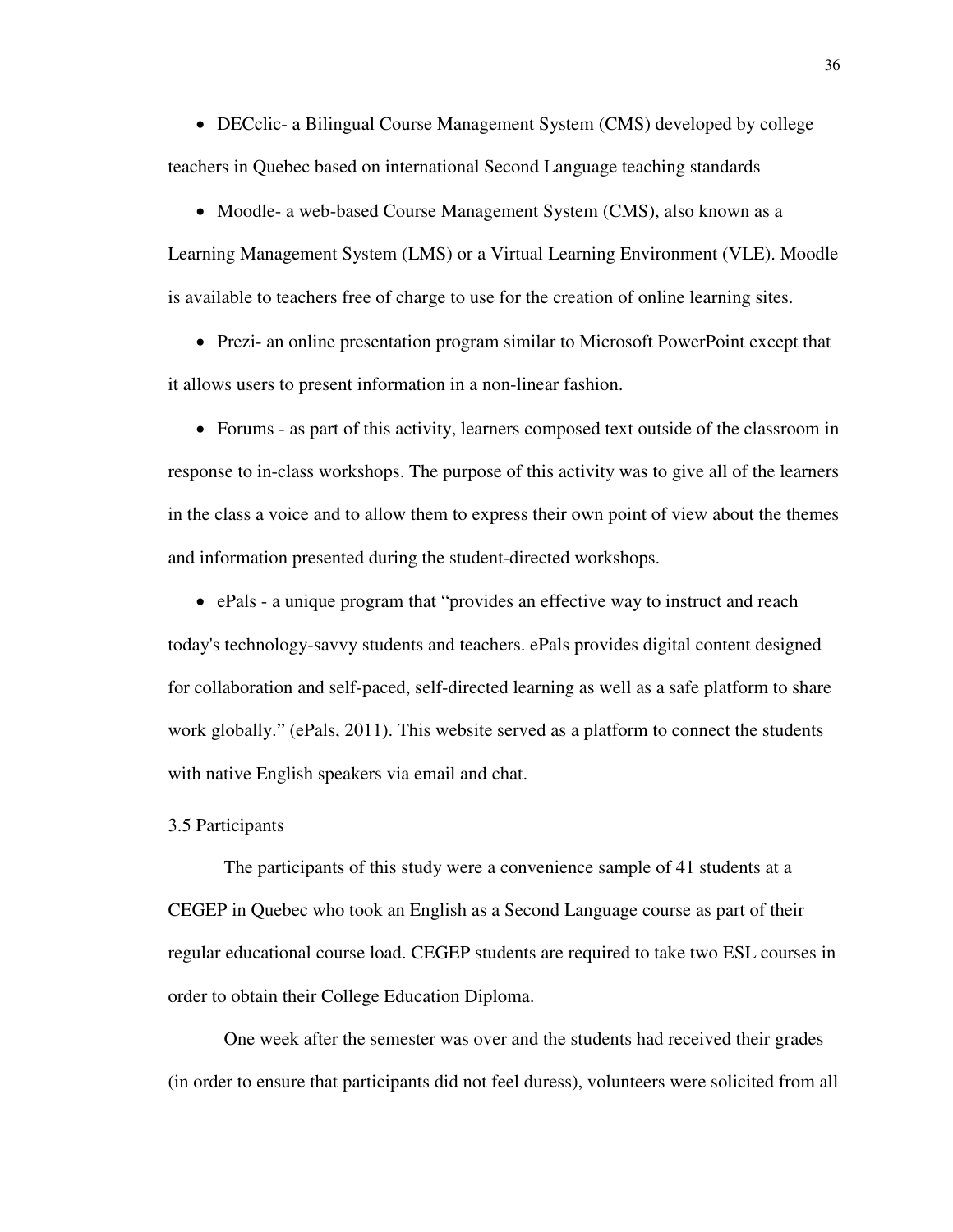four courses to participate in the research via an e-mail invitation using the College's internal messaging system to complete an online survey. The e-mail explained to potential participants that they would be asked about their motivation levels regarding computer-assisted language learning technology in the English as a Second Language course that they recently completed. The timeliness of the survey was specifically chosen so that respondents still had the course fresh in their memory.

In the e-mail, potential participants were provided an opportunity to read a letter of information and consent and were invited to click on a hyperlink that led them to the study's survey. The College's Information Technology department ensured information security and personal privacy during the survey process. The electronic post-survey report indicated that the majority of respondents took between 30 to 60 minutes to complete the questionnaire. For those students who opted to complete the survey, the survey further asked respondents if they would be interested in participating in a focus group. A reminder e-mail was sent out 72-hours later to potential participants who did not respond to the survey.

Once the surveys were received, they were analyzed on a question-by-question basis for any trends, issues, and for points of interest—primarily responses to the openended questions—that surfaced. Based on the survey results, focus group questions were drafted with the intent to clarify these trends, issues and points of interest in an effort to provide greater detail.

Some of the students that completed the survey also participated in a focus group two weeks after the survey was administered. In total, there were 41 such survey participants (23 of which were female) and six of these participants (3 of which were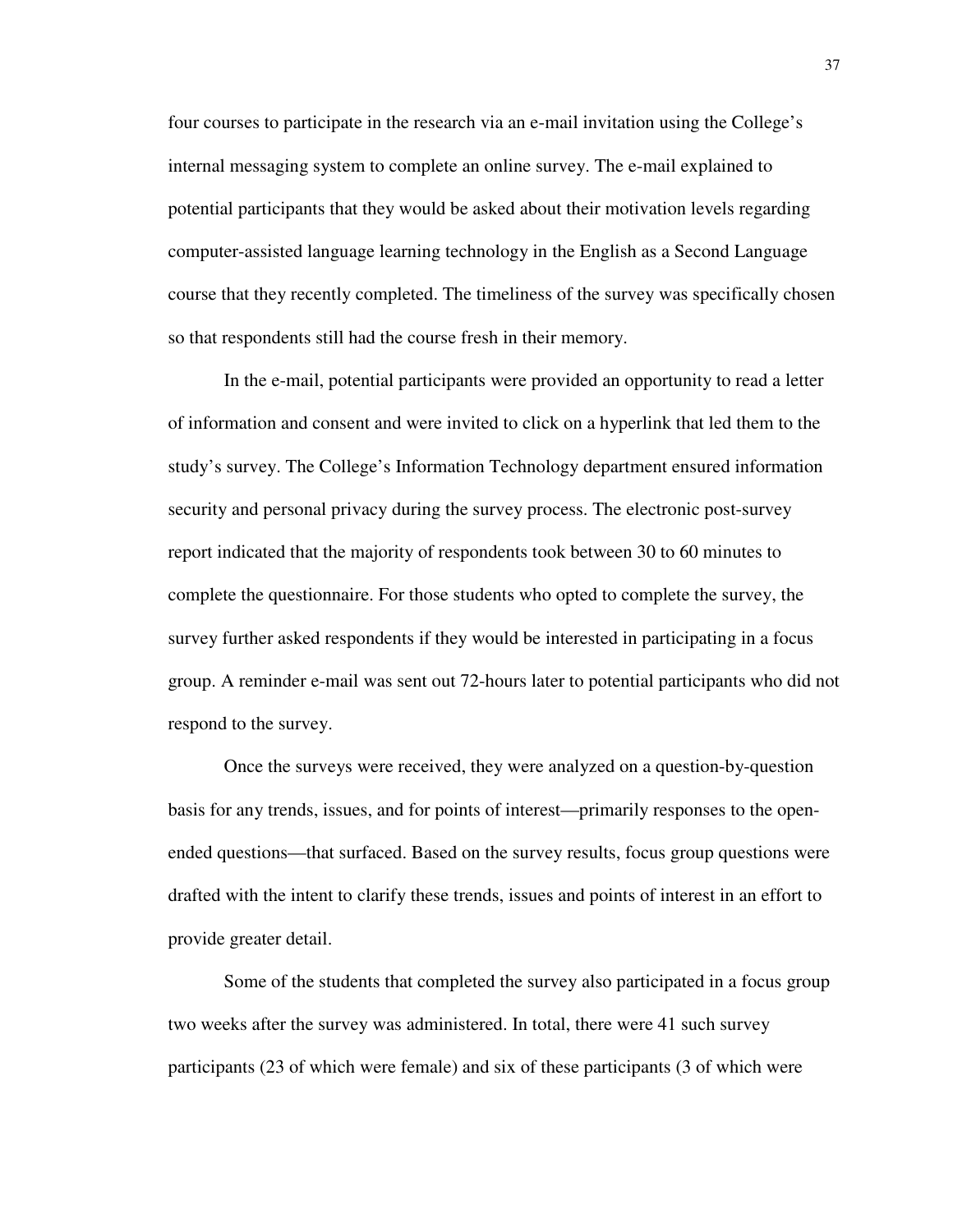female) also participated in the focus group. The students ranged in age from 17 to 25 years. Below is the demographic profile of the focus group:

| <b>Name</b>               | <b>Christine</b>       | <b>Francine</b>        | <b>Denise</b>          | <b>Marc</b>            | <b>Simon</b>           | Roger                  |
|---------------------------|------------------------|------------------------|------------------------|------------------------|------------------------|------------------------|
| <b>Age Range</b>          | $17-25$ years<br>old   | $17 - 25$<br>years old | $17 - 25$<br>years old | $17-25$ years<br>old   | $17-25$ years<br>old   | $17 - 25$<br>years old |
| Gender                    | Female                 | Female                 | Female                 | Male                   | Male                   | Male                   |
| <b>First</b><br>Language  | French                 | French                 | French                 | French                 | Mandarin               | Unknown                |
| <b>ESL Class</b><br>Level | Upper-<br>Intermediate | Advanced               | Advanced               | Upper-<br>Intermediate | Upper-<br>Intermediate | Advanced               |

**Table 1** 

# 3.6 Participant Profiles

A background summary of those students that participated in the group discussion is valuable in order to better understand the participant's perspective. All of the participants have been given fictitious names to protect their identity.

1. Christine: Christine's first language is French, she was born in Quebec, and she is in the CEGEP's nursing program. She understands that there will be many job opportunities in the health care field in the near future given the aging population in Canada. Christine would like to stay in the Montreal area and is acutely aware that, in order to work in a Montreal hospital, she will need to be fully bilingual. She notes that learning a second language in the medical field is especially challenging because of the required and precise terminology involved in this area of specialty. Christine is concerned about working in stressful situations with Anglophone speakers. She is especially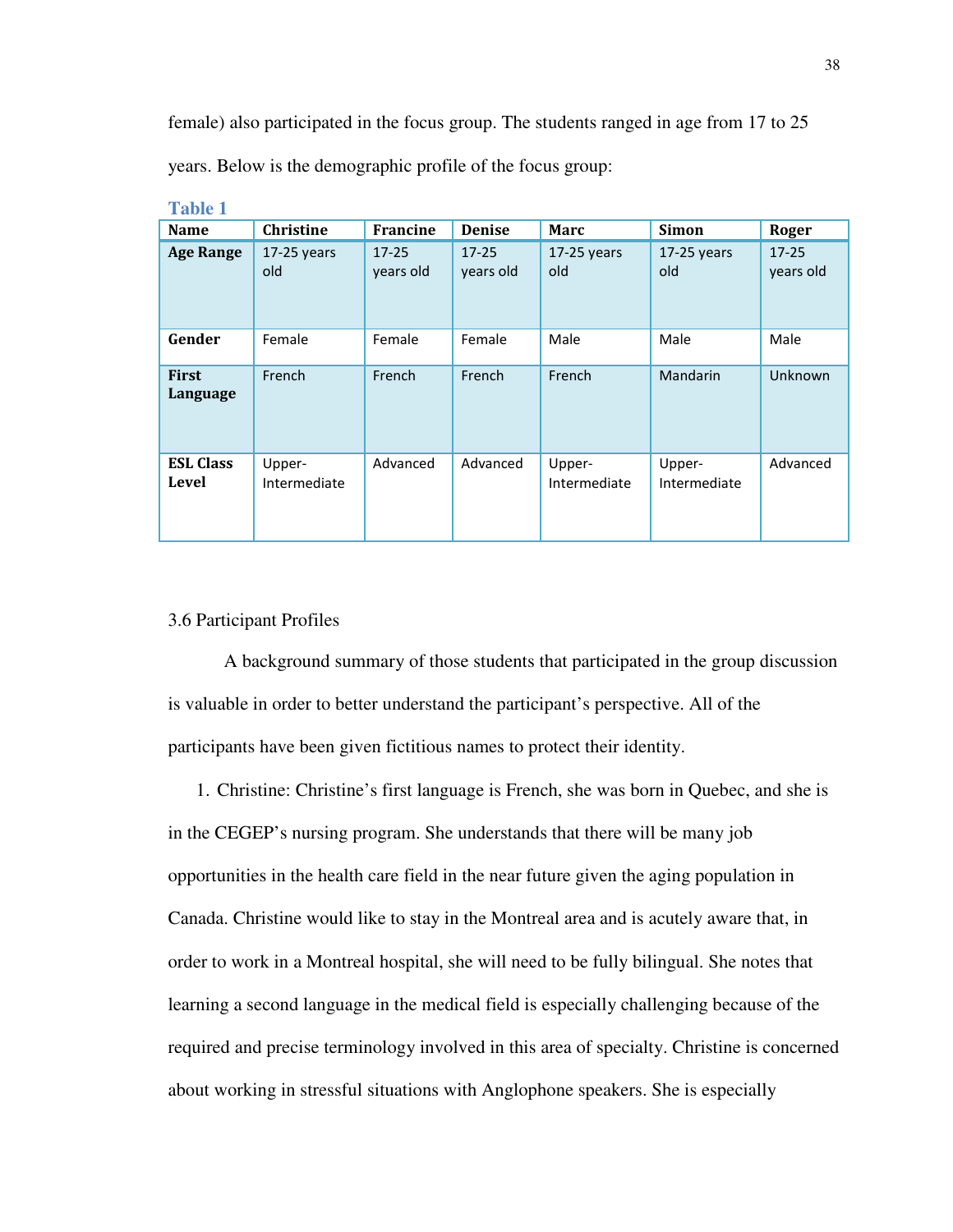apprehensive about these same speakers speaking too quickly during life and death situations, and being unable to ask the right questions or express herself correctly. Christine comes from a family that speaks very little English at home. Most of the English that she learned comes from movies, friends, and school. Christine is satisfied with her current level of English since she feels that she is able to express herself with ease in casual situations. Christine was in the upper-intermediate class.

2. Francine: Francine was in the advanced class and attributes her strong English skills to the fact that she lives in a neighbourhood with many Anglophones and that several of her relatives are Anglophones. Francine has lived in Montreal her entire life and enjoys watching reality shows on television in English. She is in the CEGEP's fashion program and would like to operate her own business one day; however, she has yet to decide on the exact nature of this business. She feels that English is a very important skill for business people to have since they will inevitably have to deal with people outside of the Province of Quebec. Francine can easily imagine herself having to converse with potential clients on a day-to-day basis as part of her business operations. She projects even further by imagining a particularly difficult situation: having to converse with an Asian textile supplier over the phone with English as the "go between", or "market", language. Francine concedes that she has particular trouble understanding non North American accents in English.

3. Denise: Denise moved to Montreal from Haiti with her family when she was eight years old. French is her native language and she was in an advanced English class. Denise relates that she feels very confident speaking English in all situations and she attributes this to her passion for learning languages—she would like to learn Spanish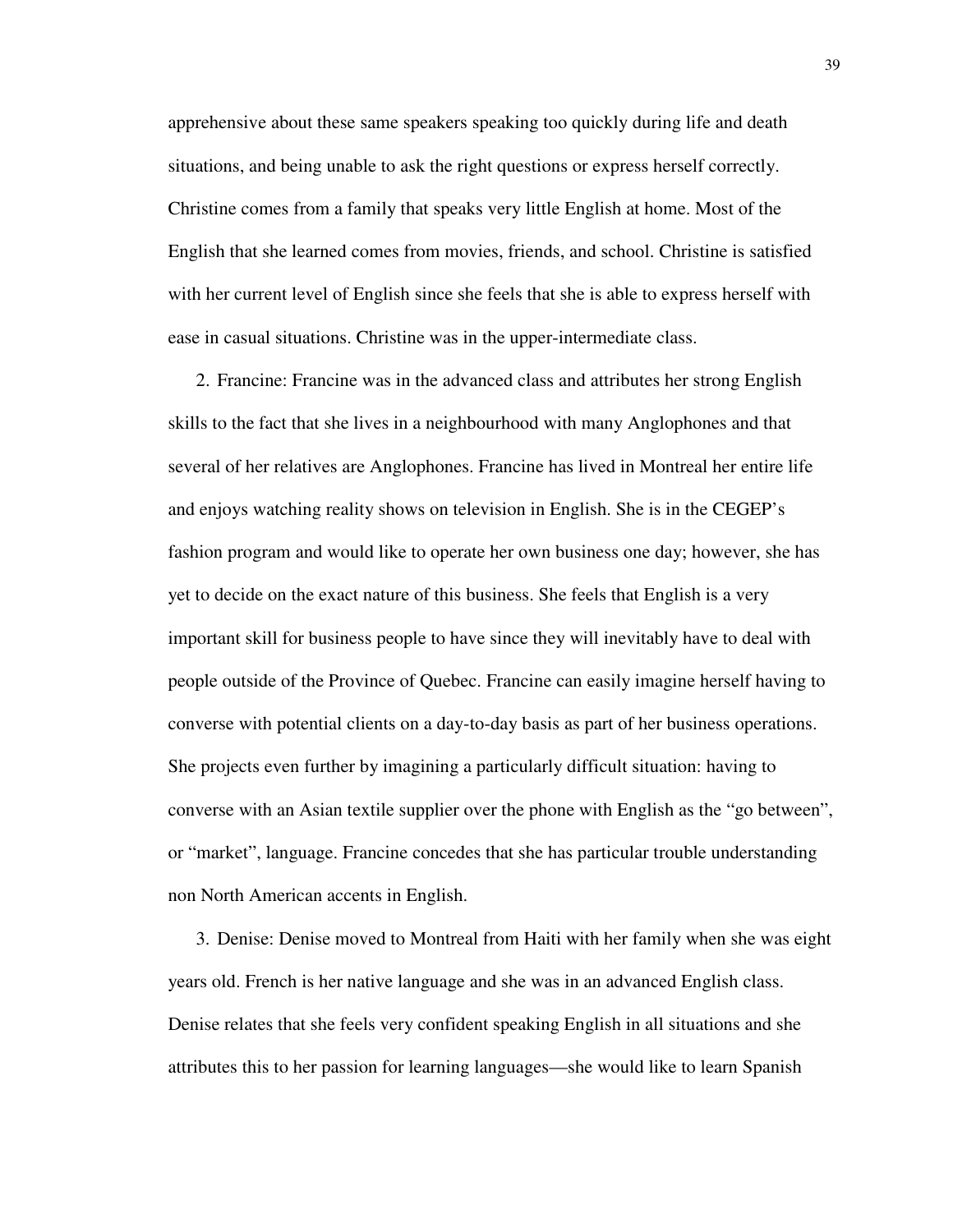next. In fact, she wished that English courses were not mandatory in CEGEP since she would have preferred to take Spanish courses instead. As with many students that are in the CEGEP's General Sciences program, Denise has not decided on a career choice yet and she would like to keep her options open. Denise comes from a family that places a lot of pressure on her to enter a professional field such as medicine; however, she is uncertain that this would be a livelihood that she would find fulfilling. She notes that French is a beautiful language and that measures must be taken to preserve this language. On the other hand, she notes that the world "is becoming more and more English every day" and that everyone is going to be exposed to the language whether they like it or not.

4. Marc: Marc, a student in the CEGEP's Information Technologies program, feels that English is especially prevalent in his field. He notes that even the Francophones in his computing classes with little general knowledge of English have learned quite a bit of English that is related to the programming field. According to Marc, an information technology specialist cannot hope to function in this field without a decent level of English. Marc was in one of the upper-intermediate classes and learned most of his English from school and video games. He was born, and spent most of his life, in a suburb just outside of Montreal. Marc's parents rarely spoke English at home and are not employed in occupations that require knowledge of English. Despite the fact that his family is based in Quebec, Marc is not sure whether or not he would like to stay in the province. He feels that he may have better job opportunities elsewhere and that these opportunities would be most likely in Anglophone communities.

5. Simon: Simon's first language is Mandarin and he moved to Montreal with his family from China when he was twelve. He feels that his French is somewhat better than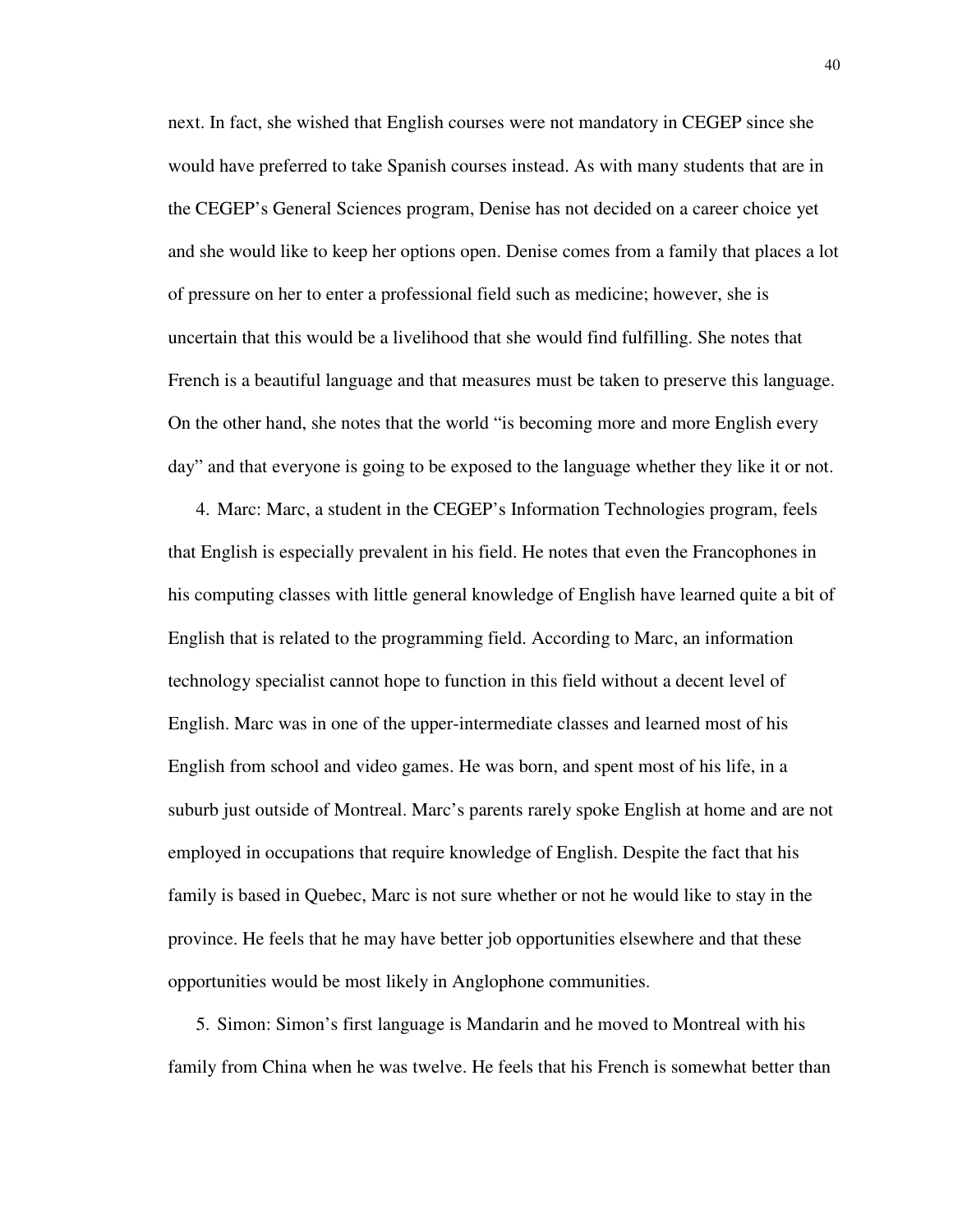his English but that he can "get by no problem" in either language. Simon was in the upper-intermediate class and was in the CEGEP's Applied Sciences program. He had not yet chosen a career path; however, he suspected that he would like to do research in one form or another. Simon feels that he needs to improve his written English since being able to write well in English would serve him well as a researcher. He further notes that the world seems to be a place that is moving further and further away from face-to-face interactions to one where written correspondence—especially in the form of e-mail, tweets, and cellular telephone messaging is becoming more important. Simon has learned English primarily from school and through conscious efforts to read in English as much as possible during free time.

6. Roger: Roger learned a great deal of English from his friends, whom are primarily Anglophones. His parents immigrated to Canada from Lebanon just before he was born in Montreal and French is the primary language spoken at home. Roger was in the CEGEP's Applied Sciences program and participated in one of the advanced-level English classes. He was unsure of his future career path, but he was leaning toward prospects in either the business or legal fields at the time of this study. As someone that would like to travel a great deal, Roger feels that certain languages—such as English are especially useful for communicating with people in other countries. His parents encourage him to learn as much English as possible since they feel that being bilingual in Canada is a guarantee of success.

# 3.7 Data Collection

The data collected for this study were from 41 surveys and a focus group. In order to negate coercion and duress, data was not collected until the course was over and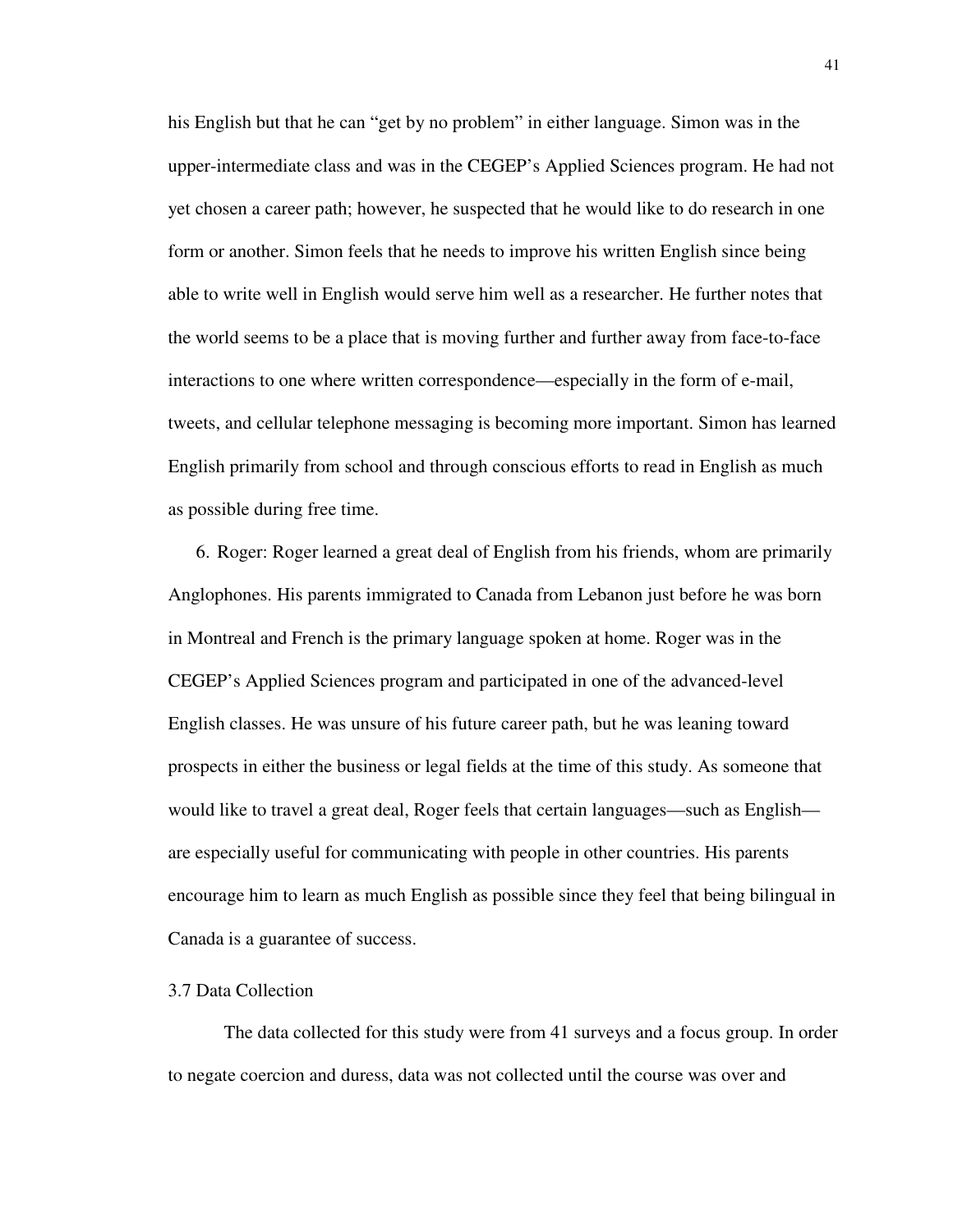students had received their grades. The data was triangulated with student work such as self-reports, tests and assignments, and work portfolios during the focus group. This triangulation data collection method is similar to that performed by Dörnyei (2009): The data analysis begins in an informal manner during the interviews and proceeds to a more codified structure after the written records are obtained. The interpretation of the data links the results to the larger theoretical framework and practical issues addressed in the research proposal.

Surveys: The first data collection instrument was an online survey that consisted of 25 questions (see Appendix A). This survey was administered in order to gain insight into the students' appraisal of the CALL that was integrated into their courses using DECclic and Moodle. The surveys were completed anonymously to encourage candid responses from the participants. The survey used the following varieties of items:

• Statement type, measured by five-point Likert scales (Siegle, 2002) with "Strongly Agree", "Agree", "Disagree", "Strongly Disagree" and "No Response / Prefer Not To Respond" anchoring the possible choices from left to right;

• Multiple choice;

• Ranked type, asking respondents to rank statements in order of personal relevancy; and

• Open-ended Ouestions.

Through these four item types, the survey addressed both the CALL and non-CALL activities that were used in the course both in the classroom and outside classroom hours, including learning experiences and evaluation tools. Given the high level of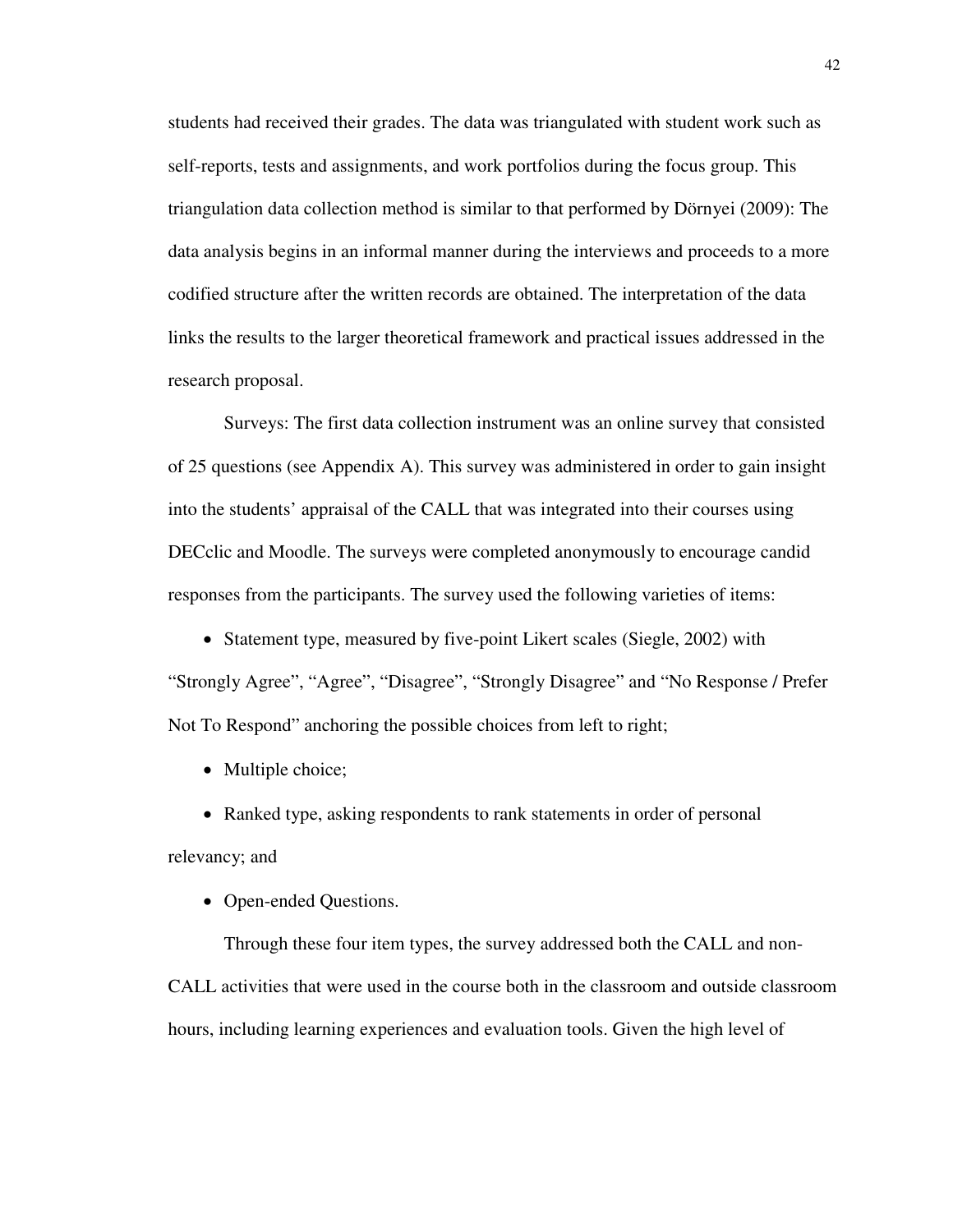English written comprehension of the survey participants, it was deemed that a French translation of the (English) survey was not required. Concepts surveyed included:

- Motivation to learn English, including the reasons the students were learning English;
- The students' perceptions of the pedagogic values of the activities accomplished during the course;
- The students' relative enjoyment of the activities, their preferred method of receiving constructive feedback, and their preferred learning platform,
- The ease and facility with which the students were able to conduct and complete the assigned activities; and
- The students' suggestions for how the activities could be improved.

In order to clarify any issues that arose on these surveys, some students were then interviewed in a formal and semi-structured focus group environment during a planned time. Of the students that indicated a willingness to participate in the focus group, a selection was made that attempted to balance the two different levels of ESL classes that were taught as well as gender.

Focus Group: In preparation for the focus group, specific open- and closed-ended questions were prepared, based on the survey responses. It was anticipated, however, that the discussion generated by these questions would branch out into wider and unexpected themes.

Ten days after the surveys were completed, the focus group met in a multimedia room on the CEGEP's campus. This room was specifically chosen to allow students to access the learning platforms that we used during the semester, as well as their personal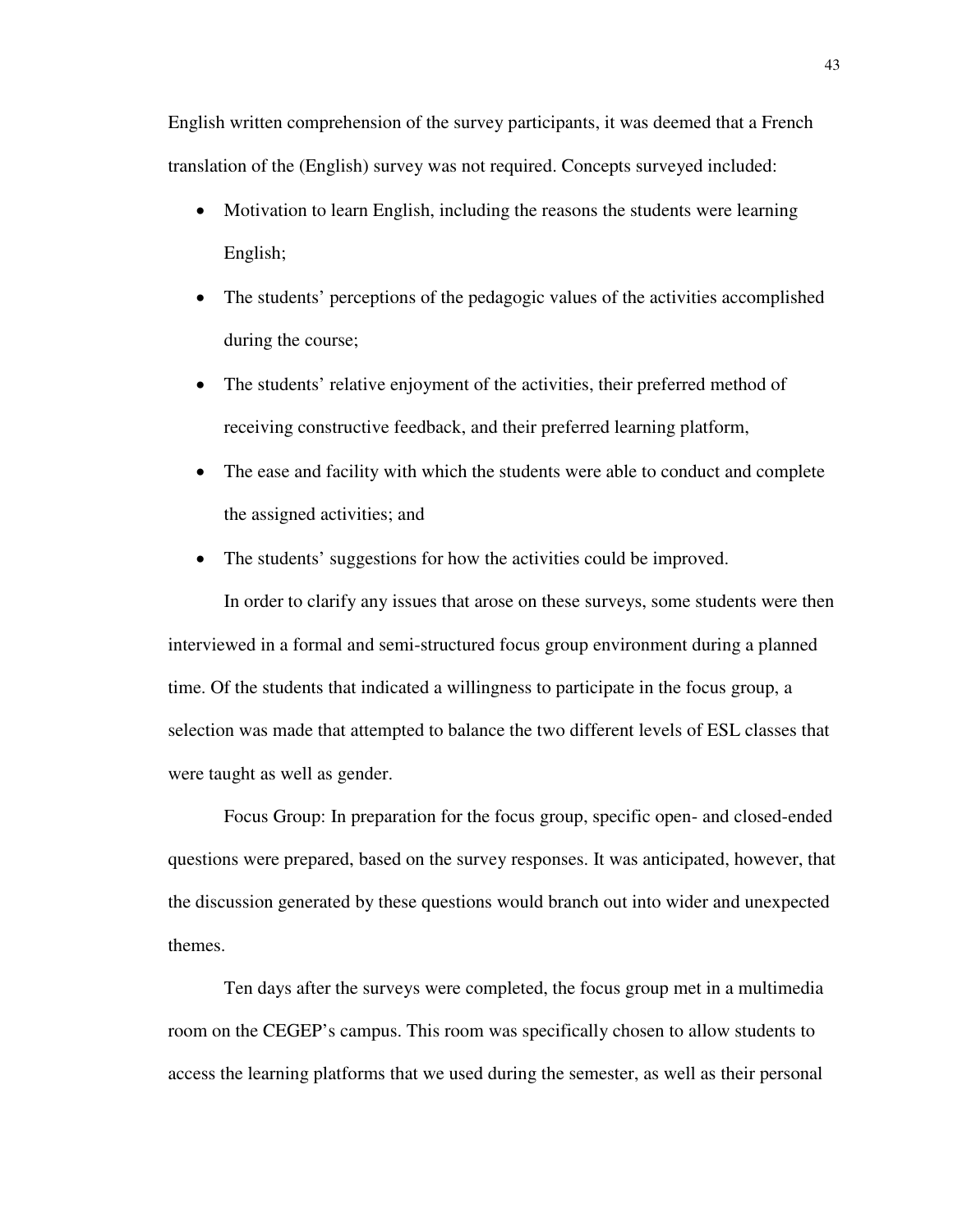work portfolios that they developed over the same time period. In the case of providing access to the learning platform, the notion was that students would recall their experiences more easily. In the case of providing access to the work portfolios, the concept was to allow participants to show digital copies of any work or evaluations that they wished to use in order to support a point that they wished to make. The focus group participants did, in fact, take advantage of this opportunity and a description of any work a participant presented was noted as a triangulated data source connected to the focus group. In future studies, it might be useful to include a complete and separate section dedicated to collecting student work as a data source for analysis. For example, permission could be obtained from students to access their personal electronic portfolio for the purposes of a study. Samples of completed assignments and other work could be compared with other data in order to improve triangulation. Likewise, the responses and the achievement levels of these same works could be used to ascertain if students' perceived success and/or enjoyment of CALL activities impact the work they produce in contrast with those students who prefer more traditional and non-CALL activities.

### 3.8 Data Analysis

Once obtained, the data from the surveys and from the focus group were analyzed. Lau-Smith (2010) suggests guidelines and best practices regarding the analysis and interpretation of qualitative data. Her approach was retained for the purposes of this study because of its suitability for qualitative data analysis.

The first step in this analysis involved familiarization on my part with the data. This included an overview of the survey data and a transcription of the focus group after several listenings. This step provided an accurate archive of the data and themes already began to surface at this point. The second step, which Lau-Smith (2010) terms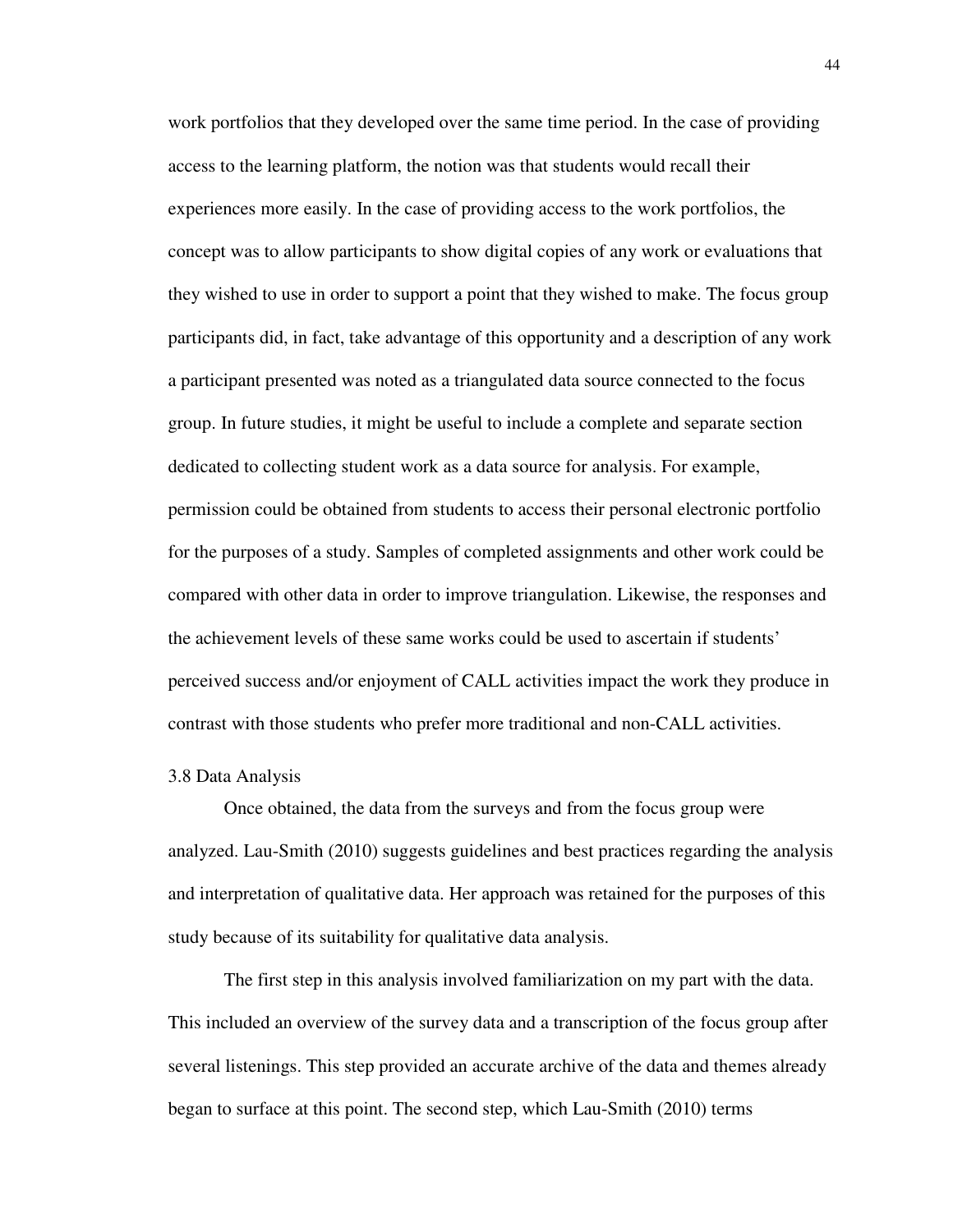preliminary exploratory analysis, involved a more detailed reading of the survey results and the focus group transcripts. During this stage, "[s]ections of the transcripts that reflect a theme are identified [and] notations are made" in order to log ideas (Lau-Smith, 2010, p. 1).

Consistent with Lau-Smith's (2010) third step, connections were made between the data and the research questions. The themes identified in the previous step "are revisited with the major research questions as the lens for analysis" (Lau-Smith, 2010, p. 1). These themes were then coded and applied to the data in order to break up the data for further analysis in the next step.

The last step involved placing the survey data and transcripts together in "blocks" of information, based on the theme code that was assigned to them. Finally, "[t]he data [was] then reviewed within the themes or categories, and an understanding of each theme [was] reached" (Lau-Smith, 2010, p. 1).

## 3.9 Conclusion

This research included an examination and analysis of the data collected from the participants. Some of the quantitative data obtained from the surveys—such as motivation levels and the students' relative enjoyment of the course learning activities was used to corroborate the qualitative data obtained during the group discussion. A decision was made to avoid statistically synthesizing the quantitative data in order to discourage generalizations being applied to other situations. An interpretative analysis of the data was carried out in order to advance possible theories to explain these similarities and differences. A detailed, descriptive account of the findings in the form of a narrative follows in Chapter 4. The findings of this study cannot be generalized to a larger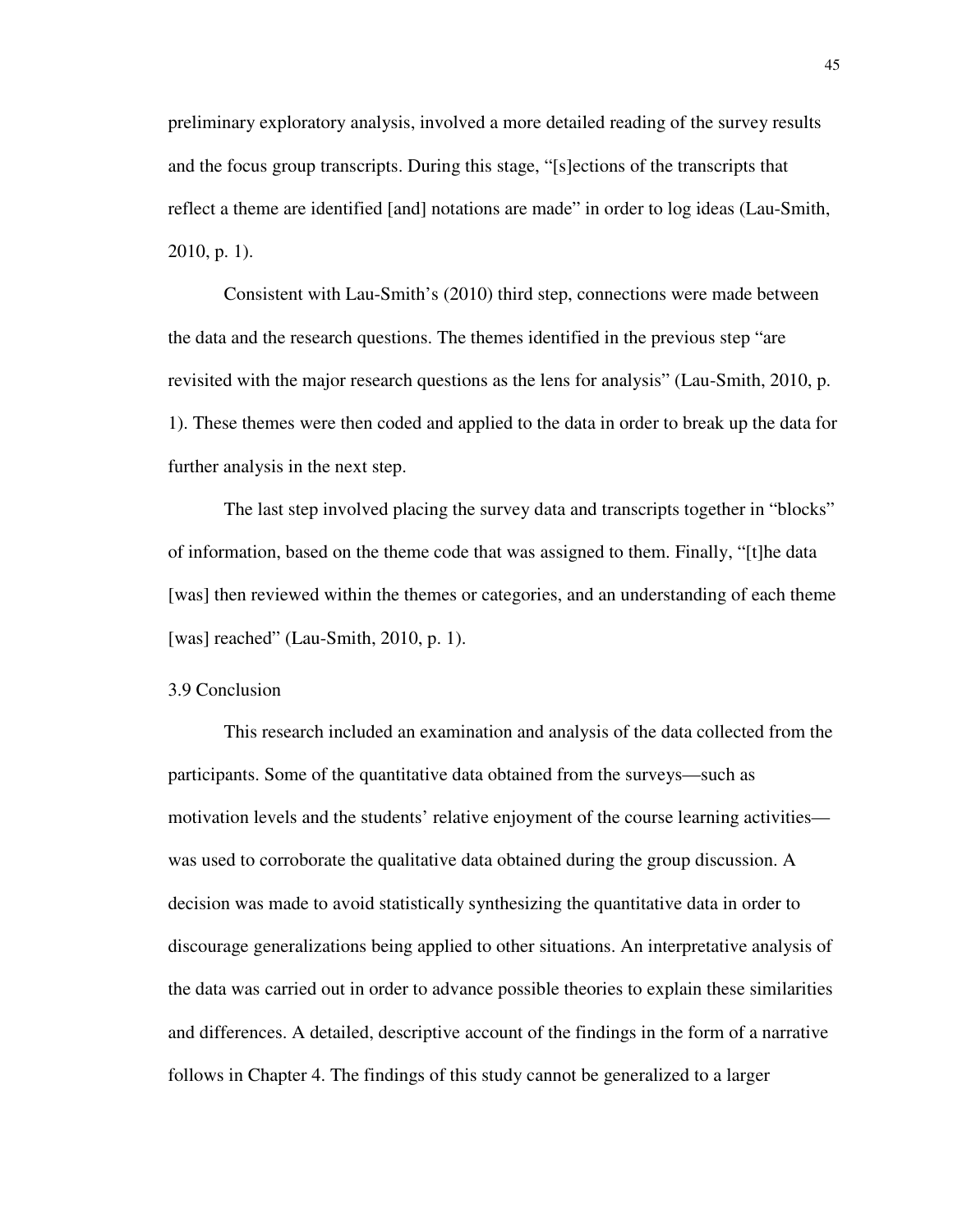population; however, the purpose of this study is particularly focused on the faculty and student population at Quebec CEGEPs. It is hoped that the findings of this study may lead to future qualitative or quantitative studies involving larger samples, which will in turn guide second language CEGEP teachers in their practice.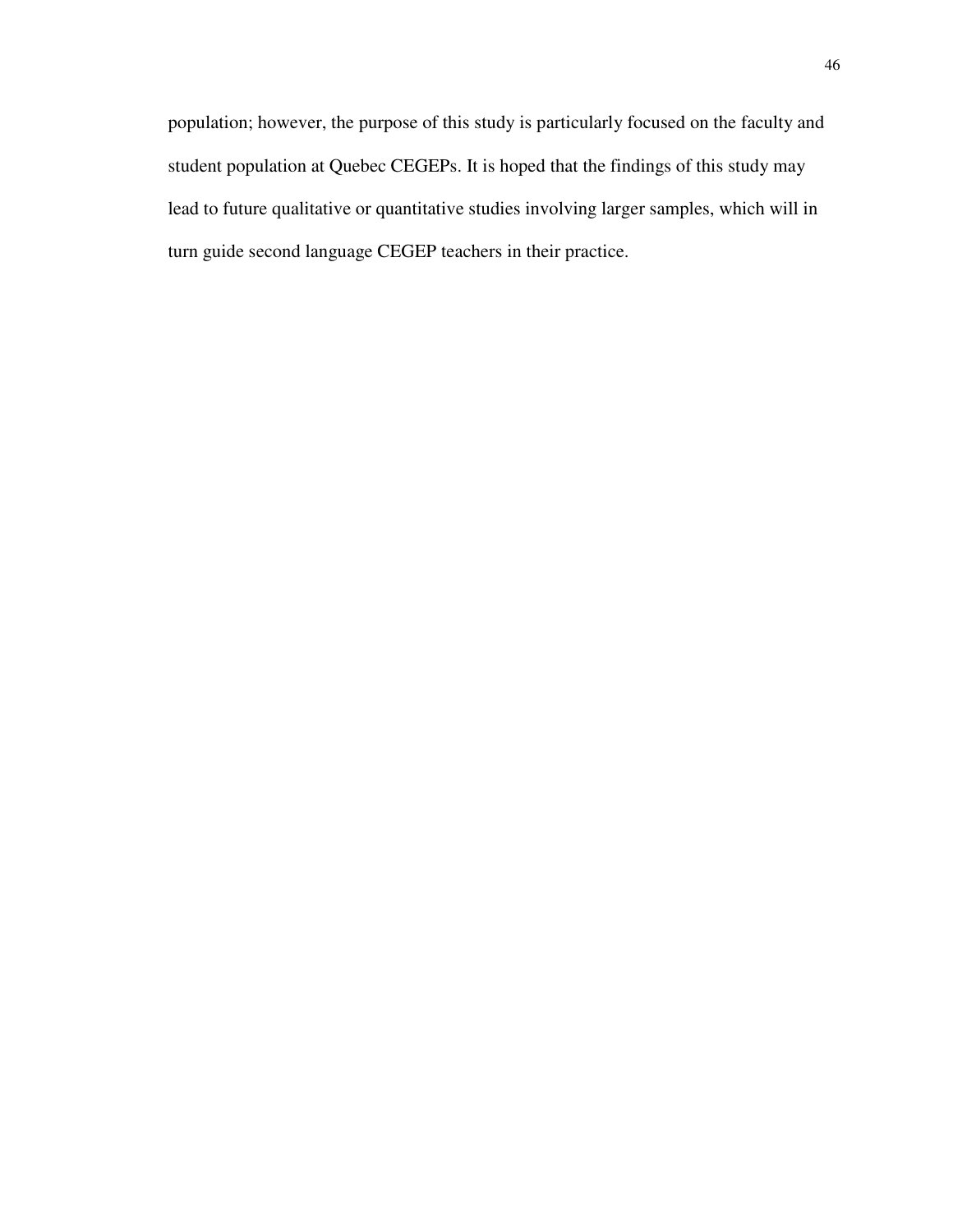### 4 Chapter 4: Findings and Analysis

The following section will address each of the research questions presented in Chapter One, by interlacing relevant responses from the group discussion participants and the relevant responses from the survey participants. Further references are also made to the triangulation data described earlier. The research questions dealt with themes relating to the role that CALL plays in motivating L2 learners, the perceived pedagogical benefits derived from CALL, and technology as a means of L2 communication. Participant responses were provided in English, often with grammatical errors, and these responses are transcribed here in their original form in order to retain meaning and context.

## 4.1 Research Findings

This research studied the role of CALL integration into the L2 educational environment, and examined motivational factors in a CALL context. The survey was designed to guide the researcher in relation to the issues that needed to be addressed in the focus group—issues that were the foundation of this research effort. The survey questions and responses are detailed in Appendix A. The reactions of the focus group are discussed in detail below.

4.1.1 Student response to computer-assisted language learning.

Responses during the focus group revealed that students were generally motivated to learn English via CALL; however, there were also some shortcomings to this method of instruction. This view was confirmed by responses on the survey. When asked whether they preferred instruction in the classroom or in the computer lab, 33 (80%) of the survey respondents indicated that they preferred a mix of the two, as opposed to strictly CALL activities.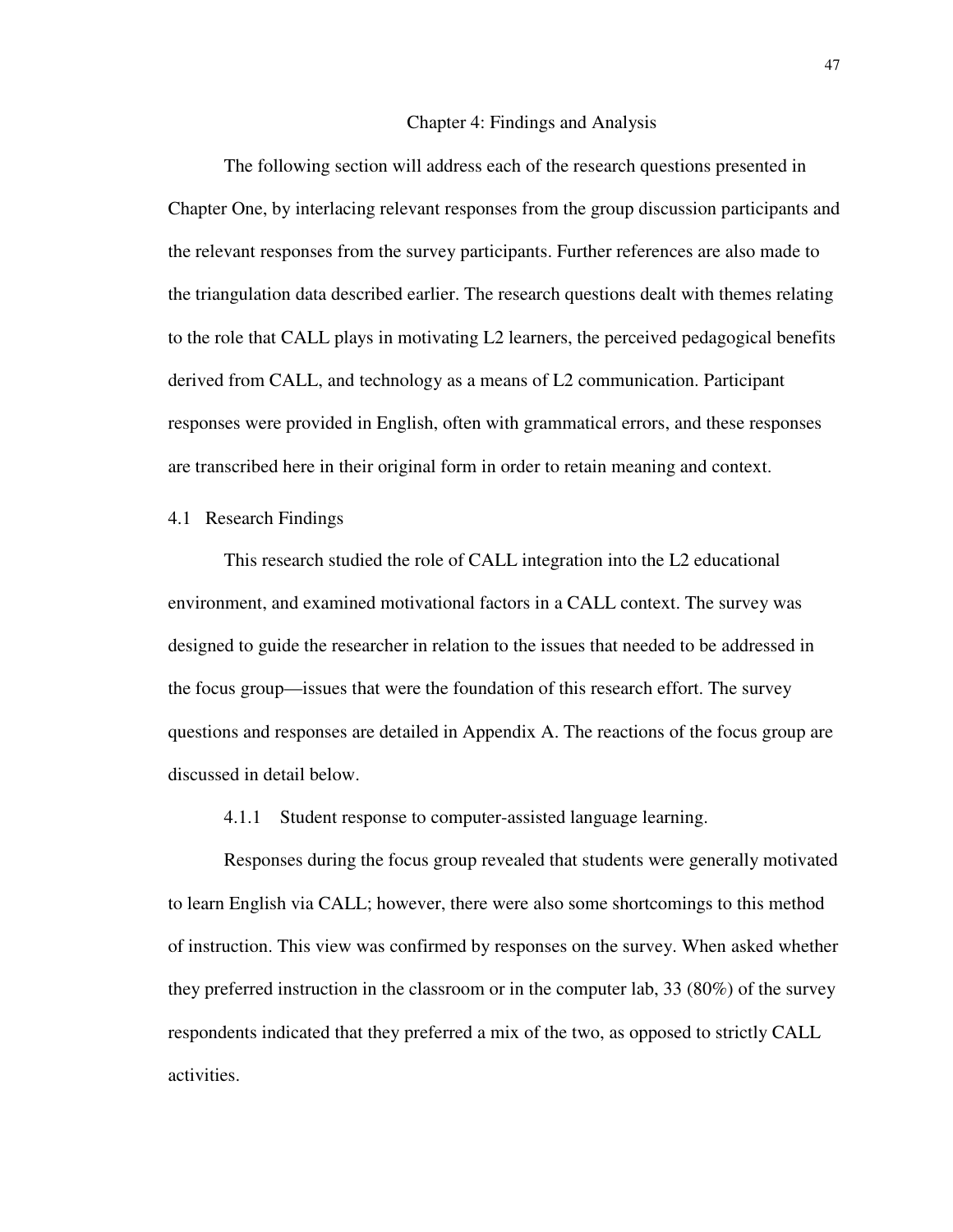As Denise indicated, "It depends on the activity that we did. Some of the activities was better on Moodle and some was better in the classroom".

In other words, students believe that some activities are better suited for the traditional classroom, whereas other activities are best served via CALL. Francine provides an illustrative example:

There was some teamwork we did in the classroom that was easier because it was face-to-face. When we tried that kind of activity in the lab it wasn't that great. There was not a lot of space and we were in lines [rows] so we had to keep leaning over [to see each other]. At first I was shy in the classroom. I eventually wanted to speak more in the classroom groups but I wanted to speak more less(sic) in the lab groups even though I wasn't shy there.

Francine touches upon an important point here. It is important not to "use technology for technology's sake" (Horn, 2011, p. 1). The survey also confirmed Francine's preference for face-to-face communication with 30 respondents (73%) indicating a preference for direct interaction with peers and teachers.

Moodle was popular with the survey group: 38 students (92%) found it easy to use - and 33 respondents (80%) preferred CALL for homework assignments. When discussion participants were probed to learn which activities they preferred in the lab, Marc did not answer the question directly, but he did bring up an interesting point:

I'm a bit of a nerds and so I like the Moodle activities above the classrooms activities. With Moodle I'm not feeling the [pressure] to respond right away, like *textos* [texting]. I'm comfortable with computers and people are used to the other person to take some time to answer in this way. With the face to face though,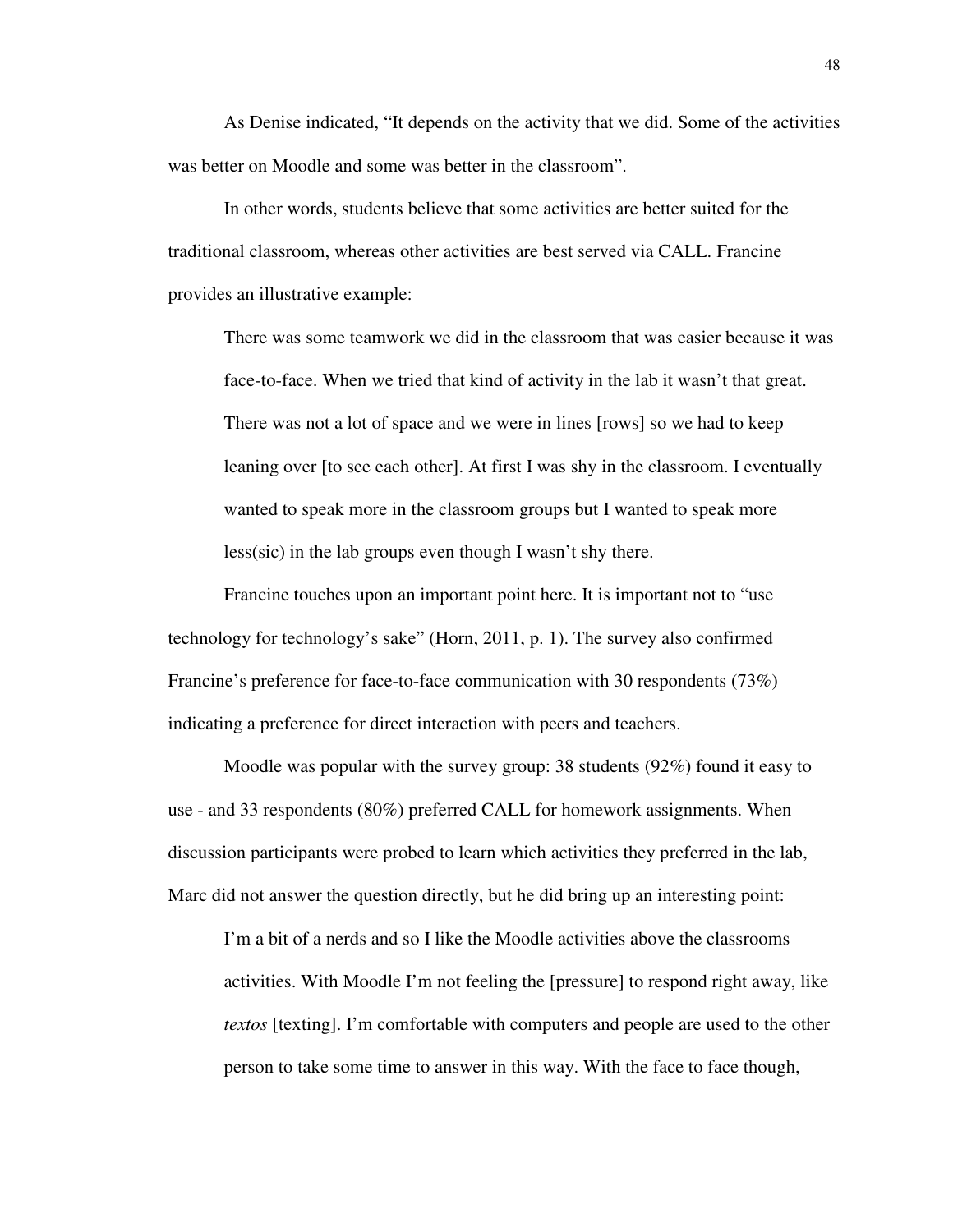people are expecting you to answer right away. Well, that's what I feel inside, anyways. So if I feel bad pressure, I'm not going to want to work, to learn.

Marc recognizes that he associates himself with a particular category of person; that is, he is technically inclined. This observation should serve as a reminder to teachers that some students may or may not be predisposed or enthusiastic to use technology. Roger was in the same age group as Marc and was opposite in his appreciation of technology. Roger noted that he does not like working on computers, in general, and that he tries to spend as little time with them as possible. This means that it is not only important for teachers to realize that technology should not be utilized simply because it exists, but that they should also consider who it is that will be using the technology. Instructors should consider the overall learner profile of their classes. Teachers can start their courses by getting to know their students through a variety of activities such as questionnaires, icebreakers, and personal introductions in order to adapt their teaching practice to their students and not the other way around.

In response to Roger's opinion of technology, Denise had the following to say: I don't know why, but I want to imagine English people being better at computers than Quebecers. So many things are available in English [online] that aren't available in French. I think it's good to learn English for this because you get to use them [the online tools] and can learn English culture, too.

This is an enlightening comment because it demonstrates Denise's perception at work of how Anglophones use technology. She is essentially associating varying degrees of technological usage with different cultures. These feelings were also echoed by survey participants: 37 (90%) felt that learning English was necessary if they were to keep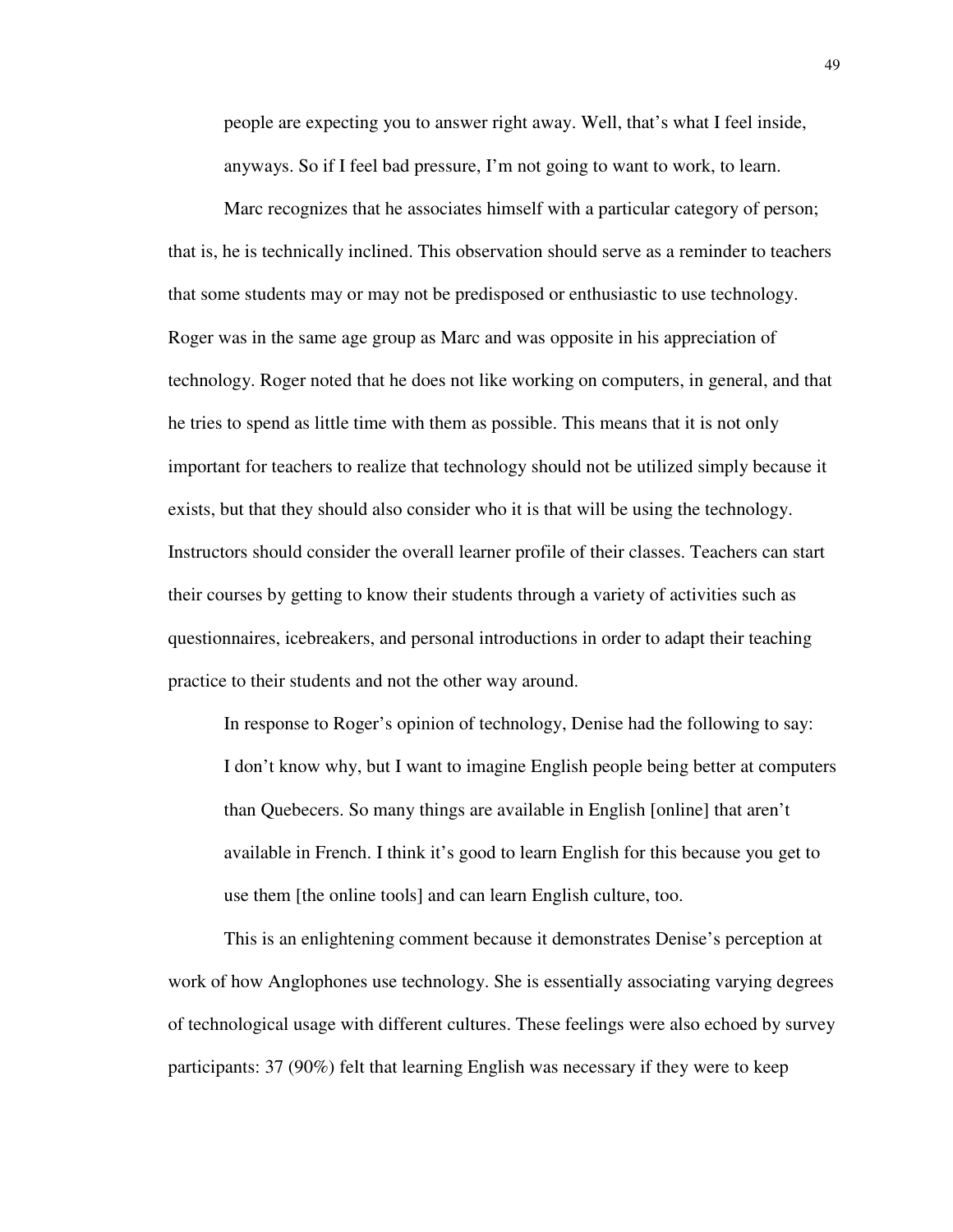abreast of the latest developments in their chosen careers, technology and information (specifically Internet-based knowledge).

This resonates with the instrumental motive from Gardner's (1985) socioeducational model. Instrumentality refers to a person's desire to learn a language for practical reasons (Gardner, 2005). Not all of the other group discussion participants shared Denise's view—many believed that Quebec Francophone techno-culture is similar to North American Anglophone techno-culture. It becomes evident, however, that at least some L2 learners are apt to sense the degree to which the target culture uses technology and may wish to emulate the methods that the target culture uses technology as part and parcel of their language learning experience.

Marc was one of the students that disagreed with Denise's perception of technoculture and shared the following:

I don't think about what the English peoples are doing with their computers, I am just using the computers as a *moyen* [(means)] to practice the language. [pause] Hmmm. Maybe more. No, not just a… *moyen* [(means)]. Later [on], computers in this course were just becoming an extension of me to learn in the same way that I am reading or writing—like using a hand or an arm.

Thus, Marc is constructing an identity of himself in the language classroom where technology is more than just a means to an end. He assimilates technology use into his learning experience to the point where he is no longer conscious that he is using it. In other words, it is possible for CALL to become part and parcel of the L2 learner's self.

Marc's comments echo the findings of a study conducted by White and Ding (2009) where one of the study participants, Lena, moved from seeing technology as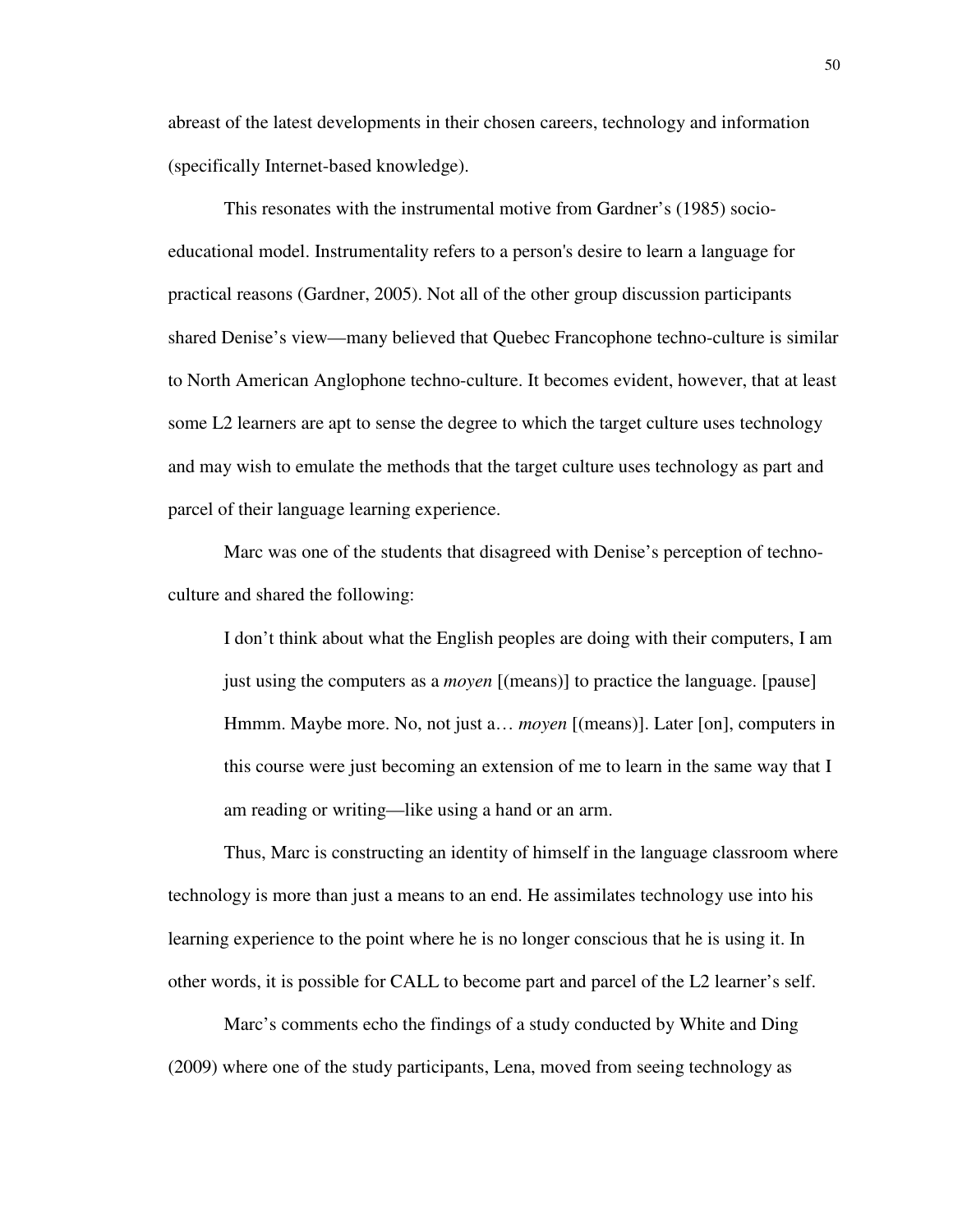something abstract during her language learning course to CALL as being a "means to construct and project herself" (White & Ding, 2009, p. 343). She stated, ". . . [the technology tools] constitute part of me, they are no longer abstract things" (p. 344). Both Marc and Lena's observations demonstrate a change or development of the perception of the self during language courses that result from the use of technology in the classroom. This is notable because this shift occurs in the "here and now" of the language course—it is not the result of a projected future self. The third element of Dörnyei's (2005) L2 Motivational Self System—the L2 Learning Experience—has a focus that "lies in the present, not future [and] requires an ongoing language learning activity of some sort to trigger situation-specific motives" (Dörnyei & Ushioda, 2009, p. 195).

Returning to the question of which activities the participants enjoyed in the lab, Simon referred to a Moodle activity that randomly paired students in groups of two or three to discuss issues or problems that were assigned to the class to comment on. This activity was referred to as "virtual musical chairs" in the lab and simply "musical chairs" in the regular classroom—despite the fact that no music was involved. Students were required to get to know each other, speak only in English, respect each other's opinion, and arrive at a group consensus toward the issue or problem they were exposed to. Often, a student was chosen by the teacher to express the group's findings to the rest of the class. In the lab, students were randomly connected by a switchboard and spoke to each other using their headsets. Often, students could be seen looking enthusiastically about the class in order to determine with whom they were speaking. In the classroom, students were required to physically move about the room. In both cases, students spoke with each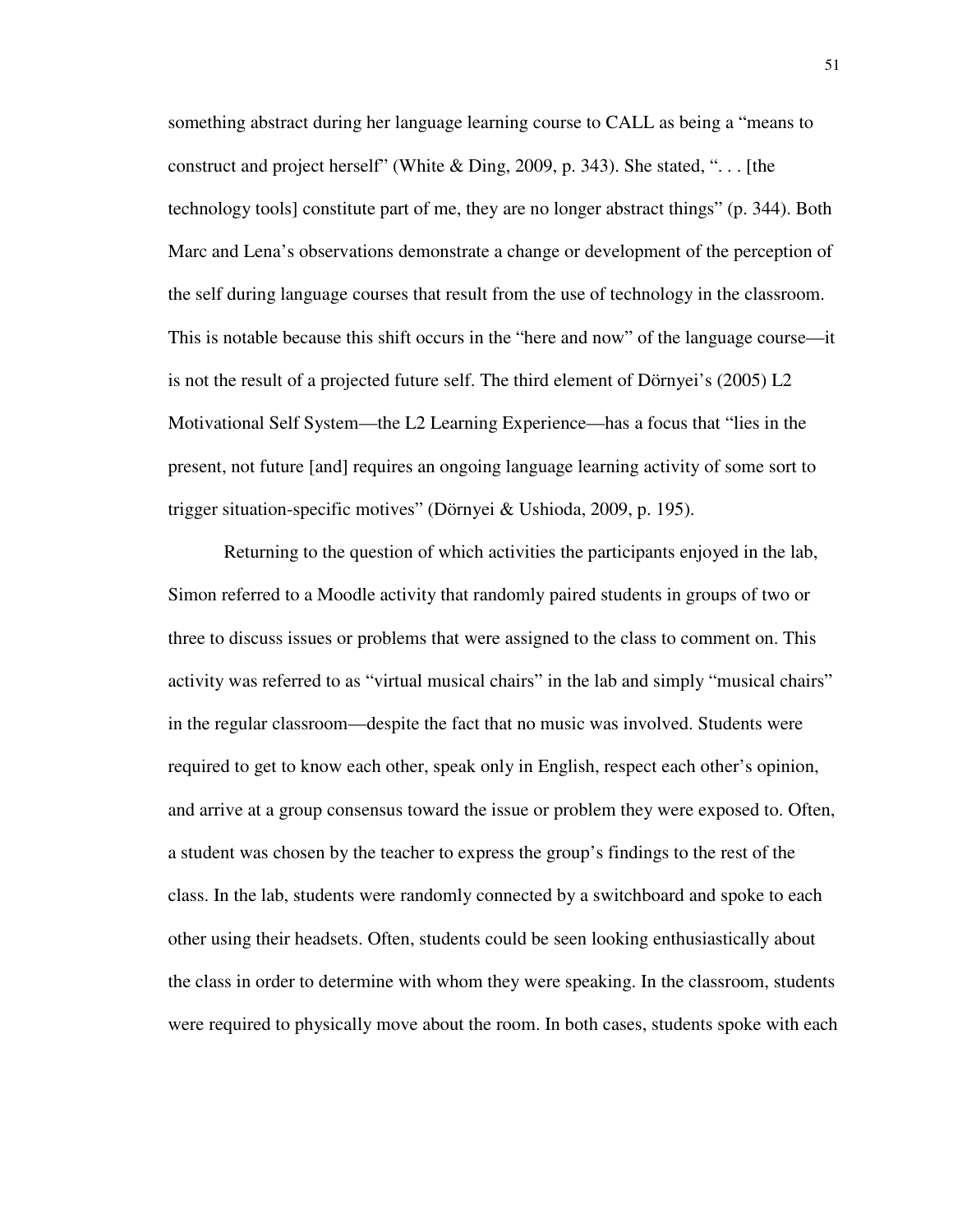other for approximately five minutes and were then randomly partnered with another student or group of students. Simon shared his thoughts about this activity:

The random match discussions were good in the lab because I spoke with some persons that I would not always speak with or that I didn't know at all. I mean, I'm shy most of the times and if we were talking in the classroom I wouldn't do that. No way. When you did the activity in the regular class[room] it didn't work out as well. I mean, for me it didn't. I think people are showing more patience and I think they are more understanding in the lab discussions.

The behaviour and personality of students was different when the mode of communication changed. As a result, one of the two modes—CALL—encouraged Simon to participate in the class discussions more easily than the other method. The reaction was mixed with some students being more at ease with face to face interaction yet with others feeling more comfortable with computer mediated communication. The choice varied with levels of familiarity between students, computer competency and personal preferences. As Christine elaborated:

When you uhmmm placed us in groups in the classroom, everyone was like... their faces were like stone—unless we already know the person. It was not comfortable and it was taking a long time for us to commence talking. On the Moodle activity, it was different. The group was talking right away and it didn't feel [pause] we didn't feel shy I guess it's because of that. [pause] It was good too because other persons were speaking more too and thanks to that we learned more: different expressions from different people.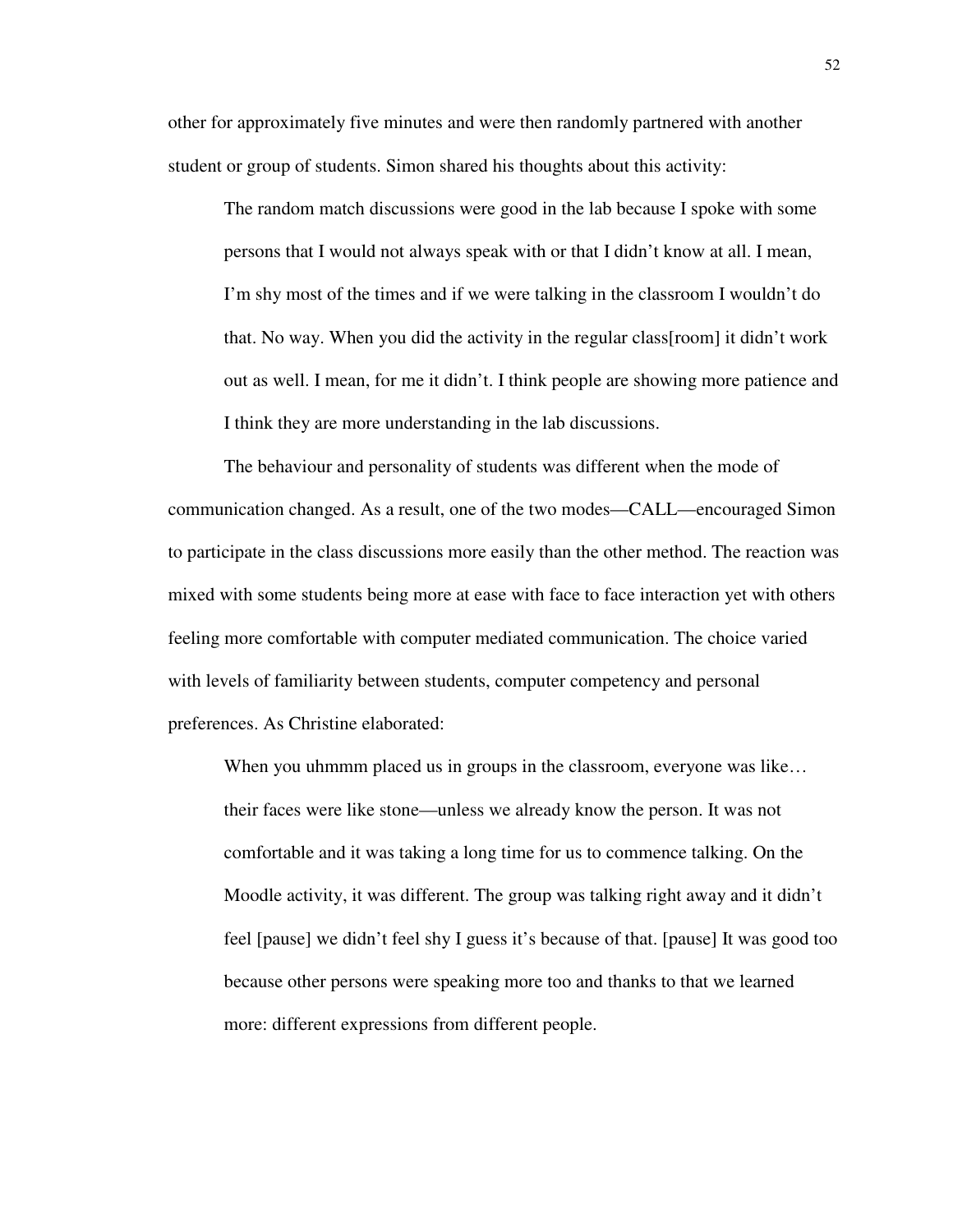Christine confirms that her fellow classmates change the way they interact with other members of the class when using CALL versus face-to-face communication. For this particular activity at least, CALL provides a more inviting atmosphere that encourages students to discuss the topic at hand more easily. The activity also has the advantage of allowing students to hear new expressions from other students that have acquired different knowledge of the target language. Both Simon and Christine's experience with the two modes of communication speak to Dörnyei's L2 Learning Experience model, which refers to, amongst others, the impact of the peer group in the L2 classroom (Dörnyei, 2009).

During the virtual musical chairs activity, students were sometimes recorded. This was originally done in order to provide feedback to all of the students—something that is difficult to do as a teacher moving through a traditional classroom while ten groups of students are conversing for a 15-minute period. Quite unintentionally, recording the student's conversations provided another benefit—it encouraged the speakers to speak in the target language. As Marc put it, "you recorded us, too. With those recordings I was feeling the [pressure] to speak in English because I knew you would be making a comment if no." Marc felt that he would receive a corrective comment if he did not make an active attempt to engage in the target language when the tapes would be replayed. This pair taping activity resonates with Schneider's findings where students reported positive results with this type of audio activity enhancing both learning and the motivation to learn.

Peer interaction, however, was not always better with CALL. There were activities where CALL seemed to hinder student cooperation. Roger and Denise, who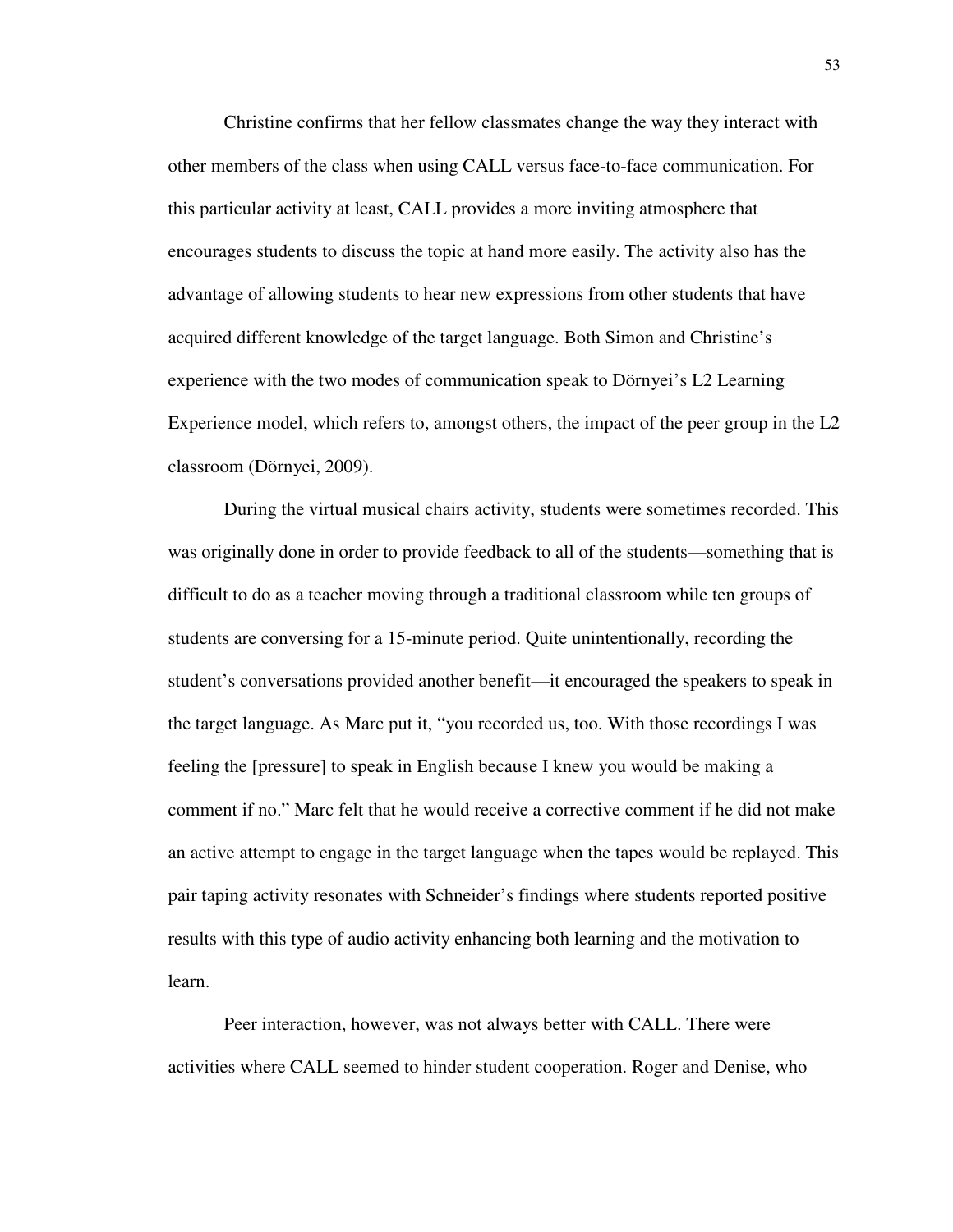participated in a "workshop activity" where small groups were required to produce a small document, related the following:

Roger: There were some things we had to do that were very precise. I mean, the instructions were very detailed. Very complicated. When we did these in the regular classroom it was easier than on Moodle.

Jamie: What was it about Moodle that you found difficult for that activity? Roger: People misinterpreted the instructions. I mean, everyone had their own opinion of what they meant. We got upset with each other, you know? Everyone was trying to convince everyone that their opinion of the instructions was right. Denise: In the lab… with this activity… [gestures in the air] it was like we were in a straightjacket. We couldn't make gestures. We couldn't see faces. It was upsetting and because of that I became angry with one of the students who kept trying to get the group to do everything his way.

Jamie: And how did this go when we were in the regular classroom?

Denise: It was fine. We could point at the paper and figure it out together.

In a sense, the frustration the students felt during this activity was induced by the choice of CALL as medium of communication. This frustration, in turn, created a negative peer environment. Further probing on this subject revealed that students often preferred to be able to gesture toward and interact with a singular medium of written communication, such as one piece of paper, one whiteboard, or one computer screen, to name but a few examples.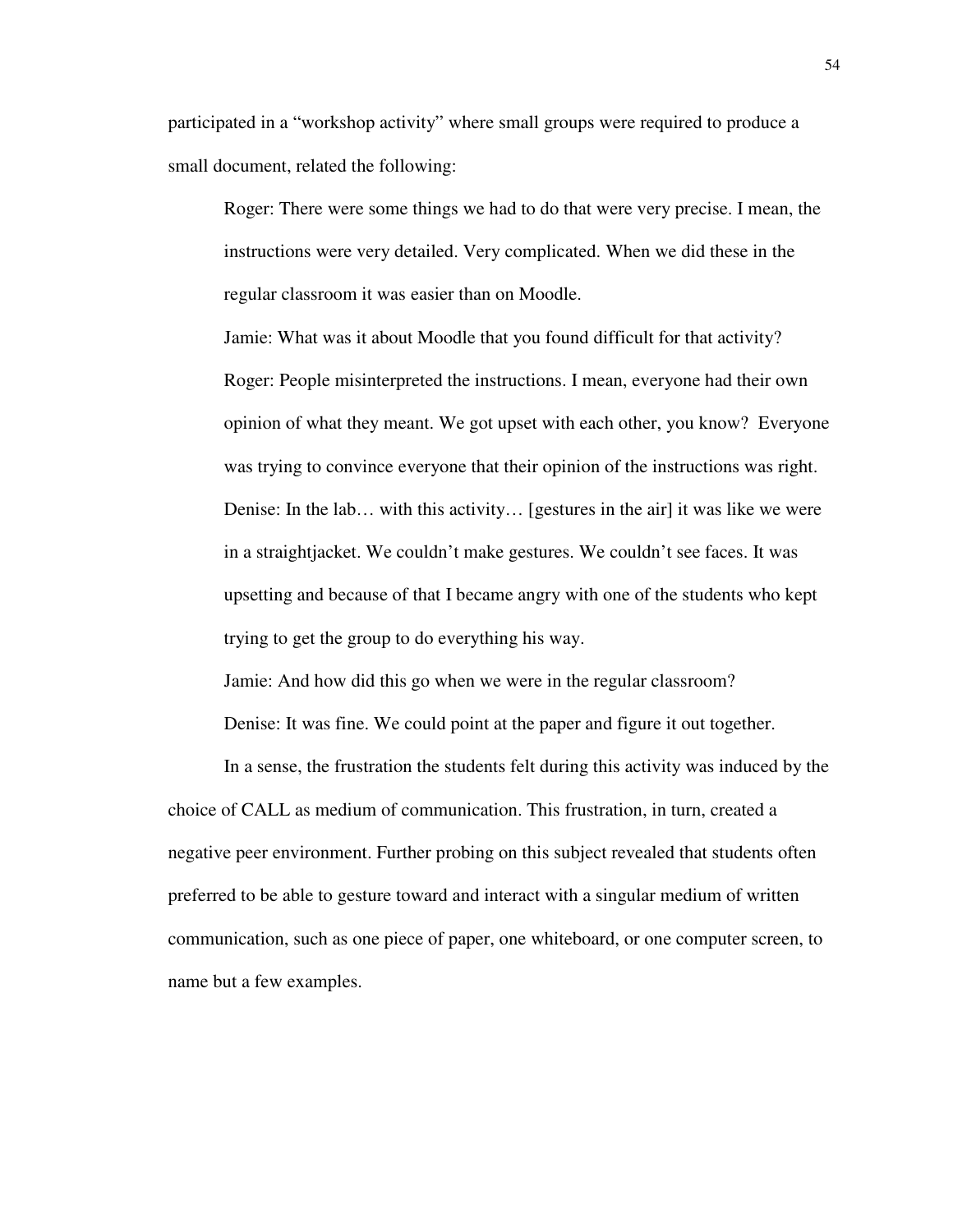The impact of peers, however, is not the only facet related to the L2 Learning Experience. Francine and Simon explain how another important factor in the learning environment—the teacher—impacted the same workshop activity.

Francine: I think it was the explanations. You gave us the instructions on Moodle. Mainly. If we didn't understand the explanations, then it was hard to ask questions. So, it was better when the explanations were done completely in class. Simon: Often we couldn't talk to you in the lab because you were on the microphone with a different group. We couldn't hear you. But in the classroom, we [over]heard what you said to the other groups so we knew what to do.

Most L2 instructors would be quick to agree that, for most activities, the more teacher presence there is in the classroom, the better the learning experience for students. Francine and Simon relate a situation where CALL actually undermined this activity by considerably reducing the teacher's availability to his students. As a result, it took longer for this activity to gain momentum.

As Dörnyei (2009) points out, the teacher can have an impact on the student's "immediate learning environment and experience" (p. 29). One term he uses, "executive motives" (Dörnyei & Ushioda, 2009, p. 29), is appropriate to the scenario just described since it embodies the "executive decision" made on my part to reduce my availability to the students by choosing to use CALL for this particular activity.

In response to the problems encountered with the workshop activity, Marc remarks that "If you're going to do this activity on Moodle, maybe you could be doing a small video or something that show to everyone what we must do. Something like a movie screen capture." This is instructive because it means that it may be possible to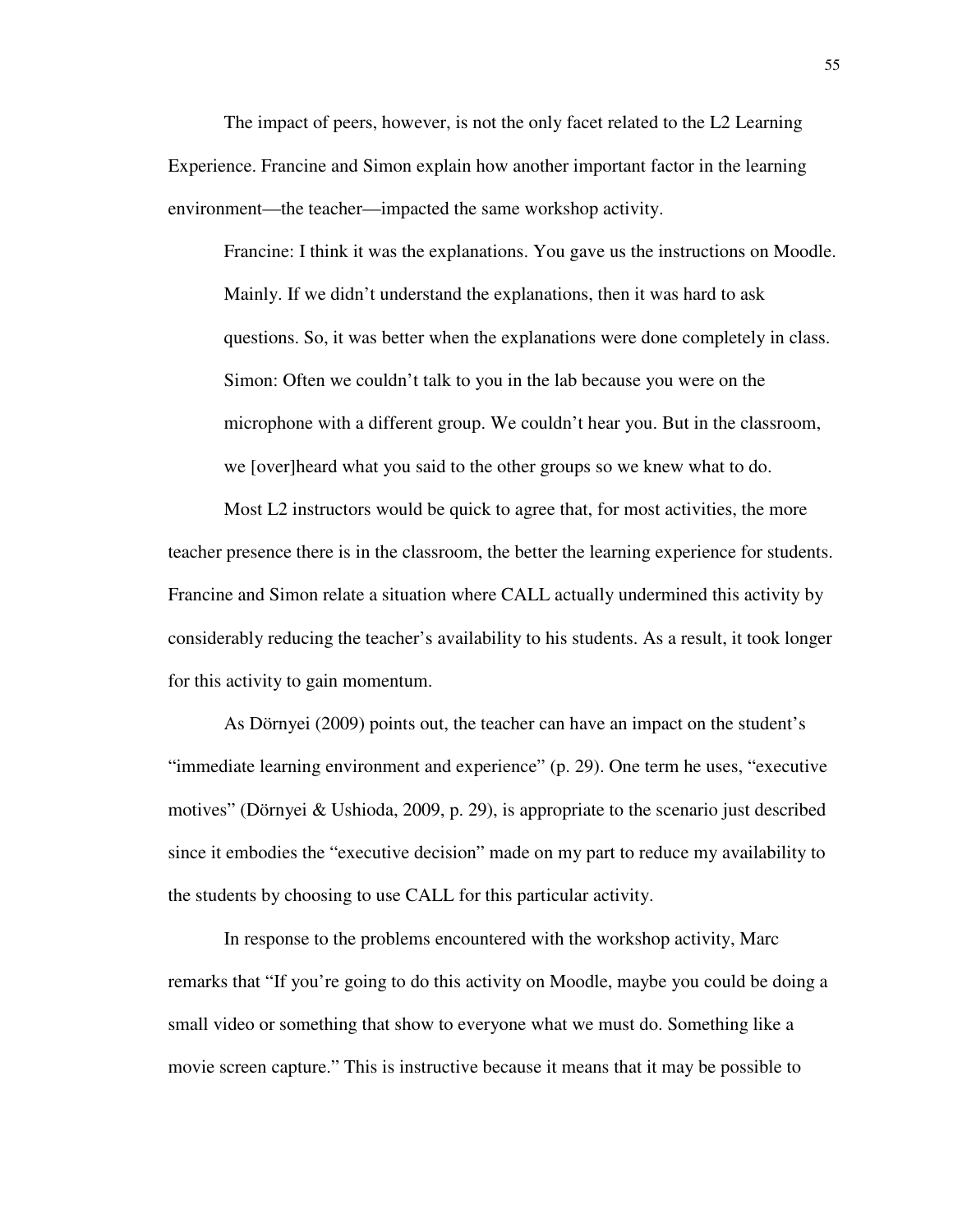make adjustments within a mode of communication in order to compensate for its shortcomings.

After discussing the workshop activity, the group discussion participants moved on to discuss a forum activity that the students participated in over the span of several weeks. In response to in-class student presentations, students were asked to interact with each other on a forum thread that had been set up for them in Moodle. Francine shared the following:

I think that most of the people in my class had already done this sort of activity before in other classes: not necessarily English classes though. I didn't necessarily like having to do it because it took time up at home to do, but it was good. We learned something from it and from each other. Since we'd done this before it was easy to know what to do. I'm glad we got marks for it because I always do well in that kind of thing.

The participants indicated that the forum activity was one of the rare activities that they did in class that they had already done before in a previous class. Despite the fact that she does not enjoy the activity, Francine feels a sense of accomplishment with it. The fact that she "always" does well at this activity encourages her to repeat the experience and the anticipation of high marks in return for the completion of this same activity only motivates her further. This connects well with Dörnyei's L2 Learning Experience model since it posits that a learning environment in the present that connects with a similar learning environment that was successful in the past will inspire motivation (Reeve, 2005).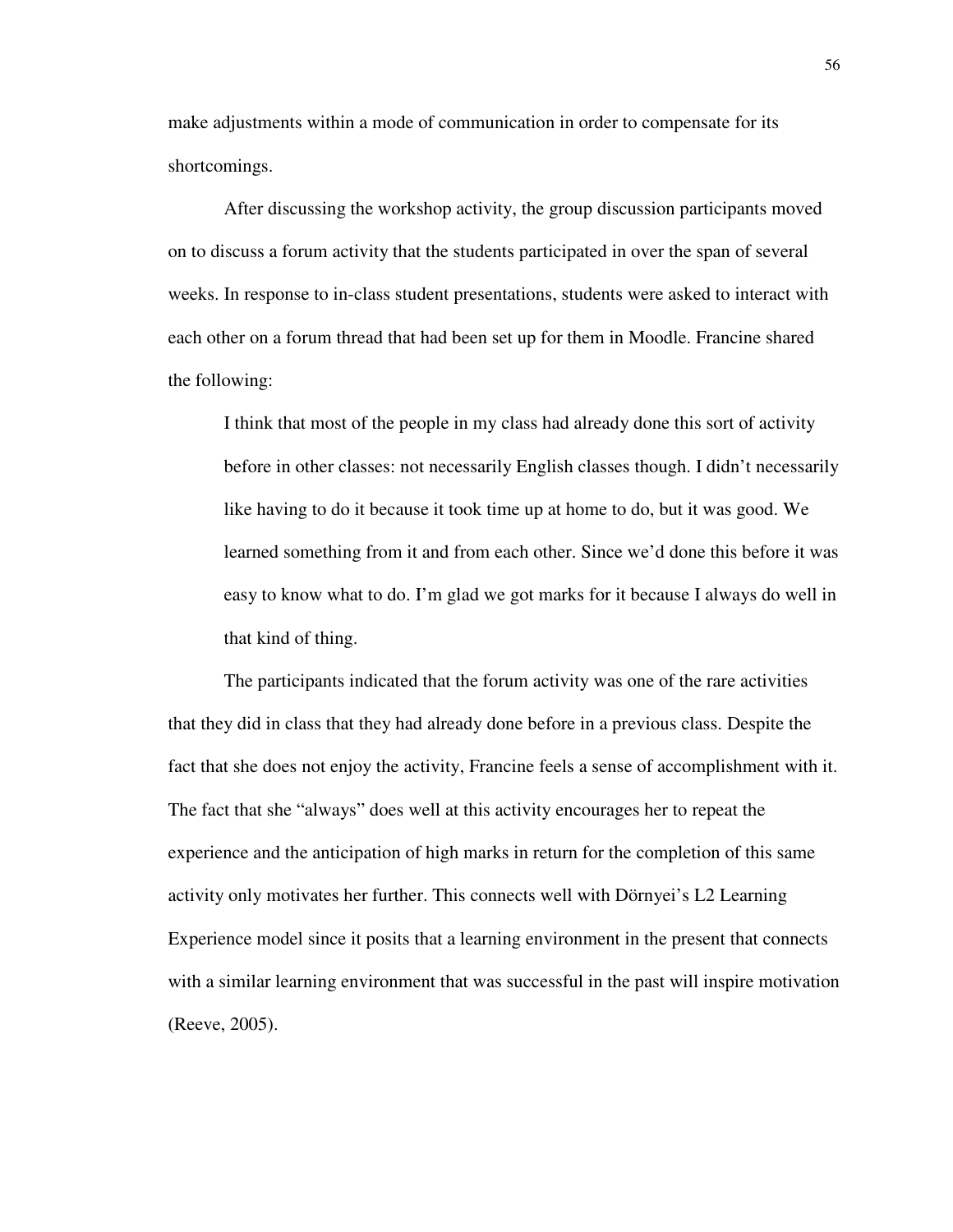In this particular instance, it was a pure coincidence that the forum activity was chosen and that the students had completed a similar activity in a previous class. This is not to say, however, that teachers could not intentionally insert previously successful activities into the L2 classroom as part of Dörnyei and Ushioda's (2009) "executive motive" (p. 29) toward the attainment of a particular goal.

While most of the activities that have been described thus far took more or less the same amount of time to accomplish irrespective of whether they were done using pen and paper or with the assistance of technology, all of the students in the group discussion agreed that the grammar exercises could be completed faster on Moodle than in the grammar text. After each class, students were assigned between 30 to 60 minutes worth of grammar exercises. Half of the exercises were on Moodle while the other half were completed in the textbook. Regardless of whether the questions were on Moodle or in the text, the content was similar. The discussion group's attitude toward these exercises was echoed by the survey responses where only 5 (12%) of the survey respondents indicated that they preferred pen and paper over the online exercises. Denise and Francine related the following:

Denise: [Moodle] was good for the exercises because it was faster.

Jamie: What was it faster than?

Denise: It was faster than when we did the exercises in the book.

Jamie: Did this change anything for you?

Denise: Well, no one I don't think likes to do grammar exercises. We had to do them for homework though and that's our free time. I guess if we had to do it, it's better to get it over with faster, right?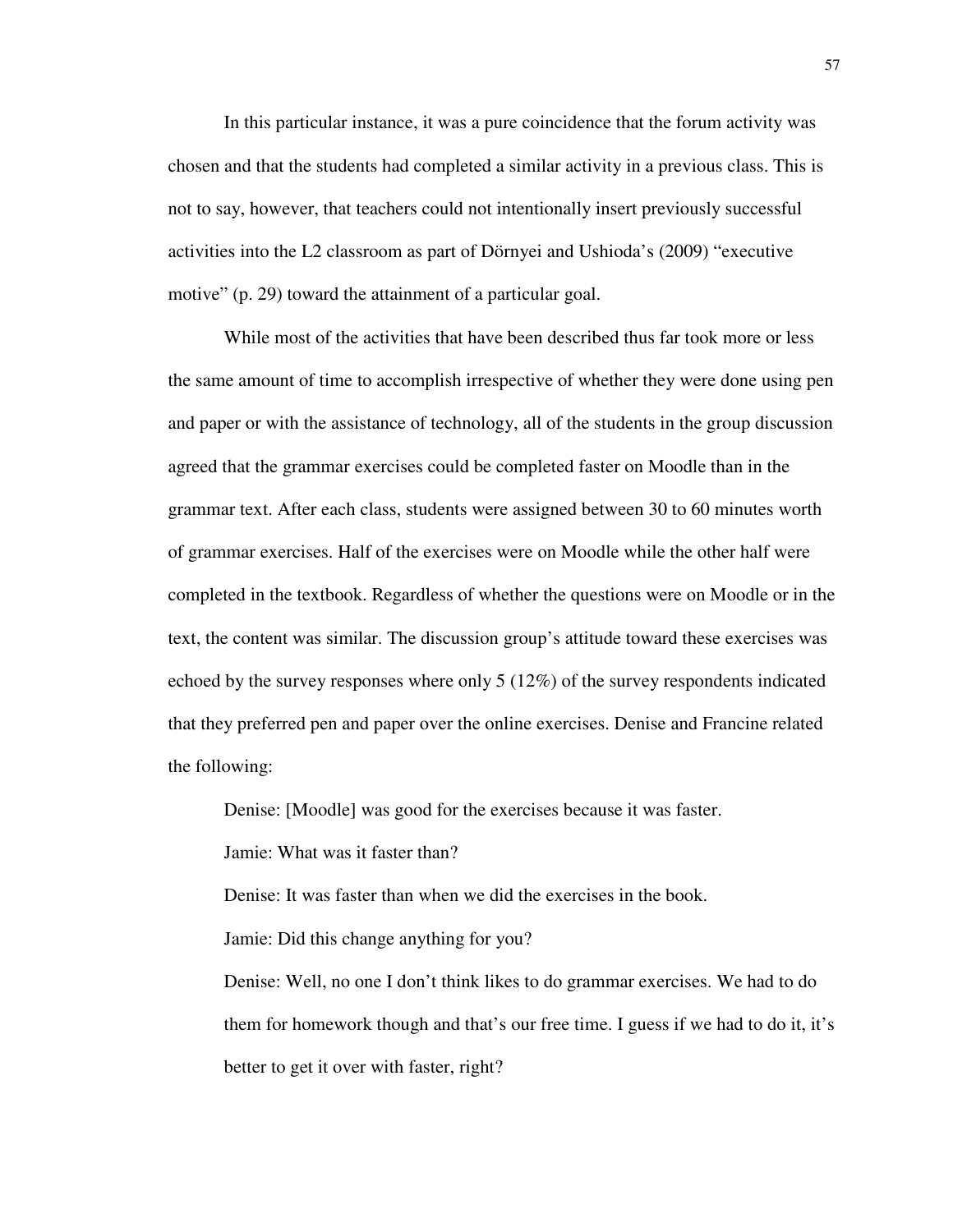Francine: It was faster on the computer but it was also [pause] practical. There were times that I did my homework when I wasn't expecting to. People don't walk around all day carrying all their books with them but there were times I was trapped somewhere with nothing to do and a computer was around so I would get them [(the grammar exercises)] done.

Denise perceives her homework as something that is unpleasant, viewing any method that reduces her exposure to this activity as favourable. Denise completed homework using two different formats—technology versus pen and paper—and arrived at the conclusion that one was less of an inconvenience over the other. It would be interesting to know if her perception of CALL grammar exercises would remain the same if this was the only format Denise was exposed to during the entire course. It is entirely possible that she arrived at this opinion because she had an opportunity to see and compare both methods of completing homework.

While it is uncertain whether or not Denise was positively motivated to complete her homework, Francine appreciated the online grammar exercises over the pen and paper ones. She considers the online exercises as being the more convenient choice because of their ease of accessibility. This perception is not unlike Purushotma's (2005) findings that language learners showed greater enthusiasm toward completing homework assignments when they were made available online.

4.1.2 Computer-assisted language learning pedagogy.

Pedagogical reasoning skills and decision-making are complex cognitive skills, which are the foundation of teaching skills and techniques (Richards, 1998). In the same way that students are asked to evaluate the efficacy of teachers at the CEGEP via post-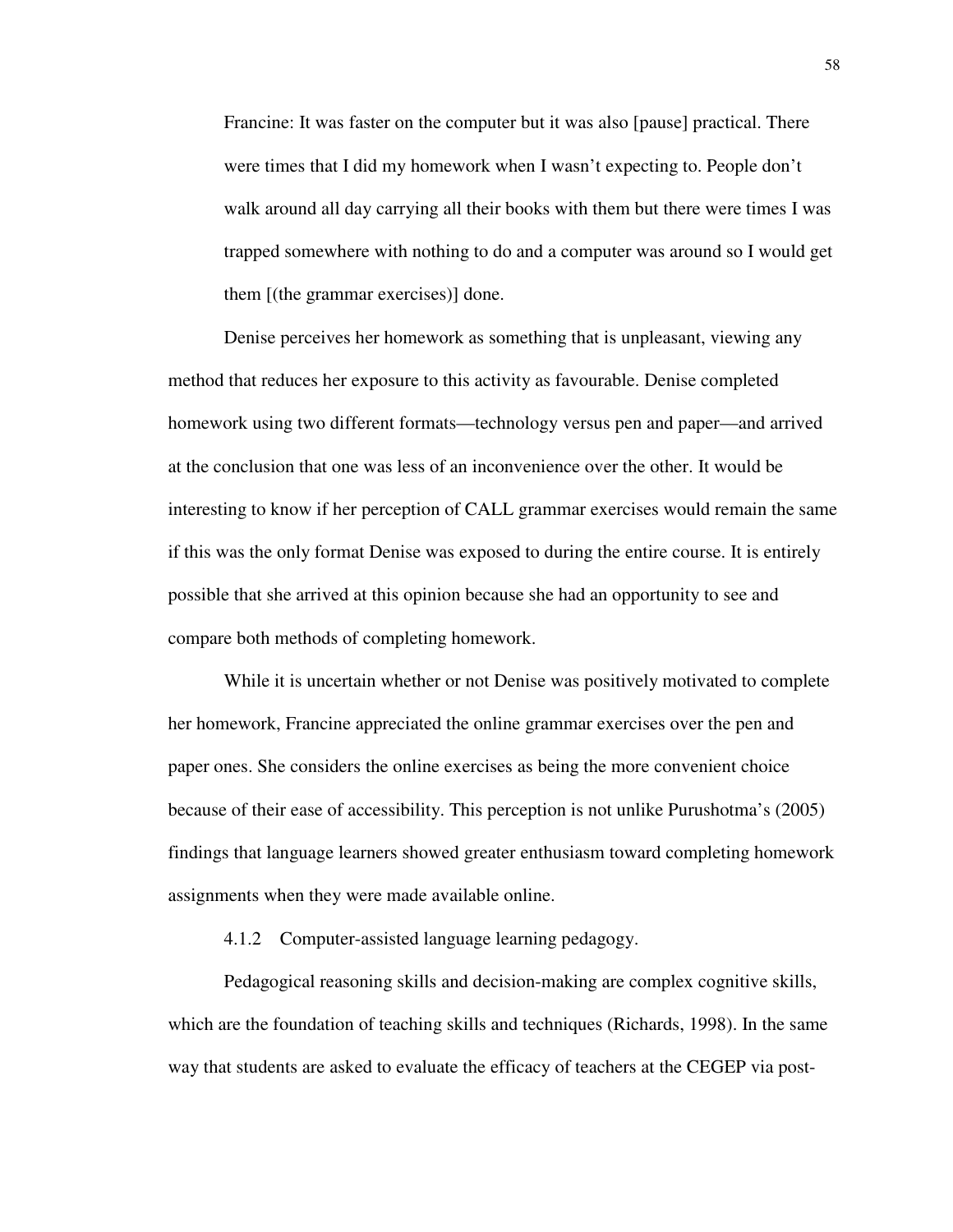course surveys, it would be useful to know how they evaluate pedagogical practice as it related to technology. It is important to emphasize that this question only queries the face value perceptions of the learners and not whether a given activity was genuinely effective or not. Many responses during the group discussion showed that students perceived the CALL activities to be pedagogically useful. The following discusses some of the activities that the students found most useful.

As discussed during the first research question, the students participated in a forum activity. As part of this activity, learners composed text outside of the classroom in response to in-class workshops. The purpose of this activity was to give all of the learners in the class a voice and to allow them to express their own point of view about the themes and information presented during the student-directed workshops. Roger indicated that he was quite active in the forum area because of the polarized debates that would often ensue around the various topics covered during the course.

Roger: What I really liked about the forums was that we learned more from each other than from the [text] book. We got to see other people's perspectives on the topic and not just our own. I often changed my ideas about some things along the way, too. It was nice because the students were creating the information—not you [the teacher].

Jamie: How was this different than say, having an in-class discussion? Roger: Me, I worked a lot harder. With an in-class discussion you can't take the time to look things up like complicated words or do research. With the forums, I sometimes took almost an hour just to answer someone if I was really into the subject.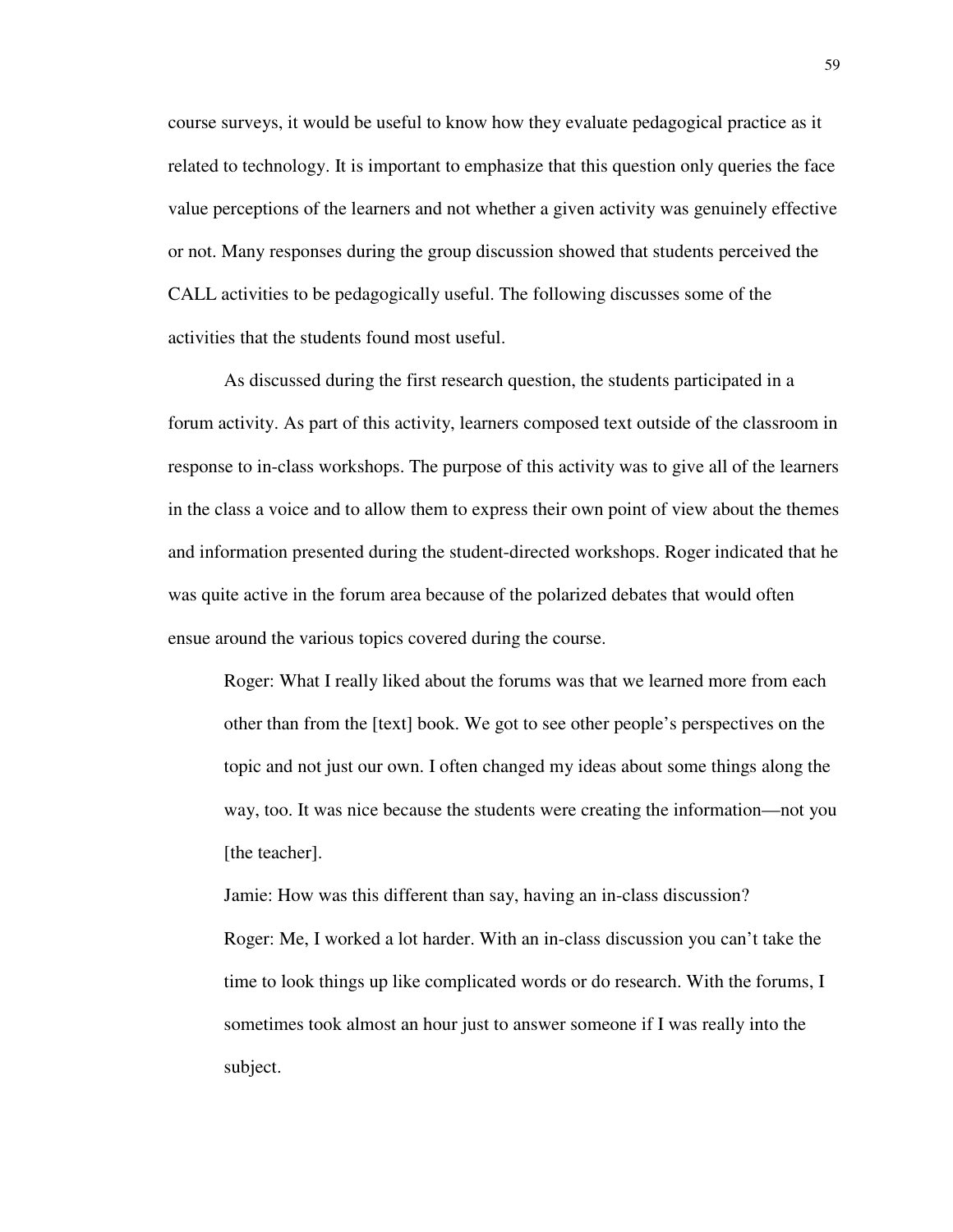Roger highlights an important issue for L2 classrooms that examine cultural issues—a topic that the curricula of many CEGEP courses cover. Students use various tools to interpret and construct their understanding of the target language's culture (Lantoff & Thorne, 2006). No doubt, some tools are better suited over other tools toward achieving the goals of various learning scenarios. Roger describes a situation where the forum activity allows students to construct a richer and more meaningful interpretation of the topic that was under discussion with his peers than a classroom discussion. Instructors may therefore wish to consider using activities such as online forums when they want their students to engage with one another about a topic on more than just a superficial level.

Roger further explained that the communal nature of the forum activity helped him change his own point of view. The forum activity not only allows students to improve their written English skills, but also to engage in dialogue that encourages personal development on cultural issues. Davydov (1999) too stresses the changes that occur in the subject while acquiring L2. It is important to sensitize CEGEP students to the concept of multiple points of view, and openness and respect in a different linguistic culture: both of these abilities are proscribed by the Quebec Ministry of Education in their ESL course development guidelines. The forum activity, however, did encounter some difficulty on this front.

Roger also notes that he worked harder, both in terms of effort and time. This corresponds to the responses received on the survey. When asked whether they spent more time working on English outside of classroom hours in this course as compared to courses where a classroom management system such as Moodle was not present, 24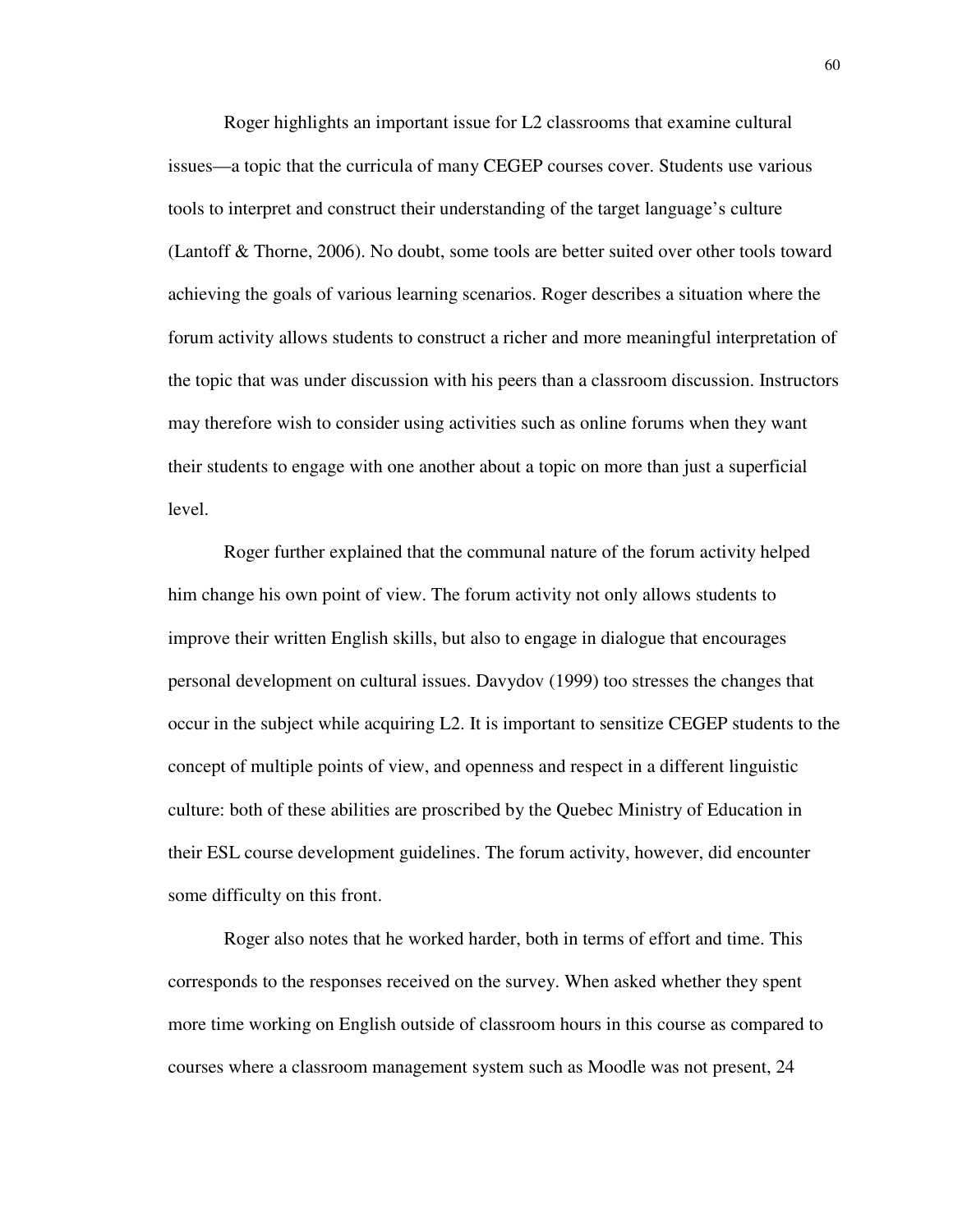(59%) responded in the affirmative, 14 (34%) responded in the negative and 3 (7%) chose not to respond. Anecdotally, it would seem that many ESL teachers would be happy that students are placing greater emphasis on their English studies outside of class—especially if their classes had a classroom management system present. What remains to be seen is whether or not students agree with this. They might very well be discouraged by the extra effort required. Certainly more information is required to determine why students are spending more time on their work outside the classroom when they use CALL.

There were moments in the forum activity when students broke the established rules that were set in place to encourage openness and respect toward other learners. Denise stated: "Sometimes people got maybe too involved though. Like me. Sometimes people didn't follow the netiquette rules we agreed on". I was required to step in at various times during the course and reaffirm these rules. In most cases, students disparaged other forum posters when they made an opposing point. Denise was willing to share her forum posting that was related to a workshop discussion on multiculturalism with the rest of the focus group as an illustrative example:

Really frankly I'm incredibly overwhelmed and shocked by some of the comments of people on here this week. I don't understand. It's really stupid to believe that people should be able to put their religion ahead of the safety of hundreds of other passengers. If she doesn't show her face, she doesn't get on [the aircraft].

After sharing this posting, Denise added: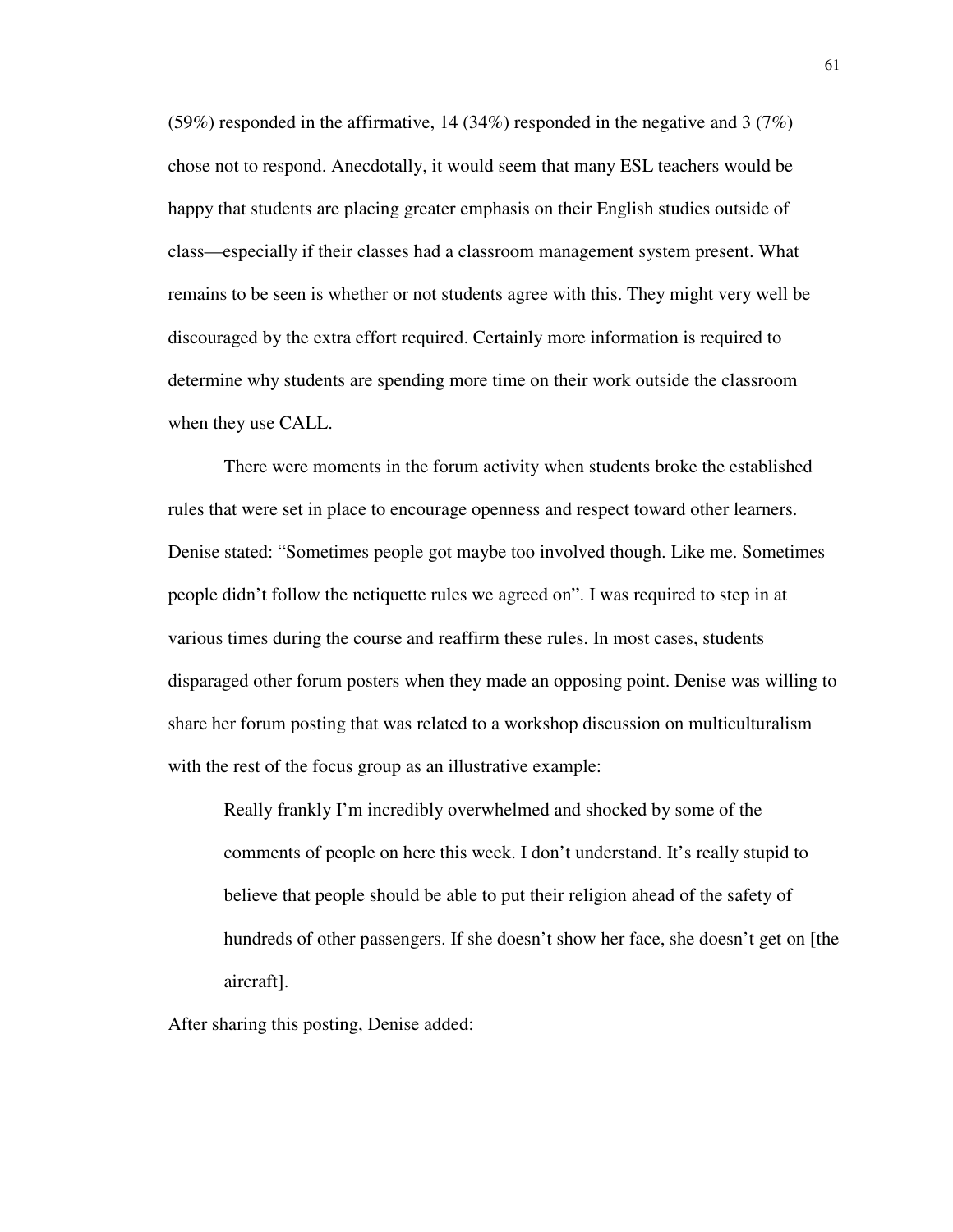I guess this was good that I blew up a bit because in English culture they do things slightly different than us. [pause] Sorry, I don't mean my posting, I mean in general. It helped me to realize I need to be more accepting—but I know I still need to work on that.

Incidents such as these underscore the importance of teacher supervision during online exchanges. At the same time, skills such as respect toward different cultures and a difference in opinion can be honed while practicing the target language. Rather than seeing these occasional flare-ups on the forum as a negative experience, Simon viewed the activity as a constructive learning opportunity that provided a fair amount of freedom.

I really like that [on] the forums we can talk about almost anything. In class I feel like if I am being forced to speak at certain subjects, certain words. I don't like that. It's not real. Like, in real life it's not like that. But on the forums, we were still learning. You corrected us, but not by forcing us to talk on subjects we didn't like. I talk… I mean wrote more than I could in class because of that.

While Roger mentioned earlier that he has a tendency to improve the quality of his writing when he was using the forums, Simon notes that the quantity of the work he produces increases when using this method of communication. Simon feels that he has a greater sense of leeway to discuss topics that are of personal interest to him, compared to classroom discussions, which he views as being more limited in freedom. Noels (2005) observes that providing autonomy to students as a pedagogical strategy in language learning is a topic that has been extensively addressed. Reinders (2007) lists over 700 articles dealing with the topic of autonomy and language learning. In a study involving Spanish as L2 students, Noels (2001) found that those students "who perceived their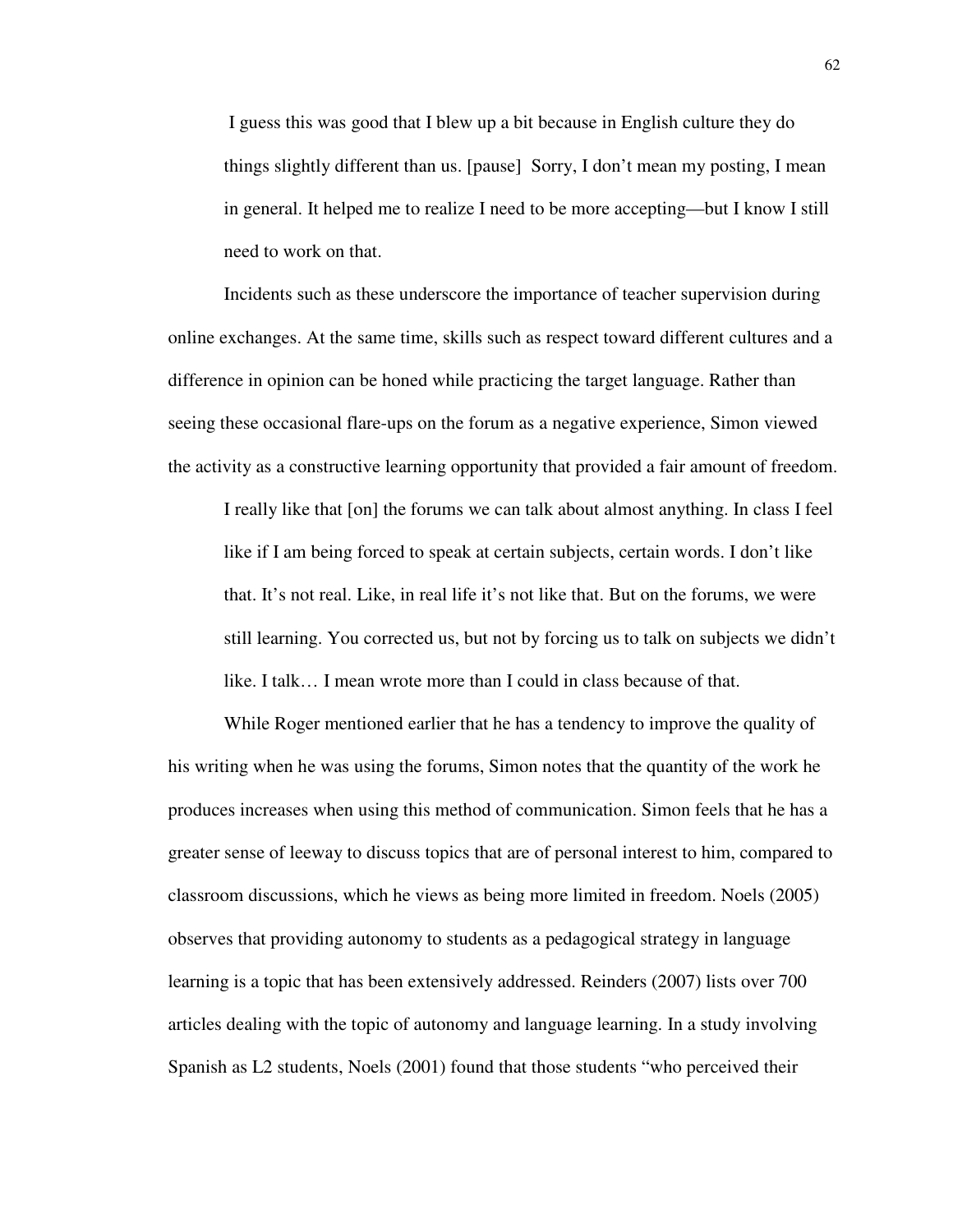teacher as less controlling and as providing informative feedback felt a stronger sense of autonomy and competence in language learning, which in turn was associated with stronger endorsement of internalized and intrinsic reasons for learning the language" (p. 113). This describes the forum activity well, since students are fairly free to write what they wish; however, they still receive useful feedback from their teacher. CALL activities can be used to distance the instructor from the students while still maintaining her within an arm's length reach in order to promote an autonomous environment. Within the semianonymous environment of a forum, students can feel "safe" with responses among each other, while still be assured that they stay connected to, and related with their instructor as a facilitator in a non-threatening manner.

Over the years a few teachers have expressed concern over the fact that students can see each other's errors on the forum. This concern is out of context as the written activities are no different than practicing the target language orally in the classroom students are exposed to errors made by others. Christine shared a similar concern and related her eventual interpretation of this detail:

In the beginning of the course I was scared that I would take the errors that other people were making and start doing the same errors as them because on the forums we can see everyone's text. [laughs] I didn't though. I think I was learning from other people's mistakes. I was seeing how several persons were finding ways to get around things… ways of saying things that are difficult.

This is similar to Rashed's (2008) findings that students learn from each other. While it may be possible to develop a shared writing activity in the traditional classroom, using pen and paper, it might be a bit complicated to manage. The networking ability of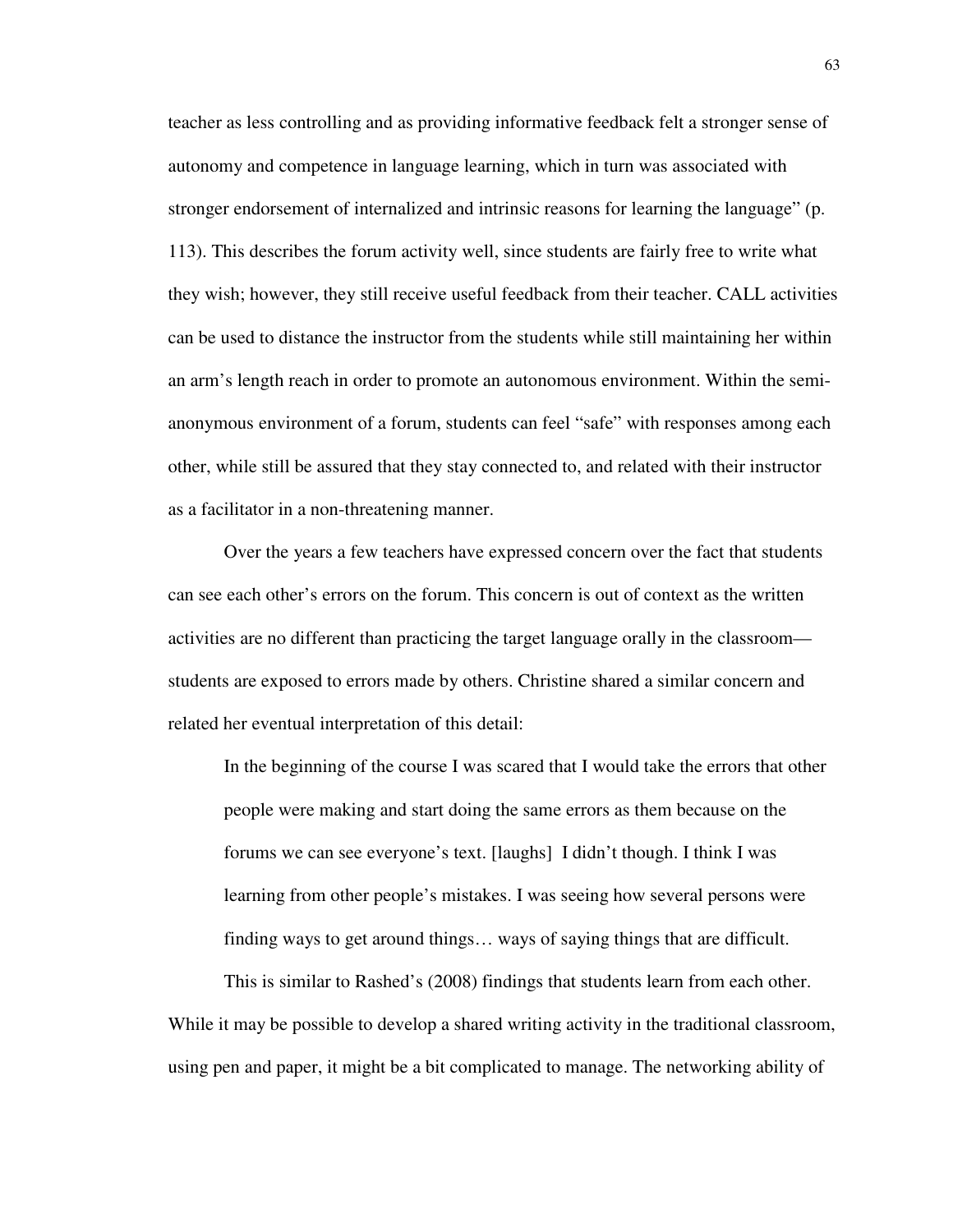CALL, by its very nature, easily facilitates the sharing of student written work and allows instructors to provide corrections and suggestions to students. Panova and Lyster (2002) describe a number of ways that language instructors choose to deliver corrective feedback to students in traditional classrooms, such as explicit correction, recasts, clarification requests, metalinguistic feedback, elicitation, translation, and repetition of error. While many studies and much documentation discusses the topic of corrective feedback in the L2 classroom—over 2000 articles on the JSTOR, ERIC and SAGE databases—these articles generally do not appear to discuss error correction in a computer-assisted or online context. It may be useful, therefore, to research this further in order to provide recommendations about the types of corrective feedback that should be delivered to learners in these settings.

Moving on to a different activity, Marc felt that some of the online grammar exercises were of particular benefit to him during the course. He described one activity called "Verb Tenses with Hints"—as being especially helpful. In this activity, Moodle was set up to capture student responses to typical verb tense questions that were randomly drawn from a large question database in Moodle. These questions were initially completed in the classroom with the teacher, then in small groups and finally as individuals. When students responded to the questions on their own, Moodle was programmed to allow students to receive hints: students merely had to hit a "hint" button beside a question they found difficult. At first, students were permitted three hints for each block of ten questions, then two hints, then one hint, and finally no hints at all could be requested. Students were provided with a correction after each response.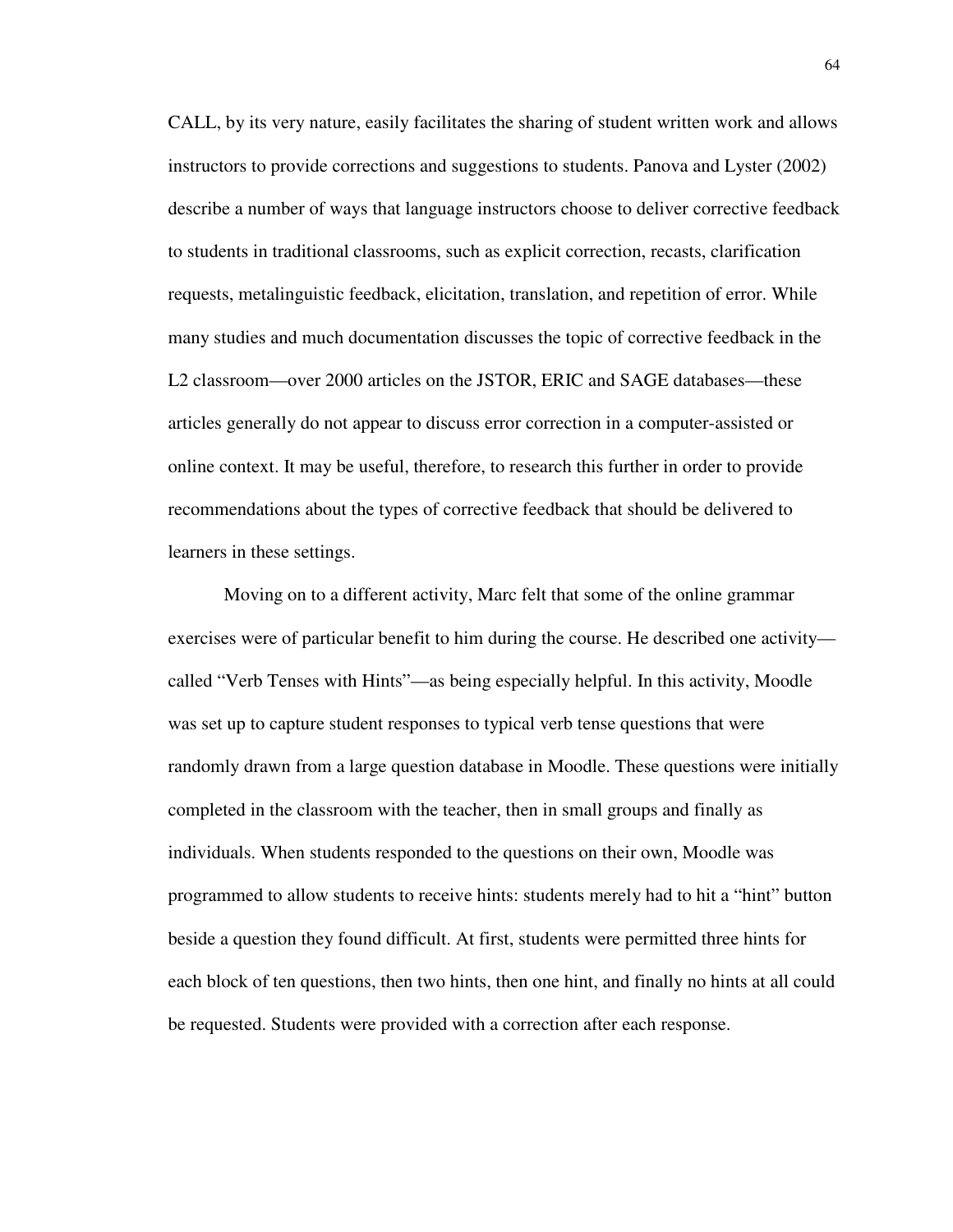Approximately half of the verb tenses covered by these exercises followed the same pattern. Marc imparted the following:

I think I worked harder [pause] learned more with the grammar homeworks on Moodle with the hints. Because we were doing things bit by bit [pause] like in little steps I want to say, it was comfortable and not confusing like in some [previous] courses, you know? You demonstrated [pause] plus then we were working in teams and then alone. That and the disappearing hints slowly forced us to concentrate harder on learning the things [pause] the verb tenses. The hints were… *utile* [(useful)]. Then, we had to focus our efforts to learn the tenses but we knew where to focus them.

Marc has clearly experienced difficulty with some of his grammar exercises in the past resulting from a lack of clarity in the instructions provided to him. The method of delivering grammar exercises just described reduced confusion by allowing students to initially practice under the teacher's supervision and then with peer assistance. In many ways, this method resembles a form of linguistic scaffolding (Bruner, 1976; Wood, 1976). In other words, students were provided with support in the form of teacher guidance, peer assistance and computer tools—all of which were gradually removed. While the teacher support and peer assistance aspect of this exercise can be easily accomplished in a traditional classroom, the introduction of CALL here provides an additional layer of scaffolding that would not otherwise have been available. Certainly the greater the number of scaffolding layers involved, the more fluid the attainment of the activity goals become. Marc recognizes the usefulness of the hint system but he also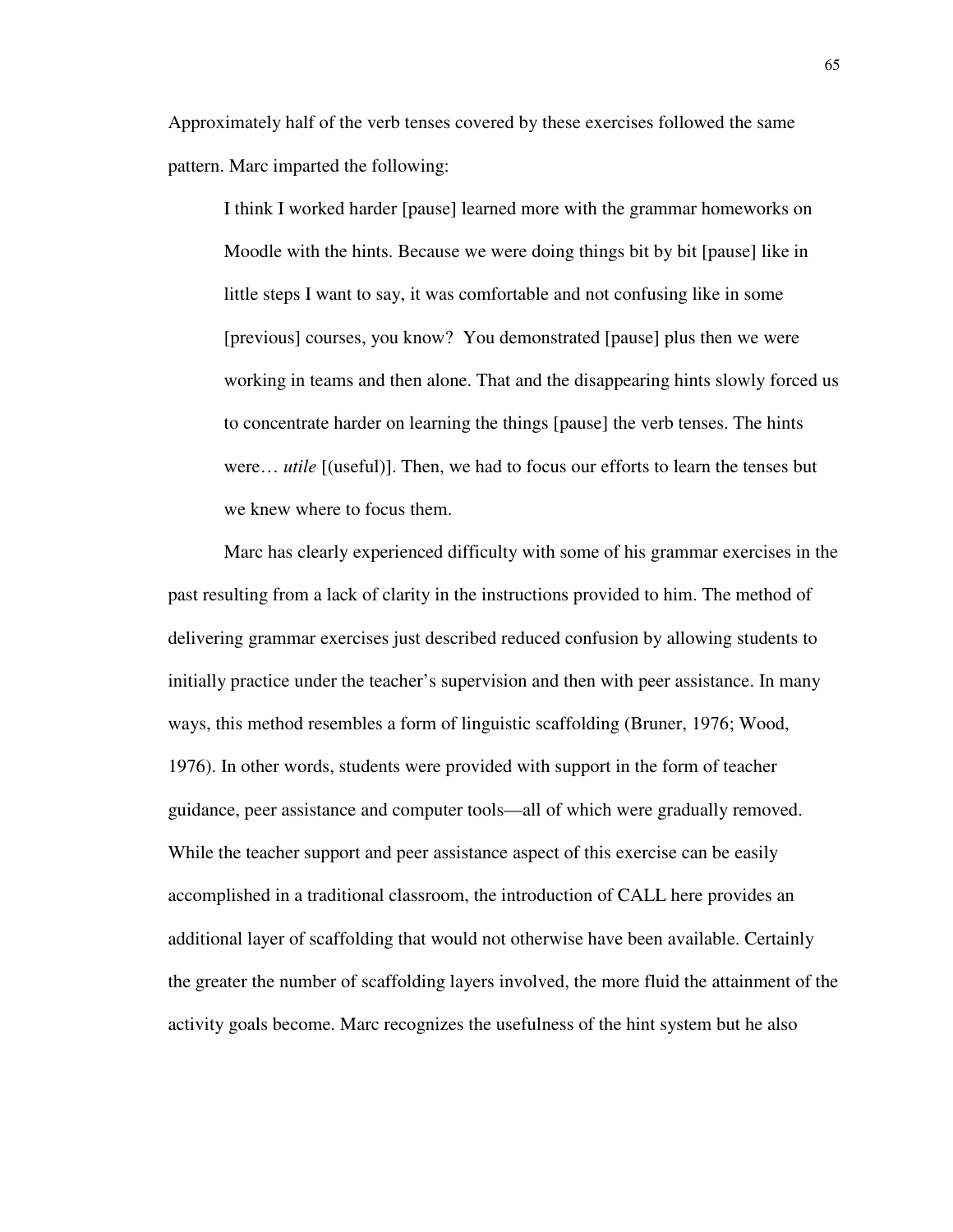realized that he could not rely upon it indefinitely. In this case, CALL as an extended level of support made the subject material—grammar tenses—easier to grasp.

Conversely, some students reported frustration when scaffolding was not present: Roger: It's true that it's better when we get answers right away. Marc: It's good because we find out right away and can look up our researches right away when you give us little hints about where to go looking on the Internet. When you're not giving us these little hints, we can't look anything up so it's frustrating. I mean to say, we can only wonder how you get the good answer and have to wait to ask you in class. That's not good because then we forget to ask. It[, the feedback,] has to be fast.

Participants expressed frustration when they did not have access to some form of support that would assist them in understanding what was expected of them. Although providing embedded hints as a form of additional support requires extra effort on the part of the instructor, the pedagogical benefits are clear; providing online support is therefore necessary to reduce student frustration. The hint system acts as an alternative support mechanism that would no doubt be useful to students that did not fully understand the inclass explanations and activities or to those students that were absent from class.

In addition to the verb tenses with hints activity, a somewhat different form of scaffolding was also used during the course. Students were required to produce short essays: two mid-term papers and one final, ranging from 300 to 800 words depending on the paper being written and the class' level of difficulty. As learners progressed through the course, the length of these papers increased. Students were permitted to use a word processor such as Microsoft Word and had full access to the Internet for the first paper.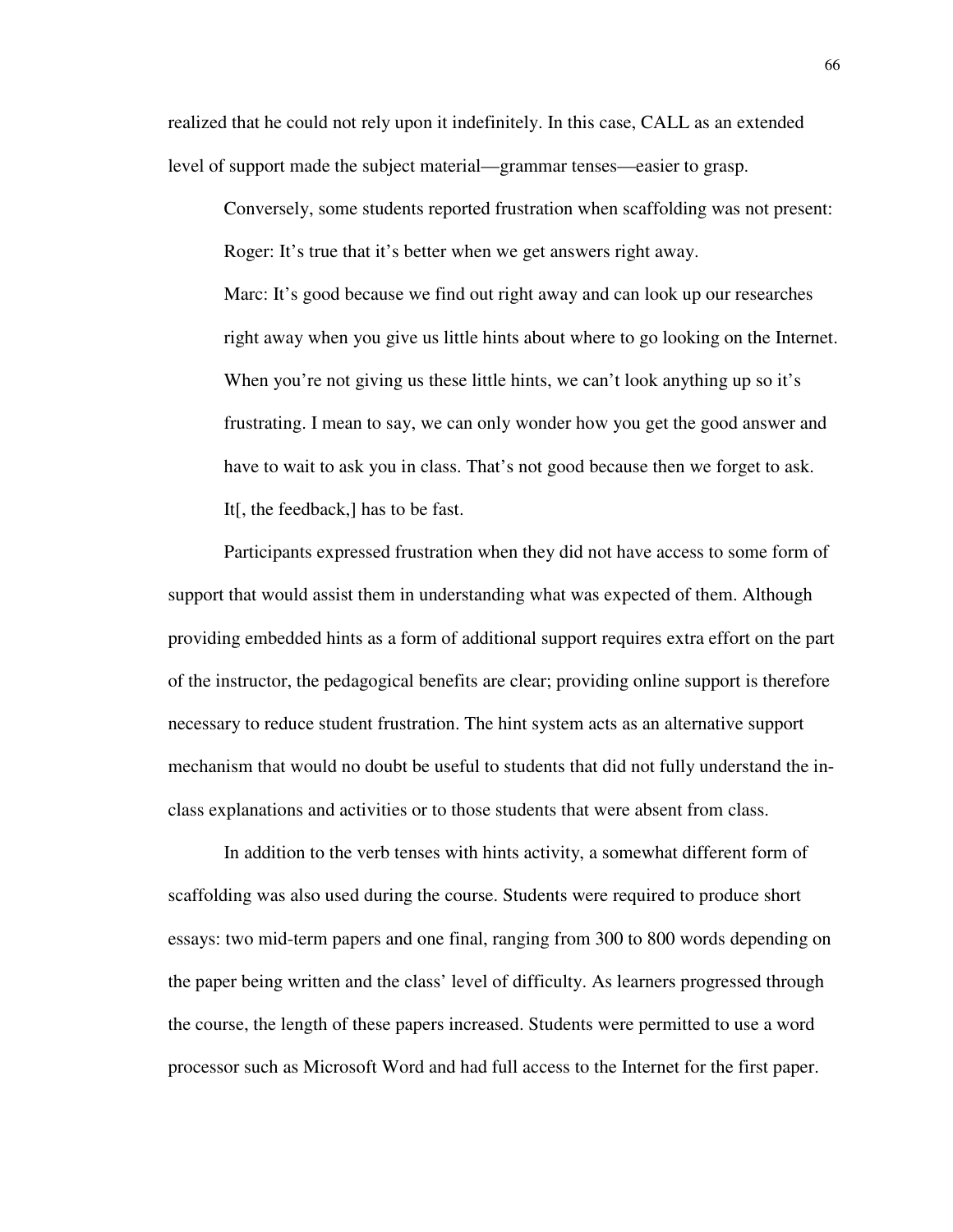They were encouraged to use whatever resources they were familiar with. For the second paper, students were only authorized access to Microsoft Word and the resources located on Moodle. Word detects and signals some—but not all—errors made to authors. Moodle, on the other hand, housed copies of all of the coursework and other resources that students used before the essay. Lastly, the students used pen and paper and only had access to a dictionary and any personal notes that they printed for their final paper.

Receiving the continuous and instant feedback provided by Word seemed to help Simon.

He stated, "I was surprised by how much I learned from using Word. When I wrote my final exam I didn't do some wrong things because I could remember the squiggles under the words coming up, you know"?

Simon took a moment to show us samples of his work and explained that he had particular difficulty with words involving the "ei" combination, such as the word "received". He attributed Word's auto-correct feature to his understanding of how these words were spelled, even after this tool was no longer available; thus, auto correct acts as a scaffolding tool.

Christine, on the other hand, found the gradually disappearing resources helpful in her on-going development.

You see, me, it was when we learned we had to make our own references for the final exam that I was made to think of what we were using for references in the first two exams. I made verb charts and stuff. I think this tells me really what I need to be able to bring [as a resource] when no computers are around us and I have to write English.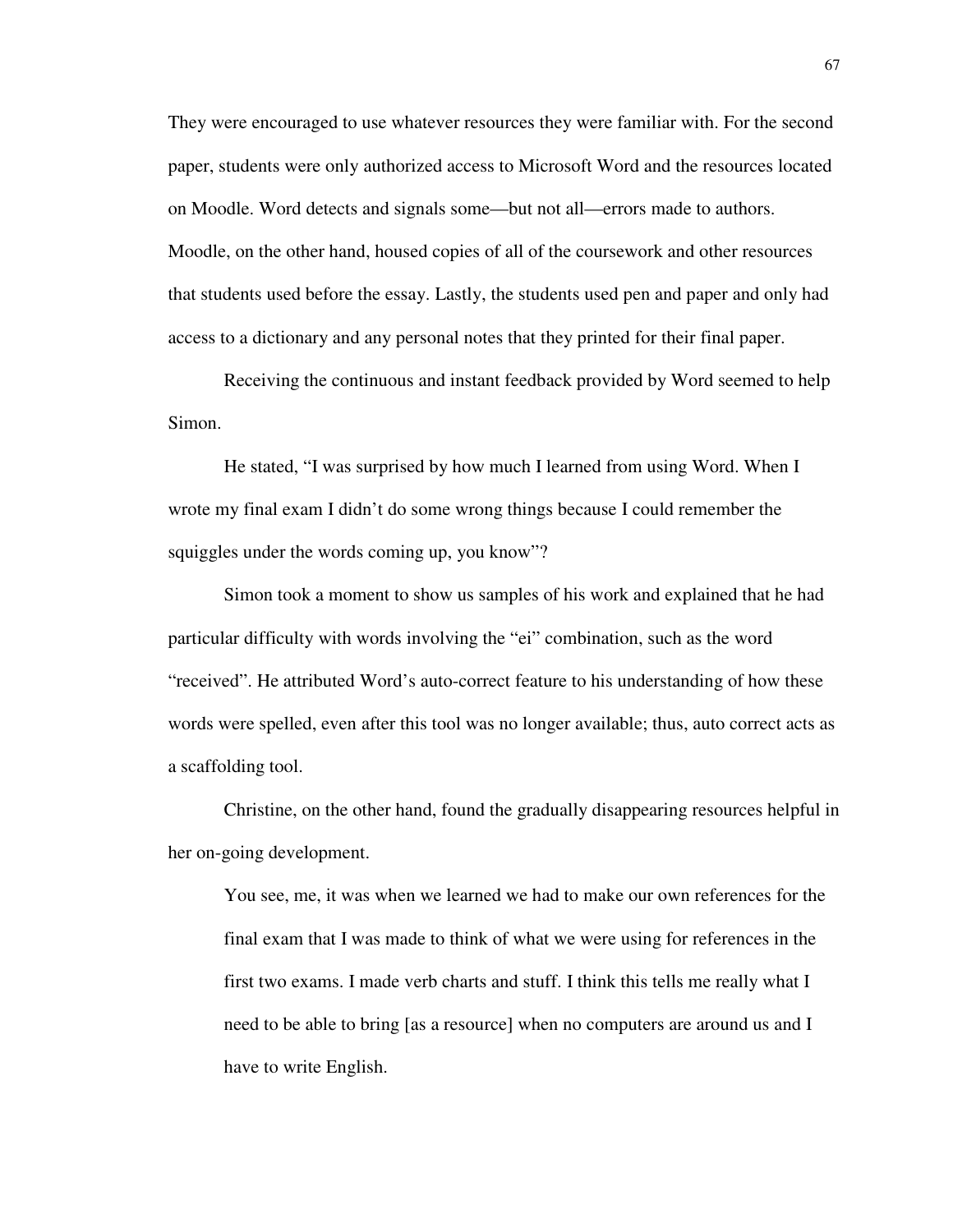Christine took a moment to show some of the resources from Moodle that she printed for the final exam. During Christine's demonstration, Roger groaned and stated, "I didn't bring anything to the final with me and I wish I did. There were some specialized vocabulary lists I should have brought that were on Moodle".

Using the additional resources and then removing those resources made students—perhaps sometimes painfully— aware of the support materials and tools that they can use to communicate in the target language. As technology advances, such as the recent introduction of the tablet computer to the market that allow people to become more mobile, it is important to remember that there will be times when students will need to communicate in their L2 without assistance from mechanical support. Requiring students to work with and without these resources is one method of driving this point home. No doubt scaffolding the material in this way was more instructive than simply providing students with a list of resources that they may wish to consider when writing in English.

While scaffolding was used as a pedagogical learning method for writing in English, a series of reflective activities were used to support oral expression. In pairs, students generated a three to five-minute conversation based on a theme that they were provided with mere minutes before the activity. These pairs recorded their conversation in the computer lab and stored their recordings on Moodle using *Audacity*, a free audio editor and recorder. Two weeks later, the same pairs listened to their conversation and reflected on the quality of their English—taking into consideration such things as vocabulary, intonation and verb tense. Once again using Audacity, the students inserted comments and observations directly into their recording and then saved the recording in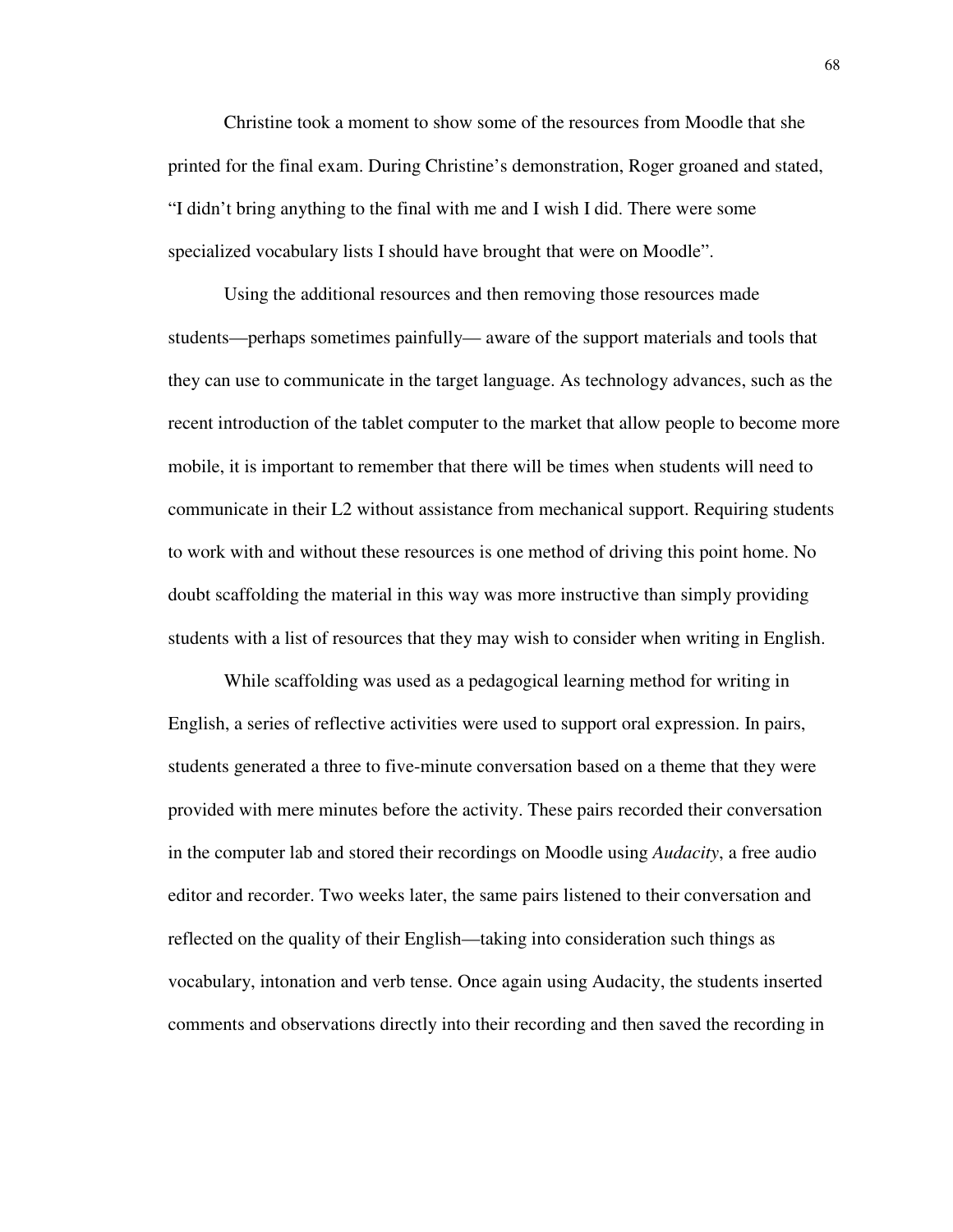their online Moodle profile. This activity was repeated three times during the course. Some of the focus group participants commented on the usefulness of these activities:

Jamie: What did you think of the speaking activity that we did using Audacity? Christine: Oh my God. [gestures wildly] I hated hearing my voice. [laughs] Everyone: [laughs]

Christine: I really did.

Jamie: Did you find this activity useful?

Christine: I did. We… me and my partner… we found mistakes every time. Simon: It's different when you correct us. It's like [rolls eyes] 'oh, he's just the teacher, of course he's going to find things wrong', you know? But with us finding our own mistakes, it's like we found some proofs and stuff that we really are making errors.

Roger: [nods] Yeah, that's true. It sticks in [your head] more when you can find your own mistake. I took this part maybe more seriously than other activities in this course. Certainly I paid more attention.

Simon acknowledges that comments generated while he is paired with another student are treated differently than those provided by the instructor.

The reactions of the focus group were corroborated by the survey. When asked whether they would like to continue using CALL as a service to practise speaking skills in the future, 34 survey respondents (83%) indicated that they would like to use such a service at least one or more times.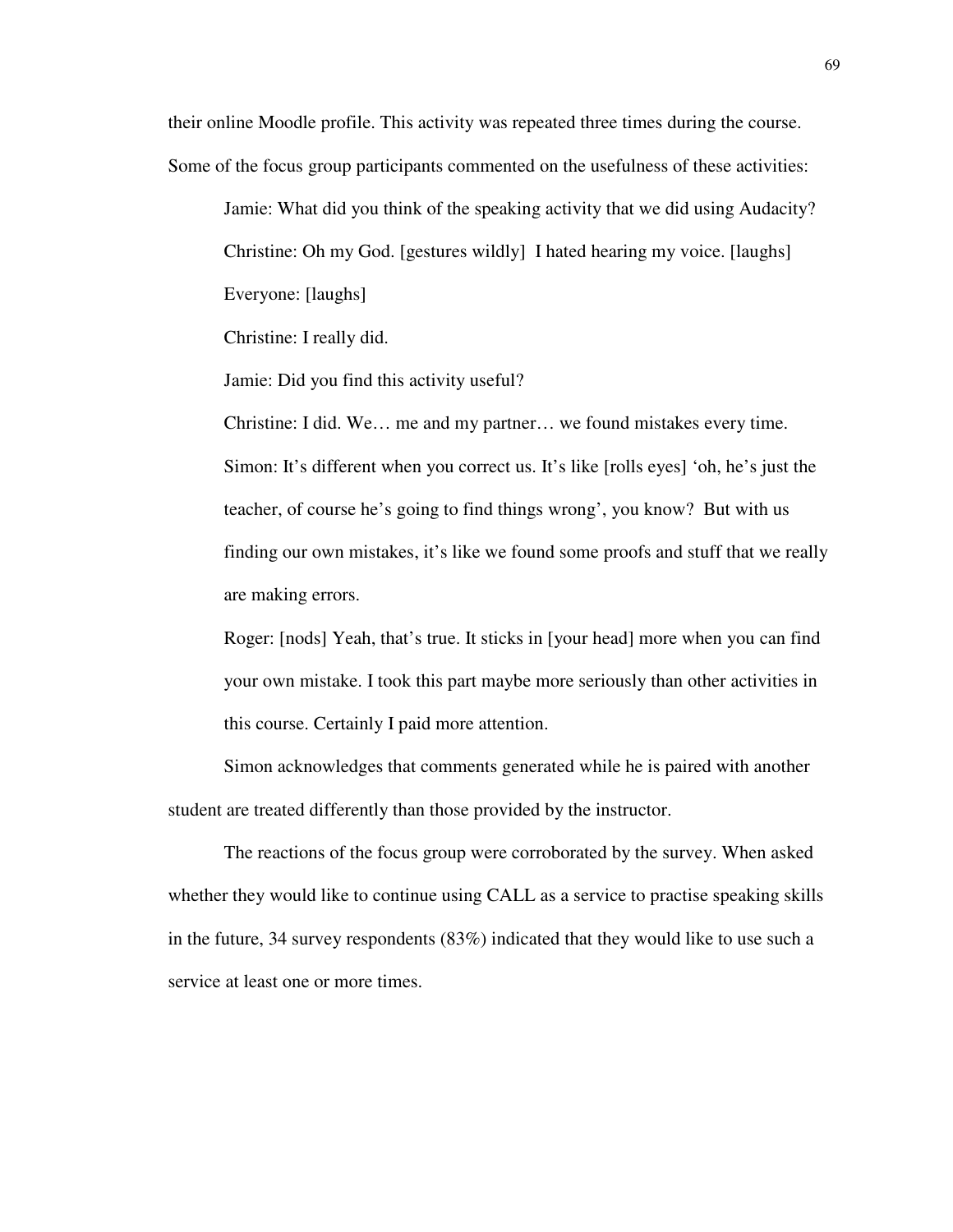Since students are actively involved in creating feedback—versus passively receiving it from their teacher—they are more engaged with the learning activity. Simon shared an audio extract of this activity from his portfolio that demonstrates this concept:

Simon (original version): Many products, like raisin juice, can lower cholesterol. First-year students must learn to eat healthy diets.

Simon (commented version, two weeks later): It's wrong, I should say grape juice. This is a false friend. But I got "diet" right this time.

Simon provides feedback not dissimilar to that which he may have received from a language instructor. That is, he's identified a false cognate and he also recognizes his own progress. Again, this is similar to Hsiu-Ting's (2011) findings where students viewed the reflective exercise as a tool "which guided them in analysing and evaluating their learning performances [allowing them to] refine and enhance their future performances" (Hsiu-Ting, 2011, p. 161).

Despite the positive perceptions of the other students surrounding this activity's ability to assist learners in improving their oral communication skills, Denise expressed some concern over the fact that students performing this activity might not pick up on all of the errors. Teachers may therefore wish to remind their students that most activities rarely identify all errors and that the purpose of this particular activity is to help students improve their current language ability.

4.1.3 Computer-assisted language learning, motivation, and continuous learning.

In the case of CALL, the idea was to expose students to technology in the language-learning classroom that they could easily imagine using at some future point.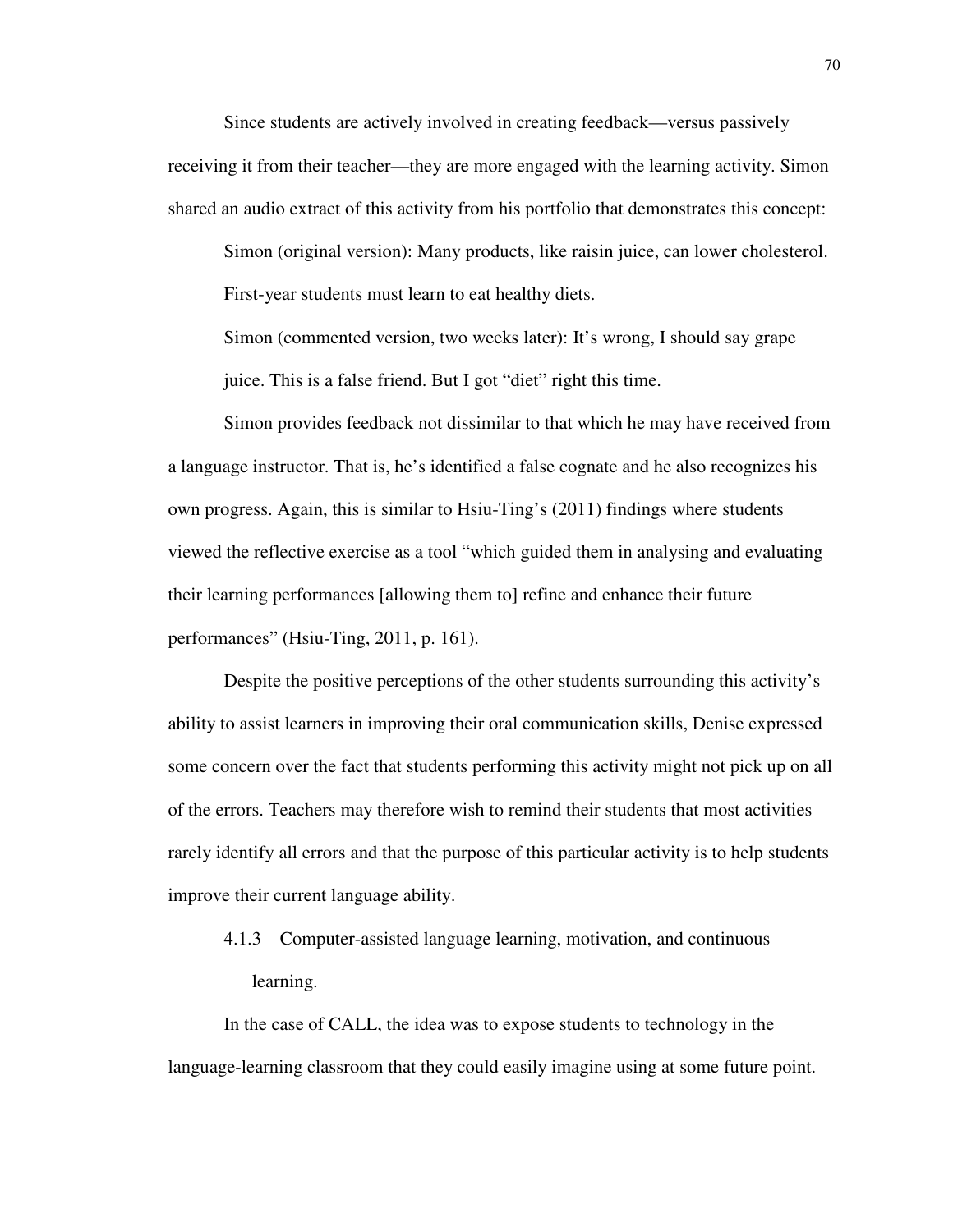By using both technology in concert with an L2 in an environment that was deemed to be valid and demonstrative of desirable future skills and behaviour, the hope is that students will be able to identify with that potential future and become motivated to concentrate on their second language studies both during and after their courses. Some of the students in the focus group made observations that illustrate this concept at work. The first observations are connected with the forum activity

On average, students generated a total of 12 paragraphs over the span of the course while performing this activity. They used the embedded Moodle word processor that offers many of the standard text formatting features found on most online word processors. Marc and Christine shared the following comments regarding the forum activity:

Marc: This was very appropriate as an activity because this activity was resembling what we will do on essays. It would be more good to do these kinds of things again. You know, we are students writing and typing essays and so it's normal to be writing and typing for practice. This applies to the forums we did. Jamie: What similarities did you see between essay writing and the forum activity?

Marc: I must make the same steps in the forum activity and with the essays. [pause] Like doing some researches and typing up a rough draft and redoing… editing the draft until I'm happy with the text. Using tools like the… thesaurus. Christine: I think that this is a good practice because this is the type of thing typing in English I mean—that we will have to do at work. I don't think we will be doing much writing there in those places.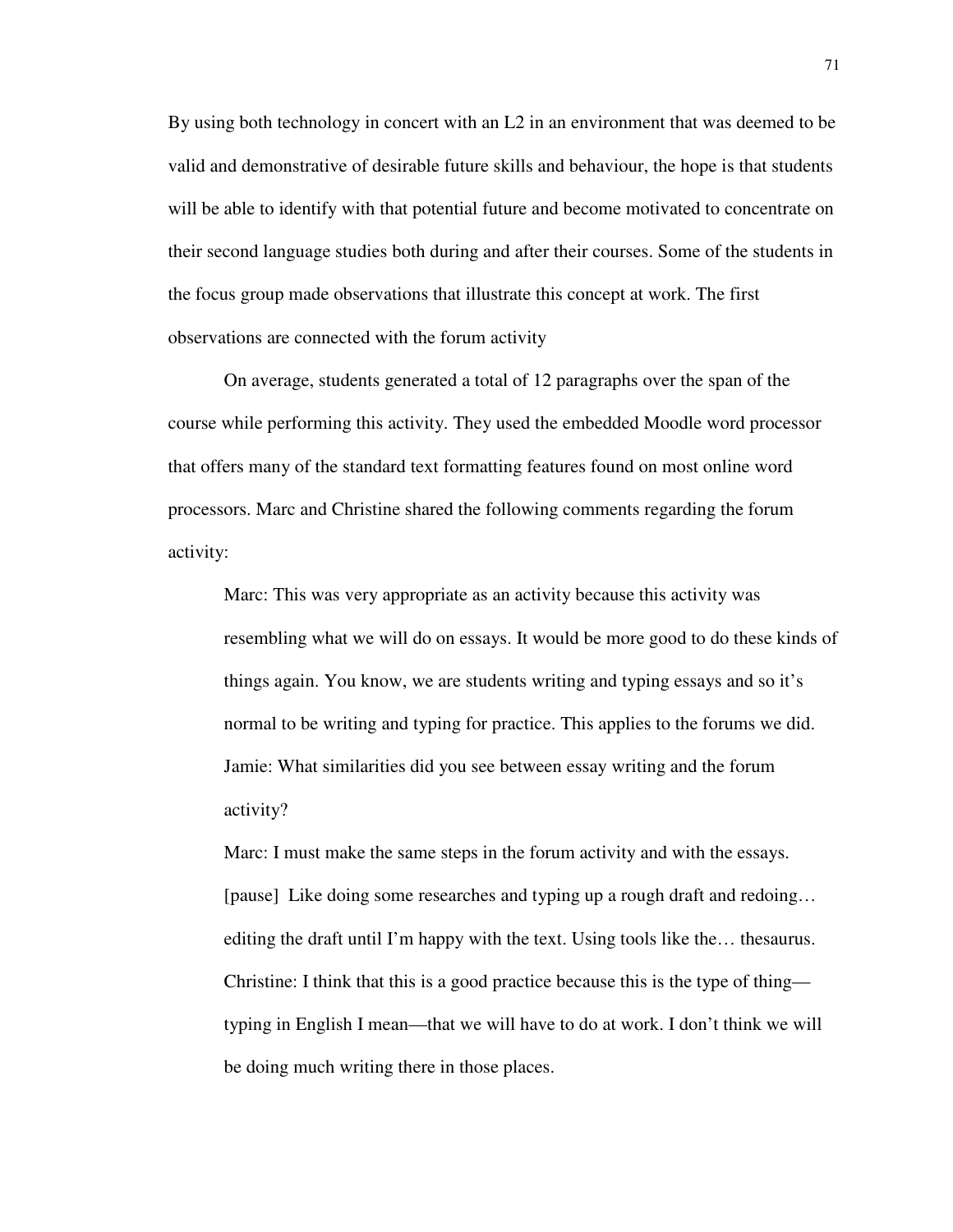These are noteworthy comments because they demonstrate the occurrence of a projection of the future ought-to self. The *ought-to self* refers "to the attributes that one believes one ought to possess (i.e. a representation of someone else's sense of duty, obligations or responsibilities)" (Dörnyei, 2009, p. 4). Marc and Christine are both modelling one of the principles behind the L2 Motivational Self System, which is that people tend to invoke a "psychological desire to reduce the discrepancy between our current and possible future selves" (Dörnyei, 2009, p. 4). Certainly, being able to write an English essay does not fall under the category of the "Ideal L2 self" since that type of activity is something that most students do not gravitate toward with any great interest the lamentations on the subject of mandatory essay writing are numerous. Nonetheless, students do recognize essay writing as something that they ought to be able to do. Activities that students perceive as assisting them in learning how to perform tasks that they should be able to do motivate Marc and Christine and are viewed as valid assignments.

A comparison of Marc and Christine's comments is instructive because they show two different temporal instances of the future ought-to self being projected. Marc looks to the short or medium-term future and his role as a student. He considers the forum activity as a practical one because he envisions himself as a student that will have to write essays in the near to mid-future. He recognizes the similarity between the requirements of the forum activity (communicating his point of view in typewritten format to other people) and essay writing (formulating a convincing argument to others). What is more, he perceives the steps involved in creating a forum post as being very similar to the steps required in writing an essay.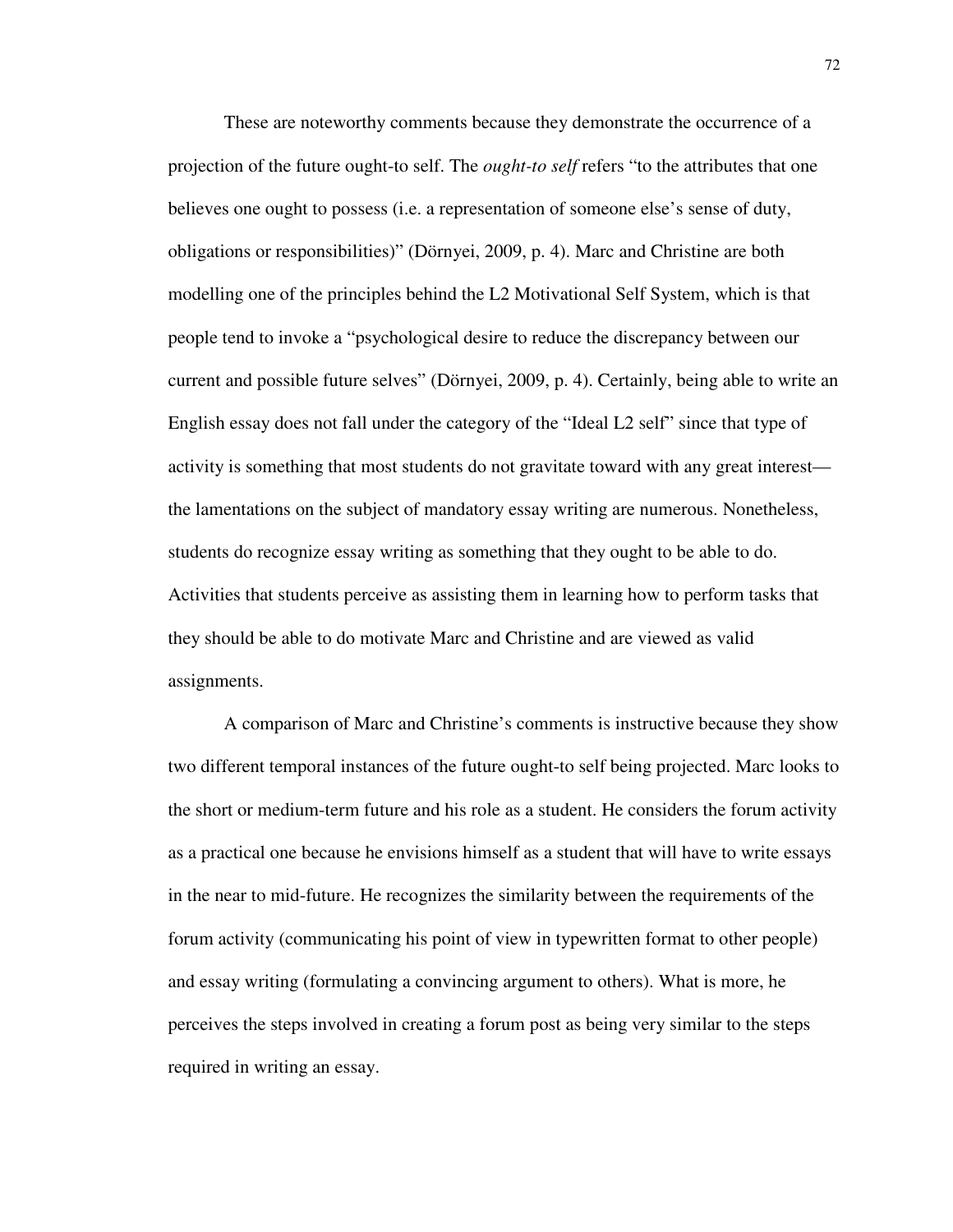Christine's observation, on the other hand, diverges from Marc's. She is imagining herself at the workplace after her studies. She specifically considers the medium of communication that will be used there and compares it to the forum activity. In both cases, the participants were able to make a connection between what we did during the forum activity and some part of their future ought-to self. As a result, they interpret this activity as a purposeful and valid developmental step toward their ability to successfully communicate in English. This idea was reinforced by the survey wherein one respondent noted that:

I really learned a lot from the after-presentation responses we had to do online from homework. It was hard but writing is the thing most of us have a hard time doing: not speaking, reading and listening. When we write online, I really feel like this is like the real life and not fake the way some courses sometimes did things. It's like writing on Facebook because people answered me back. It wasn't just the teacher. It wasn't just theory.

Again, this student is making a clear connection between the forum activity and their *ought-to self*. In this case, the student sees online exchanges as part of real life; specifically, a comparison was made with social media which includes instant messaging and posts, which is certainly something that most students today are able to relate to. This last comment in itself is worth examining since it underscores the social dialogic context in which the forum activity occurs. The survey respondent appreciates the fact that he or she is in a situation where group dynamics are at play and that the teacher is not the only one in control of the conversation. Rather than holding most of the power in the forum activity, the teacher's voice is simply one among many. This was accomplished by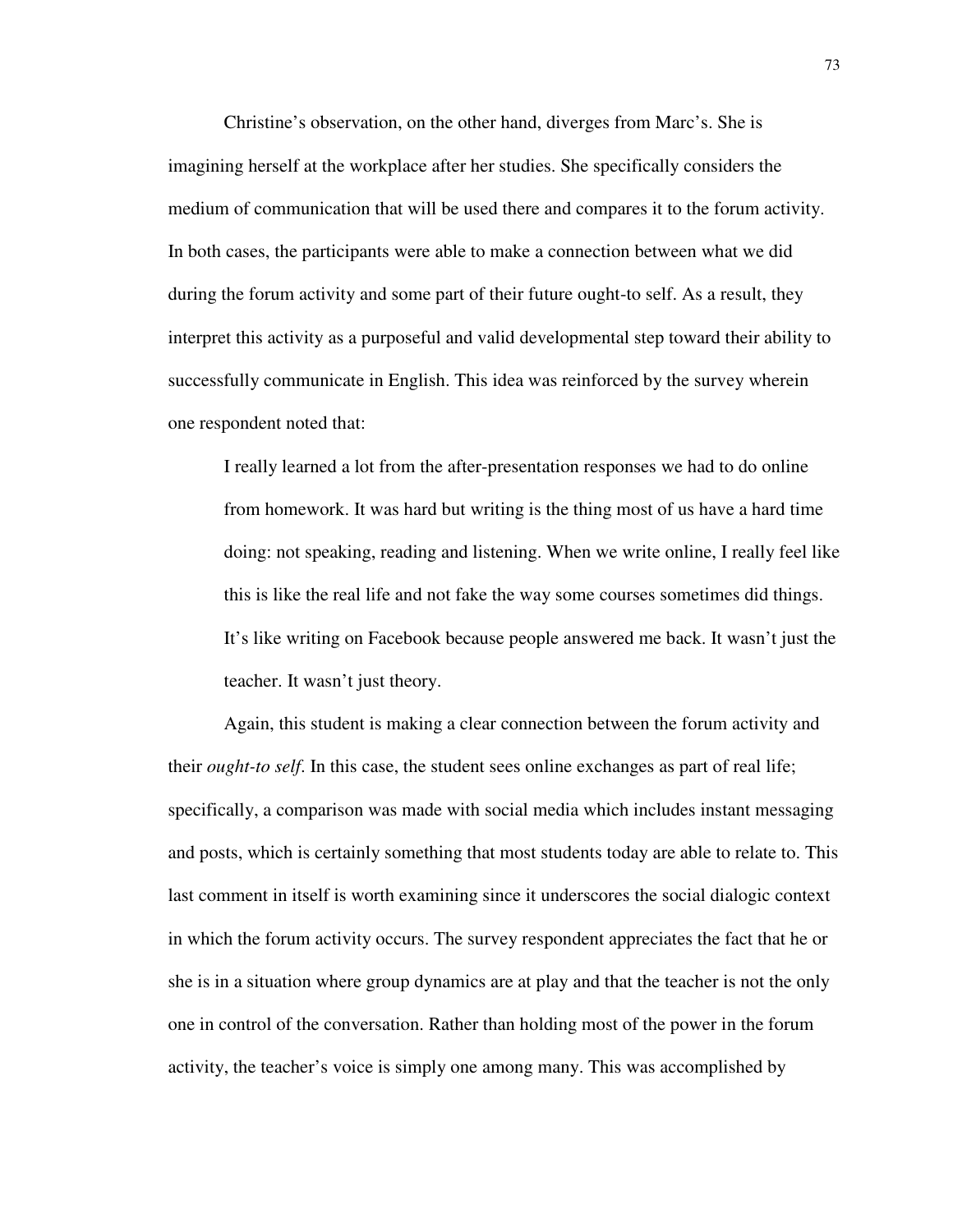emulating popular social media formats in the classroom. Relating this concept in to Dörnyei's model of the L2 Motivational Self System, it becomes apparent that the social context under which a language learning activity takes place can have an impact on student motivation. According to McGroarty (2001) "self and social context are mutually influential; all selves are socially situated, including the selves of language learners" (p. 74). If students can imagine themselves using social media applications in the target language at some future point, they will no doubt make a connection with classroombased activities that make use of similar media.

The use of an online environment seems to be valued by students and identified by them as a valid means of preparing them for the future. It should be noted that the choice of learning environment is important and is an area where research opportunities exist. In fact, Norton (2000) maintains that SLL theorists have yet to develop a "comprehensive theory of identity that integrates the language learner and the language learning context" (Norton, 2000, p. 4). Dörnyei similarly recognizes the importance of environment by identifying the *L2 Learning Experience* as one of the three components in his L2 Motivational Self System. That being said, he provides more detail when he discusses the two other components: the *Ideal L2 Self* and the *Ought-to L2 Self*. As an illustrative example of the lack of attention that the L2 learning environment receives, a perusal of Dörnyei and Ushioda (2009) anthology entitled *Motivation, Language Identity and the L2 Self*, reveals that all of the articles deal with the Ideal L2 Self or the Ought-to L2 Self, but none deal with the L2 Learning Experience (Dörnyei & Ushioda, 2009). While the scope of this paper is not to construct a theory relating to the language-learning context, a return to the participant's comments leads to the subject of perceived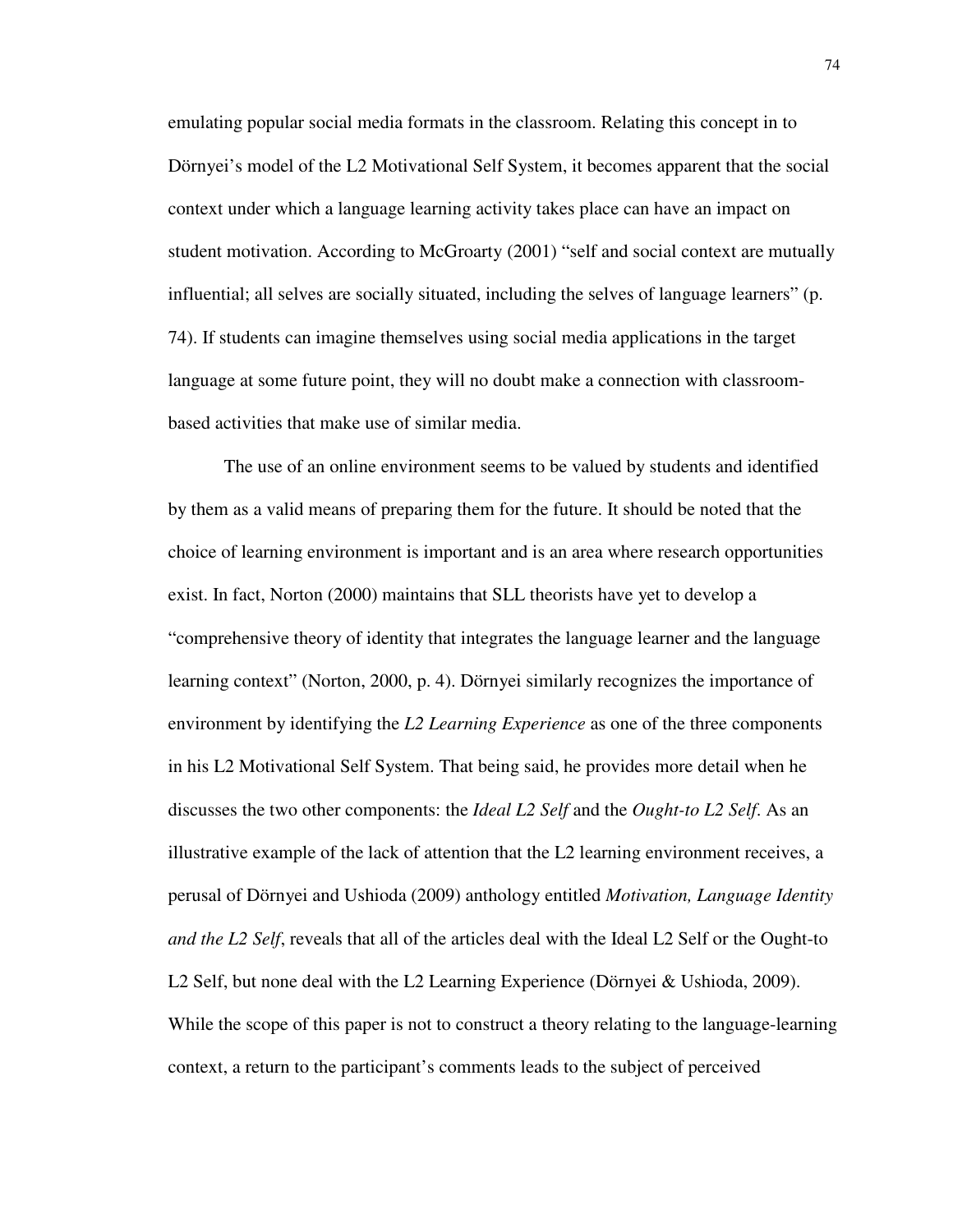validity—certainly a factor that students consider when interacting with their learning environment. It is entirely possible that this concept could be incorporated into Dörnyei's model of the language-learning context.

In all three of the aforementioned responses, the participants attached some notion of validity to the forum exercise. The activity emulated essay writing, writing in the workplace, and "real life". However subjective it may have been, a comparative judgement was made on the students' part to establish whether or not the activity was suitable to some future skill. These participants responded favourably to this activity as being a "valid" language-learning task and, as a result, were motivated to pursue it. Yet, not all of the CALL activities performed during the semester received a positive judgement.

The "Prezi" brainstorming and mind-mapping activities were prime examples of activities that some of the study participants had difficulty reconciling with future skills that they would need—despite the fact that they were unanimous when they indicated that they enjoyed completing the activity in the classroom. In the study participant's language classroom, Prezi was not used as a presentation tool but rather as a virtual and collaborative workspace. Initially, students were asked to work together in small teams of three or four people on the same Prezi to brainstorm and develop ideas in preparation for a composition exercise. These ideas were then reconfigured in the form of a mind map: an illustration of thoughts arranged around, and connected to, a central concept. It was hoped that this activity would assist students in developing ideas for their essays in a collaborative atmosphere that was at the same time a digital one. However, some of the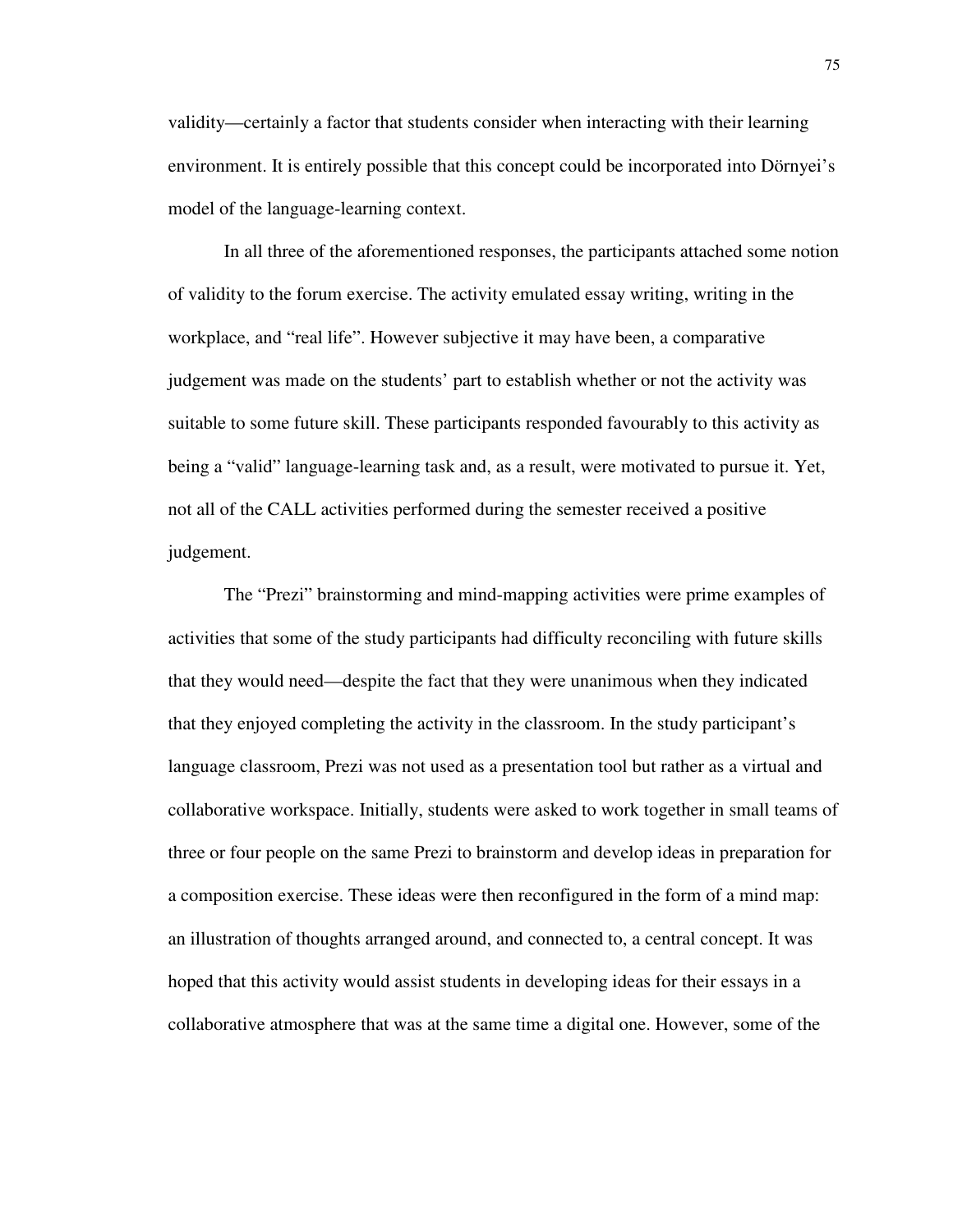study participants indicated that they had difficulty imagining themselves using Prezi in the future.

Marc: Well, I don't think we are going to be using this [(Prezi)] the way we do in class. I mean to say, working everyone in groups like this. I like to plan alone, you know? Even if I must plan in a group though, we would not use Prezi I don't think because [pause] because it takes too long.

Roger: I agree. When everyone is coming up with ideas, you can't write them down fast enough on Prezi. It's easier just to talk and use some paper or the board. [pause] It's not effective.

Marc rejects the use of Prezi as an efficient communication and planning tool because it does not coincide with his preferred method of working. This sentiment was voiced despite the fact it was impressed upon students that collaborative communication in the workplace is an essential skill. Thus, even though both Marc and Roger appear to recognize the need to occasionally collaborate as a team, they consider other variables such as the time required to note down ideas as being important factors when choosing the medium of communication. Since it is apparent that students assess not only the medium of communication but also its efficiency, language instructors would be well advised to similarly consider the effectiveness of the technological tools they choose as if they would be used at some point in their student's futures—such as the next step in their education or at their workplaces. Some study participants also had positive things to say about their experience using Prezi.

Francine, for example, appreciated the visual presentation of ideas on the Prezi whiteboard. She had the following to report: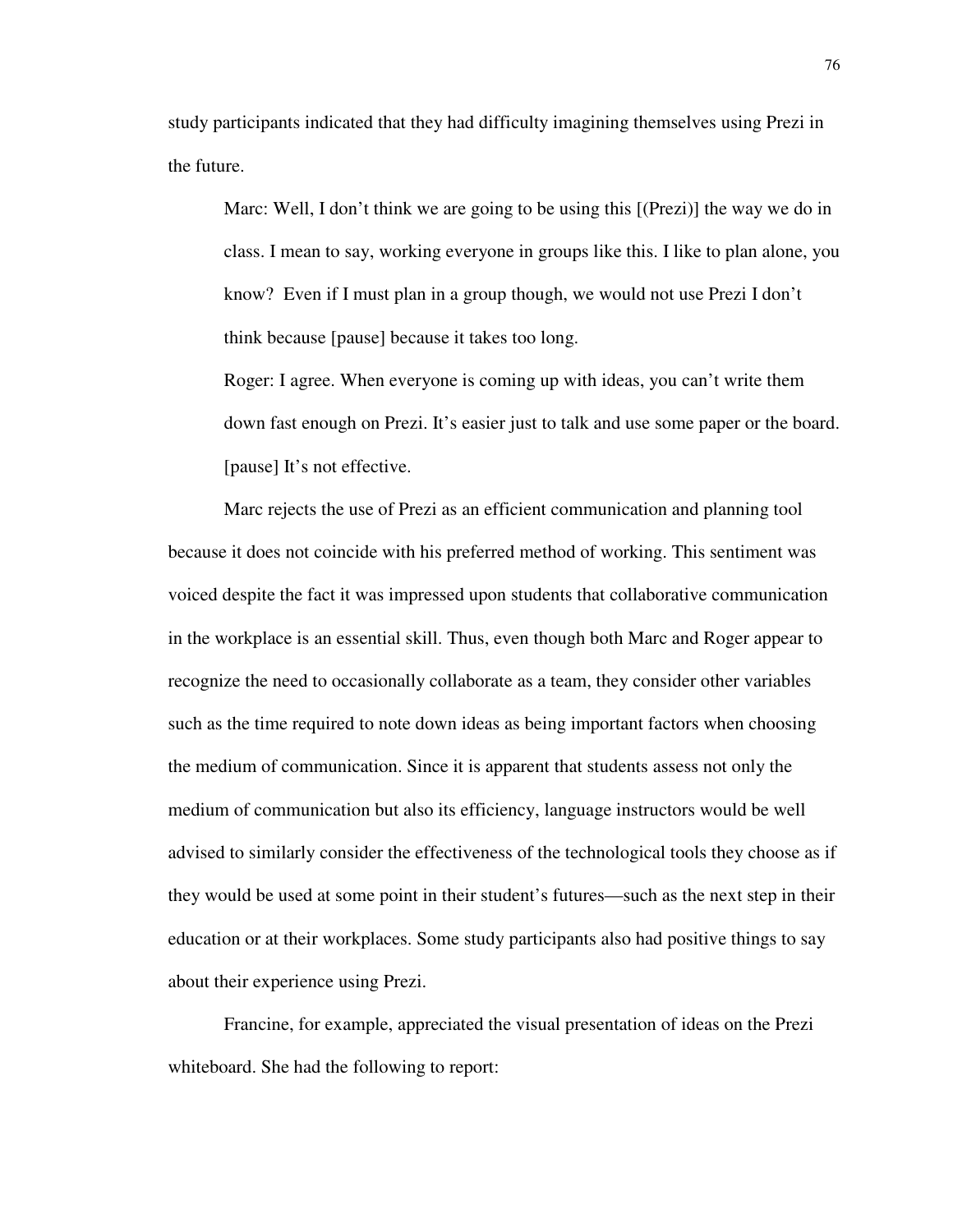It was good to visually see everyone's ideas. I learned vocabulary from other people. Things I didn't think of. [pause] But I also taught other people things, too. People admired the ideas that I was putting on Prezi and we eventually chose my three ideas for our composition because I could navigate around the screen to each idea.

Francine appreciated various aspects of the Prezi activity that could have been equally accomplished on a whiteboard or a large piece of paper or Bristol board such as the sharing of ideas and the exchange of key vocabulary words. She attributes her success at selling her idea to the rest of the group to the nature in which Prezi displays information. This, in turn, garnered her some respect from the rest of the group. What is perhaps uncertain here is whether the respect generated from other students was from her rapid acquisition of the technology or from the manner in which she presented her ideas. In either case, Francine's method worked for her and her success ensures that she may be willing to use a collaborative tool such as Prezi again in the future when working in her L2. The fact that Francine gained respect from her interaction with other people while using Prezi may also be a motivating factor for her to consider using such a tool the next time she needs to plan for a composition. As Kim (2009) noted, successful experiences (such as Francine's) no doubt promote the development of self-confidence in speaking with people in a L2.

Some of the participants indicated that their self-confidence with regard to communicating with a native speaker of the target language was reinforced during the ePal activity where students were required to interact with native speakers. This activity was an exchange project that required students to interact with native English speakers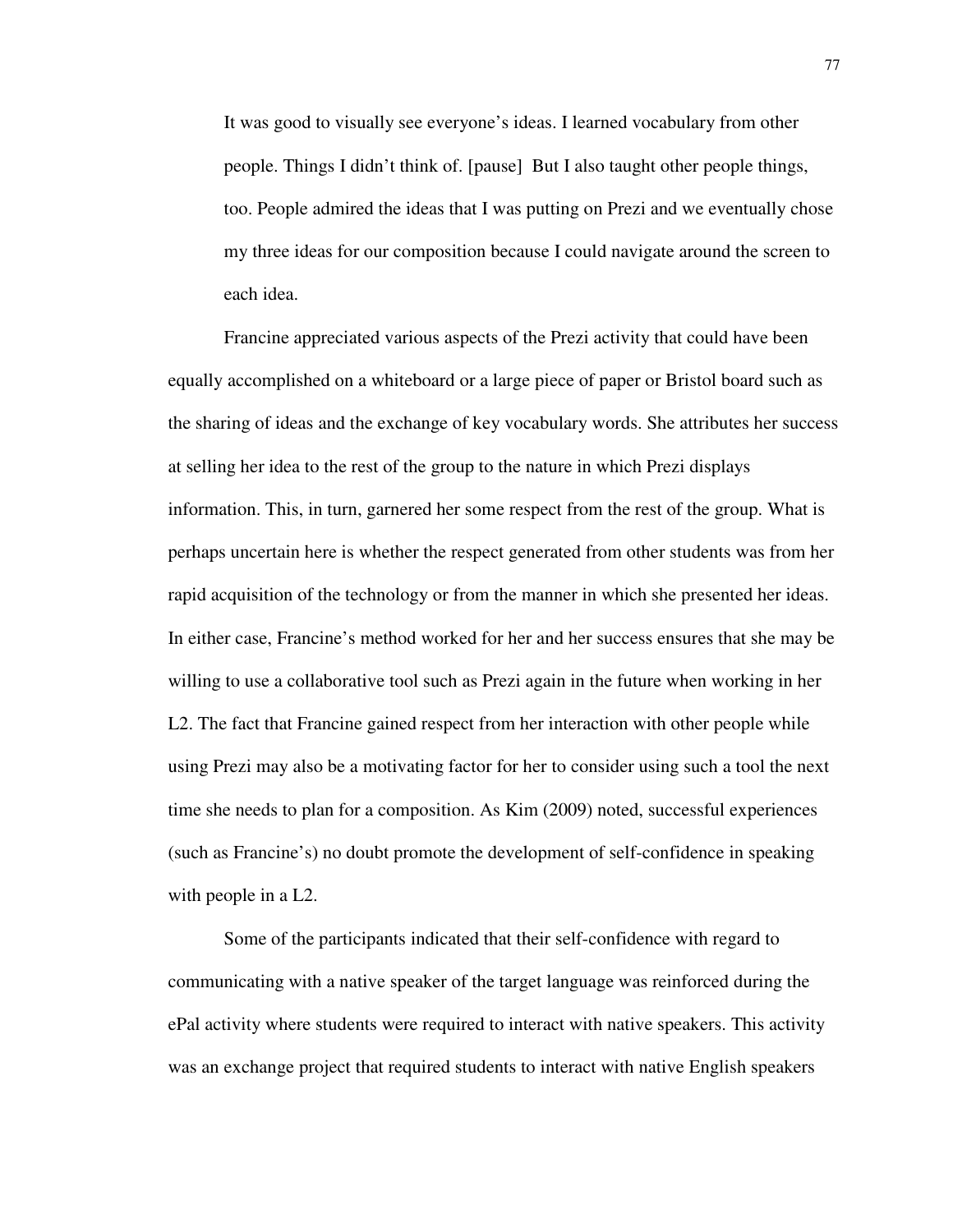(who were learning French) from a high school in Vermont via e-mail or chat in order to resolve a problem using authentic language. They were asked to recommend the top three ways that global warming could be slowed and to outline all of the steps that would be necessary to produce bilingual billboard marketing posters to sensitize people to the issue of global warming. These exchanges took place over three weeks. In a sense, the learning environment was extended beyond the walls of the classroom and beyond the limits of the other CALL activities encountered during the course because students were interacting with actual people. What follows are some of the comments made by the study participants when they were asked which course activity they found to be the most realistic:

Christine: The good one for this was the exchange of e-mail we did. We got to speak with real people. Real English people. It's not the same as talking to each other. If I talked to someone in our class it was not like talking to someone who speaks English because I felt [pause] I felt like they[, a classmate,] would understand the difficulty to speak in English. If I spoke to an English person I thought they wouldn't be patient with me. [pause] They were patient with me and that surprised me a bit. It was good to know I could do this exchange. Simon: [nods in agreement vigorously] Yes. For sure this was good. I was… reassured that I could write to a real person in English. I didn't do that before. At first it was a bit scary.

Marc: …and slow, too…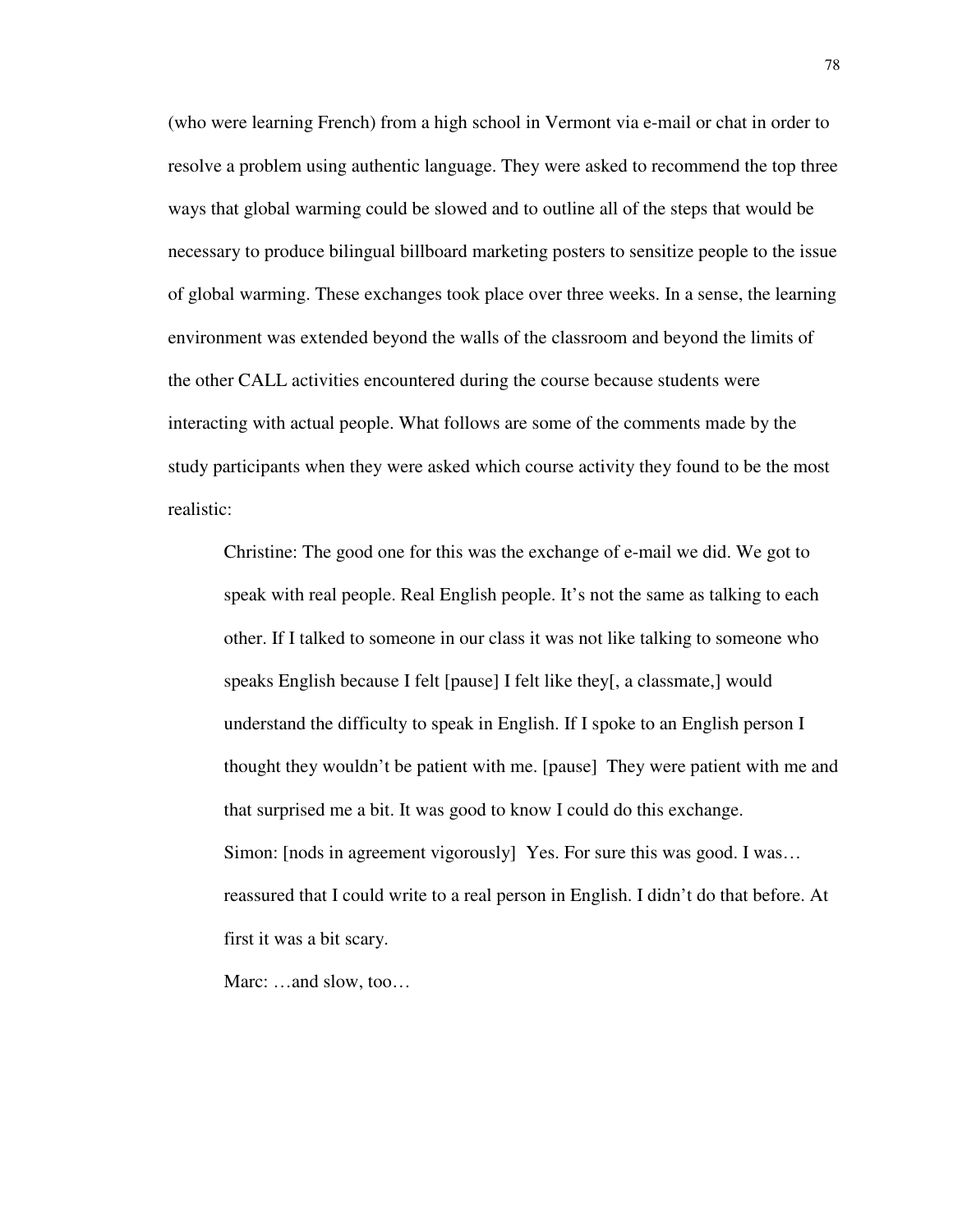Simon: Yes, slow but then it got better. When it was done I knew my [penpal] friends and I wasn't scared to write to them at all. [pause] This way seems more real than the reading [comprehension] stories we did in class. Christine: Yes, I paid more attention to what my penpal was saying than just reading a story from the book. It was stressing to write at these people. Maybe I think the most stressing thing in the course except the exams.

It is clear that both Christine and Simon are describing a sense of accomplishment with the ePals Project. Both participants define themselves as moving from a state where they were anxious about communicating with their electronic pen pals to a more comfortable position as time passed during the scope of the project. In other words, it is possible to detect the development of self-confidence in these participants over time with this activity. Self-confidence is important in second language learning (Csizer & Kormos, 2009). In light of this, educators may wish to assure their students that they are capable of succeeding at the task at hand.

As a choice in learning environment, Christine felt that the ePals Project both motivated her and boosted her self-confidence, but she also notes that it was one of the greatest sources of stress in the course. With many L2 classroom activities, it is conceivable that students naturally assume that success is within arm's reach because these activities are a standard, predictable, and permanent part of the course curriculum. It would appear, however, that the ePals Project learning environment does not foster this same assumption—no doubt because of the unpredictable human element involved. What appears to make this activity so memorable—and so uplifting—in the minds of the participants is the fact that they move from one extreme (a sense of worry) to another (the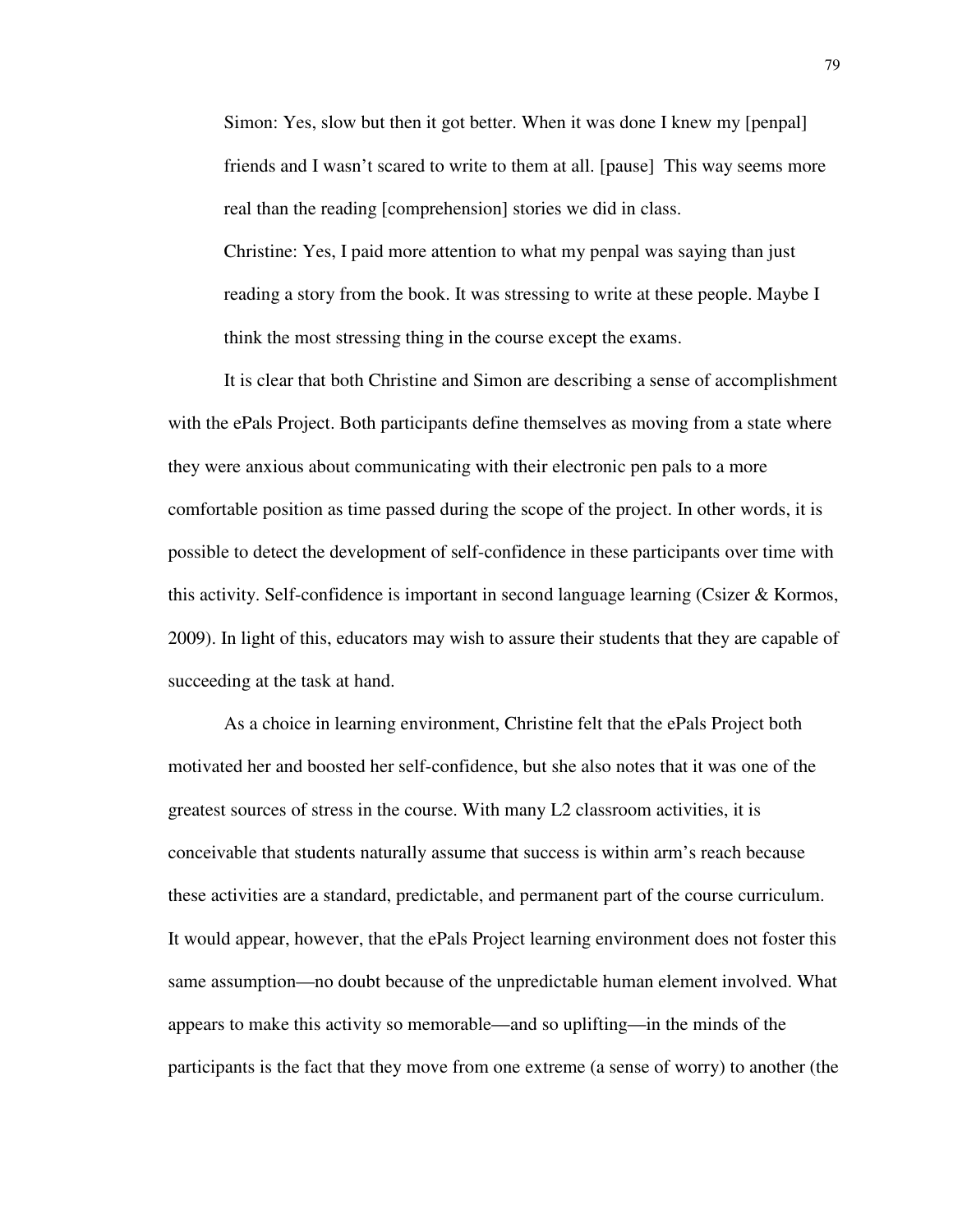complete relief of that unease). This environment therefore promotes a sense of what Dörnyei (2009) might term a "linguistic self-confidence[. That is,] a confident, anxietyfree belief that the mastery of an L2 is well within the learner's means" (Dörnyei  $\&$ Ushioda, 2009, p. 26). The fact that the sensation of success may be exaggerated by contrasting an outcome that is initially perceived as uncertain against the ultimate success of an activity may be cause for pedagogues to consider incorporating tasks that imply a certain level of risk from the outset into their classrooms. In order to avoid situations where failure occurs, teachers will no doubt want to follow the progress of their students as long-term tasks that involve some risk-taking such as the ePals Project develop.

Midway through the ePals Project, students were asked to complete a progress report by responding to various questions on Moodle. Although the purpose of the report was to ensure that everyone was still on track with the project timeline, it was noted that the students reported and were themselves conscious of their own motivation levels. Roger was willing to provide a sample of his progress report from Moodle during the discussion group:

Jamie: Are you finding this experience (the ePals Project) useful or not? Explain. Roger: Yes. This is exactly the kind of project I will have to do in the future since I want to go into business. Working with someone over email is tricky but this is good practice for when I do this for real.

Jamie: How difficult are you finding this project? Be precise. Do you require assistance with anything?

Roger: Hard at first but now it's easy and I'm pumped to present our team's ideas because this is more of the language I will use at my future job. It's better now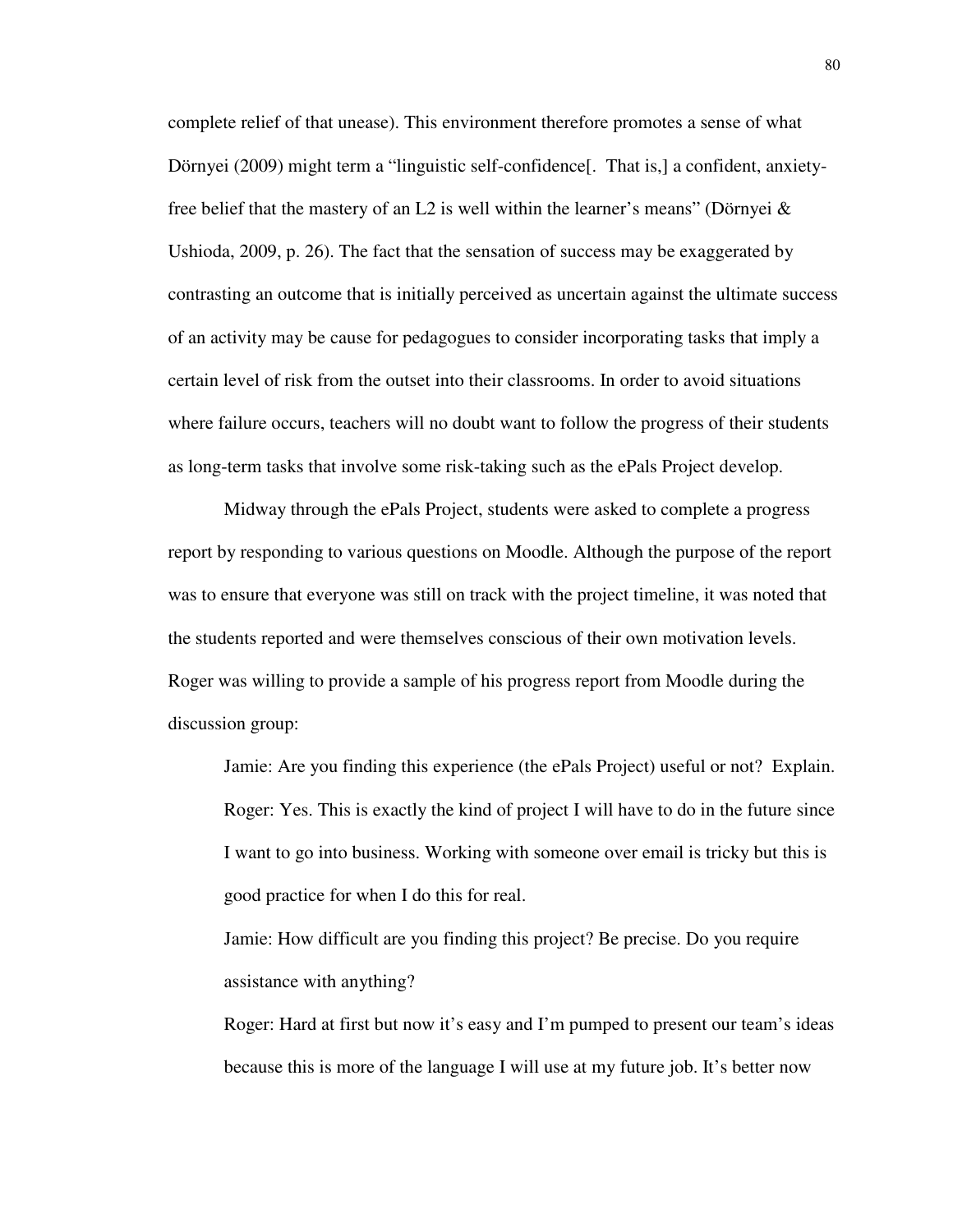than before because we are our own bosses and that make us more interested. We don't need help right now.

These responses were validated during the focus group with Roger after he presented his report. He reiterated his enthusiasm for the project and added that his final report was well received by the members of the class that he presented to. The progress report may have inadvertently bolstered Roger's motivation by calling his attention to the fact that the ePals Project emulates a valid and realistic ideal L2 Self. Roger demonstrates awareness of his motivation toward this activity by making reference to his interest level. Incorporating activities that students perceive as relating to their future ideal selves (Roger relates the ePals project to his future employment) and offering them certain latitude of control over their environment (he views himself as his own boss during this project) appears to foster positive motivational attitudes that students may even become mindful of. Five of the six focus group participants indicated that they still maintain contact using both English and French with their new friends that they met through this project. It would seem that connecting students with real people during a language course may be a good motivator toward continued language learning long after the course is over.

## 4.2 Macro Findings

A recurring theme that surfaced over the course of this study was the participants' impression that they found the use of CALL in their ESL course to be a motivating influence. Participants made far more remarks related to their enjoyment of the CALL activities they participated in over those CALL activities they disliked. The participants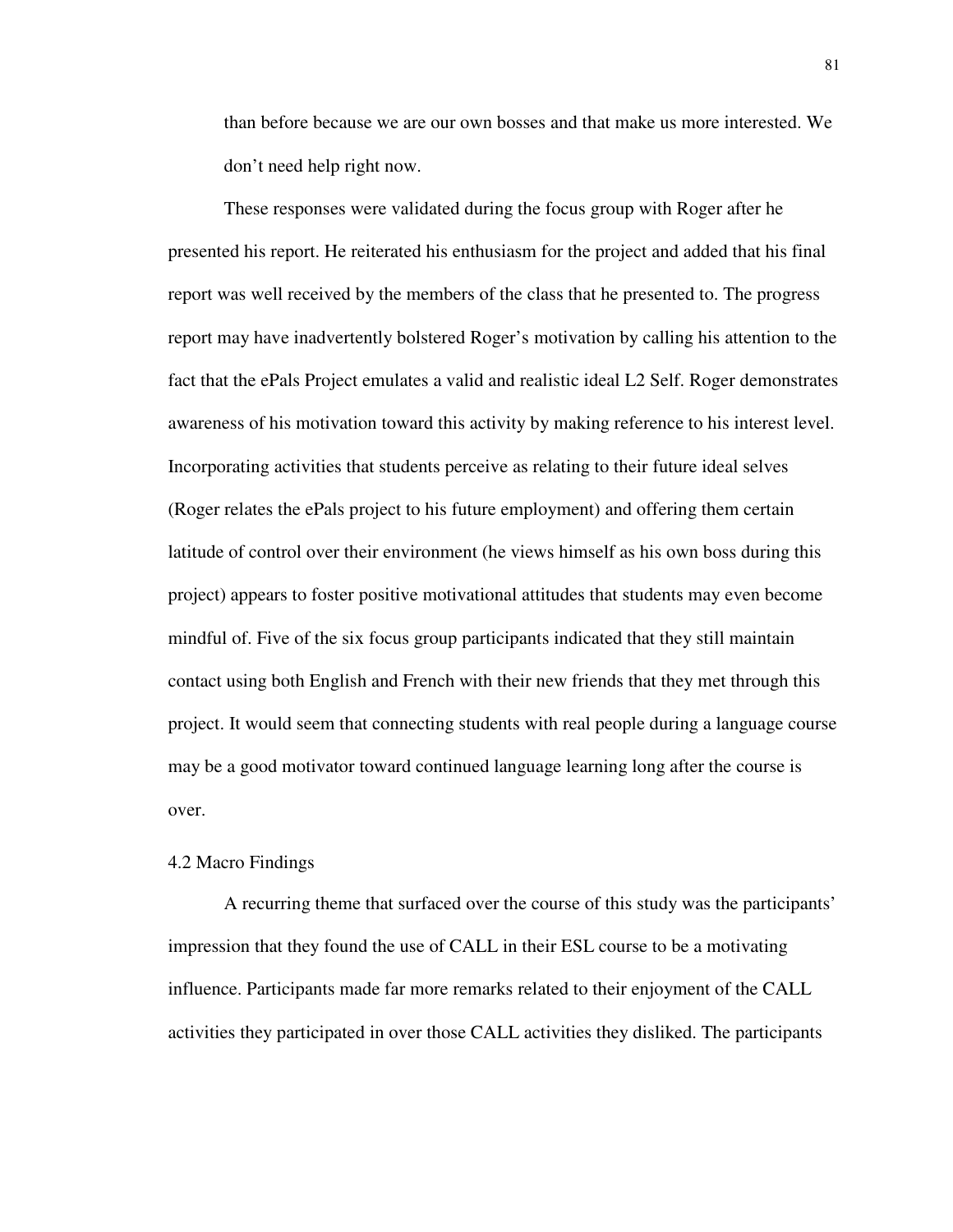also indicated that their achievement level has improved because the CALL learning materials made lessons more interesting for them.

All participants of the focus group were active learners dynamically engaged with CALL. Each participant had unique preferences for different L2 learning activities. All participants demonstrated self-awareness of their personal learning capabilities and motivational levels. When their language learning was transformed from a static process where they acted as passive observers into an interactive environment where they had greater control, learners became personally invested and aware of their progress. The transformation of their learning environment allowed them to see the difference between their responses to the traditional classroom environment versus one with integrated CALL activities. For example, Marc noted that the pair taping activity motivated him to engage more actively in target language practice, and Denise was aware of evolving not only as a learner, but also as a person (after her outburst and later apology on the forum activity).

Unsurprisingly, students appeared to be more enthusiastic during the focus group when discussing CALL activities that they succeeded at and less motivation toward those activities where they had trouble correctly completing the task at hand. What was interesting to discover here was an apparent relationship between artificial classroom versus real-world risk levels. Student motivation levels soared especially high when learners were successful at completing a realistic CALL task that could have just as easily failed. The ePals project was a perfect example of this phenomenon.

All focus group participants were highly motivated by the ePals project and were pleased to be in direct contact with native speakers of the target language. This direct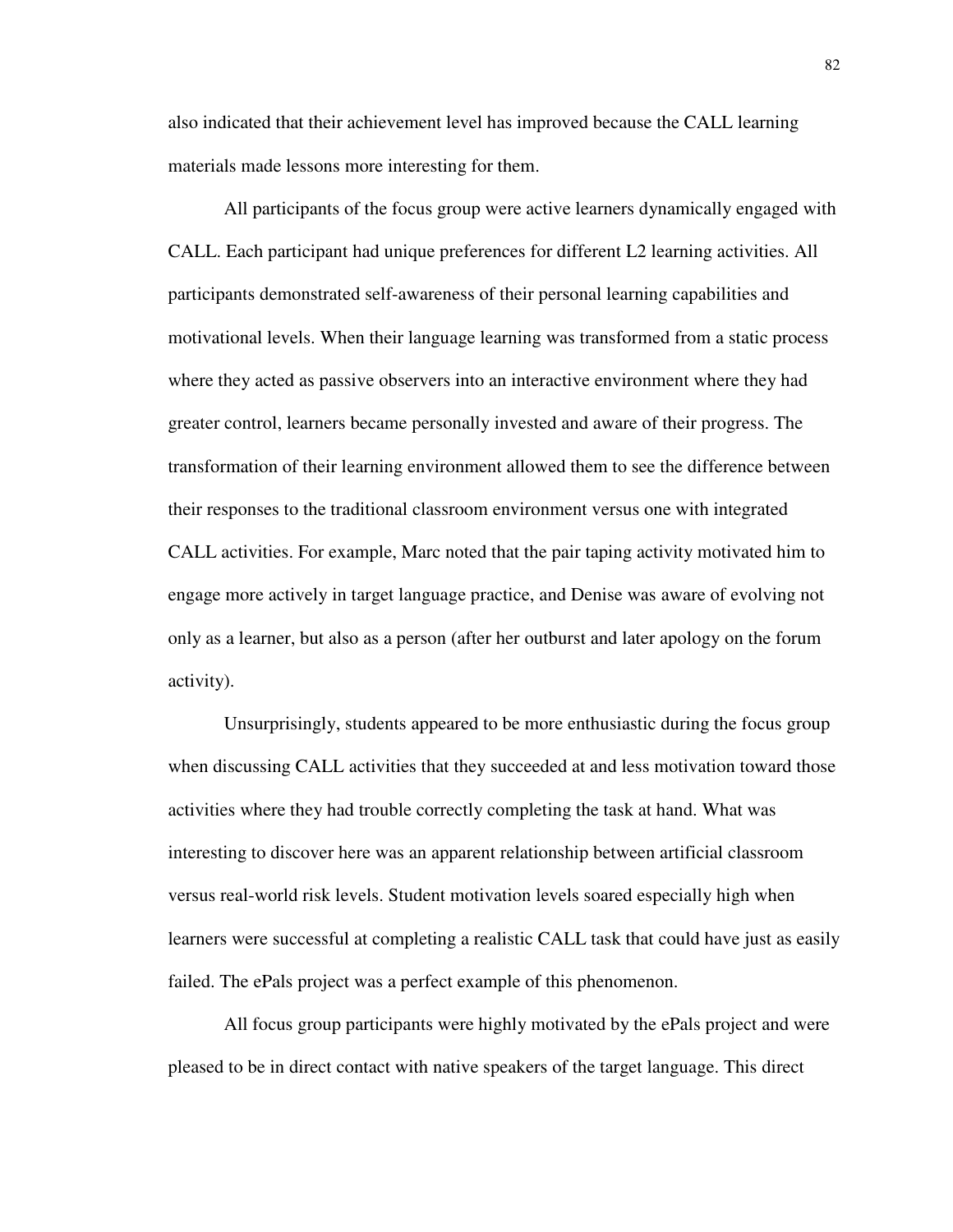contact afforded them a more authentic experience which not only increased their understanding of the natural use of their target language but also elevated their interest levels. They were able to see practical and entertaining functions for their target language. It provided the cultural context that can often be missing from traditional classroom activities and texts. The ePals project was motivating to learners when they discovered that they could successfully communicate with a native speaker of the L2. In fact, this activity was so successful that several students continued practicing their L2 with native speakers once the course was over.

However, learners were firm in their dislike of certain activities such as the Prezi mind map activity, which many found frustrating, and the Moodle workshop, where students indicated a preference for conventional classroom instruction from the teacher rather than the CALL activity. In fact, the activities that learners had difficulty imaging as part of their future L2 selves created particular problems. For instance, Prezi was not popular with the majority of participants because they were unable to perceive its usefulness in their (future) workplaces. When CALL activities failed, participants often suggested that more conventional, non-CALL tasks be negotiated in the classroom. This implied that a mixed method of pedagogy was appropriate to their language classroom. An overwhelming 80% of students preferred mixed types of instructions that included both a teacher and a computer. Participants also expressed their appreciation for the variety of CALL tasks that they engaged in during their language course.

Group activities in the classroom and individual study outside of class both were enhanced with the addition of CALL. For the majority of CALL activities, there was a minimal learning curve and students were able to quickly adapt to the new technologies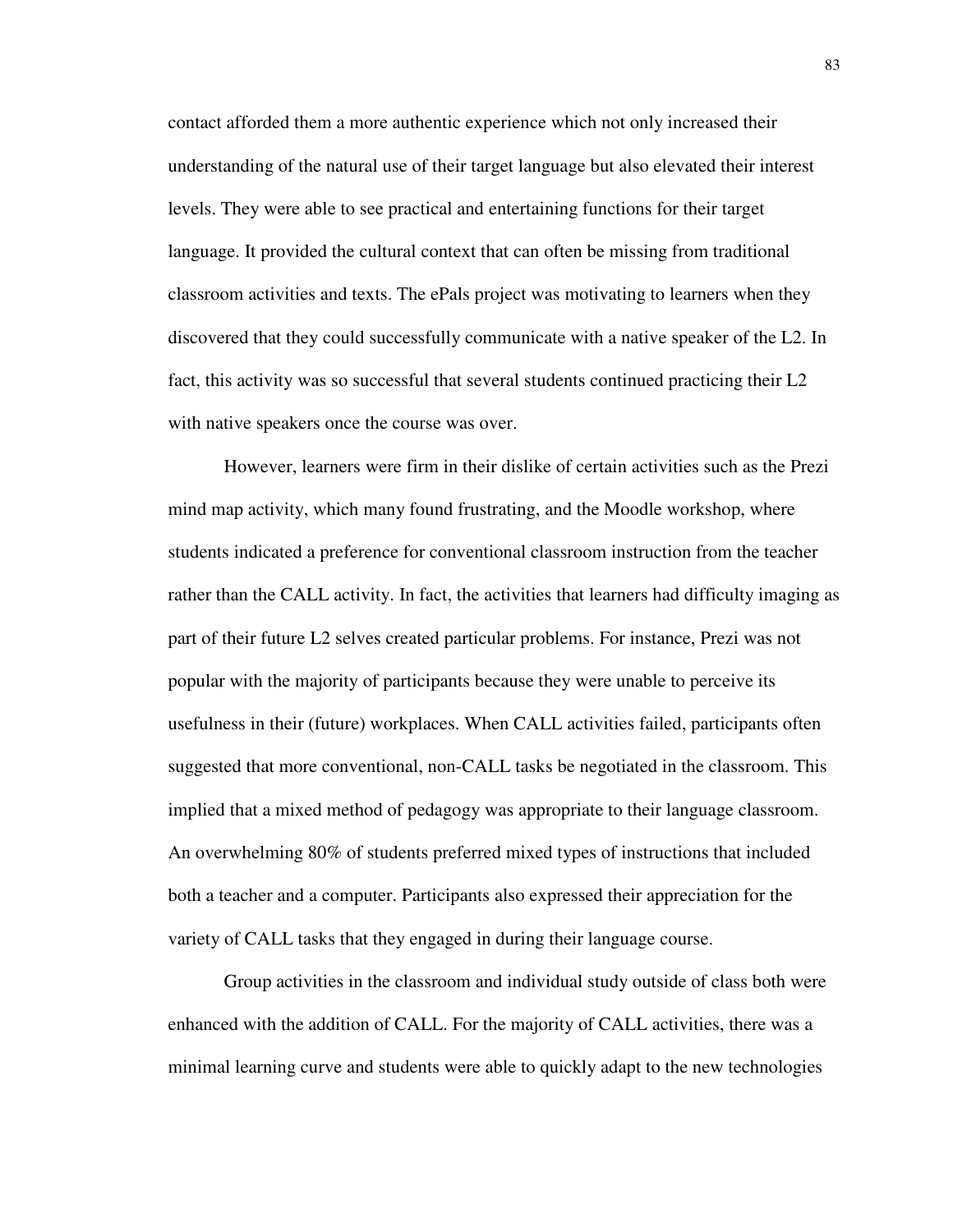without any difficulties due to the presence of updated interfaces and applications. Moodle was appreciated as a homework tool, but it was rejected by both peers and teachers as a total substitute for direct classroom interaction.

Further findings called attention to the need for CALL usage to be supplemental and integrated into existing pedagogical methods. While participants acknowledged that CALL activities can be useful tools, student responses indicate that they cannot fully replace the benefits provided by a traditional classroom environment. Moreover, it is important to recognize the factor of user-ease. Some participants expressed frustration over instructions that were hard to understand.

Teacher availability was an important issue for participants. The availability of the teacher to immediately respond to questions about instructions, the L2, or the CALL technology was important. Focus group participants preferred being within earshot of the teacher so that they could hear explanations provided to other members of the classroom community. Conversely, students appreciated certain scenarios where the teacher remained present as a background figure and did not dominate interaction in the L2. An example of this occurred during blogging and Moodle forum activities. On at least one occasion, it was reinforced that the teacher cannot be completely absent from an offsite CALL activity, otherwise students may go off the intended path of the task.

Moving to the topic of target language culture, one participant revealed the belief that technology is synonymous with Anglophone culture despite its international usage. Participants did not refer to Anglophone culture as being that of the province to the west (Ontario) or the country to the south (The United States). The focus group was not mystified by this culture and appeared to look up to either English culture or English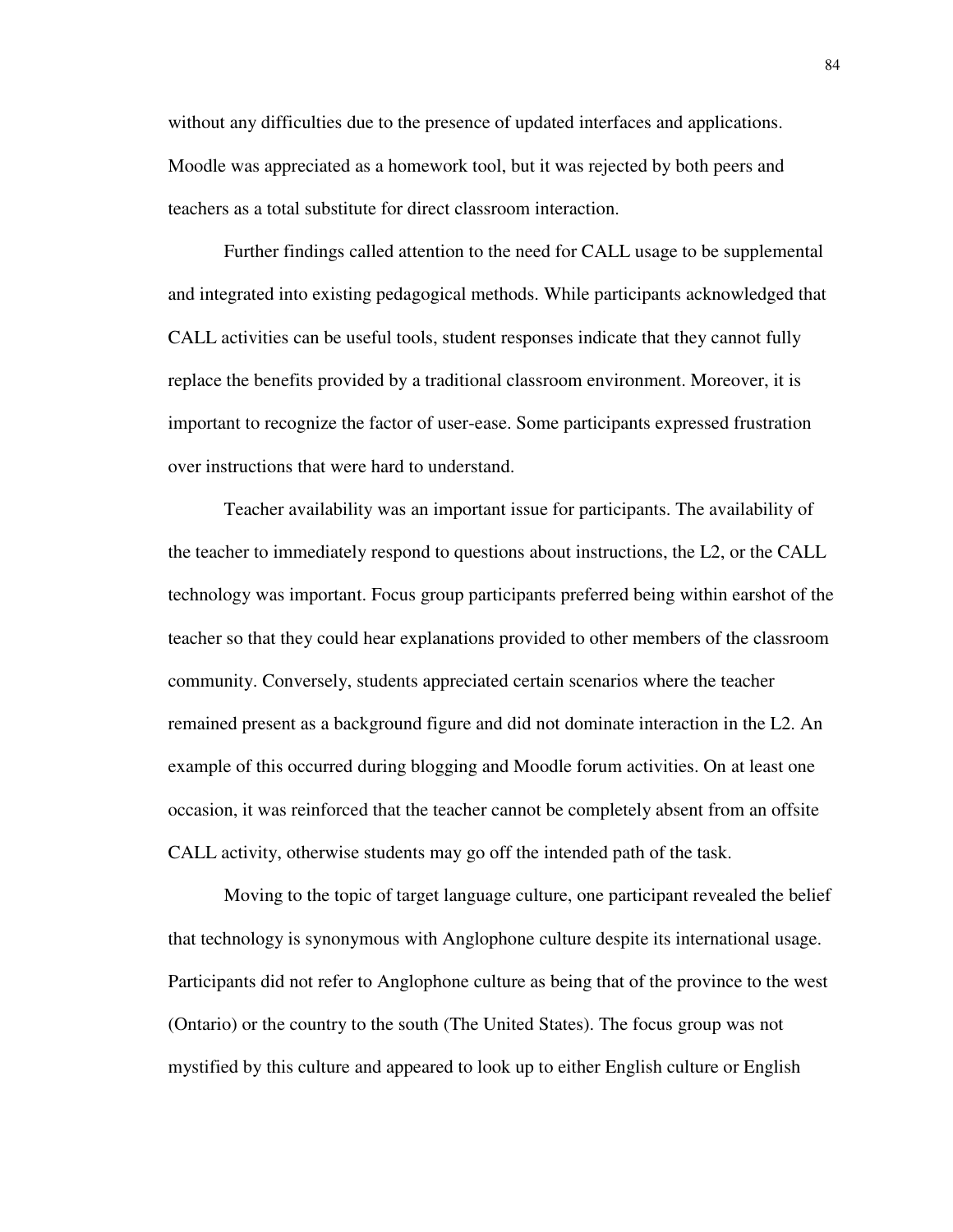language (the findings were inconclusive on this point) as the dominant culture/language on the international employment scene. 37 survey participants (90%) believed that learning English is paramount. Whether or not need can be immediately translated into interest depends on the student. 35 survey participants (85%) also felt that knowing English would assist them in locating information in English on the web.

Study participants enjoyed the freedom that CALL provided and that cannot necessarily be had in a tradition classroom. Students appreciated the flexibility that came with being able to choose their own topics and engage in open-ended, versus directed, conversation. Participants found the blogs, forums, and paired recordings to be a democratic approach to learning. It became clear that focus group participants had individual preferences when it came to which CALL activities they did or did not enjoy. In some cases, participants were generally enthusiastic toward technology and CALL in general while, in other cases, the opposite was true. These individual preferences had an impact on the degree to which a learner engaged with a given activity. For example, it was learned that some participants spent less time on activities that they did not feel motivated to connect with.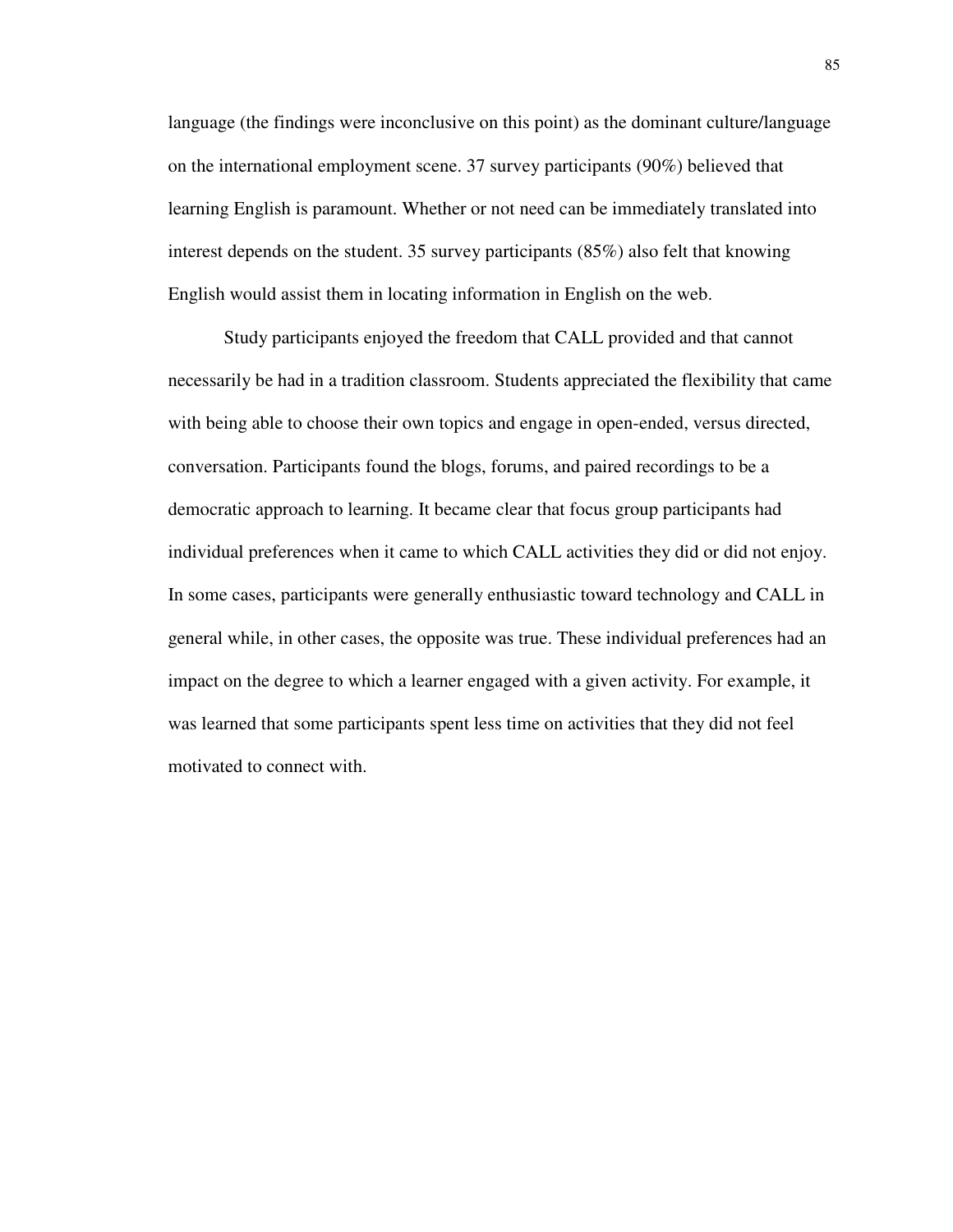## 5 Chapter 5: Discussion and Conclusion

Second language learning has always posed a problem for both teachers and learners (Ushida, 2005). The difference is not restricted to just a different script, grammar and syntax, but it extends to the culture of the people who use this language as a primary way of expression. As Nodoba (2010) contends, English has become the language of commerce globally, and no major company can conduct business without substantive involvement of English in negotiations, agreements and applications. Moreover, technology and accessibility to technology are rapidly changing.

This chapter begins with a discussion of what this study set out to investigate, what it found, and how these findings connected with the theoretical framework that was used to approach this study. The discussion is followed by a dialogue on the implications and recommendations that surfaced from the study's findings. Finally, suggestions for the direction of future research will be formulated, followed by the research's concluding remarks.

## 5.1 Discussion

The thesis aimed to highlight CALL as a learning paradigm and discuss how it impacted L2 learners' motivation as well as to examine its role in the realm of pedagogy and specifically in Quebec CEGEPs. As noted during the literature review, many L2 theorists consider student motivation to be one of the primary factors for success in second language learning (Oxford & Shearnin, 1994). On one hand, the level of motivation determines how active and personally involved the student is in the learning process. On the other hand, if students are unmotivated, they find it difficult to reach their full potential in L2 skills.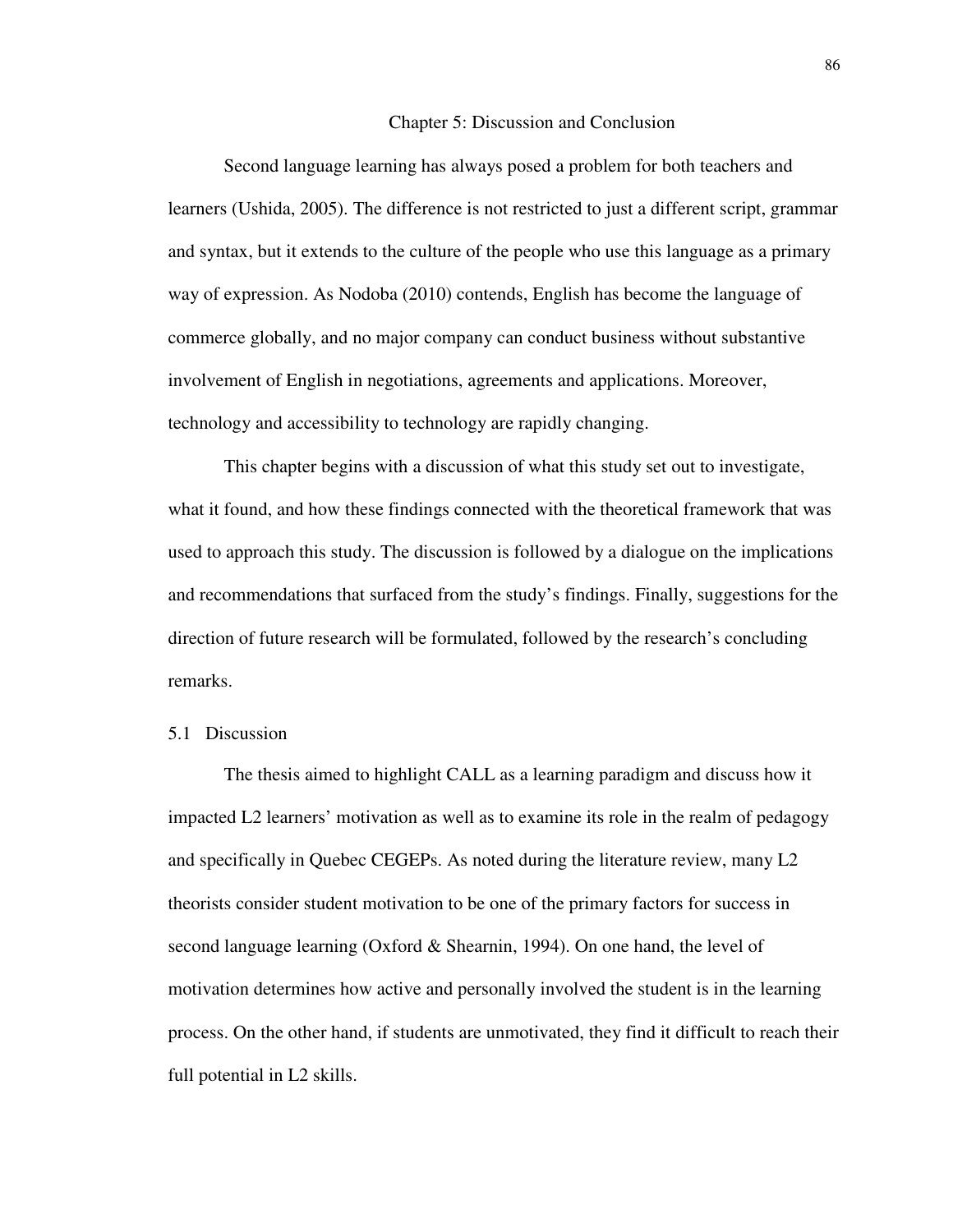There were three research questions that led to this research effort. These questions will be used to structure the following discussion by referencing themes in the literature review and in this study.

5.1.1 Enhancement of second language learners' motivation.

The first area of inquiry this study sought to illuminate was second language learning motivation and CALL. After teaching ESL for some time and seeing students perk up whenever technology was introduced to the classroom, I suspected that it could.

Dörnyei's (2008) three-part construct of the L2 Motivational Self System functioned as the framework for this study. The findings support a connection between this system and motivation derived from CALL activities. Indeed, most participant responses resonated with one or more parts of the system, such as Marc's enthusiasm toward combining language and technology (the Ideal L2 Self), Christine's belief that the forum activity would assist in improving essay-writing ability, despite her dislike of essays (the Ought-to L2 Self), and Simon's comment that instructions were easier to follow when individual groups could overhear the teacher speaking with other groups (the L2 Learning Experience). More specifically, the first two parts of the construct (the ideal L2 self and the ought-to L2 self) were quite distinct from the third element of the construct (the L2 learning experience). Regarding the first two parts of the construct, it was often difficult to distinguish whether students were motivated by a CALL activity because it resonated with their future ideal selves or their future ought-to selves.

For instance, the Moodle forum activity appeared to appeal to one student's ideal self, yet the same activity seemed to appeal to another student's ought-to self. In either case, when students were engaged in CALL tasks that brought them in contact with one's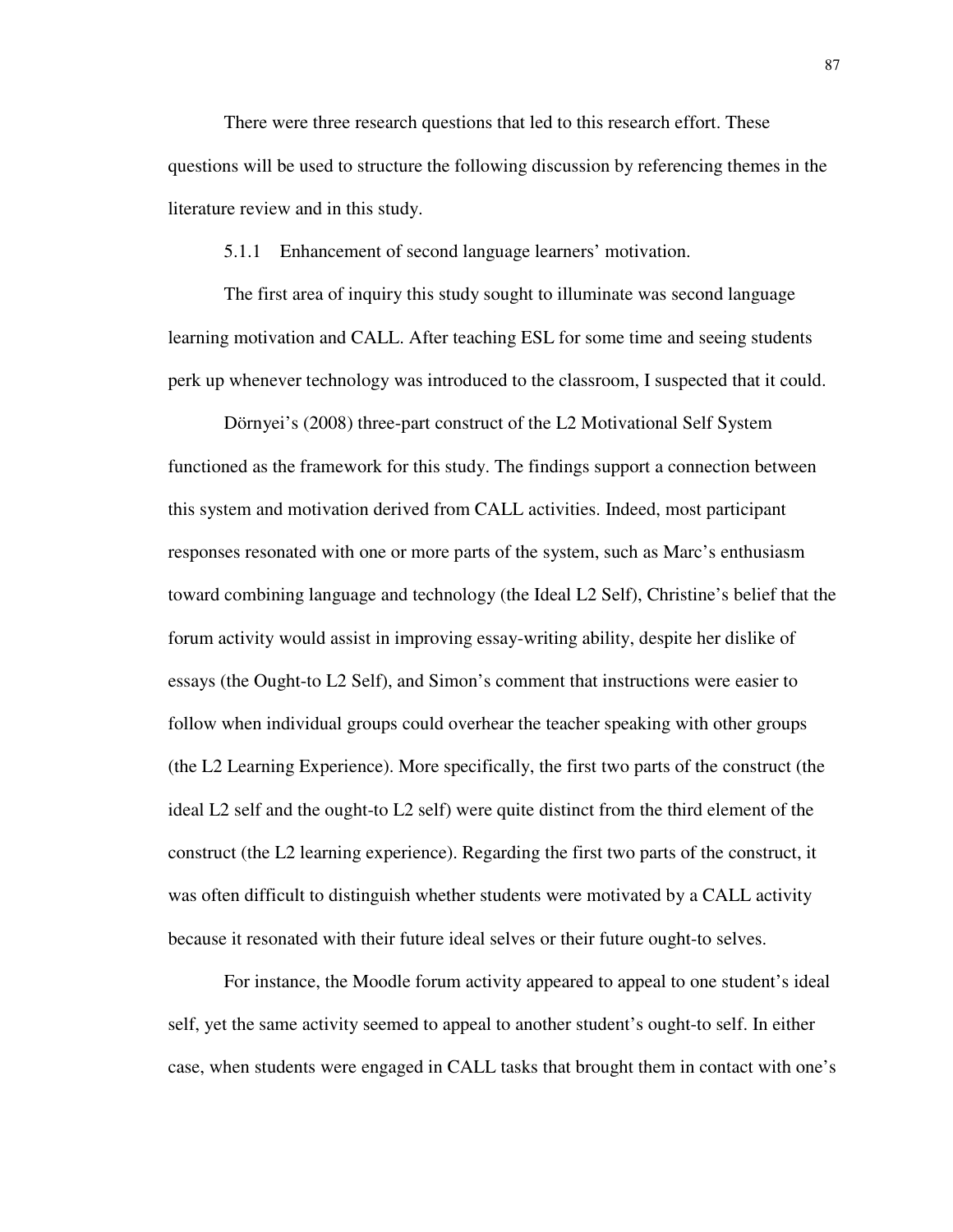*possible selves*, representing the individual's ideas of: 1) what they might become, 2) what they would like to become, and 3) what they are afraid of becoming (Markus  $\&$ Nurius, 1986), the students were driven to tackle the assignment. Accordingly, the findings suggest that students do become motivated by CALL activities when the skills involved in the task are either talents that they should or want to possess in the future. Indeed, attempts by the instructor to present activities that did not resonate with students' future selves, such as the Prezi activity garnered little motivation from the students. Still, in other instances, students demonstrated what they were afraid of becoming. For example, students displayed a genuine fear of not being understood by their English native speaking counterpart during the ePals activity.

The unexpected discovery of an element that I would coin as the *temporal position* of the students' future selves manifested itself during the study. This temporal position represents exactly how far into the future the future self that a student is imagining is located at. For instance, some students viewed a given CALL activity as a pursuit that corresponded with a *proximal* future self, such as the likelihood of the skills being acquired in the present CALL activity being useful in a final exam, a course next semester or during student employment during the summer. Conversely, some students viewed a particular CALL activity as an assignment that paralleled a *distal* future self, such as learning skills that will be beneficial several years in the future, after graduation from CEGEP and university.

What remains to be determined is whether CALL activities that connect with proximal or distal future selves differ in the degree of motivation generated to learn an L2. Most teachers and students are all too familiar with school assignments and a term I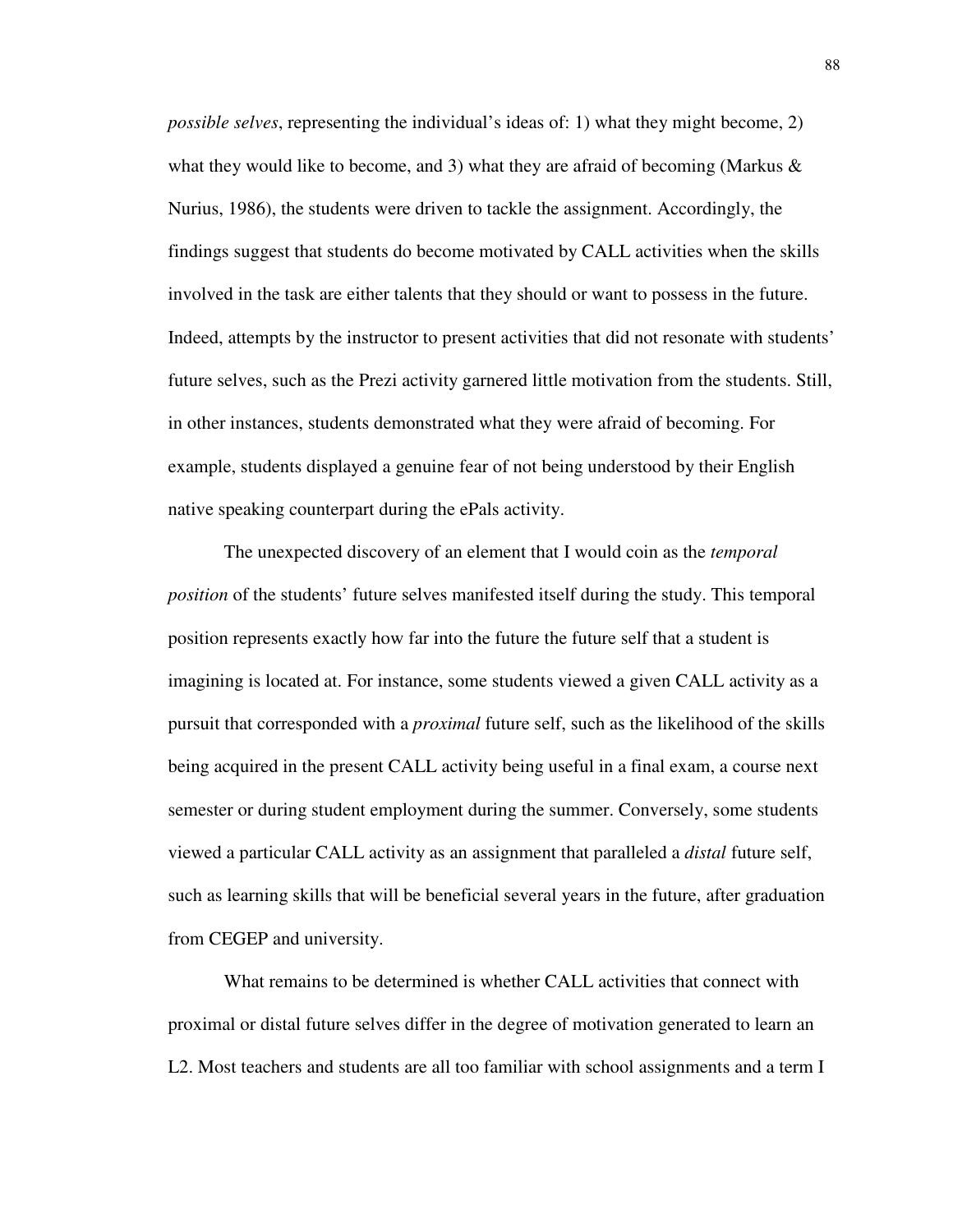might call procrastination theory—the closer the due date for an assignment, the greater the amount of effort expended. Similarly, I cannot help but wonder if the same holds true for CALL assignments, motivation, and the temporal placement of the ideal or ought-to L2 self.

Moving from a discussion of the future selves that constitute the first two parts of Dörnyei's (2008) three-part construct of the L2 Motivational Self System to the third part, the L2 Learning Experience, the findings support Warschauer and Whittaker's (1997) argument that use of the Internet or web-based programs can increase learner motivation. Under the traditional methods of SLE, some classroom environments tend to create static and passive learning environments that restrict creativity. A dialogue taking place in the classroom does not elicit the same level of learner involvement as a conversation with a native speaker (Lee, 2000). Study participants were engaged in both these types of conversation using CALL during their language courses and the findings revealed that learner motivation levels were much higher when they were engaged in the type of collaborative constructivist activities described earlier by Vlachos et al. (2004). The natural, less structured dialogues that these activities facilitate more closely reflect the native language interactions a learner has in daily life and could have in their target language with continued practice.

32 survey respondents (82%) indicated that they found CALL activities easy to use and useful in learning English and 37 (90%) specified that they enjoyed learning English outside of the usual context of an English course. When the topic of the learning experience was broached during the focus group, participants expressed enthusiasm for the diversity of activities covered in their language course. They felt that the variety of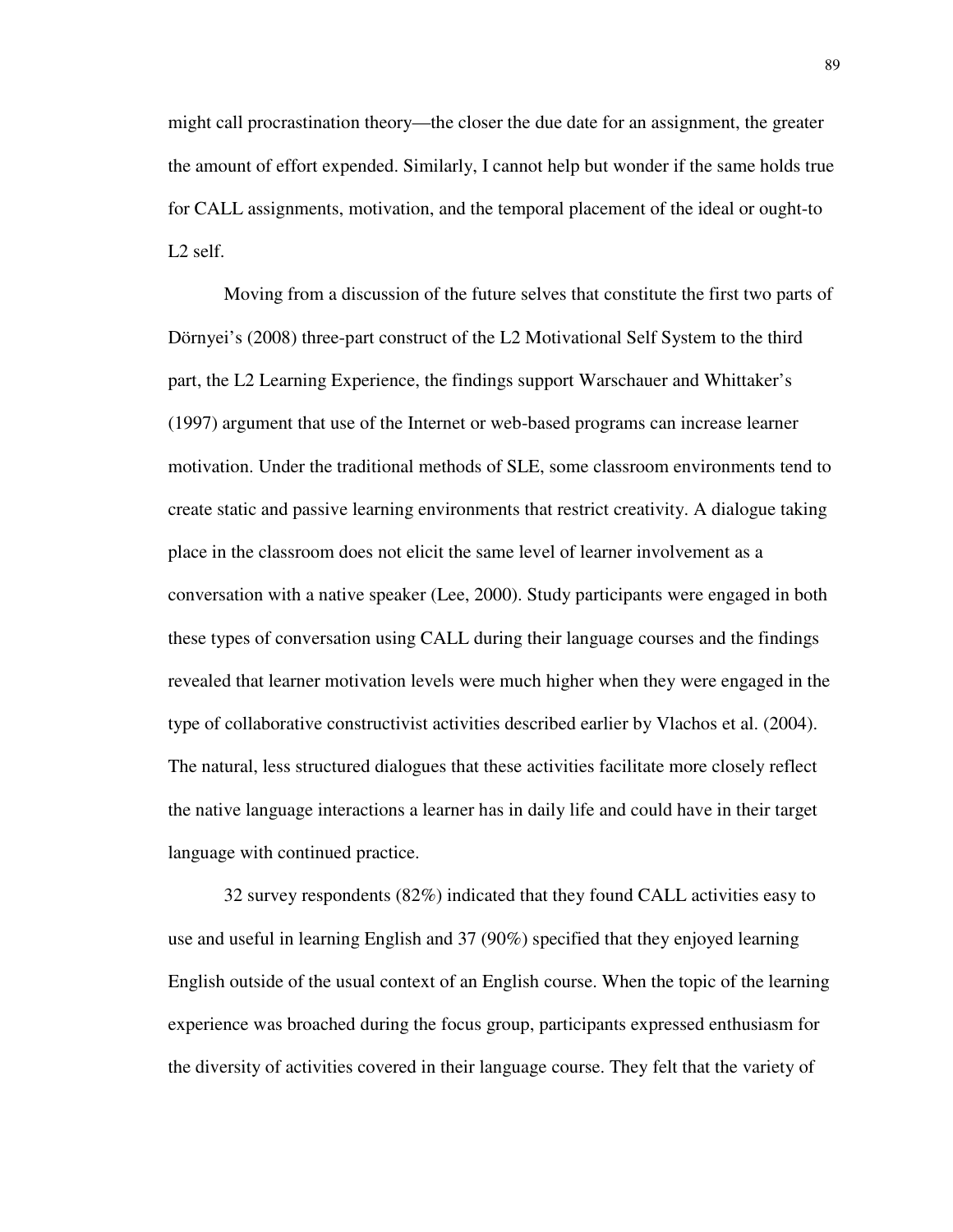situation-based, immersion-based, and grammar-oriented CALL activities kept the learning experience fresh, thereby supporting Warschauer and Healey's (1998) claim that integrative CALL must take advantage of a variety of technological tools.

Not all responses regarding the CALL learning experience were entirely positive. Some students considered whether CALL activities took place during classroom hours or not as part of their experience. 34 survey respondents (83%) indicated that they would appreciate having access to an on-campus computer language lab during class time to practise their speaking skills to one degree or another. This figure dropped to 28 interested (68%) when this practice would have to occur outside of classroom hours even if this could be done from the comfort of the home. This was not a finding that the study actively sought to discover (although it is not surprising), nor did it surface in any of the aforementioned literature.

For teachers, CALL reveals the hidden potential of students and enables them to better motivate students. It has long been known that different students thrive in different learning environments and as a result of different learning experiences. The elation that some of the participants felt at being to use a specific technology such as Prezi or at their discovery of being able to communicate with a native speaker in the L2 was plain to see and reinforced Reeve's (2005) argument that "The tendency for prior success to promote future success is a basic tenet of motivation theory generally, and is explicitly captured [by] the L2 Motivational Self System" (p. 49).

While many of the study findings concurred with claims made in the literature review, it was difficult to recognize Gardner's (1985) theory on integrative orientation and motivation at work in the study's findings. Participant responses establishing a desire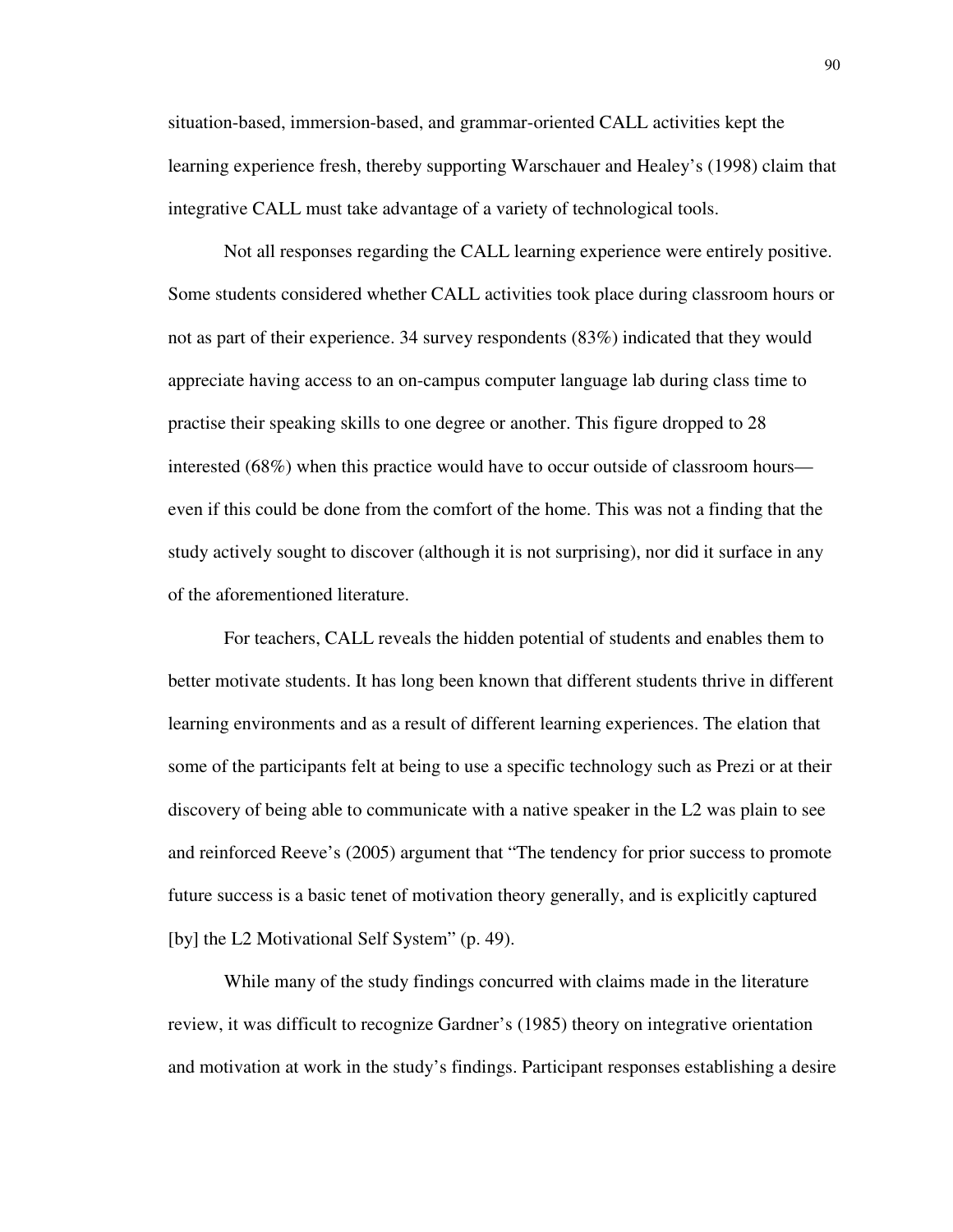on the learner's part to integrate or assimilate with the target L2's community were generally absent. Opinions such as Denise's perception of online culture as anglo-centric were rare and were not numerous or fervent enough to corroborate Gardner's arguments. It is possible that the bilingual nature of the City of Montreal had an impact on this result.

Without a doubt, CALL had an influence over learner motivation. Study participants found ICT to be not only a learning aid but also a motivational medium of instruction. The resultant motivation stemmed from a combination of key words associated with CALL: interactivity, variety, individual learning, self-education/selfevaluation, and collaboration.

5.1.2 The pedagogical benefits of computer-assisted language learning.

Setting aside motivation, this section examines the pedagogical benefits that arose as a result of using CALL in the language classroom, including the study participant's own perceptions of these benefits. The development of a learning environment in which all students thrive is a major challenge for teachers. Each student has unique preferences and develops skills through different activities. The positive outcomes from CALL illustrate that SLE can be enhanced by using a greater range of learning activities.

Before delving into the pedagogical benefits related to ICT, it became apparent during the study that CALL cannot be used successfully as total replacement for traditional classroom activities. This was sustained by the study's survey where 33 respondents (80%) expressed a preference to take a language course that involved a mixture of both traditional and CALL-based classes. This result concurs with Ayres' (2002) finding that most learners prefer classroom language teaching over strictly CALL instruction, even though they considered it to be a very useful tool. This finding further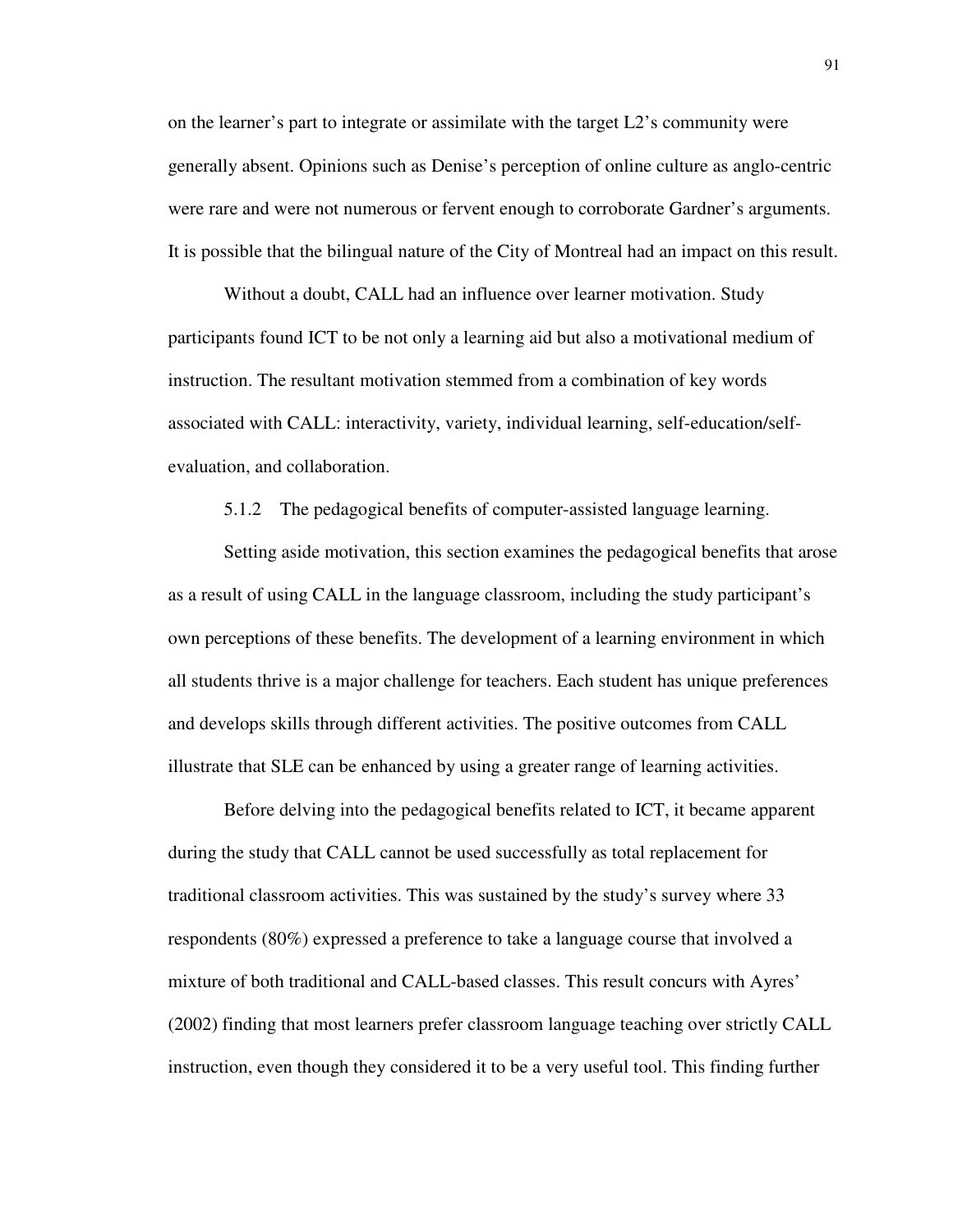emphasises the theme that successful CALL programs are comprised of more than just an investment in hardware and software and L2 teachers should not simply use ICT because it is available and rely on it as their exclusive teaching method (Brown, 2001; Goodson, Knobel, Colin, & Mangan, 2002; Horn, 2011; Warschauer, 1996).

CALL programs must be thoughtfully integrated with current teaching methods and teachers should confirm the pedagogic value of whatever medium of instruction they choose to use (Warschauer & Healey, 1998). Furthermore, as in the study by Ayers (2000), it was also noted that the role of the instructor is most important in CALL. Participants in this study conveyed a desire for remote supervision of CALL over unsupervised activities and expressed an even higher desire for direct, on-site supervision as part of their CALL learning experience. These sentiments resonate with Kumar et al. (1997) when they describe a collaborative CALL system as one where the instructor facilitates learner and system interaction.

The study findings showed that the efficacy of ICT was reduced when the instructor was distant or unavailable. Study participants expressed frustration over their inability to receive clear and timely instructions and assistance during certain activities such as the Moodle workshop. These results show a logical reflection of common communication preferences. If all communication takes place in a virtual environment, it is not likely to create the same connection that can be developed through a mixture of inperson and virtual correspondence. A successful learning experience requires regular direct contact with a teacher and ongoing guidance (Nasr, Booth & Gillett, 1996). This finding could have implications for commercially available second language learning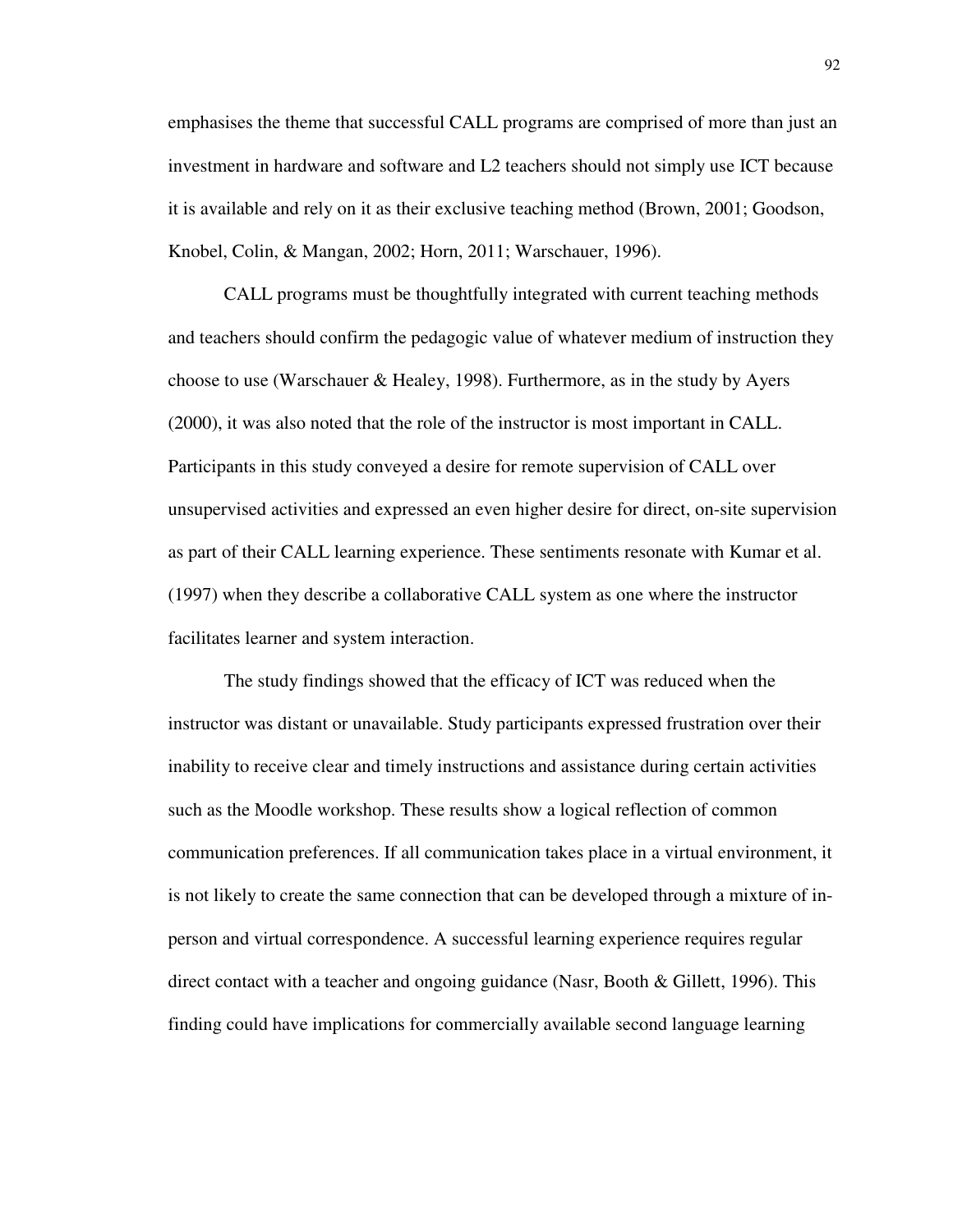products such as *Rosetta Stone* where no instructor is available to accompany the student through their language learning experience.

Overall, the study participants showed a positive leaning towards CALL and many believed that assimilating technology with learning was a natural extension of their social online identity. In testimony to this sentiment, one survey respondent declared that the Moodle forum activity that connected to in-class discussions was difficult, and yet "I really feel like this is like the real life and not fake the way some courses sometimes did things. It's like writing on Facebook because people answered me back. It wasn't just the teacher. It wasn't just theory". When learners view using their target language as less of a learning exercise or requirement and more of a means of entertainment or practical application, they are likely to view their experience as more valuable (Beetham  $\&$ Sharpe, 2007). CALL was able to show learners their potential to use their target language to socialize and perform daily activities rather than just meet language standards.

The pair taping activity produced unexpected and surprising results. This activity was originally incorporated into the language course in response to research such as Schneider's (1997) findings that pair taping was not only effective as a teaching method, but also relaxing for students. Instead, the focus group perceived the activity as stressful and hence effective. As explained by one participant, students knew that I would be listening to their conversations and providing feedback. This encouraged speakers to speak for longer periods of time in English and not lapse back into French.

The ePals project was arguably the ICT activity that the focus group perceived as being the most instructive over the other assignments completed during the language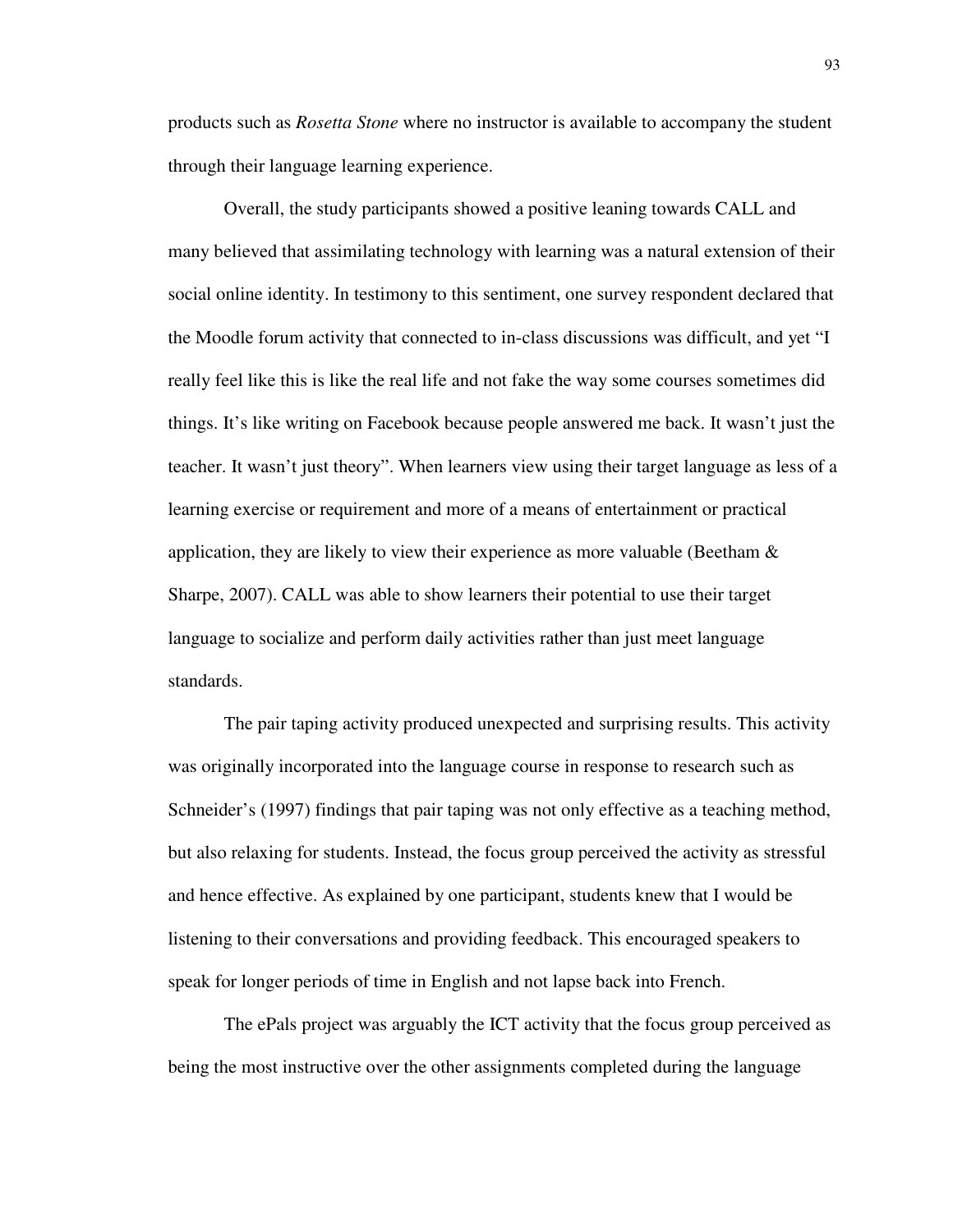course. Students were awarded the task of working with native speakers of the L2 to resolve a problem using authentic language. The assignment closely resembled Harmer's (2001) description of task-based language learning. In addition to finding this to be the most realistic activity in the course, participants also felt that this task bolstered their selfconfidence, generated self-reflection on their progress in the L2, and required them to be more personally engaged than with other assignments. The ePals project supported Dieu's (2004) argument that the provision of digital spaces where students can meaningfully interact with members of the learning community not only provide realtime reading and writing practice, they also permit learners to engage in collaborative and critical communication.

5.1.3 Perception of computer-assisted language learning as a continuous learning tool.

The final research question sought to determine the likelihood of learners continuing to use ICT outside of the usual context of their language course and after they had completed language training. The assumption was that the introduction of CALL and MALL activities such as task-based language learning, social media, games, and other online activities that engage learners in their target language can increase the likelihood of ongoing engagement. It was further assumed that if learners develop new hobbies or friendships that require use of the target language, they would be more likely to continue using these tools.

The challenge comes, logically, after the course is completed. When the learners lose the structure and mandatory discipline of a classroom, they need a higher level of self-motivation to continue using their target language. Therefore, there is a greater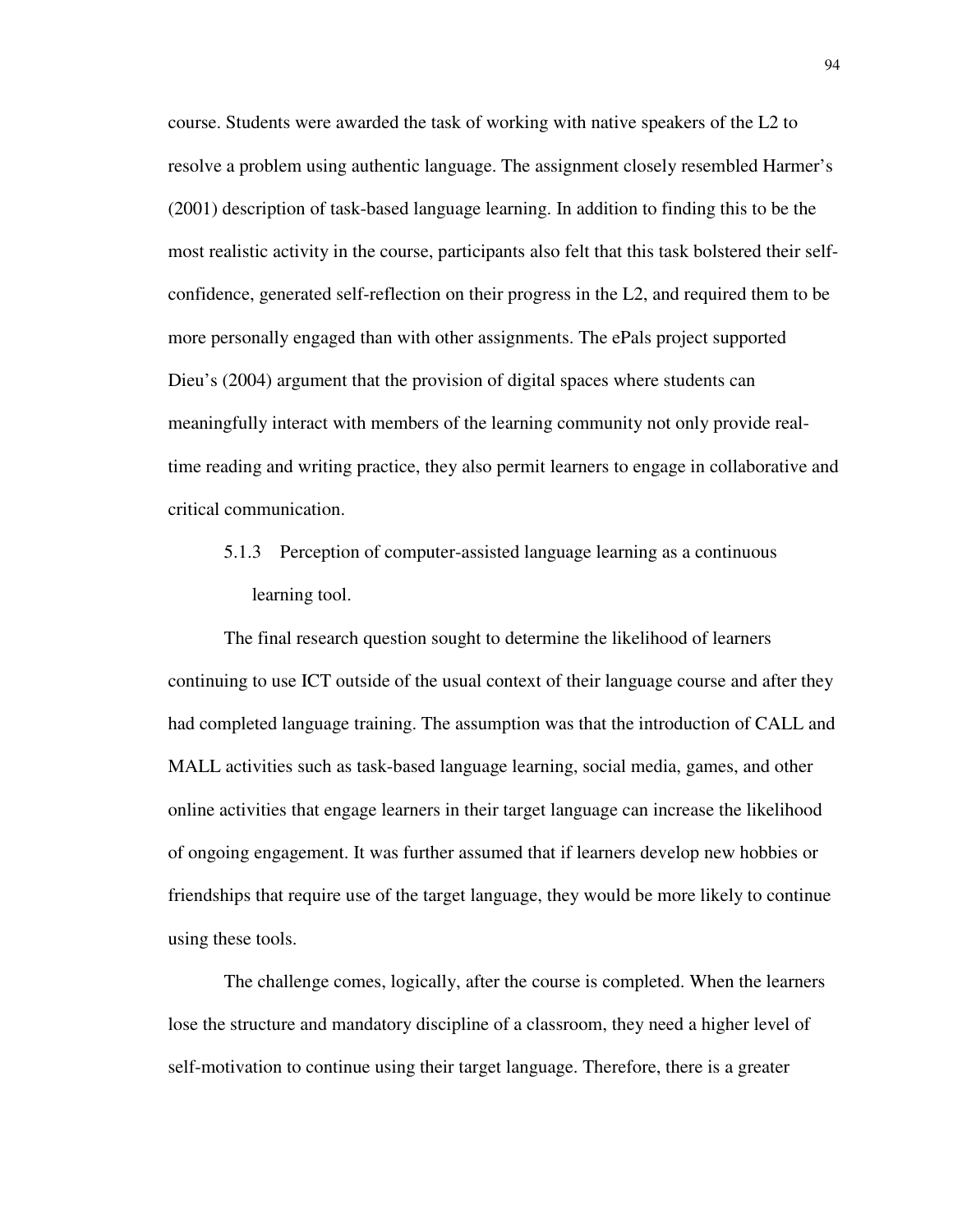likelihood of second language detrition due to the lack of supervision. Motivation begins and ends with the "need" to acquire L2 skills. This is a major limitation for the imaginative and collaborative aspects that are important for learning. Once the need is fulfilled, students lack any motivating factor to continue developing their target language skills.

While 39 survey respondents (95%) disagreed that it was a "waste of time to learn English", 19 (41%) indicated that they are taking English because it is a "compulsory component of [their] college program". This finding opposes Can's (2009) argument that freedom from an overly-rigid classroom environment promotes self-sufficiency in learners and supposes the requirement for a minimum amount of coercion, such as course attendance and participation, to encourage students to continue their L2 learning. Therefore, something extra or different is required to enhance motivation to acquire L2 beyond the required minimum proficiency (for completion of compulsory CEGEP course requirements).

Moving to the topic of how easy students found it to use CALL, it was noted that one of the participants in the focus group felt that they assimilated ICT in the course to such a degree that making use of CALL technology was now second nature. This echoes the findings of White and Ding (2009) where student participants ceased to view ICT as abstract things. Focus group participants seemed to gravitate effortlessly toward activities that were similar to social media applications that they were familiar with, such as Facebook. This preference for social media activities in the classroom loosely connects with McGroarty's (2001) claim that language learners are influenced by social context,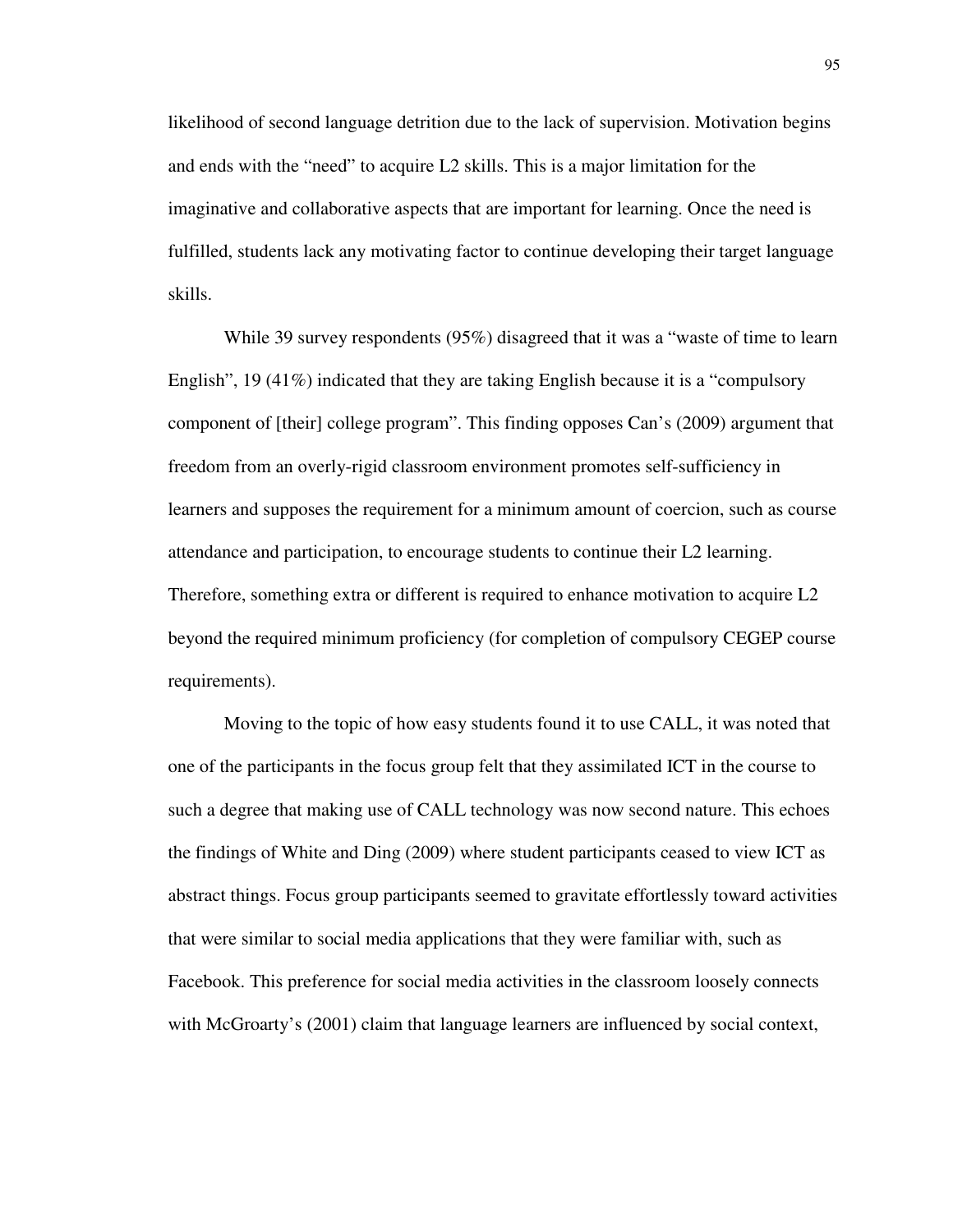implying that students using social media in L2 in the classroom may be less reluctant to use it outside of the classroom.

Perhaps the most important factor to suggest continued use of CALL to learn an L2 was self-confidence. At various occasions, focus group participants expressed enthusiasm for their success at being able to complete CALL activities both past and present. For example, one participant was quite content at having mastered Prezi (something that the other participants found difficult to understand) and others were pleased at their accomplishment of L2 online task-based learning activities. In connection with Dörnyei's (2009) reference to linguistic self-confidence discussed earlier, learners might be more inclined to continue to engage in L2 ICT activities when they feel that mastery of the task is at hand.

## 5.2 Implications and Recommendations

Given the existence of a unique cultural and educational context in the Province of Québec (Government of Quebec, 2011), and the CEGEP system in particular, the present research investigating motivation and ESL learning within the context of a course that uses CALL by students at Quebec CEGEPs is significant. A search of the JSTOR, ERIC and SAGE databases using the keywords "computer-assisted language learning" and "Collèges d'enseignement general et professionnel" (as well as their acronyms and synonyms) do not produce any results related to these themes, implying that the present study contributes to a body of knowledge which is currently limited. This section summarizes the implications of this research and provides recommendations for various stakeholders.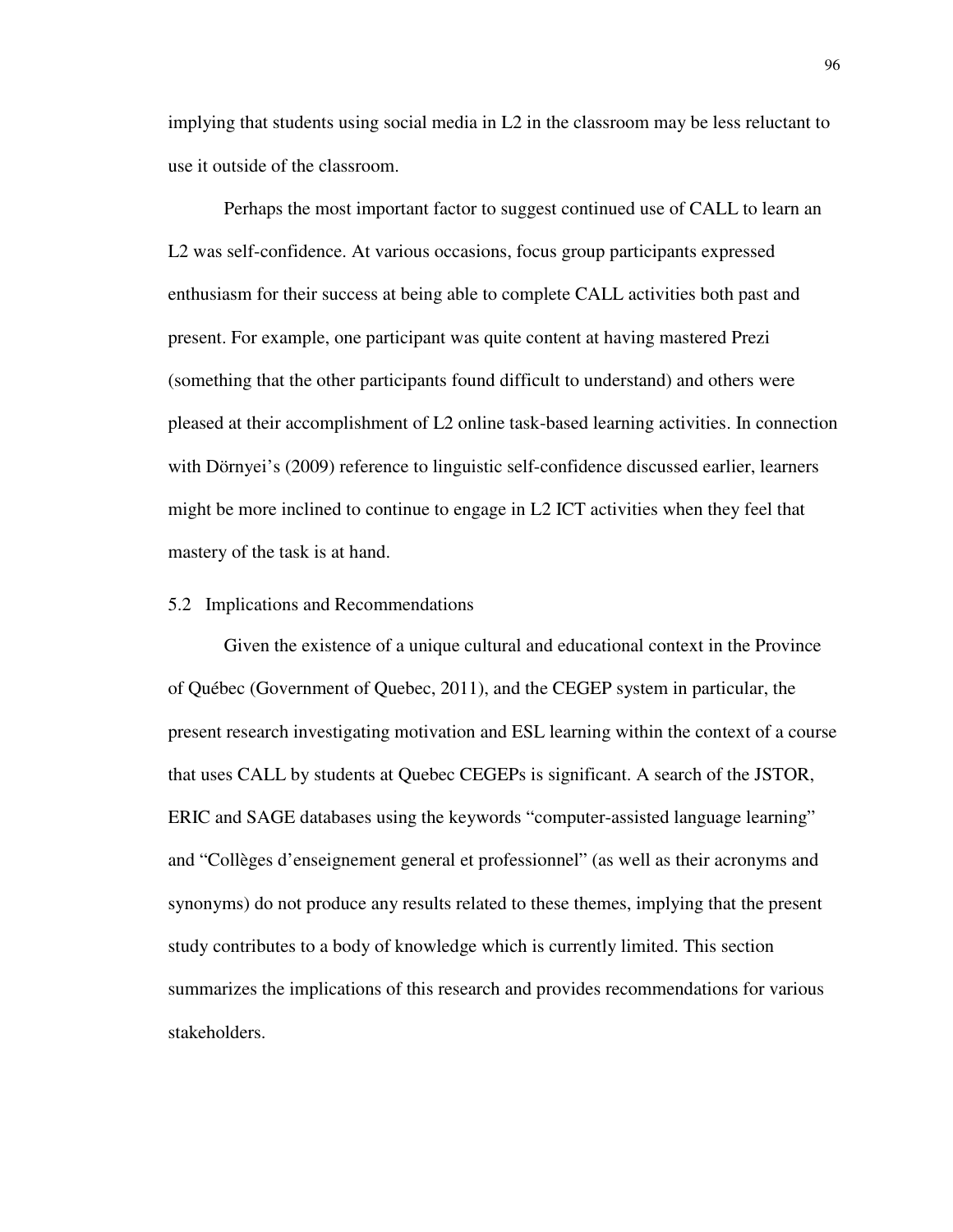The present research makes connections between CALL in the context of CEGEPs and in the context of Dörnyei's (2008) L2 Motivational Self System. Using this system as a guiding framework, the research underscores themes and concepts in CALL that positively—and negatively—motivate CEGEP students. The research examined motivation arising from CALL at a time when the education system in Quebec is specifically trying to find ways for CEGEPs to use technology to its full potential (Fédération des cégeps, 2008).

This study's findings are aligned with many of the arguments advanced by researchers discussed in the earlier literature review; however, these same findings consistently demonstrated a resistance on the study participants' part to fully embrace any one form of instruction. For instance, the study participants preferred receiving rote grammar lessons via CALL over pencil and paper exercises in a fashion similar to Warschauer's (2000) description of structural computer-assisted language learning—but only to a certain extent. Learners enjoyed the interactive forum exercises that connected with Can's (2006) contemporary CALL techniques but could only do this for so long before problems arose pertaining to the maintenance of polite etiquette. The participants found activities that related to Dörnyei's (2009) future L2 selves (both the Ideal Self and the Ought-to Self), such as the language lab speaking exercises, as an appropriate means to preparing for the future. However, they rejected Prezi as a method of teaching organizational skills before composing text, despite their recognition that this is an important skill to learn for future employment in English.

These findings stress the importance of being cautious when attempting to put motivational CALL theory into practice. Rarely did the themes covered in the research's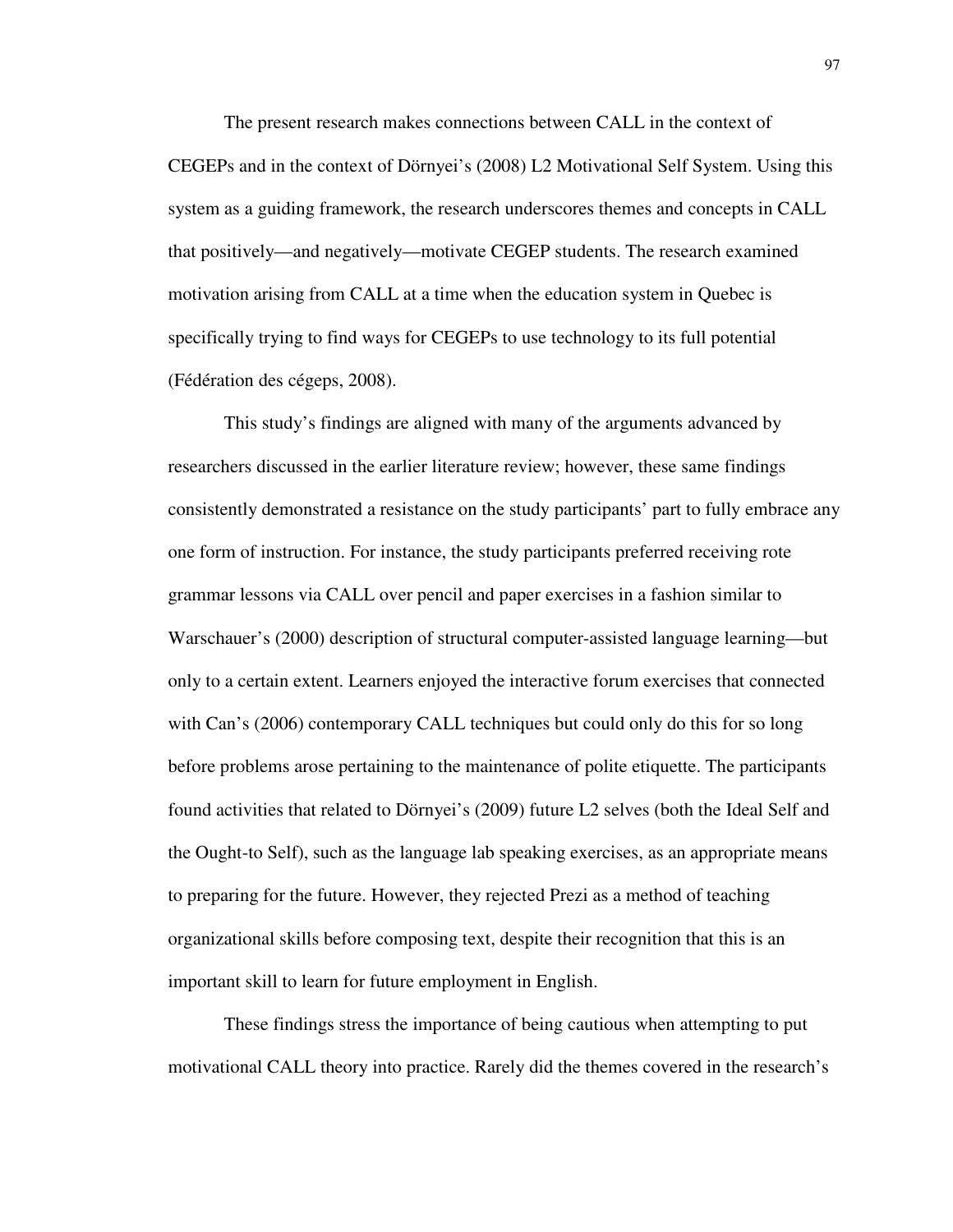literature review emphasize the need for continuous vigilance on an instructor's part when employing CALL activities in the classroom. Presumably some teachers may believe that CALL allows them to take a step back from their teaching role and allow the learners to learn on their own—especially at times when research (such as this study) shows that students appreciate activities where the teacher is not directing the conversation. However, the findings would suggest that CALL is not a substitute for the teacher and that problems *will* occur (my emphasis) when the language instructor is distanced from the learning situation, even when it is to a small degree.

This research also establishes that implementing CALL requires planning and foresight and this sentiment is echoed by researchers in the field that feel teachers must take time out to learn ICT practices (Aceto, Delrio, & Dondi(eds.), 2006; Cartelli, 2006). Language courses must be designed to reflect the requirements, abilities, and expectations of students. CALL should be integrated into the classroom with consideration to the current pedagogical methods as well as the societal and educational cultures of both the students and teacher. As Conole and Creanor (2006) established, contemporary learners have distinctive views on how and what they learn.

Some study participants expressed frustration over instructions that were hard to follow. L2 learners and teachers do not want to spend a significant amount of time learning and adjusting to new technology. To be utilized effectively, CALL activities should not replace already successful methods but rather be integrated where traditional classroom activities are lacking. Furthermore, teachers should not only expect to be present during CALL activities, they should count on student questions and unanticipated technical problems. Learners will have just as many questions to ask their instructor in a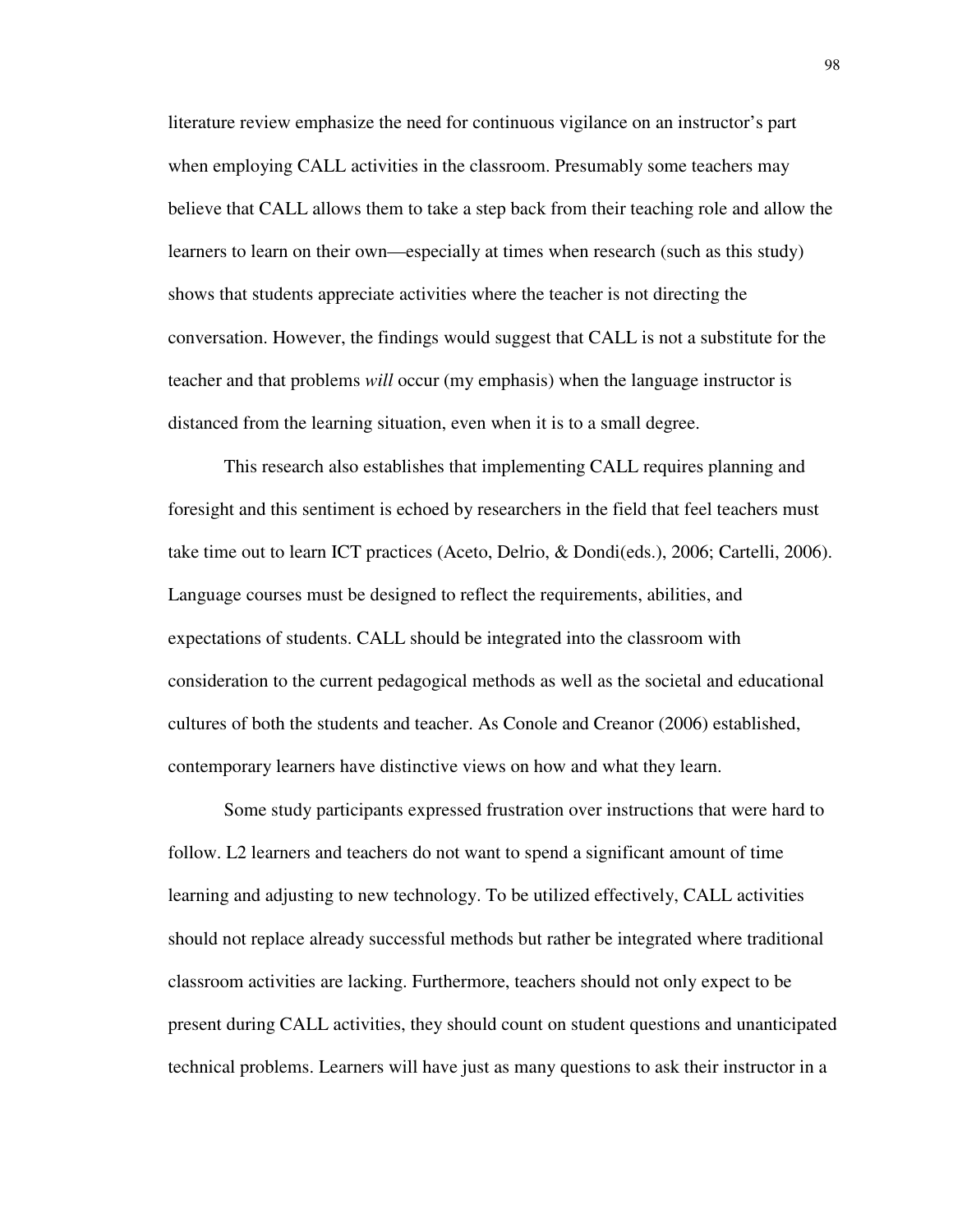computer language laboratory as they would in a traditional classroom. CALL offers its own unique set of difficulties and the ever present threat of a complete failure on the part of the technology looms in the background. For instance, with some CALL activities, the teacher is available but cannot be physically seen. It is recommended that teachers support these learning experiences by proactively promoting their availability to students. For example, promotion of teacher availability can be accomplished by posting the methods that students can use to contact their instructor in prominent areas such as electronic forums and classroom home pages or by requiring learners to provide check-in reports at set times or dates to ensure learners are still on target with the goals of the learning activity. Proactive promotion of instructor availability becomes especially important during off-campus activities such as the ePals activity used during this study.

Whereas students may understand that a concept (such as planning an outline before writing) is important for their *Ideal* or *Ought-to L2 selves*, they will not necessarily embrace a given technology (such as Prezi) that helps to reinforce the target concept. Learners must be able to realistically imagine themselves using the technology as part of their future L2 selves, otherwise they will not become engaged with the learning activity. Accordingly, teachers may wish to step back during their lesson planning processes and ask themselves if the context and the technology they are seeking to introduce into their classroom has a real-world application. This is especially important in CEGEPs, where there is a great deal of emphasis on developing work and research skills.

Students, on the other hand, should try to imagine their future L2 selves using ICT in a realistic situation, such as a future job or university. This study's findings show that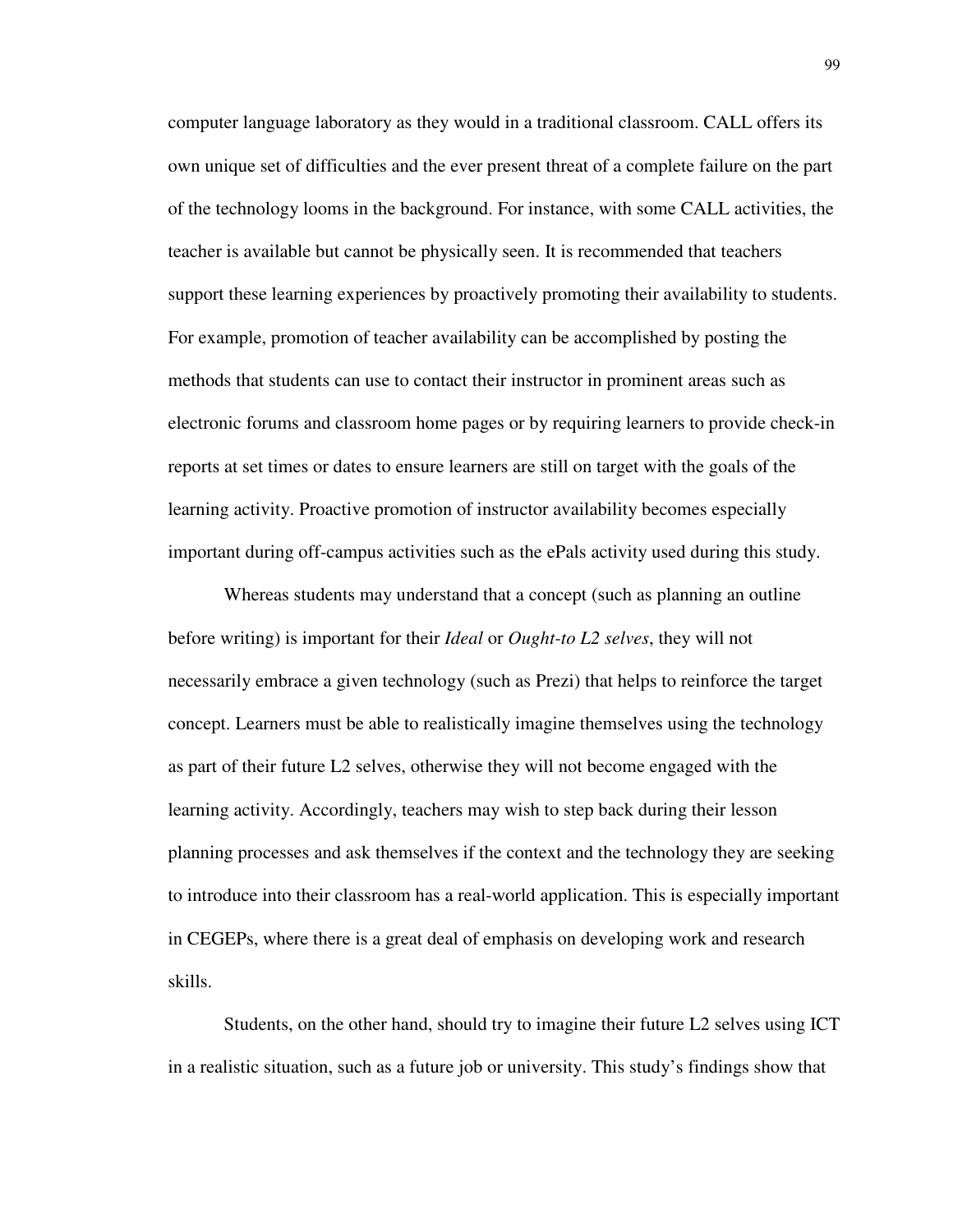learners that are able to imagine their future selves using the target language in a technological context will have a better chance of becoming motivated to engage with the learning activity.

Students should also use the multitude of resources that are available to them on the Internet in order to learn about the culture of their target language. 85% of participants in this study acknowledged that one of the reasons they are learning English is in order to take advantage of Internet and other media resources. As online student involvement with native speakers increases, L2 learners are increasingly able to understand the culture of their target language and therefore be more motivated to learn.

In turn, I recommend that CEGEPs consider real-world applications and CALL pedagogy when purchasing specialized equipment, designing technological infrastructure, and when renovating learning spaces for their language classes. In the case of purchasing equipment, this study suggests that it is not because a given technology is obtained that it will necessarily be suitable to a CALL classroom. It would therefore make sense for the CEGEPs' purchasing departments to work in tandem with their language (and other appropriate) departments to arrive at a consensus on what equipment should be purchased.

With regard to the development of their technological infrastructure, CEGEPs may wish to consider not only how to deploy their tangible equipment, but also their nontangible networks and off-site applications. This research demonstrated that study participants' motivation to use CALL outside of the classroom was high. It is well known that CEGEP students must often balance their academic, work, family, and social lives and offsite CALL activities reduce stress by allowing students to practice their language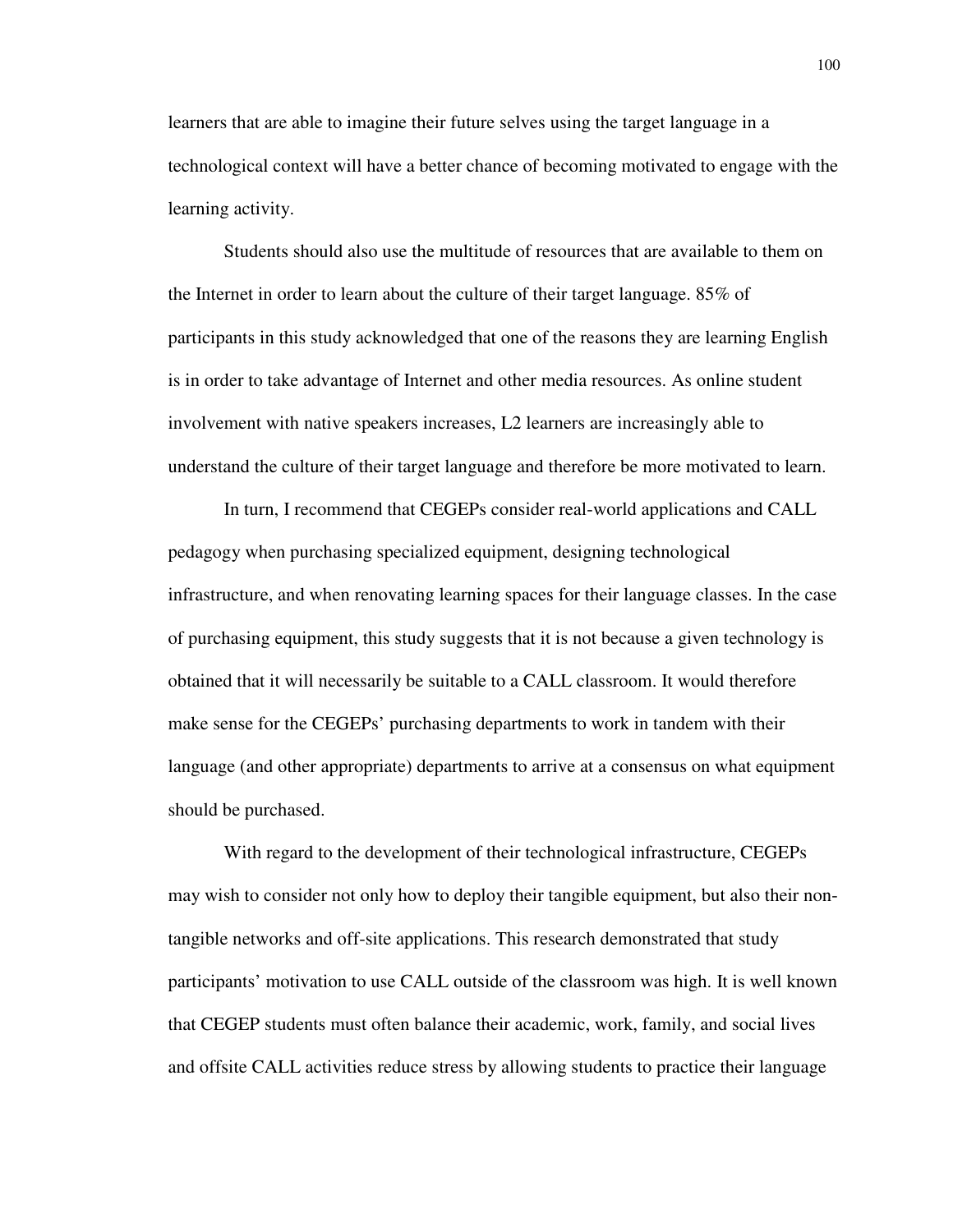skills at a time that is convenient to them. Learners expressed appreciation for their ability to interact with other members of the classroom while off campus. Thus, CEGEPs should consider how their offsite and non-tangible infrastructure will be developed to accommodate CALL and MALL activities.

With respect to renovating physical learning areas such as language laboratories, this study established that the way physical space is organized can have an impact on pedagogy. For example, it was discovered that placing computer stations in parallel rows was not conducive to teamwork. Hence, CEGEPs should give consideration to the learning activities that will take place in their CALL installations when renovating or building these learning spaces.

The aforementioned implications for educational institutions such as CEGEPs are often costly and must last over the long term given that they involve changes to equipment, infrastructure, and learning spaces. This research demonstrated on several occasions the importance of testing out a pedagogical activity before declaring it appropriate for a language classroom and, as such, CEGEPs may wish to try out any anticipated changes on a small scale before making major purchases.

#### 5.3 Directions for Future Research

The absence of significant studies concerning motivation and CALL in CEGEP settings points to the need for further research on this topic. Studies should be conducted in order to determine whether or not the uniqueness of Quebec's CEGEP system also creates a unique language learning environment and to provide recommendations on how CEGEP students might best be motivated to participate in their ESL courses.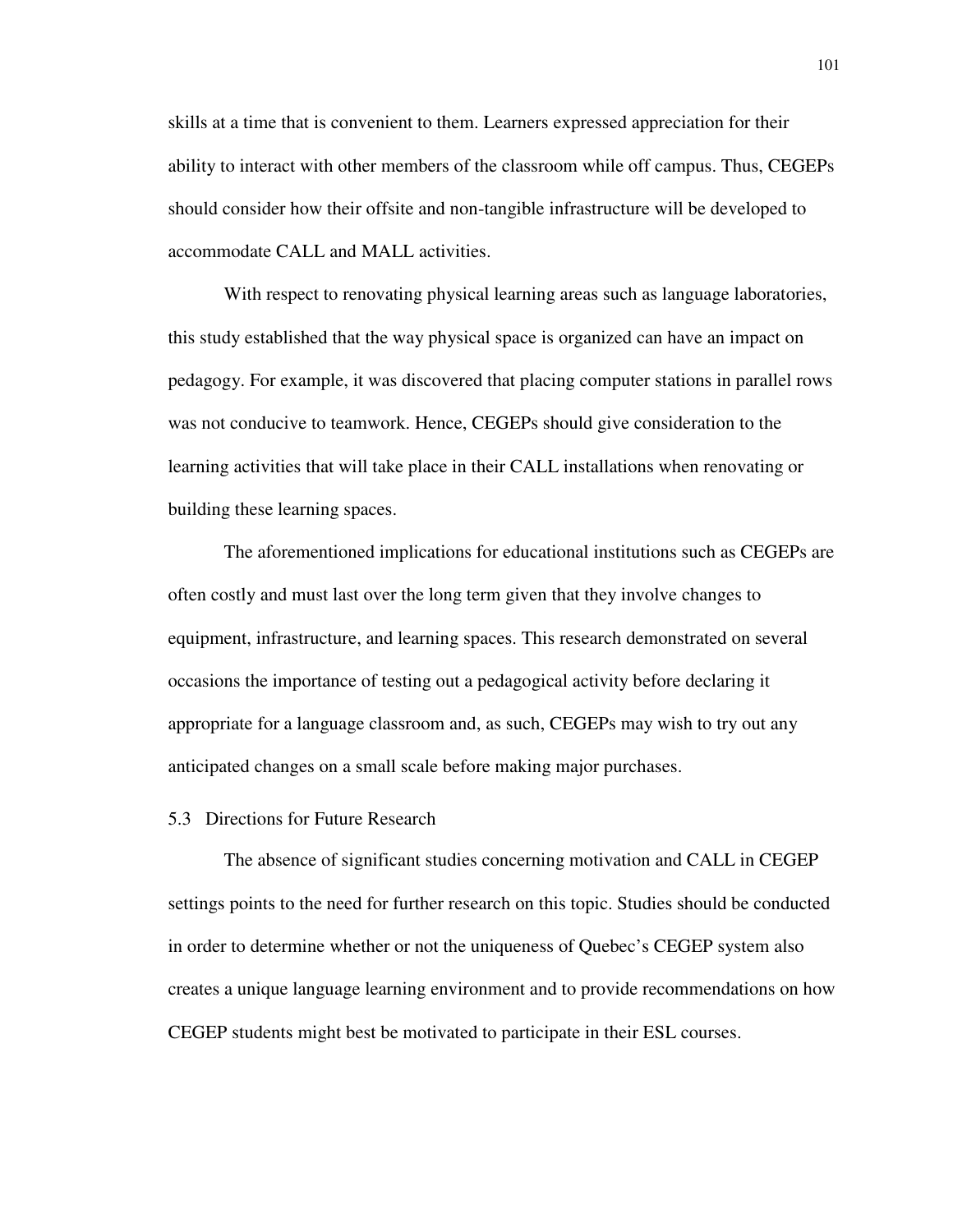Opting to conduct a study involving students at English CEGEPs, versus French CEGEPs, may also provide noteworthy findings. The student profile at English CEGEPs might be different than at French CEGEPs. Furthermore, the Quebec provincial government puts a lot of effort—and financing—into assisting the large immigrant population in English CEGEPs toward learning French since learning that language is considered an essential condition for immigrant integration into Quebec society (Government of Quebec, 2010). The increased support from the provincial government to learn French, over the lesser-emphasized English language, could influence a learner's motivation to learn French as the official second language taught in English CEGEPs in different ways than the motivation observed in French CEGEPs to learn English. Moreover, the opportunity to favour the development of an individual's Ideal L2 Self in terms of employment opportunities (which are greater in the French language in Quebec) would also be responsible for different motivation levels between English and French CEGEP second language courses.

In future studies, it may be instructive to examine how student demographics influence motivation. This study primarily focused on students that attended CEGEP immediately after their secondary school studies; however, CEGEPs also cater to an older demographic of student. These learners are returning to school and attend CEGEP in order to acquire specific vocational skills and might express different attitudes and motivation toward learning English than their younger counterparts. Often these older students are attending CEGEP with a specific occupational goal in mind or as part of their current employment. No doubt these students appreciate the need to be able to use communicative technologies as part of their employment over their younger counterparts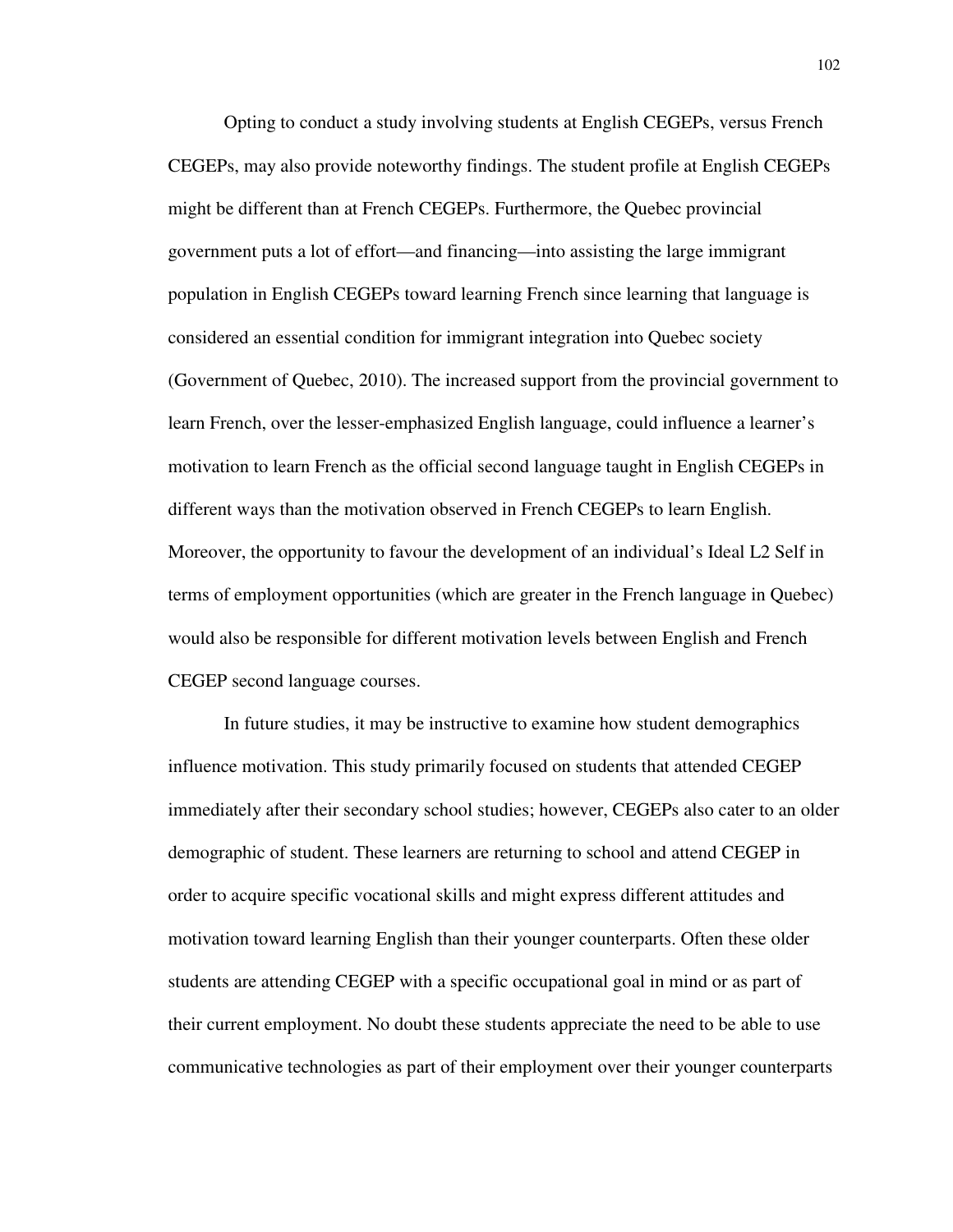that have little or no exposure to the workforce. Accordingly, it is possible that these students are able to more easily visualize their future L2 selves than students that have had little or no work experience. Thus, older CEGEP students may be more highly motivated to learn ESL than younger students.

At the same time, I have personally observed that older learners in CEGEP language courses are often less comfortable using technology. Regardless of age, valuable information will result from studies that include students who are comfortable with modern technology and those who are not; the former are better prepared to "exploit the power of technology" (Buckleitner, 2010, para. 5). Such studies could provide recommendations and best practices for teachers using CALL in their classrooms where the typical student profile is (or is not) predominantly tech-savvy.

As I performed an analysis of the findings, I found that there were certain areas of opportunity that still remained uncovered, and that if I were to do the study over again, there would be certain questions I would like to ask:

• Returning to Dörnyei's (2008) L2 Motivational Self System, which CALL activities and skills did students consider to be internalized instrumental motives (the ideal L2 self) versus non-internalized instrumental motives (the ought-to L2 self)?

• Does the "temporal position" of a learner's future L2 self have an impact on motivation? In other words, do CALL activities resonating with a proximal—versus distal—future L2 self generate higher levels of motivation?

• In consideration of the third research question—do learners perceive CALL as a continuous learning tool, even after completing formal SLE—it occurred to me that it would be instructive to receive feedback from students that had actually completed their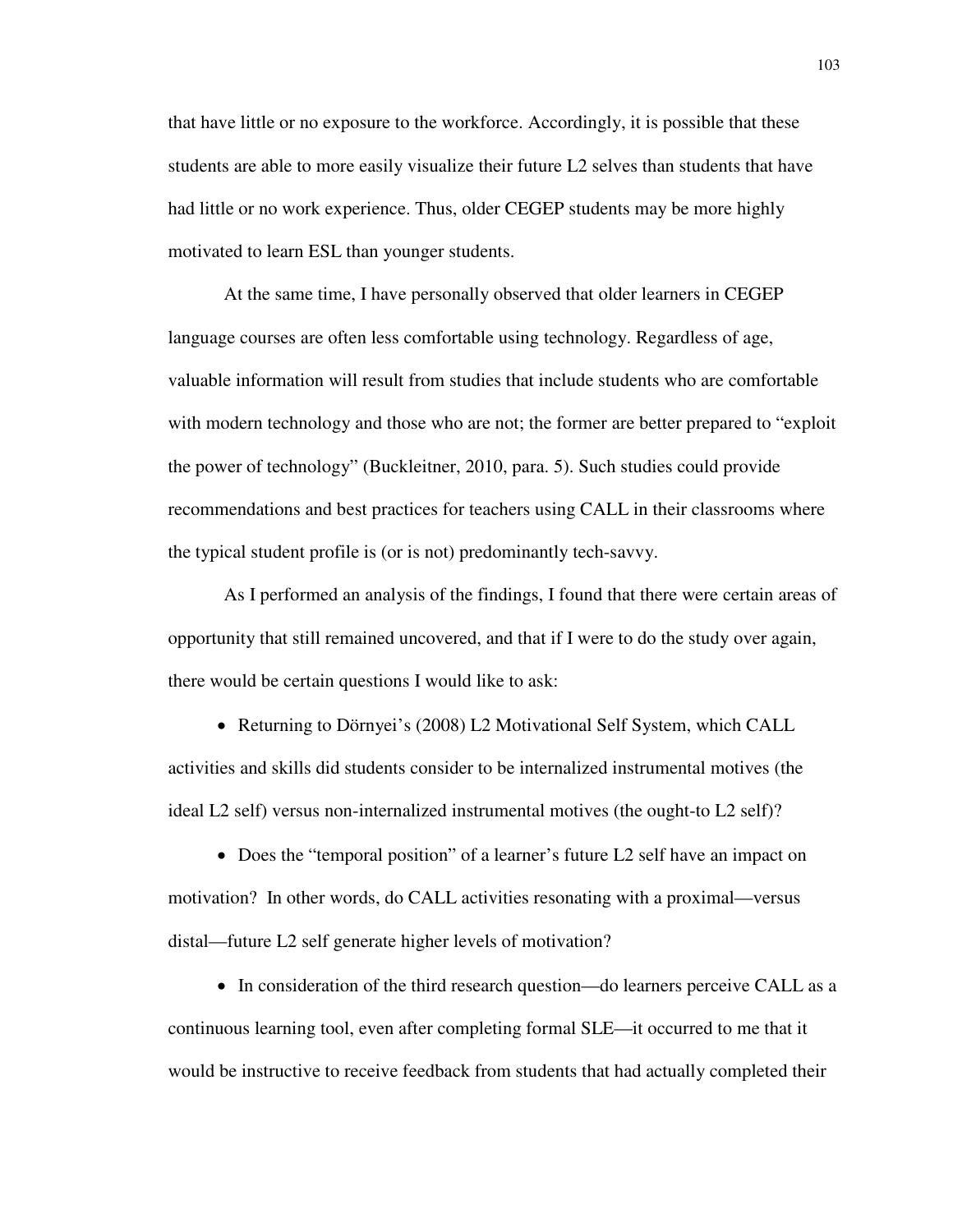language studies in order to see which ICT activities that encouraged L2 usage they continued to engage in.

A gap in continuity of SLE develops when learners do not have the level of selfmotivation required to continue learning after they have met their basic education requirements. This needs a fresh look, as CALL can be contributory for advanced learning only if an element of motivation for SLL can be introduced outside the formal educational environment.

#### 5.4 Conclusion

Most professors at the CEGEP involved in this study do not regularly use the latest CALL technology for second language instruction. A recent informal poll of the CEGEP's languages department revealed that teachers primarily use non-computerequipped classrooms and teach mainly with non-digital sources such as paper-based textbooks. The CALL applications that are used in these classrooms consist mainly of soundtracks and other media employed specifically for within the classroom environment and then only for the listening comprehension component of their L2 courses. Thus, even though CALL-based programs are welcomed by students, and they appear to be positively inclined towards it, there appears to be some hesitation on the part of CEGEP educators to accept and use it.

This thesis is about the efficacy of CALL to enhance learner motivation in ESL. It has asked several questions to give a direction to this research effort. The questions were framed with the aim of discovering the role of CALL in enhancing motivation, and its feasibility as a pedagogical tool in Quebec CEGEPs.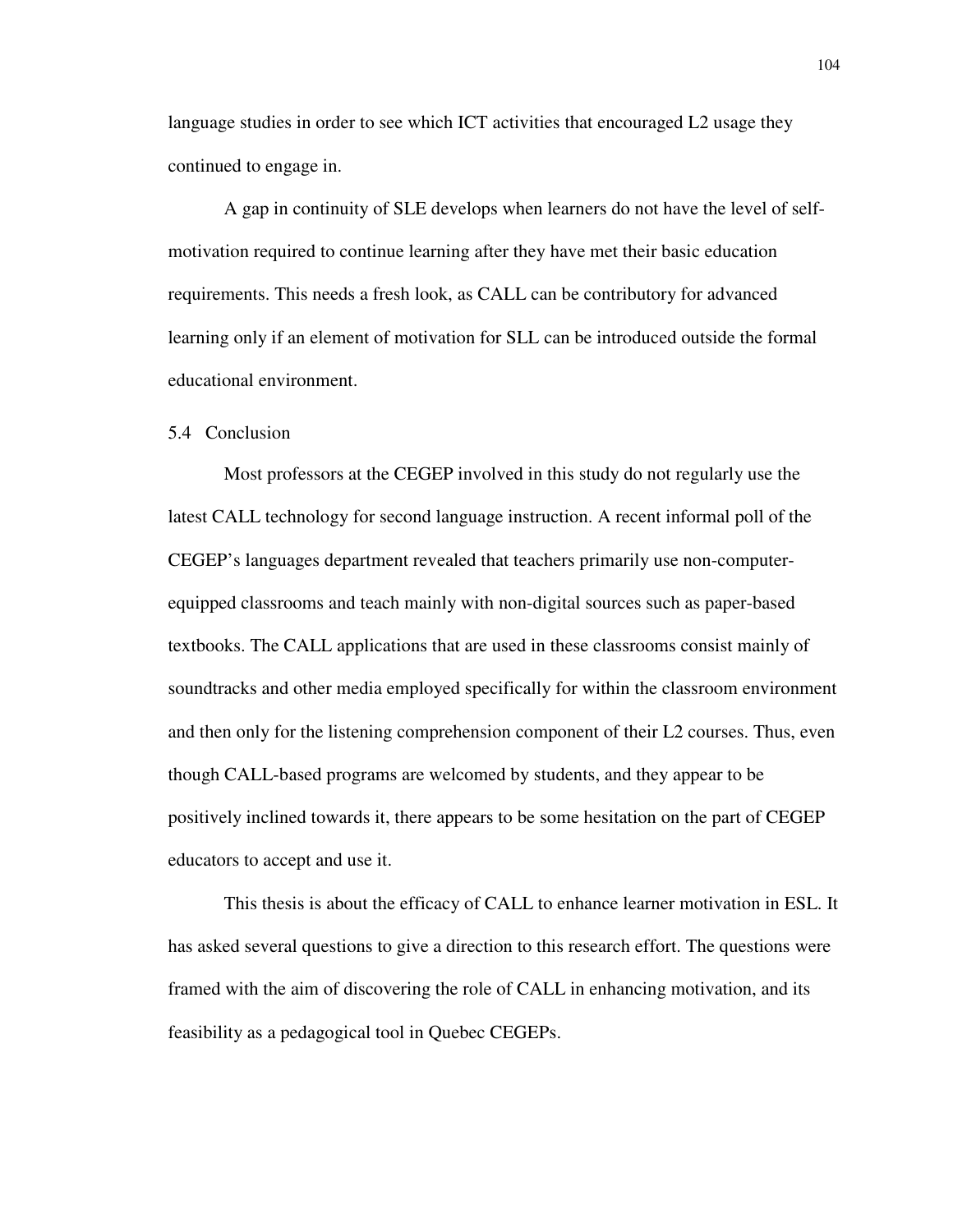As discussed earlier, CALL has come a long way since it was first implemented in the 1960s. Warschauer (2000) noted that there is a world of pedagogical and technological difference from the nascent normative state of CALL, where rote learning was stressed via computer labs (with simple text reinforcement of language exercises) to the current constructive and communicative CALL (with multimedia and social networking). Early CALL efforts were unsuccessful due to both a lack of advanced technology and the pedagogy of the times. It has been established that normative learning styles, where the learner is in a passive role, are least effective in language learning (Warschauer, 2000). Active learning such as propounded by constructive and communicative pedagogies is more successful in education.

The literature review further found that constructive and cognitive pedagogies support a learner-centric style of learning, where the focus is on the learner's abilities and learning is customized to suit the student (Reinfried, 2000). Here the teacher is transformed into the role of a coach or helper, and the learner is encouraged to discover knowledge with the help of scaffolding techniques. The learner is self-motivated and this greatly enhances learning (Can, 2009). As discussed earlier in Chapter 2, constructive CALL stresses teaching methods such as role-plays, simulations based on constructive pedagogies. Similarly, in communicative and culture-based pedagogy, the emphasis is on the learner's ability and collaborative learning is encouraged (Canale & Swain, 1980). There is open communication between peer groups and instructors, and students learn through collaborative discourse (Littlewood, 1981; Snow, 1996). With the advent of advanced multimedia and wireless connectivity, it has been easier to incorporate these learner-centric pedagogies into the practical implementation of teaching methods. This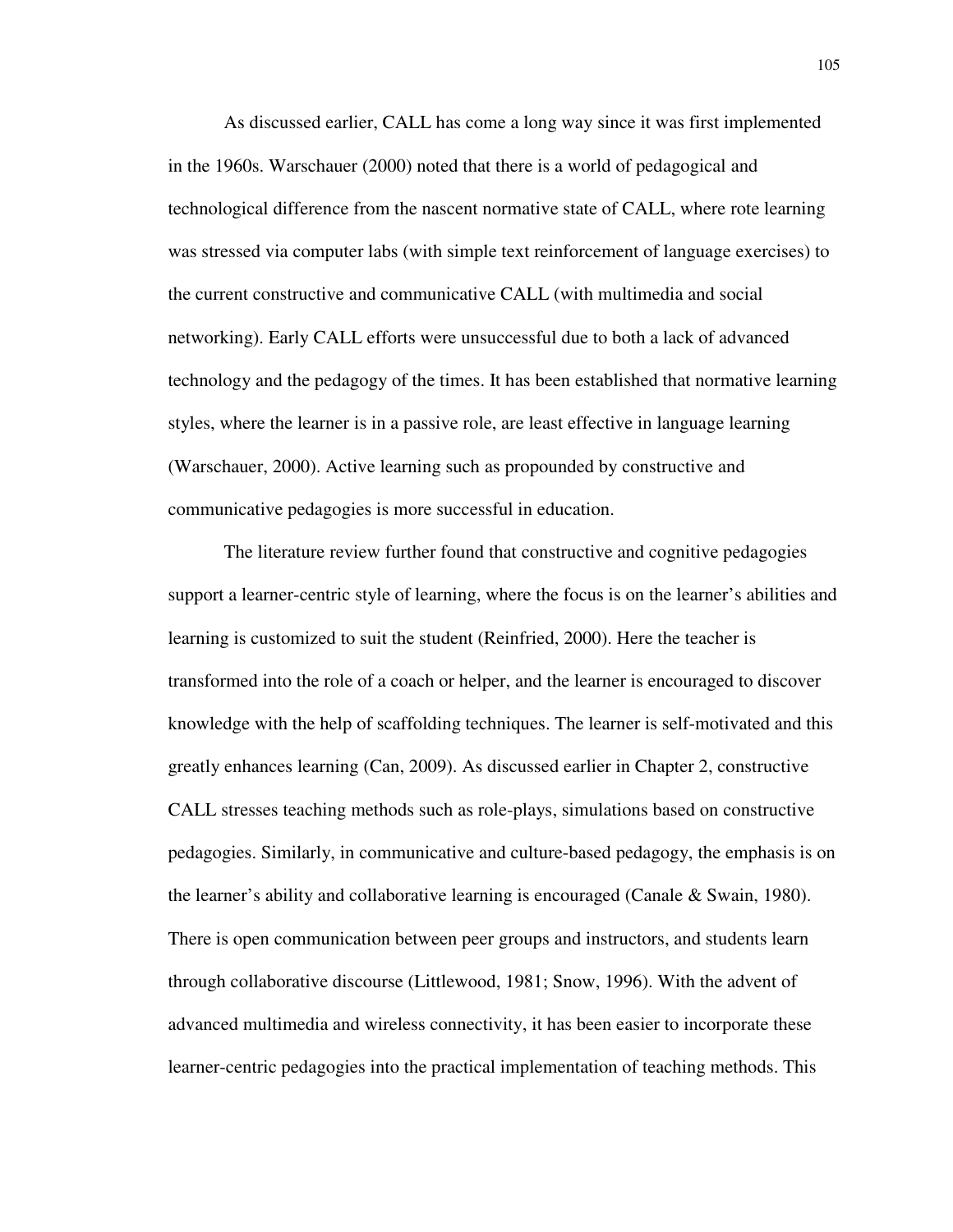study further supports the belief that CALL is indeed successful when supported by learner-centric pedagogies and methods.

The success of CALL is also dependent on the L2 teachers' adoption and acceptance of new technology and learner-centric pedagogies. The literature review revealed that some teachers were uncomfortable with new information and communication technology (ICT) and constructive pedagogy (Goodson, Knobel, Colin, & Mangan, 2002). However, this barrier towards CALL is easily surmounted by proper and timely teacher training, where instructors are familiarized with the latest technology and provided with regular in-house training on teaching methods and materials. Additionally, there is a debate regarding the role of the teacher in CALL environments the conventional role versus the progressive role (Beichner, 2011). Conventional teachers regard CALL as a secondary aid and tool for the teacher and its main role is to assist the teacher (Secan, 1990; Alatis, 1986). Progressive teachers consider that students are responsible for their learning and actively manage language learning; hence, CALL is regarded as the main medium of language education and the teacher is there to assist and guide the learners (Huang & Liu, 2000).

The research suggests that L2 students usually appreciate CALL as a part of their language-learning program—but that it cannot be a total replacement of the L2 teacher. However, the literature review suggests that many teachers and students find that it takes too long to learn how to use ICT (Goodson, Knobel, Colin, & Mangan, 2002). With previous CALL platforms, the technology was proprietary, meaning that the software was exclusive to the CALL courses (Warschauer, 1996). Teachers and students had to learn software skills that could not be transferred to other software applications that both would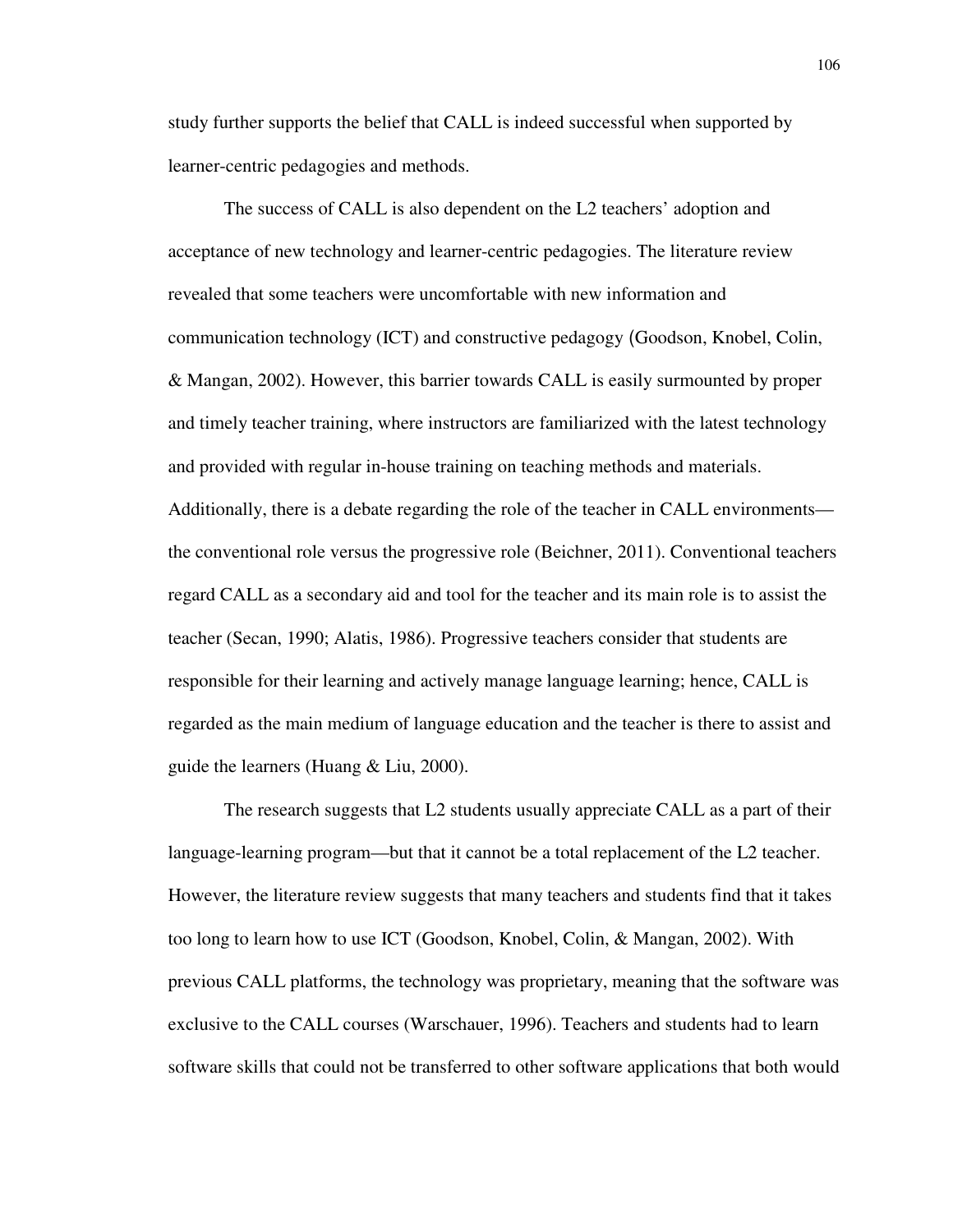need for other activities. Nowadays, however, I have noticed that faculty and students are more familiar with newer technology and common online applications than they were in the past. With recent, ubiquitous penetration of ICT in our daily lives, most students are very comfortable with software applications. Teachers today can spend less time teaching students how to use technology in general, and can focus instead on the specific applications that will be used in the classroom.

As noted earlier, I have further observed that CEGEP institutions in Montreal are now employing the newest and most common technological platforms to deliver media and interactive content online to the majority of their students. Teachers and students can integrate CALL as part of their program, while reducing the learning curve for the software, because the updated interfaces and related applications are more familiar to them.

The research methodology chosen for this paper was based on the interpretive paradigm. The interpretive paradigm is not restricted to statistical data and rationalization, but in fact attempts to correctly interpret and intuitively define the true emotions and feelings of the subjects on the particular phenomena being investigated. Interpretive research does not look for compliance with universal laws and is exploratory by nature.

This thesis has endeavored to read between the lines; to get an up close and personal look at the motivational, educational, cultural and personal effect of CALL in SLL that takes place at Quebec CEGEPs. The findings and analysis of this research (see Chapter 4) have established the proficiency of CALL in L2 instruction and for enhancing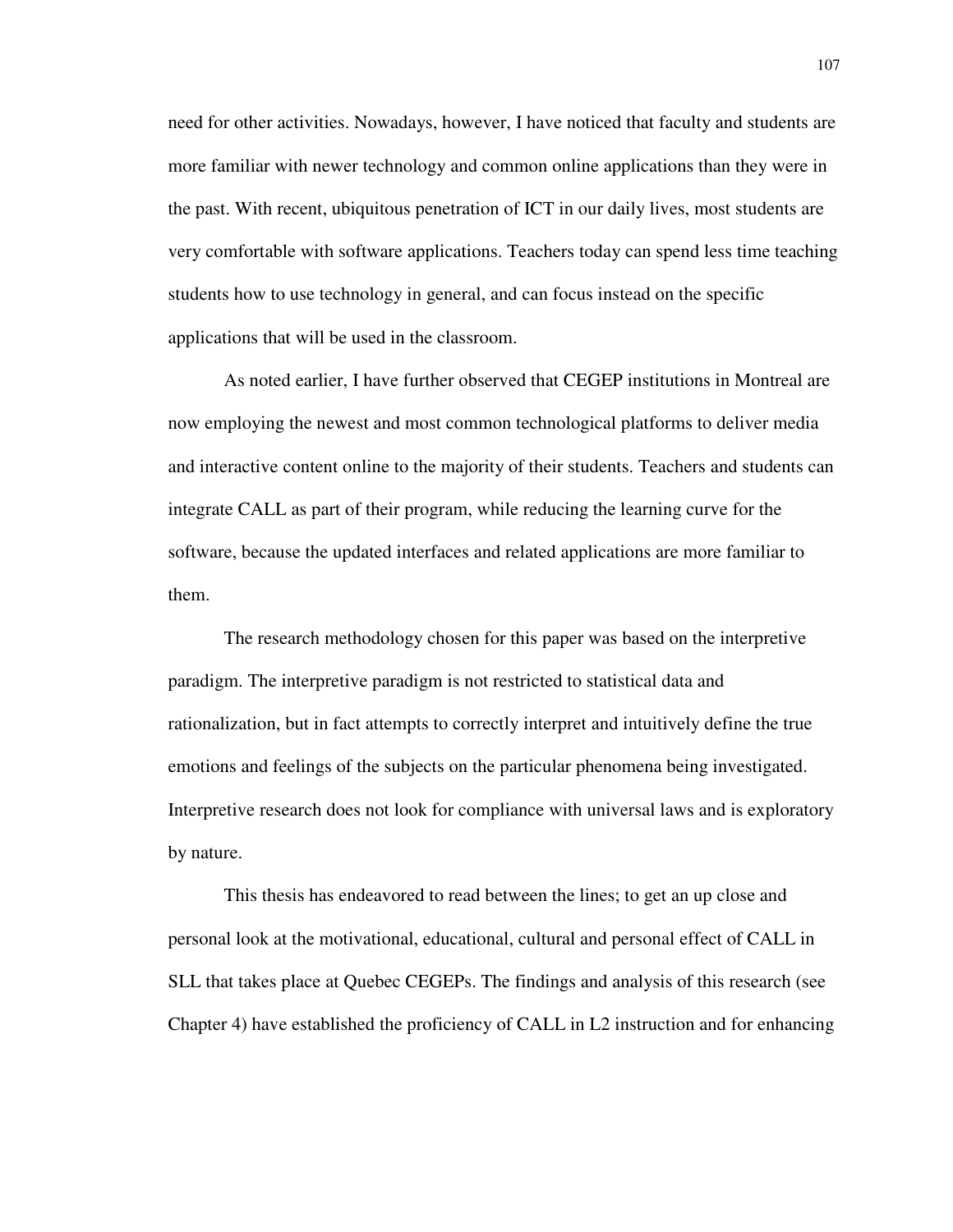student motivation. It is recommended that ESL teachers actively engage in CALL for L2 instruction.

However, it should be noted that when preparing CALL coursework, educators should understand its pedagogical background for successfully delivering their lessons. Contemporary education is a dynamic activity with students participating actively in their learning process. Second language teachers should consider the preferences of their students—offline or online instruction—as well as successful methods to help students increase their integrative or instrumental motivations for high achievement as L2 learners. Likewise, CEGEP administrative units should ensure in advance that the equipment they purchase and the configuration of classrooms will be of value to their instructors.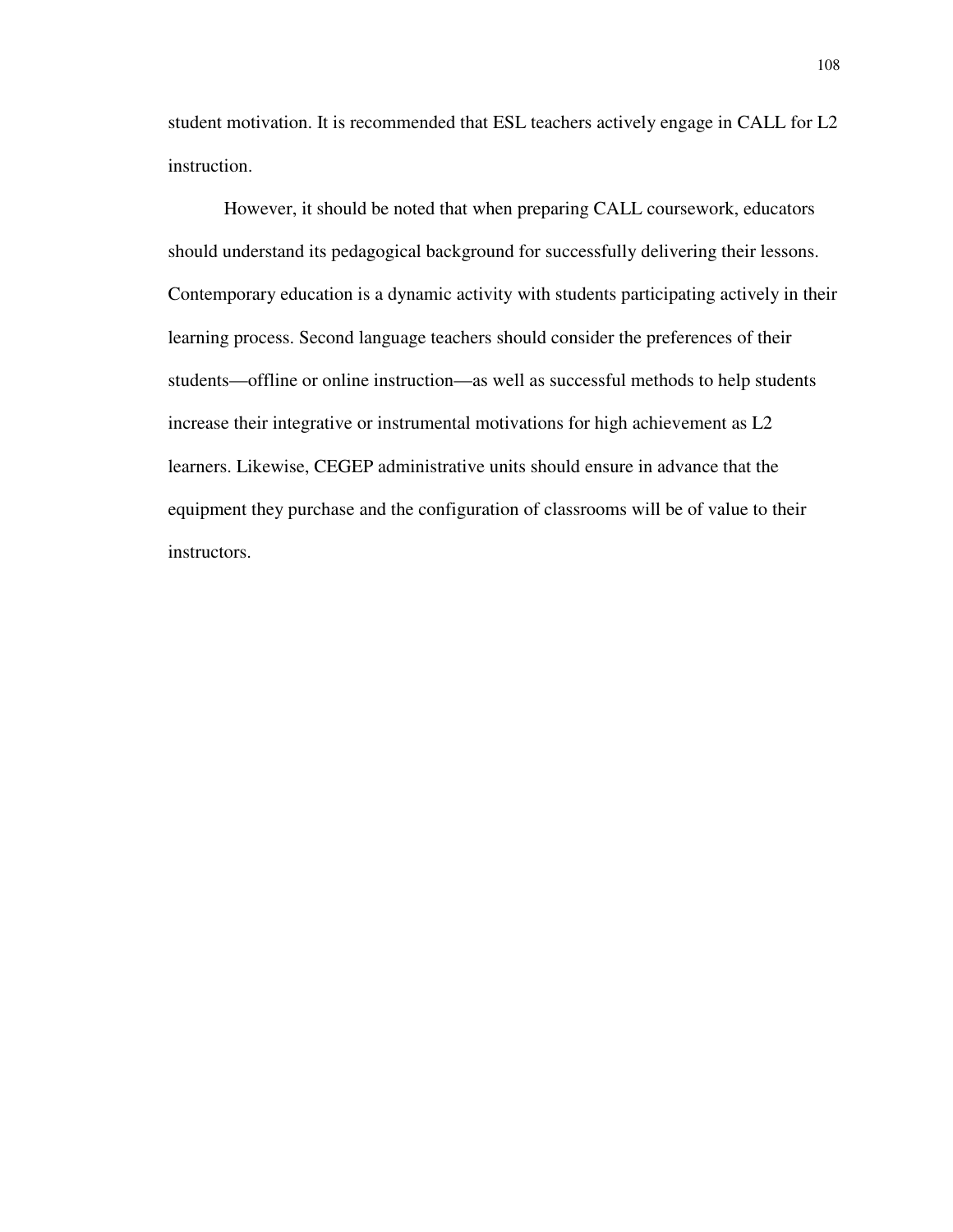#### References

- Aceto, S., Delrio, C., & Dondi, C. (Eds.). (2006). *HELIOS Yearly Report 2005-2006.* Brussels: MENON Network EEIG.
- Alatis, J. E. (1986). Technology is good, but humanity is better. *CALICO Journal, 3*(4), 6-10.
- Alrabai, F. (2011, December). Motivational instruction in practice: Do EFL instructors at King Khalid University motivate their students to learn English as a foreign language? *Arab World English Journal, 2*(4), 257-285. Retrieved June 20, 2012.
- Arsham, H. (2005). *Impact of the Internet on Learning and Teaching*. Retrieved January 22, 2012, from Interactive Education: http://home.ubalt.edu/ntsbarsh/interactive.htm
- Au, S. Y. (1988). A critical appraisal of Gardner's Social-Psychological Theory of Second-Language (L2) Learning. *Language Learning, 38*(1), 75-99. doi:10.1111/j.1467-1770.1988.tb00402.x
- Ayres, R. (2002). Learner attitudes towards the use of CALL. *Computer Assisted Language Learning, 3*, 241-249. doi:10.1076/call.15.3.241.8189
- Beetham, H., & Sharpe, R. (2007). *Rethinking pedagogy for a digital age: Designing and delivering e-learning.* London, England: Roultedge.
- Beichner, R. (2011, March 18). Teaching and the active learning classroom: How to get there. (J. Bridge, Interviewer) Montreal, Quebec, Canada.
- Berge, Z. L., & Collins, M.P. (Eds.). (1995). *Computer-mediated communication and the online classroom.* Cresskill, NJ: Hampton Press.
- Bergenholtz, J. (2004). *An interactionist and task-based approach to computer-assisted language learning materials: [master's thesis in the domain of ICT and learning].* Göteborg,Sweden: IT-univ., Chalmers tekniska högsk. och Göteborgs univ.
- Birch, D. (2007). Assessment of online relfections: engaging English Second Language students. *Australian Journal of Educational Technology, 23*(3), 291-306.
- Brown, H. D. (2001). *Teaching by principles: An interactive approach to language pedagogy (2nd ed.).* White Plains, NY: Longman.
- Buckleitner, W. (2010). *Children's Technology Review.* Retrieved August 2010, from Children's Software: http://childrenssoftware.com/workshop.html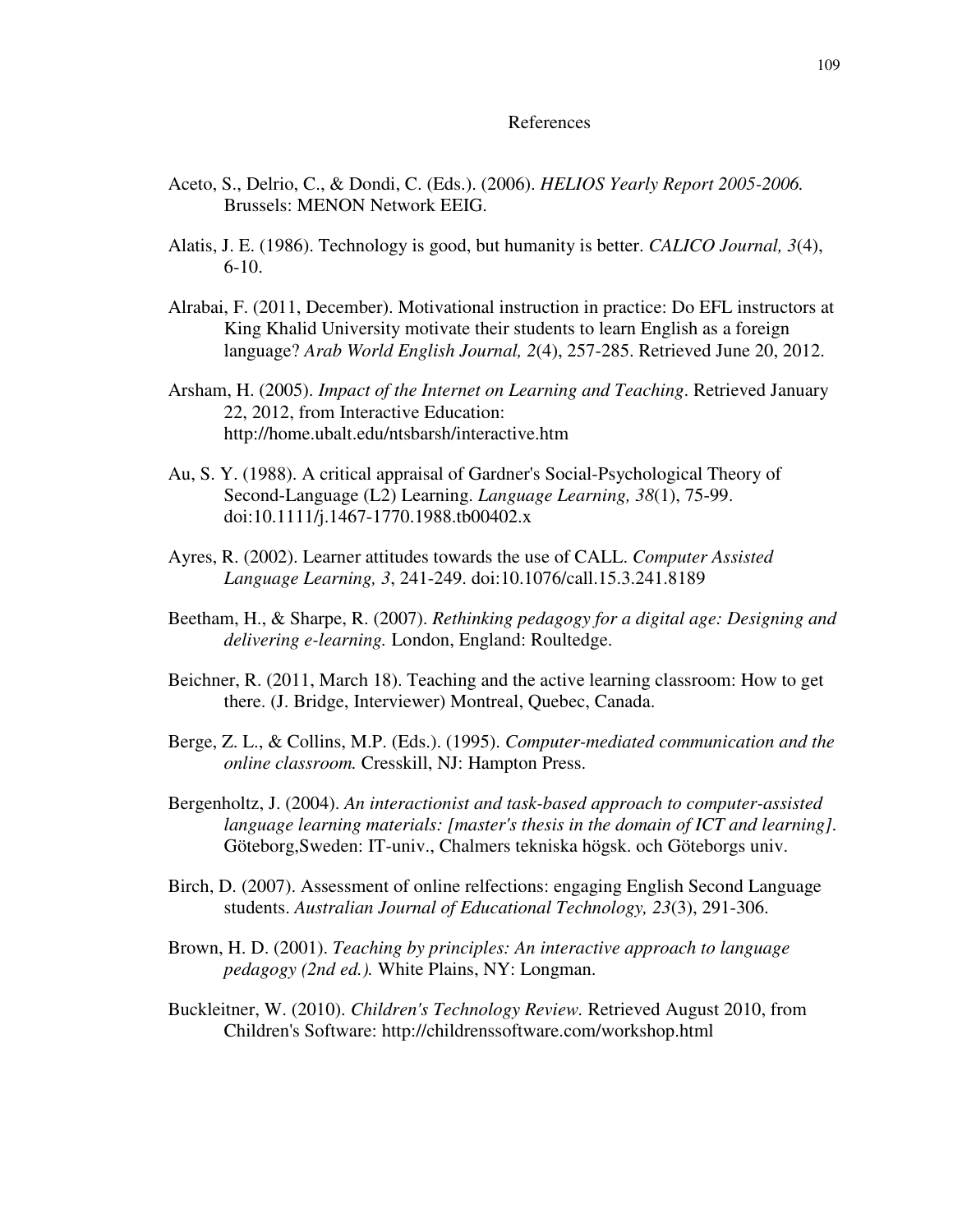- Campbell, A. P. (2003, February). Weblogs for use with ESL classes. *The Internet TESL Journal, IX*(2), 1. Retrieved June 24, 2012, from http://iteslj.org/Techniques/Campbell-Weblogs.html
- Campbell, E., & Storch, N. (2011). The changing face of motivation: A study of second language learners' motivation over time. *Australian Review of Applied Linguistics, 34*(2), 166-192.
- Can, T. (2006). Teaching foreign languages via videoconference (a practice paper) in lifelong open and flexible learning in the globilized world proceedings,. *International Open and Distance Learning (IODL) Symposium* (pp. 447-452). Eskişehir, Turkey: Anadolu University.
- Can, T. (2009, April). Learning and teaching languages online: A constructivist approach. *Novitas-ROYAL, 3*(1), 60-74.
- Canale, M., & Swain, M. (1980). Theoretical bases of communicative approaches to second language teaching and testing. *Applied Linguistics, 1*(1), 1-47. doi:10.1093/applin/1.1.1
- Cartelli, A. (2006). *Teaching in the Knowledge Society: New skills and instruments for teachers.* Hershy, USA & London, UK: Information Science Publishing.
- Cavana, R., Delahaye, B., & Sekaran, U. (2001). *Applied Business research: Qualitative and Quantitative Methods.* John Wiley & sons Australia Ltd.
- Chinnery, G. M. (2006). Going to the MALL: Mobile Assisted Language Learning. *Language Learning & Technology, 10*(1), 9-16.
- Chuchhill, G. A., & Brown, T. (2004). *Basic marketing research.* Mason, Ohio: South-Western.
- Conole, G., & Creanor, L. (2007). *In their own words: Exploring the learner's perspective on e-learning.* London, England: JISC.
- Crookes, G., & Schmidt, R. W. (1991). Motivation: Reopening the research agenda. *Language Learning, 41*(4), 469-519. doi:10.1111/j.1467-1770.1991.tb00690.x
- Csizer, K., & Kormos, J. (2009). Learning experiences, selves, and motivated learning behaviour: A comparative analysis of structural models for Hungarian secondary and university learners of English. In Z. Dörnyei & E. Ushioda (Eds.), *Motivation, language identity and the L2 self.* (pp. 98-119). Bristol: Multilingual Matters.
- Davydov, V. V. (1999). The content and unsolved problems of activity theory. In R. M. Y. Engestrom, *Perspectives of activity theory.* Cambridge, MA: Cambridge University Press. doi:10.1017/CBO9780511812774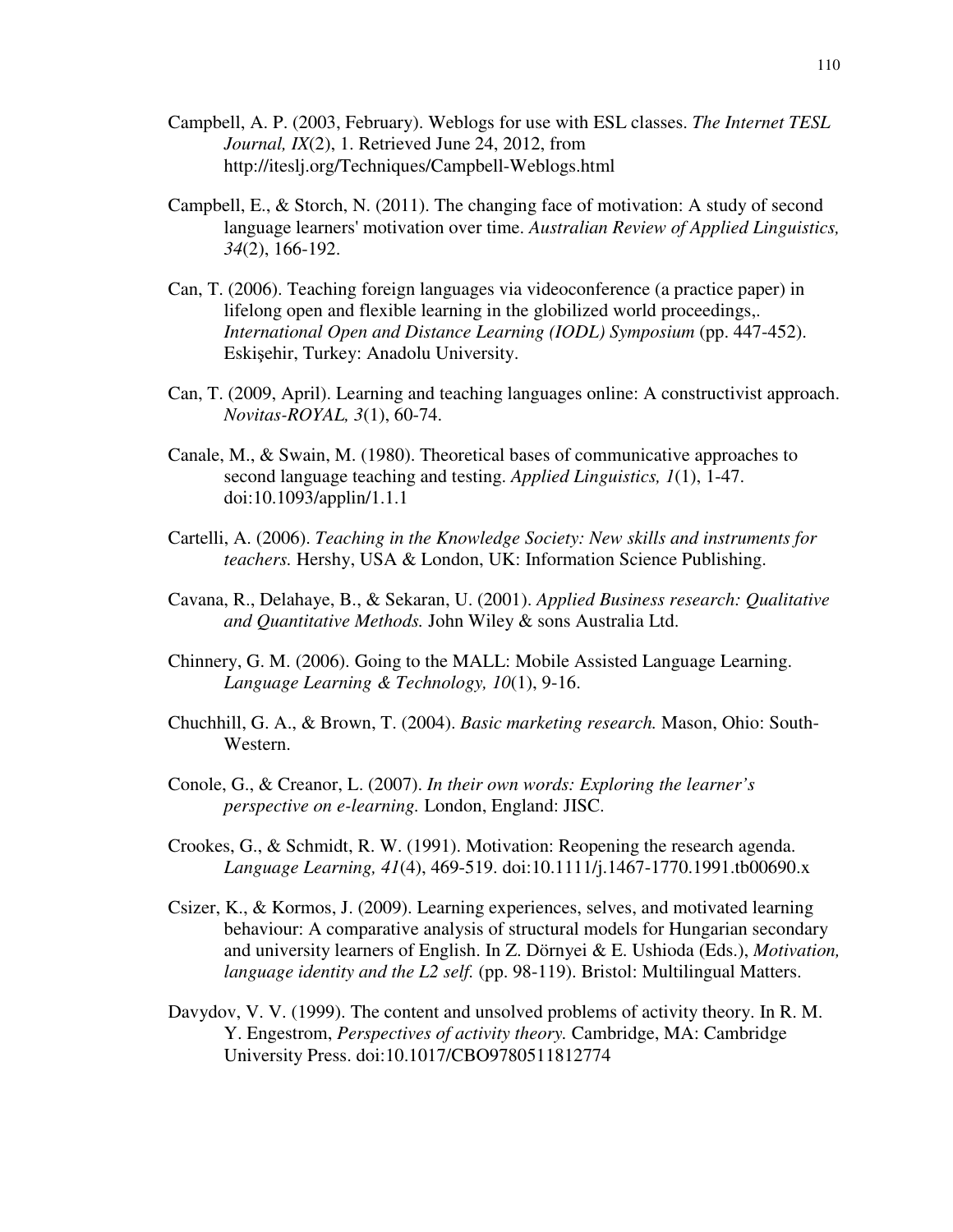- Denzin, N. K., & Lincoln, Y. (1994). Introduction: Entering the field of qualitative research. In N. K. Denzin, & Y. Lincoln (Eds.), *Handbook of qualitative research* (pp. 1-17). Thousand Oaks, CA: Sage.
- Dieu, B. (2004). Blogs for language learning. *Essential Teacher*, 26-30.
- Dörnyei, Z. (2001). *Motivational strategies in the language classroom.* Cambridge, UK: Cambridge University Press.
- Dörnyei, Z. (2008, Winter). New ways of motivating language learners: Generating vision. *Links, 38*, 3-4.
- Dörnyei, Z., & Csizér, K. (2002). Some dynamics of language attitudes and motivation: Results of a longitudinal nationwide survey. *Applied Linguistics, 23*(4), 421-462. doi:10.1093/applin/23.4.463
- Dörnyei, Z., & Ushioda. (2009). *Motivation, language identity and the L2 self.* Toronto: Multilingual Matters.
- Driscoll, P. (2000). *Psychology of learning for instruction.* Massachusetts: Allyn&Bacon.
- ePals. (2011, September). *ePals: Our approach.* Retrieved September 2011, from ePals: http://epals.com
- European Union, Directorate General of Education and Culture. (2003). *The impact of information and communications technologies on the teaching of foreign languages and on the role of teachers of foreign languages.* European Union. Retrieved June 25, 2012, from http://ec.europa.eu/languages/documents/doc495\_en.pdf
- Evans, V., Bergen, B. K., & Zinken, J. (2007). *The cognitive linguistics reader.* London: Equinox.
- Facer, K. (2004). Savannah: Mobile gaming and learning? *Journal of Computer Assisted Learning, 20*, 399-409. doi:10.1111/j.1365-2729.2004.00105.x
- Fédération des cégeps. (2008). *Les CEGEPS et leur milieu: défis attentes et besoins--des partenaires s'expriment.* Montreal. Retrieved June 23, 2012, from http://www.fedecegeps.qc.ca/wpcontent/uploads/files/comm/docs/rapport\_les\_cegeps\_et\_leur\_milieu\_final.pdf
- Gajek, E. (2011). Constructionism in action within European e-twinning projects. In F. Zhang, *Computer-enhanced and mobile-assisted language learning: Emerging issues and trends* (pp. 116-136). Canberra, Australia: University of Canberra. doi:10.4018/978-1-61350-065-1
- Gardner, R. C. (1985). *Social psychology and second language learning: The role of attitudes and motivation.* London: Edward Arnold.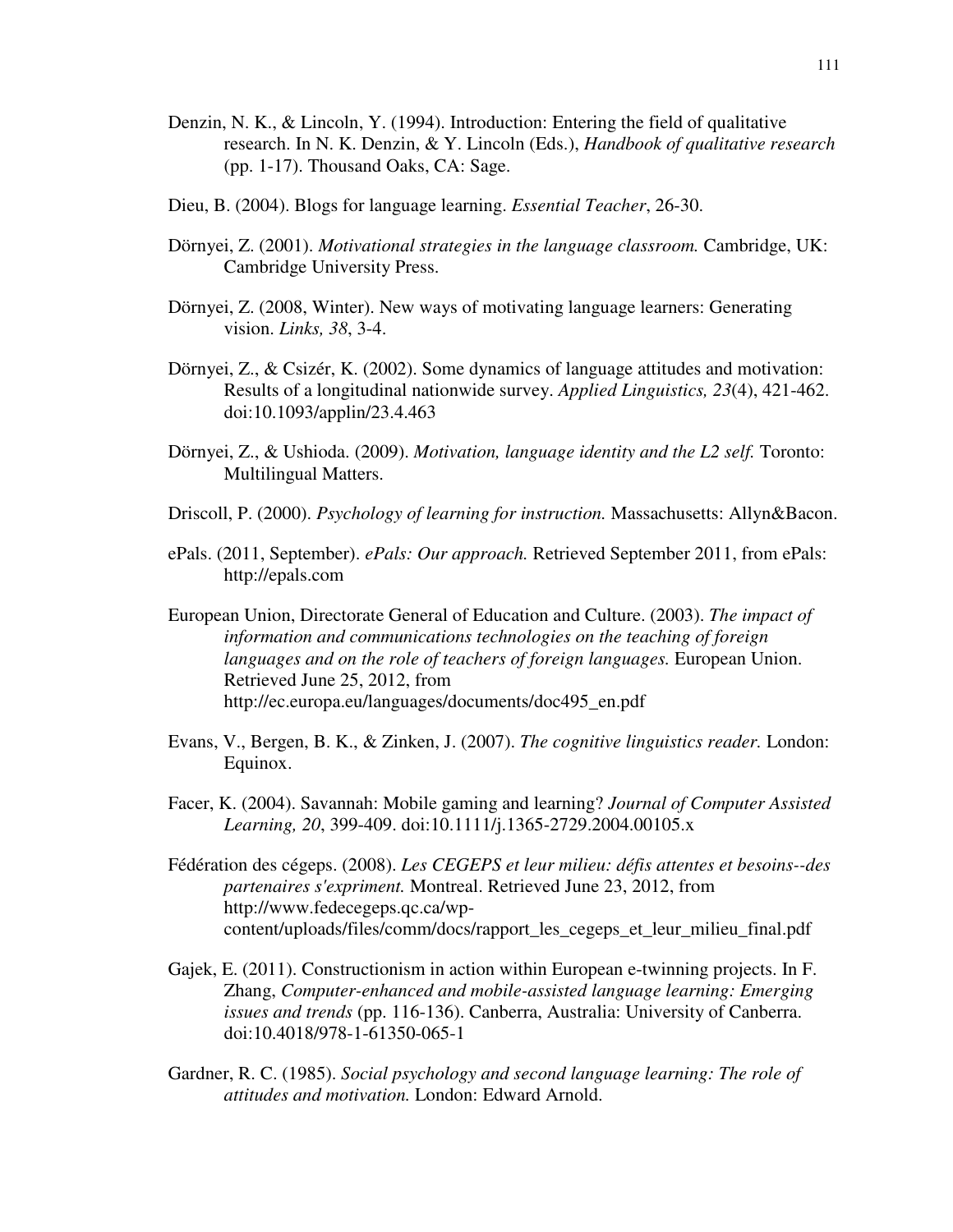- Gardner, R. C. (2001). Integrative motivation and second language acquisition. In Z. Dörnyei, & R. Schmidt, *Motivation and second language acquisition* (pp. 69-91). Honolulu: University of Hawai'i Press.
- Gardner, R. C. (2004). Attitude/motivation test battery. *International AMTB Research Project*. Canada: University of Western Ontario. doi:10.1111/j.1467- 1770.1982.tb00527.x
- Gardner, R. C. (2005). Integrative motivation and second language acquisition. *Joint Plenary Talk.* London, ON: Canadian Association of Applied Linguistics.
- Gardner, R. C., LaLonde, R. N., & Moorcroft, R. (1985). The role of attitudes and motivation in seecond language learning: Correlational and experimental considerations. *Language Learning, 35*, 207-227. doi:10.1111/j.1467- 1770.1985.tb01025.x
- Goodson, I., Knobel, M., Colin, L., & Mangan, J. M. (2002). *Social spaces/cyber spaces: Culture clash in classrooms.* New York: Palgrave.
- Government of Quebec. (2010, October 6). *French courses for non-francophones*. Retrieved from Immigration et Communautés culturelles: http://www.immigration-quebec.gouv.qc.ca/en/settle/french-courses.html
- Government of Quebec. (2011). *L'éducation au Québec*. Retrieved October 9, 2011, from Ministry of Education, Recreation, and Sports: http://www.mels.gouv.qc.ca/scolaire/educqc/systemeScolaire/
- Graham, C. R. (1984). *Beyond integrative motivation: The development and influence of assimilative motivation.* Paper presented at the TESOL Convention, Texas. Retrieved February 3, 2012, from http://www.eric.ed.gov/ERICWebPortal/search/detailmini.jsp?\_nfpb=true&\_&ER ICExtSearch\_SearchValue\_0=ED274173&ERICExtSearch\_SearchType\_0=no&a ccno=ED274173
- Gruba, P. (2004). Computer-assisted language learning. In A. Davies, & C. Elder (Eds.), *The handbook of applied linguistics* (pp. 623-648). Oxford: Blackwell. doi:10.1002/9780470757000
- Gunawardena, C., & Zittle, R. (1996). An examination of teaching and learning processes in distance education and implications for designing instruction. In M. Beaudoin (Ed.), *Distance Education Symposium 3: Instruction* (pp. 51-63).
- Harmer, J. (2001). *The practice of English language teaching.* Essex: Pearson Education Ltd.
- Hartoyo, M. (2008). *Individual differences in computer assisted language learning (CALL).* Semarang: Universitas Negeri Semarang Press.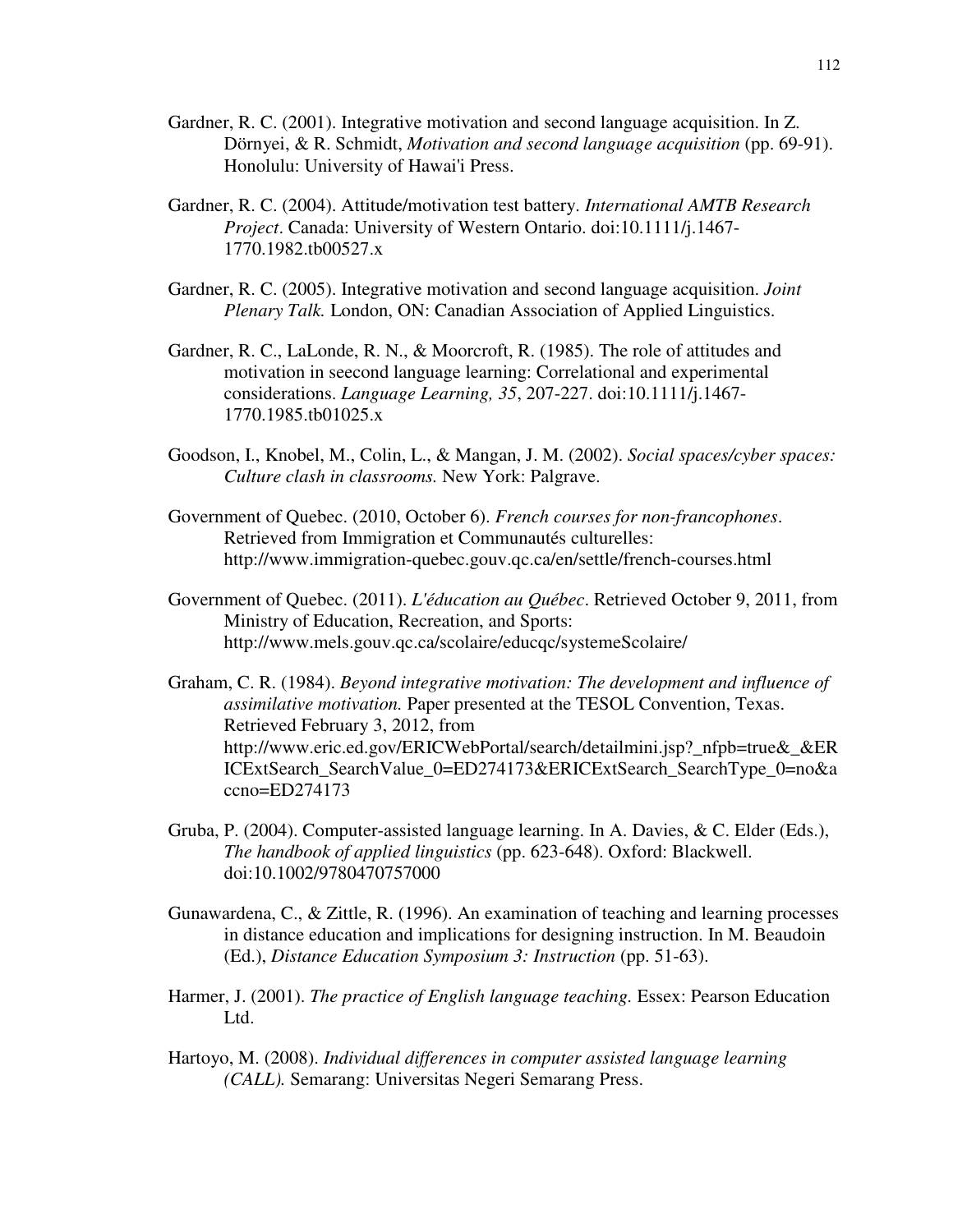- Horn, M. B. (2011, September 9). Cramming computers: It's still the same old story. *EducationNext*, 1.
- Hsiu-Ting, H. (2011). Design-based research: Designing a multimedia environment to support language learning. *Innovations in Education & Teaching International, 48*(2), 159-169.
- Huang, S., & Liu, H. (2000). Communicative language teaching in a multimedia language lab. *The Internet TESL Journal, 6*(2).
- Hymes, D. (1972). On communicative competence. In J. B. Pride, & J. Holmes, *Sociolinguistics.* Harmondsworth: Penguin.
- Jansen, J. (2010, November 24). *Use of the Internet in higher-income households.* Retrieved October 15, 2011, from Pew Internet & American Life: http://pewinternet.org/Reports/2010/Better-off-households
- Johns, T. (1991). From printout to handout: grammar and vocabulary teaching in the context of Data Driven Learning. In T. Johns, & P. King (Eds.), *Classroom concordancing, Special issue of ELR Journal 4.* University of Birmingham Centre for English Language.
- Kern, R., & Warschauer, M. (2000). Introduction: Theory and practice of network-based language teaching. In M. Warschauer, & R. Kern (Eds.), *Network-based language teaching: Concepts and practice.* Cambridge, MA: Cambridge Applied Linguistics.
- Kim, T. (2009). The dynamics of L2 Self and L2 learning motivation: A qualitative case study of Korean ESL students. *English Teaching, 64*(3), 49-70.
- Kissau, S. (2005). *Gender differences in second language motivation*. (Doctoral Thesis). University of Windsor, Windsor.
- Krasner, I. (1999). The role of culture in language teaching. *Dialog on Language Instruction, 13*(1-2), 79-88.
- Kumar, V., Anjaneyulu, K., & Gupte, U. V. (1997). A situated CALL environment. *International Journal of Computer-Aided Language Learning, 10*(2), 149 - 172. doi:10.1080/0958822970100204
- Lambropoulos, Christopoulou, & Vlachos. (2006). Culture-based language learning objects: A CALL approach for a ubiquitous world. In P. Zaphiris, & G. Zacharia, *User-centered computer-aided language learning* (pp. 22-40). Hershey, Pennsylvania, United States of America: Idea Group Inc. Retrieved from http://intelligenesis.eu/web/media/lambropoulosXristopoulouVlachosCLLOs8\_4\_ 05.pdf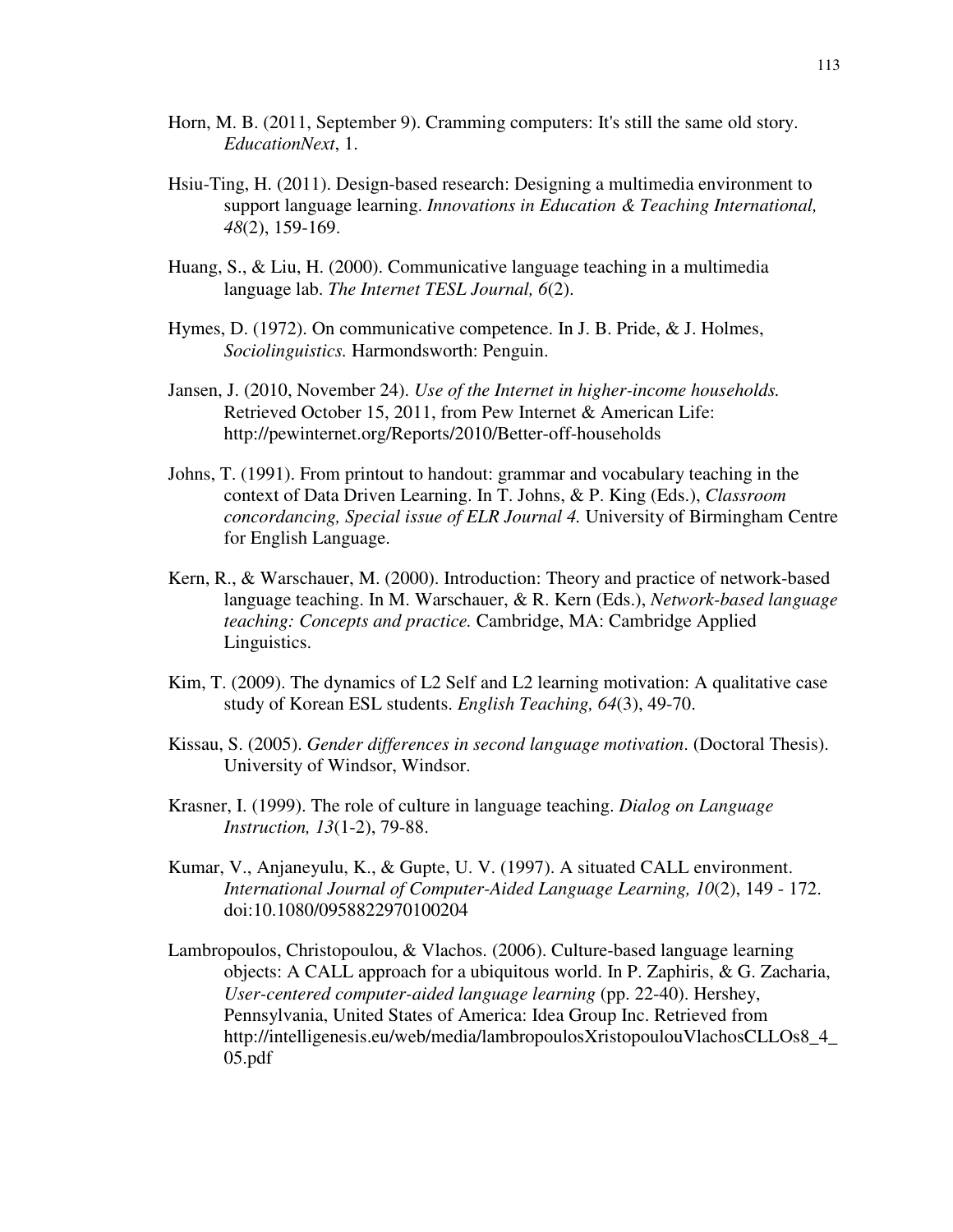- Lau-Smith, J.-A. (2010). *Data analysis and interpretation.* Retrieved July 11, 2012, from The companion website for action research: A guide for the teacher researcher: http://wps.prenhall.com/chet\_mills\_actionres\_3/49/12584/3221654.cw/-/3221677/index.html
- Lee, K. (2000). English teachers' barriers to the use of computer-assisted language learning. *The Internet TESL Journal, 6*(12).
- Levy, & Stockwell, G. (2006). *CALL dimensions: Options and issues in computerassisted language learning.* Mahwah, New Jersey: Lawrence Erlbaum Associates, Inc.
- Levy, M. (1997). *CALL: context and conceptualisation.* Oxford: Oxford University Press.
- Lincoln, Y., & Guba, E. (2000). *Paradigmatic controversies, contradictions, and emerging confluences. In Handbook of qualitative research, 2nd edition.* (N. Lincoln, & Y. Denzin, Eds.) Thousand Oaks, CA: Sage.
- Lindlof, T. R., & Taylor, B. C. (2002). *Qualitative communication research methods, 2nd Edition.* Thousand Oaks, CA: Sage.
- Littlewood, W. (1981). *Communicative language teaching.* New York: Cambridge University Press.
- Markus, H., & Nurius, P. (1986, September). Possible selves. *American Psychologist, 41*(9), 954-969.
- Matthew, K., Callaway, R., Letendre, C., Kimbell-Lopez, K., & Stephens. (2002). Adoption of information communication technology by teacher educators: oneon-one coaching. *Journal of Information Technology for Teacher Education, 11*(1), 45-622002. doi:10.1080/14759390200200122
- McGroarty, M. (2001). Situating second language motivation. In Z. Dörnyei, & R. Schmidt (Eds.), *Motivation and second language acquisition.* (pp. 69-91). Honolulu: University of Hawai'i Press.
- Nasr, A. R., Booth, E., & Gillett, M. (1996). *Relationship between lecturers' language background and their teaching performance.* Australia: University of Wollongong.
- Newhouse, C. P. (2002). *The IMPACT of ICT on Learning and Teaching.* Perth: Specialist Educational Services. Retrieved June 25, 2012, from http://www.det.wa.edu.au/education/cmis/eval/pd/reading/reading1.htm
- Nkwi, P., Nyamongo, I., & Gery, R. (2001). *Field research into socio-cultural issues: Methodological guidelines.* International Center for Applied Social Sciences, Research and Training (ICASSRT). Funded by UNESCO and UNFPA.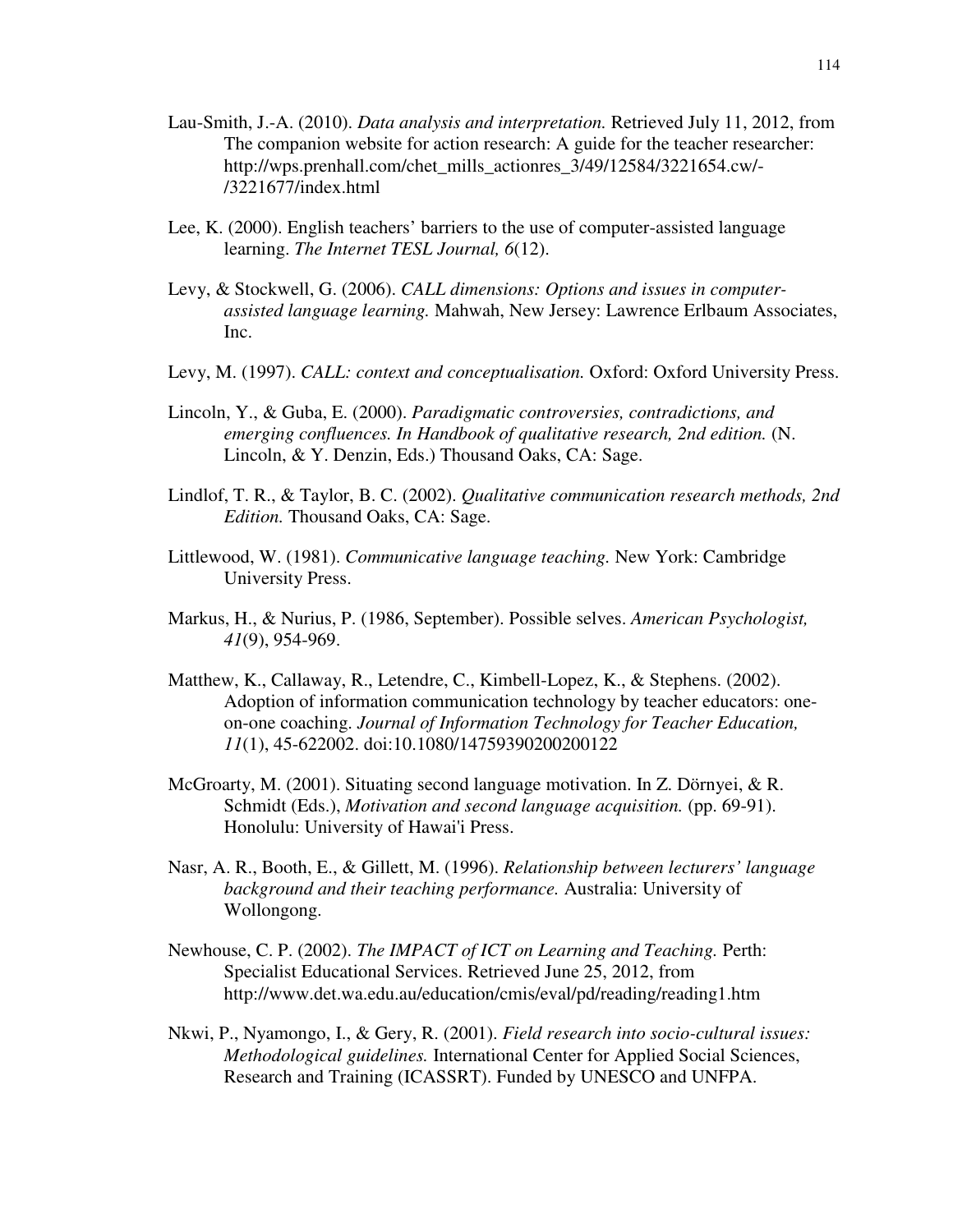- Nleya, P., Senteni, A., Endris, A., Bekele, R., Teferra, T., & Beyene, B. (2007). Innovative knowledge communities for building capacity in ICT-enhanced education. In *ICT for development and prosperity* (pp. 65-80). Laxenburg, Austria: IFIP Press. Retrieved June 25, 2012, from http://www.ifap.ru/library/book302.pdf
- Nodoba, G. J. (2010). *Language preferences and behaviours of selected students and staff in the Faculty of Humanities at the University of Cape Town, in the context of the university's implementation of its 2003 Language Policy and Plan: a qualitative study.* University of Cape Town, Faculty of Humanities. Cape Town: Project for the Study of Alternative Education in South Africa. Retrieved June 22, 2012, from http://web.uct.ac.za/depts/praesa/all%20andy%20pdf%20feb07mar11/Paper35.pd f
- Noels, K. A. (2001, March). Learning Spanish as a second language: Learners' orientations and perceptions of their teachers' communication style. *Language Learning, 51*(1), 107-144.
- Noels, K. A. (2005). Orientations in learning German: Heritage background and motivational processes. *Canadian Modern Langugage Review, 62*, 285-312.
- Norbrook, H., & Scott, P. (2003). Motivation in mobile modern foreign language learning. In J. Attewell, G. D. Bormida, M. Sharples, & C. Savill-Smith (Eds.), *MLEARN 2003: Learning with mobile devices* (pp. 50-51). London: Learning and Skills Development Agency.
- Norton, B. (2000). *Identity and language learning: Gender, ethnicity, and educational change.* New York: Harlow: Longman.
- Oxford, R., & Shearnin, J. (1994, Spring). Language learning motivation: Expanding the theorectical framework. *The Modern Language Journal, 78*, 12-28.
- Panova, I., & Lyster, R. (2002). Patterns of corrective feedback and uptake in an adult ESL classsroom. *TESOL Quarterly, 36*(4), 573-595. doi:10.2307/3588241
- Piper, A. (1986). Conversation and the computer: a study of the conversational spin-off generated among learners of English as a Foreign Language working in groups. *System, 14*(2), 187-198.
- Punie, Y., & Cabrera, M. (March 2006). *The future of ICT and learning in the knowledge society.* Sevilla: DG JRC-IPTS, European Communities. doi:10.1111/j.1465- 3435.2007.00302.x
- Purushotma, R. (2005, January). You're not studying, you're just... *Language, Learning, & Technology, 21*(5), 80-96.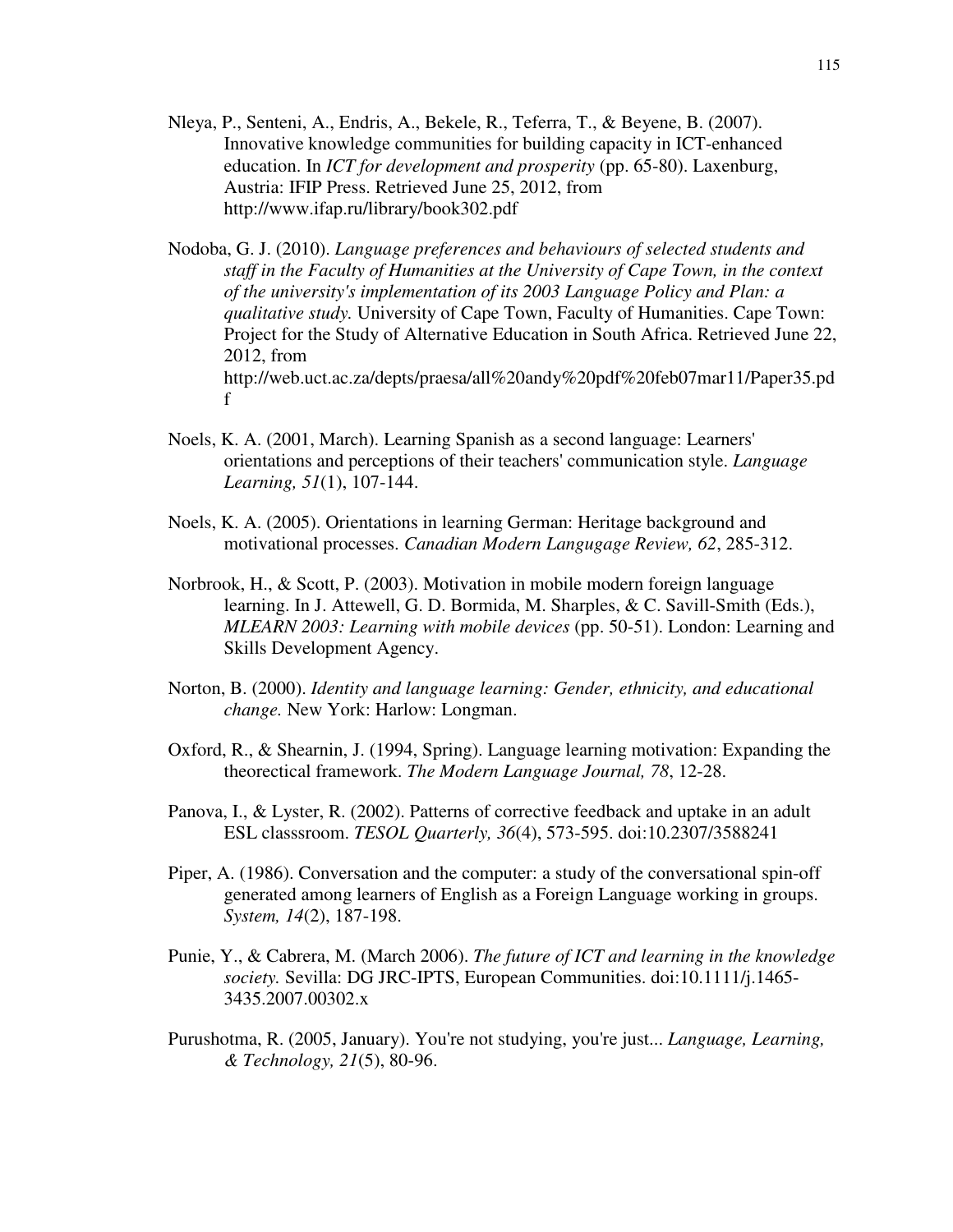- Rashed, D. A. (2008). *A case study of international ESL learners' perceptions of technology use in English language learning.* Ann Arbor, MI: ProQuest LLC.
- Reeve, J. (2005). *Understanding motivation and emotion (4th ed).* Hoboken, NJ: Wiley.
- Reinders, H. (2007, August). *Autonomy bibliography*. Retrieved August 2010, from Innovation in teaching: http://innovationinteaching.org/autonomy\_bibliography.php
- Reinfried, M. (2000). Radical constructivism: Is there a sound basis for foreign language teaching? A refutation of the 'Wolff-Wendt' thesis. *Erfurt Electronic Studies in English*.
- Richards, J. C. (1998). *Beyond training: Perspectives on language teacher education.* New York: Cambridge University Press.
- Robin, R. (2007). Commentary: Learner-based listening and technological authenticity. *Language Learning &Technology, 11*(1), 109-115.
- Rüschoff, B. (1999). Construction of knowledge as the basis of foreign language learning. In B. Mißler, & U. Multhaup (Eds.), *The construction of knowledge, learner autonomy and related issues.* Tübingen: Stauffenberg Verlag.
- Schank, R. C. (1994). Active learning through IEEE multimedia. *1*(1), 69-78.
- Schneider, P. L. (1997, October). Cross-cultural career psychology. *Journal of Counseling Psychology, 44*(4), 355-359.
- Secan, M. (1990). The anxiety over technology and why I like computers anyway. *CALICO Journal, 8*(2), 4-47.
- Sharples, M. (2006). *Big issues in mobile learning.* Nottingham, UK: Kaleidoscope Network of Excellence Mobile Learning Initiative.
- Snow, D. (1996). More than a native speaker: An introduction for volunteers teaching abroad Alexandria. *TESOL*.
- Stickler, U., Ernest, P., Beaven, T., Emke, M., Germain-Rutherford, A., Hampel, R., . . . Stanojewic, M.-M. (2010, March). Joining the DOTS: A collaborative approach to online teacher training. *The EuroCALL Review, 16*. (A. Gimeno, Ed.) Valencia, Spain: The Polytechnic University of Valencia. Retrieved June 24, 2012, from European Association for Computer Assisted Language Learning: http://eurocall.webs.upv.es/index.php?m=menu\_00&n=news\_16
- Taylor, J. R. (1995). *Linguistic categorization. Prototypes in linguistic theory.* Oxford: Oxford University Press.

Traxler, J. (2005). Mobile learning: It's here, but what is it? *Interactions, 9*(1), 4.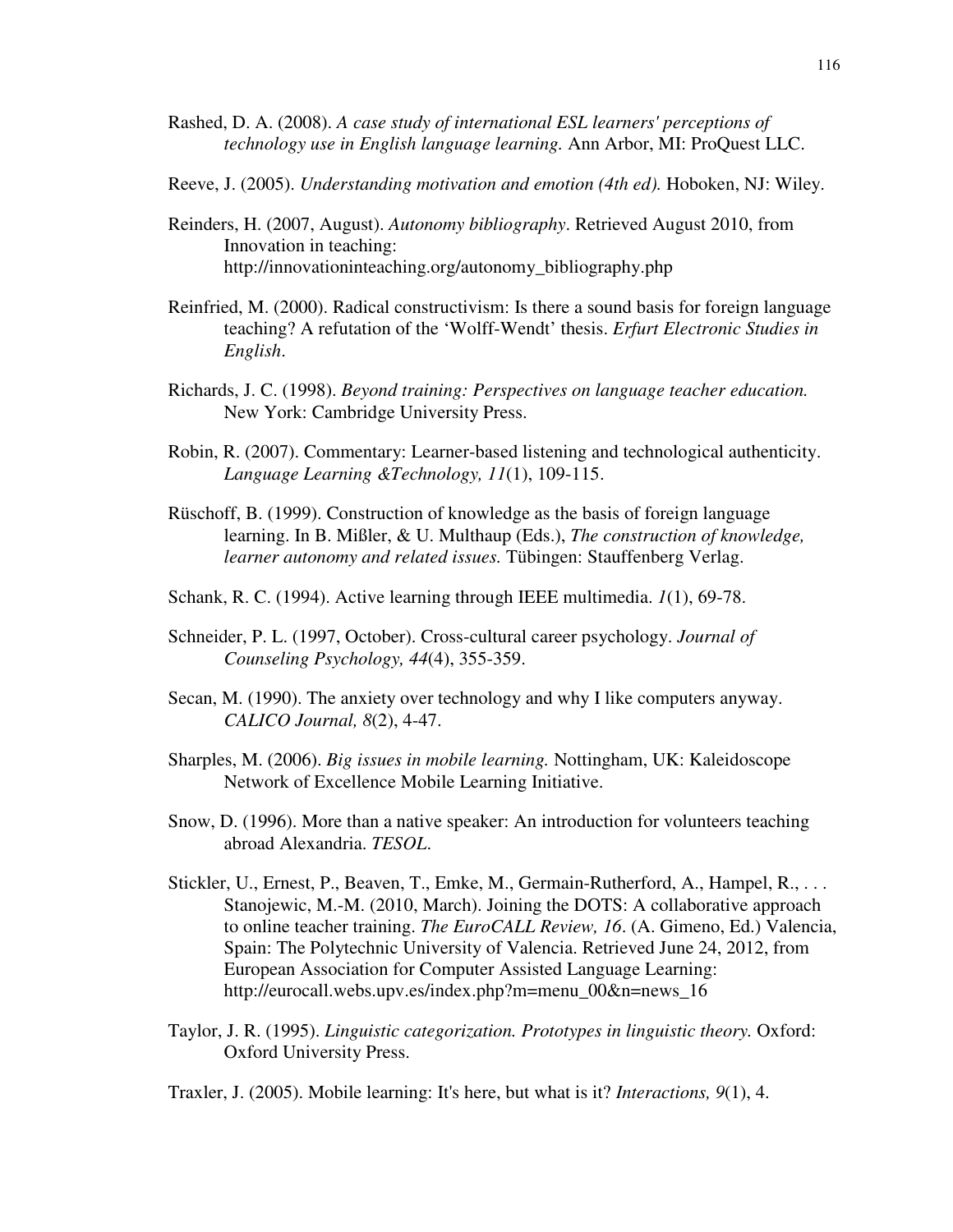- Tremblay, P., & Gardner, R. (1995). Expanding the motivation construct in language. *The Modern Language Journal, 79*(4), 505-518.
- Ushida, E. (2005). The role of students' attitudes and motivation in second language learning in online language courses. *CALICO Journal, 23*(1), 49-78.
- Vlachos, K., Athanasiadis, E., & Ganetsos, T. (2004). Online networking and the teaching of English as a foreign language to young learners: The "Euro epals project". In M. Grigoriadou, A. Raptis, S. Vosniadou, & H. Kinigos (Eds.), *Proceeding of the 4th Conference in ICT in Education* (pp. (A):419-424).
- Vygotsky, L. (1978). *Mind in society: The development of higher psychological processes.* Cambridge, Massachusetts: Harvard University Press.
- Wagner, M. (2006). Utilizing the visual channel: An investigation of the use of video texts on tests of second language listening ability. New York: Teachers College, Columbia University.
- Warschauer, M. (1996). Computer-assisted leanguage learning: An historical analysis. In S. Fotos (Ed.), *Multimedia language teaching* (pp. 3-20). Tokyo: Logos International.
- Warschauer, M. (2000). CALL for the 21st Century. *IATEFL and ESADE Conference.* Barcelona, Spain.
- Warschauer, M., & Healey, D. (1998). Computers and language learning: an overview. *Language Teaching, 31*, 57-71.
- Warschauer, M., & Whittaker, P. F. (1997). The Internet for English teaching: Guidelines for teachers. *TESL Reporter*, 27-33. doi:10.1017/CBO9780511667190
- White, C., & Ding, A. (2009). Identity and self in e-language teaching. In Z. Dörnyei,  $\&$ E. Ushioda (Eds.), *Motivation, language identity and the L2 self.* (pp. 333-349). Toronto: Multilingual Matters.
- Williams, J., & Jacobs, J. (2004). Exploring the use of blogs as learning spaces in the higher education sector. *Australian Journal of Educational Technology, 20*(2), 232-247.
- Yeh, A. (2003). Telling True Stories: Blending Multimedia in a Task-based Activity. *The Internet TESL Journal, 9*(8).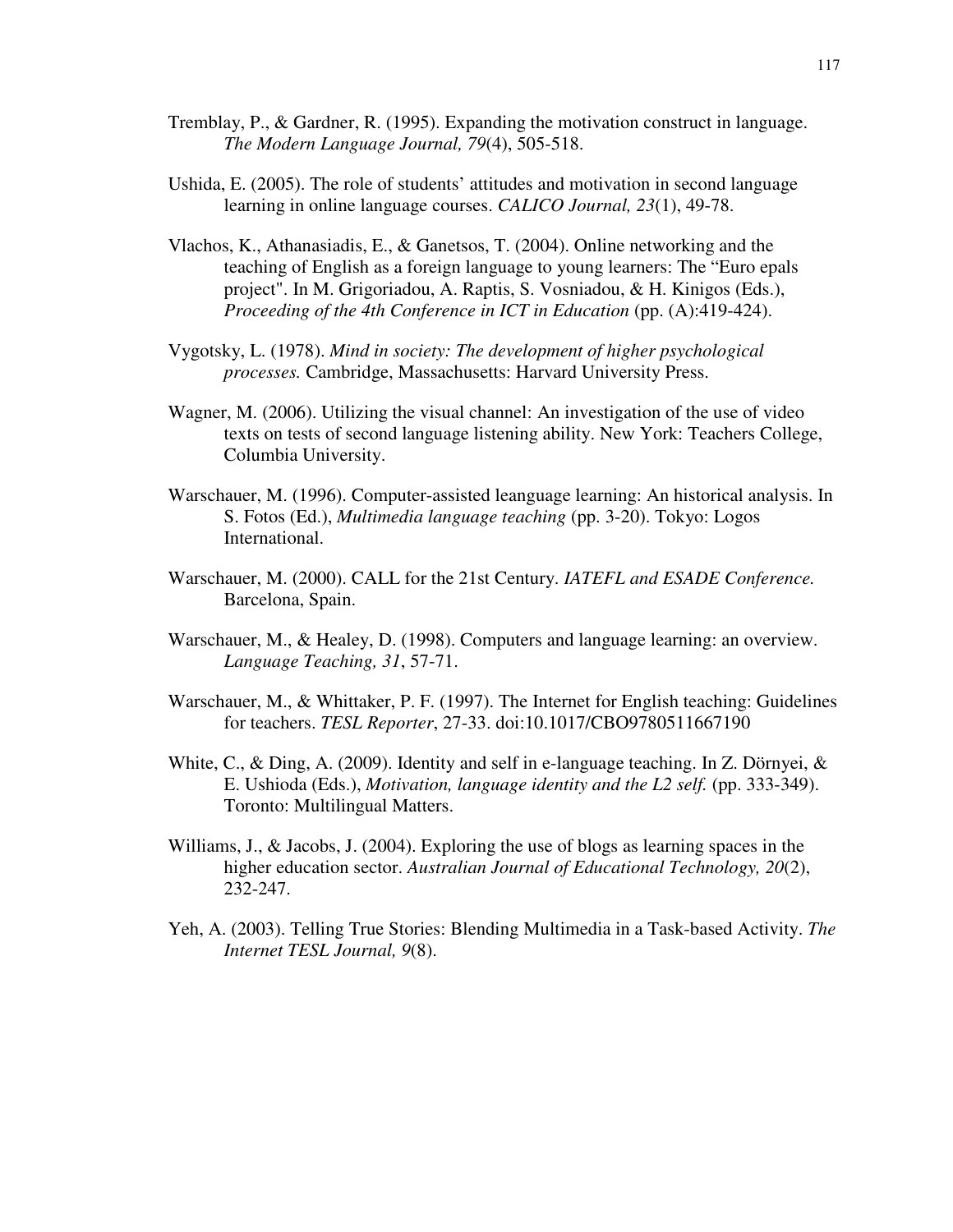# Appendices

# Appendix A: Study Survey

|                              | #                |                                     |
|------------------------------|------------------|-------------------------------------|
| Question                     | Responses        | Response                            |
| 01 Part A - I am learning    |                  |                                     |
| English because I will need  |                  |                                     |
| it in my future career.      |                  |                                     |
|                              | 18               | Strongly agree                      |
|                              | 19               | Agree                               |
|                              | $\mathfrak{Z}$   | Disagree                            |
|                              | $\boldsymbol{0}$ | Strongly disagree                   |
|                              | 1                | No response / prefer not to respond |
|                              |                  |                                     |
| 02 Part A - I am learning    |                  |                                     |
| English because I wish to    |                  |                                     |
| become a more                |                  |                                     |
| knowledgeable person:        |                  |                                     |
|                              | 24               | Strongly agree                      |
|                              | 16               | Agree                               |
|                              | $\boldsymbol{0}$ | Disagree                            |
|                              | $\mathbf{1}$     | Strongly disagree                   |
|                              | $\boldsymbol{0}$ | No response / prefer not to respond |
|                              |                  |                                     |
| 03 Part A - I am learning    |                  |                                     |
| English because It will      |                  |                                     |
| increase my chances at       |                  |                                     |
| getting a good job :         |                  |                                     |
|                              | 21               | Strongly agree                      |
|                              | 15               | Agree                               |
|                              | $\overline{4}$   | Disagree                            |
|                              | 1                | Strongly disagree                   |
|                              | $\boldsymbol{0}$ | No response / prefer not to respond |
|                              |                  |                                     |
| 04 Part A - I am learning    |                  |                                     |
| English because I want to be |                  |                                     |
| more respected by others :   |                  |                                     |
|                              | $\mathbf{1}$     | Strongly agree                      |
|                              | 12               | Agree                               |
|                              | 22               | Disagree                            |

## Study Survey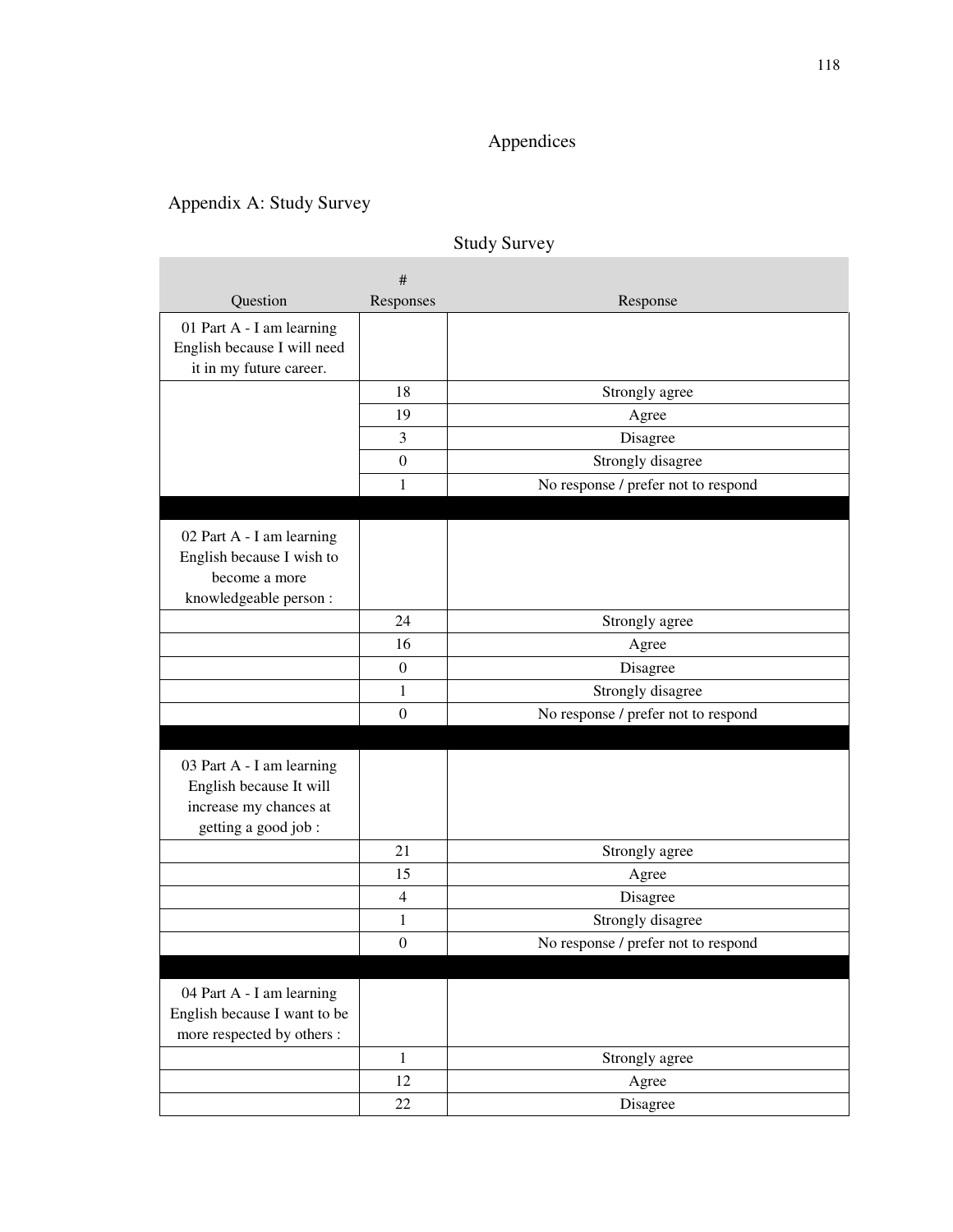|                                                                                                                                                      | $\#$                     |                                     |
|------------------------------------------------------------------------------------------------------------------------------------------------------|--------------------------|-------------------------------------|
| Question                                                                                                                                             | Responses                | Response                            |
|                                                                                                                                                      | $\overline{\mathcal{A}}$ | Strongly disagree                   |
|                                                                                                                                                      | 2                        | No response / prefer not to respond |
|                                                                                                                                                      |                          |                                     |
| 05 Part A - I am learning<br>English because It will help<br>me better understand films,<br>music, media, and texts in<br>English:                   |                          |                                     |
|                                                                                                                                                      | 23                       | Strongly agree                      |
|                                                                                                                                                      | 12                       | Agree                               |
|                                                                                                                                                      | $\overline{4}$           | Disagree                            |
|                                                                                                                                                      | 2                        | Strongly disagree                   |
|                                                                                                                                                      | $\theta$                 | No response / prefer not to respond |
| 06 Part A - I am learning<br>English because It will help<br>me search for the<br>information and materials in<br>English I need on the<br>Internet: |                          |                                     |
|                                                                                                                                                      | 16                       | Strongly agree                      |
|                                                                                                                                                      | 19                       | Agree                               |
|                                                                                                                                                      | 5                        | Disagree                            |
|                                                                                                                                                      | 1                        | Strongly disagree                   |
|                                                                                                                                                      | $\boldsymbol{0}$         | No response / prefer not to respond |
| 07 Part B - Taking an<br>English course is an<br>enjoyable experience :                                                                              |                          |                                     |
|                                                                                                                                                      | 13                       | Strongly agree                      |
|                                                                                                                                                      | 25                       | Agree                               |
|                                                                                                                                                      | 1                        | Disagree                            |
|                                                                                                                                                      | $\mathbf{1}$             | Strongly disagree                   |
|                                                                                                                                                      | $\mathbf{1}$             | No response / prefer not to respond |
| 08 Part B - I really enjoy<br>learning English outside of<br>the context of an English<br>course :                                                   |                          |                                     |
|                                                                                                                                                      | 20                       | Strongly agree                      |
|                                                                                                                                                      | 17                       | Agree                               |
|                                                                                                                                                      | $\overline{c}$           | Disagree                            |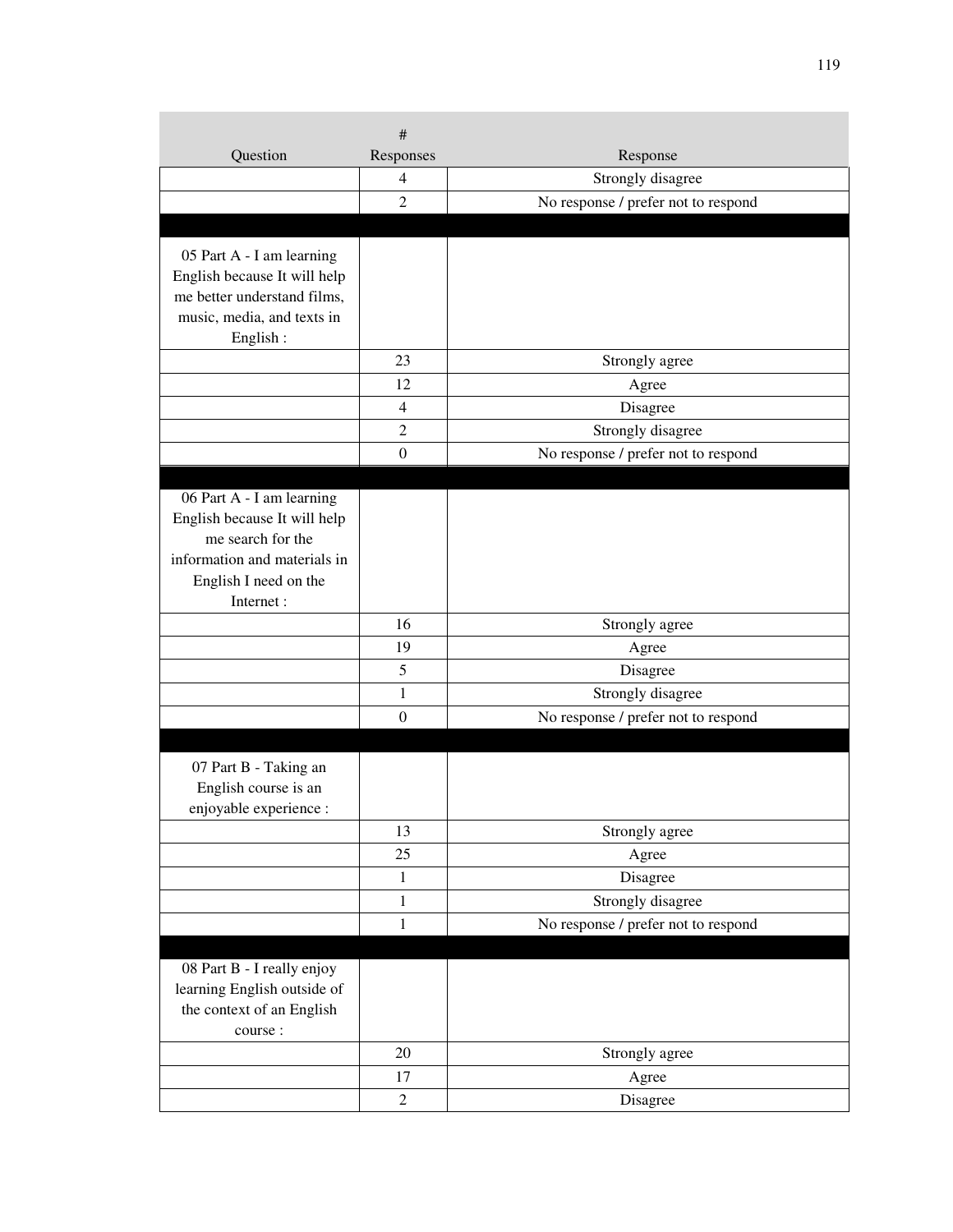| Question                                                     | #<br>Responses   | Response                            |
|--------------------------------------------------------------|------------------|-------------------------------------|
|                                                              | $\boldsymbol{0}$ | Strongly disagree                   |
|                                                              | $\overline{2}$   | No response / prefer not to respond |
|                                                              |                  |                                     |
|                                                              |                  |                                     |
| 09 Part B - I plan to learn as<br>much English as possible I |                  |                                     |
| am capable of learning :                                     |                  |                                     |
|                                                              | 16               | Strongly agree                      |
|                                                              | 19               | Agree                               |
|                                                              | 3                | Disagree                            |
|                                                              | 1                | Strongly disagree                   |
|                                                              | 1                | No response / prefer not to respond |
|                                                              |                  |                                     |
| 10 Part B - I would rather                                   |                  |                                     |
| spend my time on learning                                    |                  |                                     |
| other subjects than English :                                |                  |                                     |
|                                                              | 4                | Strongly agree                      |
|                                                              | 9                | Agree                               |
|                                                              | 18               | Disagree                            |
|                                                              | $\overline{4}$   | Strongly disagree                   |
|                                                              | 6                | No response / prefer not to respond |
|                                                              |                  |                                     |
| 11 Part B - When I leave                                     |                  |                                     |
| school, I shall stop learning                                |                  |                                     |
| English because it will be<br>too difficult for me for       |                  |                                     |
| example, lack of time, can't                                 |                  |                                     |
| learn if I don't take classes,                               |                  |                                     |
| $etc.$ :                                                     |                  |                                     |
|                                                              | $\boldsymbol{0}$ | Strongly agree                      |
|                                                              | 1                | Agree                               |
|                                                              | 27               | Disagree                            |
|                                                              | 12               | Strongly disagree                   |
|                                                              | $\mathbf{1}$     | No response / prefer not to respond |
|                                                              |                  |                                     |
| 12 Part B - I find it a waste                                |                  |                                     |
| of time to learn English:                                    |                  |                                     |
| $\boldsymbol{0}$                                             | $\mathbf{0}$     | Strongly agree                      |
| $\mathbf{1}$                                                 | $\mathbf{1}$     | Agree                               |
| $\overline{2}$                                               | 9                | Disagree                            |
| $\mathbf{1}$                                                 | 30               | Strongly disagree                   |
| $\boldsymbol{0}$                                             | $\boldsymbol{0}$ | No response / prefer not to respond |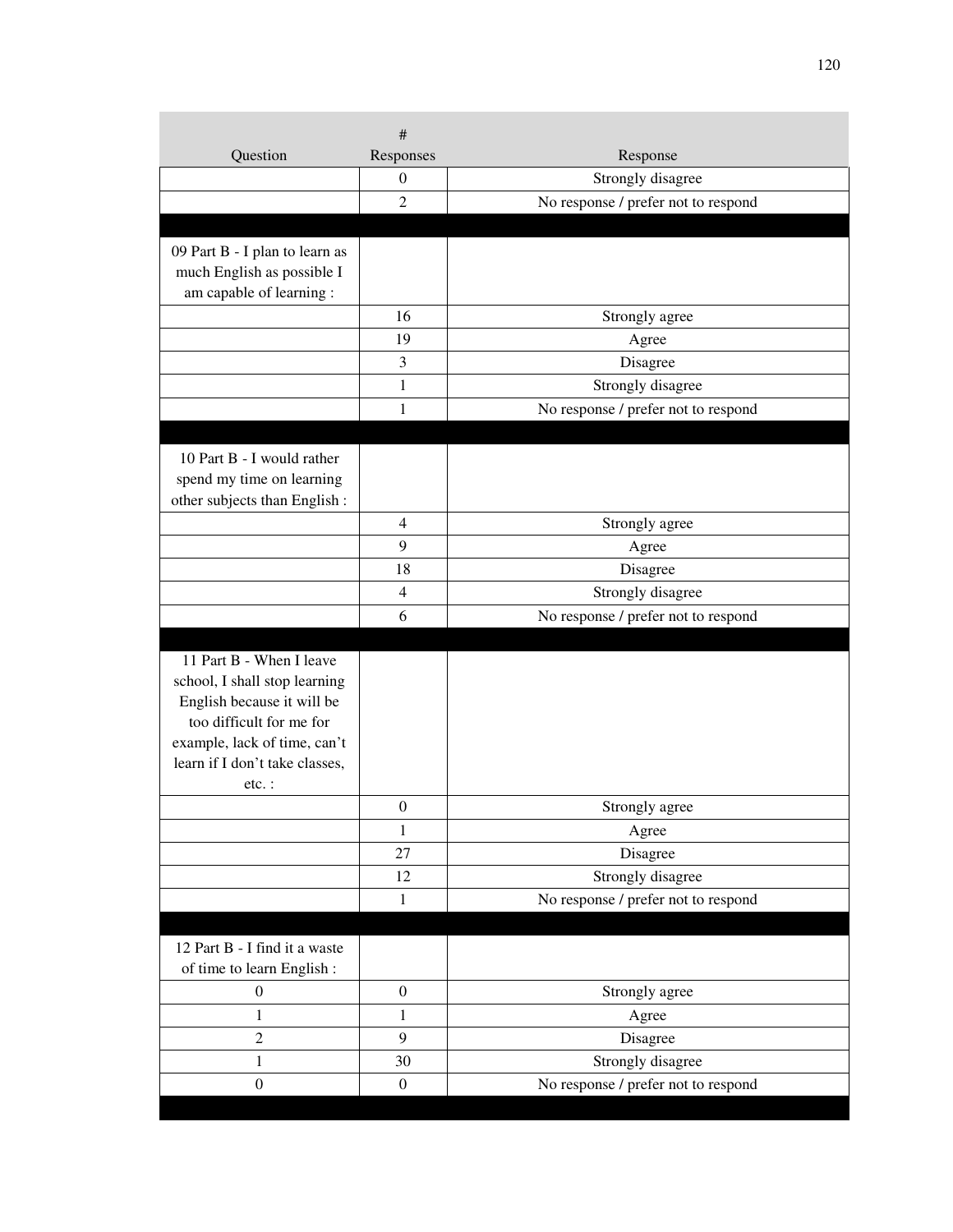|                                                   | #                |                                     |
|---------------------------------------------------|------------------|-------------------------------------|
| Question                                          | Responses        | Response                            |
| 13 Part B - I am primarily                        |                  |                                     |
| taking English courses                            |                  |                                     |
| because they are a                                |                  |                                     |
| compulsory component of                           |                  |                                     |
| my College program :                              |                  |                                     |
|                                                   | 3                | Strongly agree                      |
|                                                   | 16               | Agree                               |
|                                                   | 12               | Disagree                            |
|                                                   | $\tau$           | Strongly disagree                   |
|                                                   | $\overline{2}$   | No response / prefer not to respond |
|                                                   |                  |                                     |
| 14 Part C - I found the<br>online classroom       |                  |                                     |
| management system Moodle                          |                  |                                     |
| useful in improving my                            |                  |                                     |
| English:                                          |                  |                                     |
|                                                   | 5                | Strongly agree                      |
|                                                   | 27               | Agree                               |
|                                                   | 5                | Disagree                            |
|                                                   | $\boldsymbol{0}$ | Strongly disagree                   |
|                                                   | 4                | No response / prefer not to respond |
|                                                   |                  |                                     |
| 15 Part C - I found it easy to                    |                  |                                     |
| use Moodle:                                       |                  |                                     |
|                                                   | 19               | Strongly agree                      |
|                                                   | 19               | Agree                               |
|                                                   | 1                | Disagree                            |
|                                                   | $\mathbf{1}$     | Strongly disagree                   |
|                                                   | 1                | No response / prefer not to respond |
|                                                   |                  |                                     |
| 16 Part C - Compared to                           |                  |                                     |
| other English classes that<br>I've taken where no |                  |                                     |
|                                                   |                  |                                     |
| classroom management<br>system (such as Moodle)   |                  |                                     |
| was present, I spent less time                    |                  |                                     |
| working on English outside                        |                  |                                     |
| of classroom hours :                              |                  |                                     |
|                                                   | 6                | Strongly agree                      |
|                                                   | 18               | Agree                               |
|                                                   | 13               | Disagree                            |
|                                                   | $\mathbf{1}$     | Strongly disagree                   |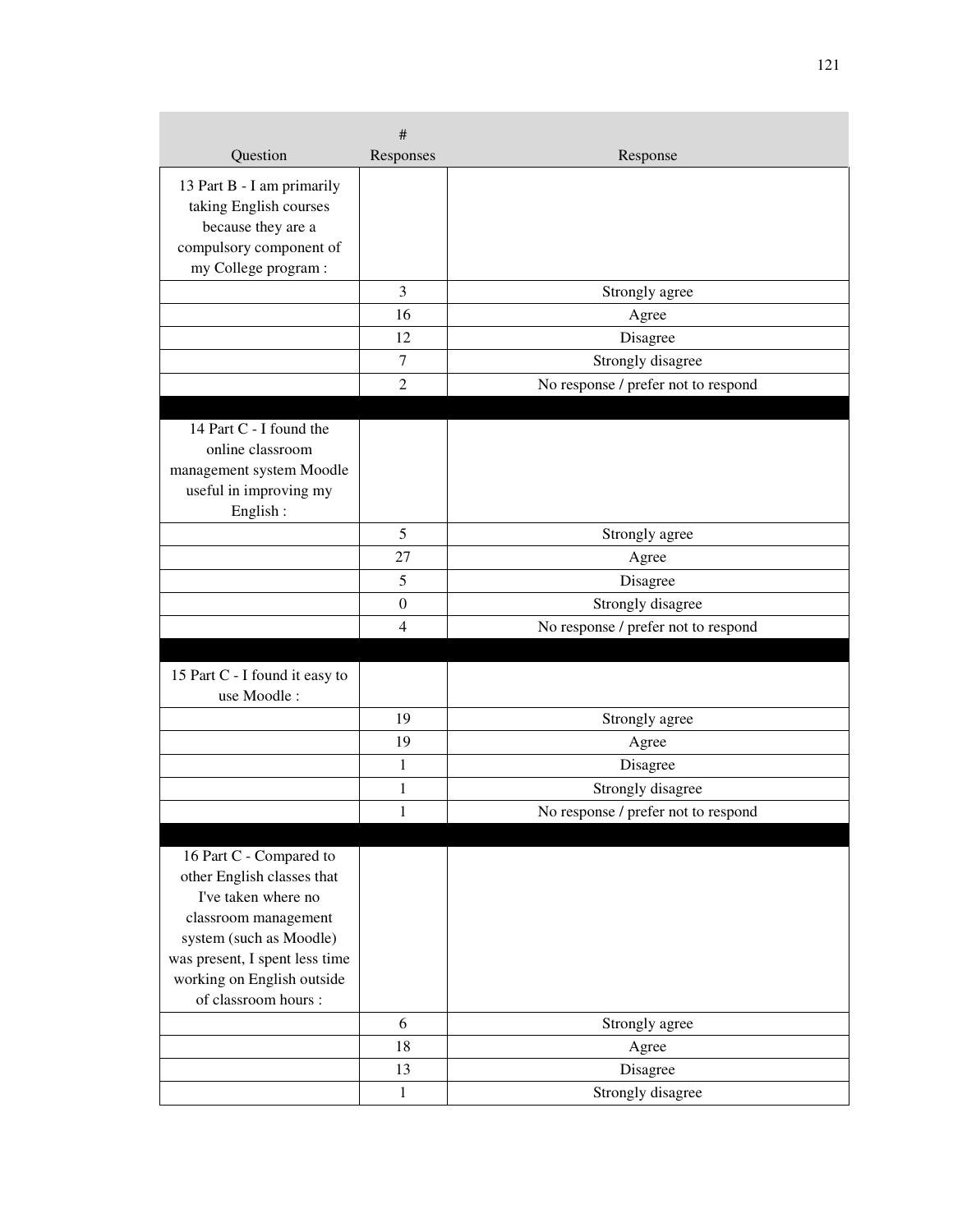|                                        | #              |                                                                                                             |
|----------------------------------------|----------------|-------------------------------------------------------------------------------------------------------------|
| Question                               | Responses      | Response                                                                                                    |
|                                        | 3              | No response / prefer not to respond                                                                         |
|                                        |                |                                                                                                             |
| 17 Part C - I find it more             |                |                                                                                                             |
| convenient to use Moodle to            |                |                                                                                                             |
| complete my homework                   |                |                                                                                                             |
| exercises compared to pen              |                |                                                                                                             |
| and paper exercises :                  |                |                                                                                                             |
|                                        | 18             | Strongly agree                                                                                              |
|                                        | 15             | Agree                                                                                                       |
|                                        | 5              | Disagree                                                                                                    |
|                                        | 2              | Strongly disagree                                                                                           |
|                                        | 1              | No response / prefer not to respond                                                                         |
|                                        |                |                                                                                                             |
| 18 Part D - I would prefer             |                |                                                                                                             |
| that my English classes took<br>place: |                |                                                                                                             |
|                                        |                |                                                                                                             |
|                                        | $\overline{2}$ | only in a standard classroom (students sitting at desks                                                     |
|                                        |                | without access to a computer)<br>only in a computer lab (students sitting in front of a                     |
|                                        | 6              | computer)                                                                                                   |
|                                        | 33             | in a mixture of both standard classrooms and computer labs                                                  |
|                                        | $\theta$       | (no response / prefer not to respond)                                                                       |
|                                        |                |                                                                                                             |
| 19 Part D - When assigned              |                |                                                                                                             |
| grammar homework, I prefer             |                |                                                                                                             |
|                                        |                |                                                                                                             |
|                                        | 15             | homework assignments that are completed on the online<br>classroom management system (Moodle)               |
|                                        |                | homework assignments that are completed in course books,                                                    |
|                                        | 5              | textbooks, or on paper                                                                                      |
|                                        |                |                                                                                                             |
|                                        |                | a mixture of homework assignments that are sometimes<br>completed on the online classroom management system |
|                                        |                | (Moodle) and sometimes completed in course books,                                                           |
|                                        | 21             | textbooks, or on paper                                                                                      |
|                                        | $\theta$       | (no response / prefer not to respond)                                                                       |
|                                        |                |                                                                                                             |
| 20 Part D - When I receive             |                |                                                                                                             |
| feedback on my reading                 |                |                                                                                                             |
| comprehension ability                  |                |                                                                                                             |
| during class I prefer :                |                |                                                                                                             |
|                                        | 19             | to receive this feedback directly from my teacher                                                           |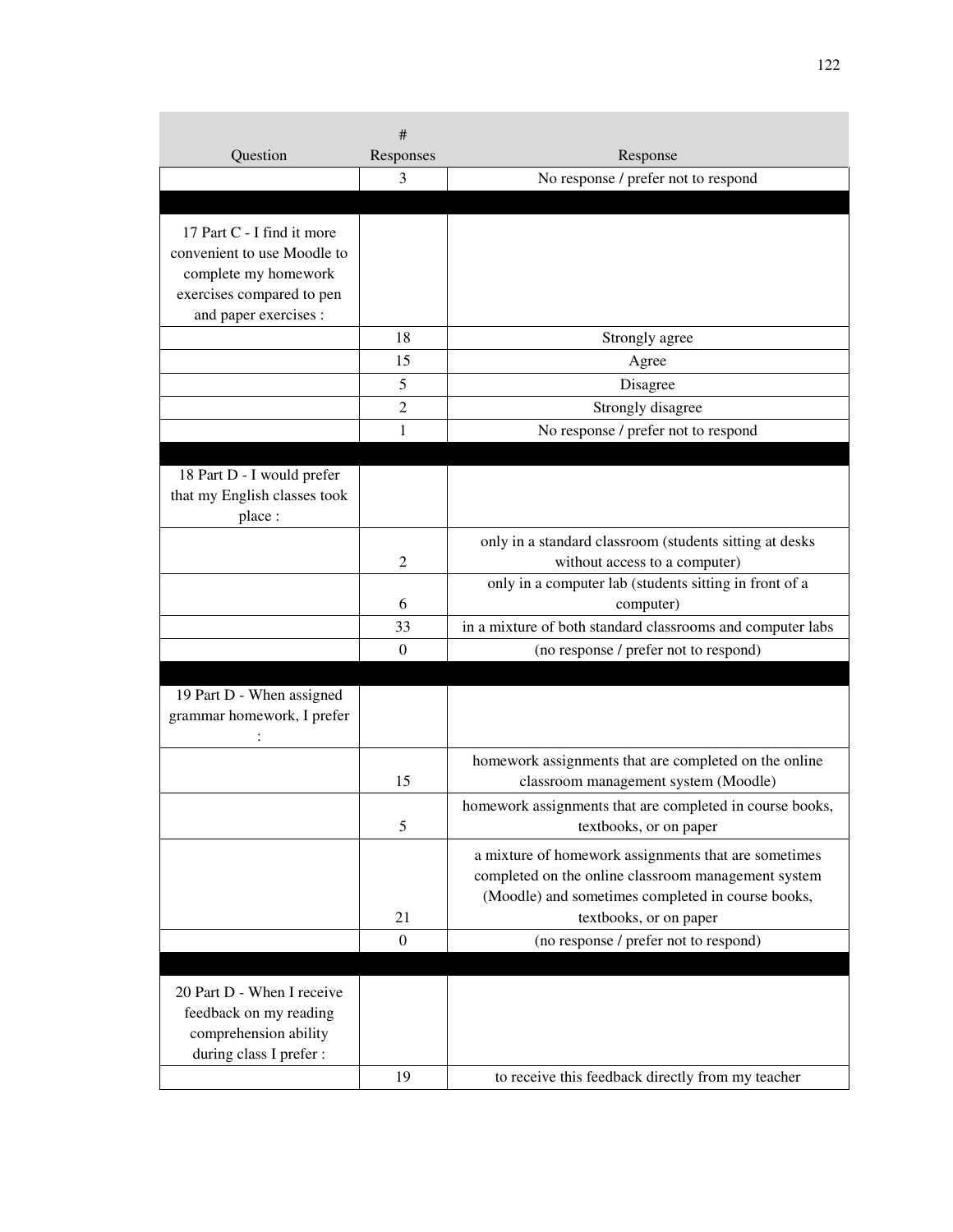| Question                                                                                                                                                | #<br>Responses | Response                                                                             |
|---------------------------------------------------------------------------------------------------------------------------------------------------------|----------------|--------------------------------------------------------------------------------------|
|                                                                                                                                                         |                |                                                                                      |
|                                                                                                                                                         | 5              | to receive this feedback directly from the classroom<br>management system (Moodle)   |
|                                                                                                                                                         |                | I do not have a preference on whether I receive this feedback                        |
|                                                                                                                                                         |                | from my teacher or the classroom management system                                   |
|                                                                                                                                                         | 16             | (Moodle)                                                                             |
|                                                                                                                                                         | 1              | (no response / prefer not to respond)                                                |
|                                                                                                                                                         |                |                                                                                      |
| 21 Part D - When I receive<br>feedback on my listening<br>comprehension ability<br>during class, I prefer :                                             |                |                                                                                      |
|                                                                                                                                                         | 22             | to receive this feedback directly from my teacher                                    |
|                                                                                                                                                         |                | to receive this feedback directly from the classroom                                 |
|                                                                                                                                                         | 3              | management system (Moodle)                                                           |
|                                                                                                                                                         |                | I do not have a preference on whether I receive this feedback                        |
|                                                                                                                                                         |                | from my teacher or the classroom management system                                   |
|                                                                                                                                                         | 14             | (Moodle)                                                                             |
|                                                                                                                                                         | $\overline{2}$ | (no response / prefer not to respond)                                                |
|                                                                                                                                                         |                |                                                                                      |
| 22 Part D - If our English<br>course had access to an on-<br>campus computer language<br>lab to practise our speaking<br>skills during class time :     |                |                                                                                      |
|                                                                                                                                                         | 4              | I would not be interested in using this service                                      |
|                                                                                                                                                         | 24             | I would be interested in using this service once or twice<br>during the course       |
|                                                                                                                                                         | 8              | I would be interested in using this service three to five times<br>during the course |
|                                                                                                                                                         | $\overline{c}$ | I would be interested in using this service six or more times<br>during the course   |
|                                                                                                                                                         | 3              | (no response / prefer not to respond)                                                |
|                                                                                                                                                         |                |                                                                                      |
| 23 Part D - If our English<br>course had access to an on-<br>campus computer language<br>lab to practise our speaking<br>skills outside of class time : |                |                                                                                      |
|                                                                                                                                                         | 11             | I would not be interested in using this service                                      |
|                                                                                                                                                         |                | I would be interested in using this service once or twice                            |
|                                                                                                                                                         | 18             | during the course                                                                    |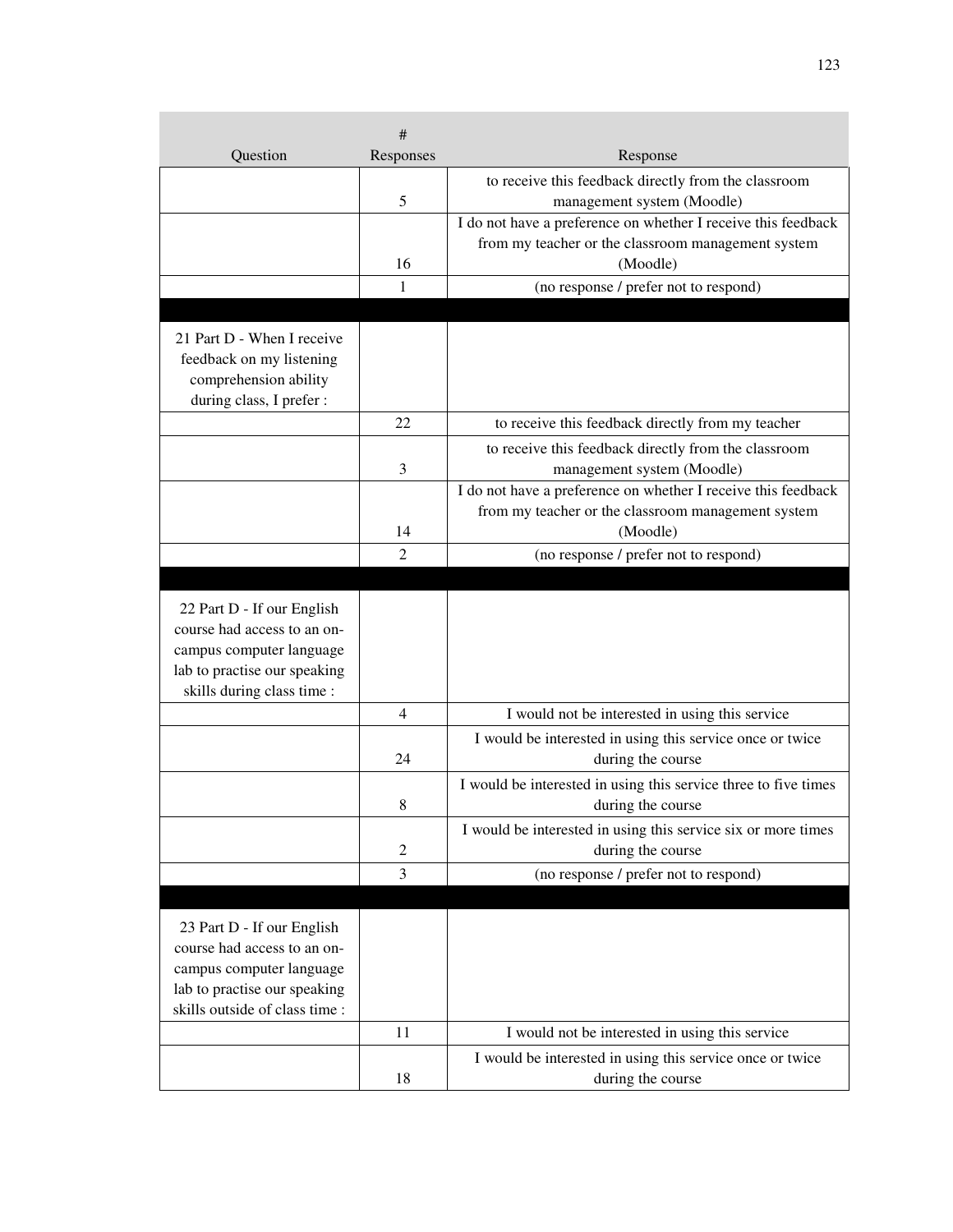|                                            | #              |                                                                 |
|--------------------------------------------|----------------|-----------------------------------------------------------------|
| Question                                   | Responses      | Response                                                        |
|                                            |                | I would be interested in using this service three to five times |
|                                            | 6              | during the course                                               |
|                                            |                | I would be interested in using this service six or more times   |
|                                            | 3              | during the course                                               |
|                                            | 3              | (no response / prefer not to respond)                           |
|                                            |                |                                                                 |
| 24 Part D - If our English                 |                |                                                                 |
| course had access to an                    |                |                                                                 |
| online language service that               |                |                                                                 |
| was accessible from my                     |                |                                                                 |
| home to practise our                       |                |                                                                 |
| speaking skills outside of<br>class time : |                |                                                                 |
|                                            | 10             | I would not be interested in using this service                 |
|                                            |                | I would be interested in using this service once or twice       |
|                                            | 17             | during the course                                               |
|                                            |                |                                                                 |
|                                            |                | I would be interested in using this service three to five times |
|                                            | 6              | during the course                                               |
|                                            |                | I would be interested in using this service six or more times   |
|                                            | 5              | during the course                                               |
|                                            | 3              | (no response / prefer not to respond)                           |
|                                            |                |                                                                 |
| 25 Part D - The most                       |                |                                                                 |
| enjoyable interaction I had                |                |                                                                 |
| during this course was with :              |                |                                                                 |
|                                            |                | the face to face conversations with other students in the       |
|                                            | 30             | course, while we were in class                                  |
|                                            |                | the online interactions, such as the community fora (forum)     |
|                                            |                | on the online classroom management system (Moodle), while       |
|                                            | 3              | we were in class                                                |
|                                            |                | the online interactions, such as the community fora (forum)     |
|                                            |                | on the online classroom management system (Moodle),             |
|                                            | $\overline{2}$ | outside of class                                                |
|                                            |                | assignments where no interaction with other people at all was   |
|                                            | 3              | involved                                                        |
|                                            | 2              | (no response / prefer not to respond)                           |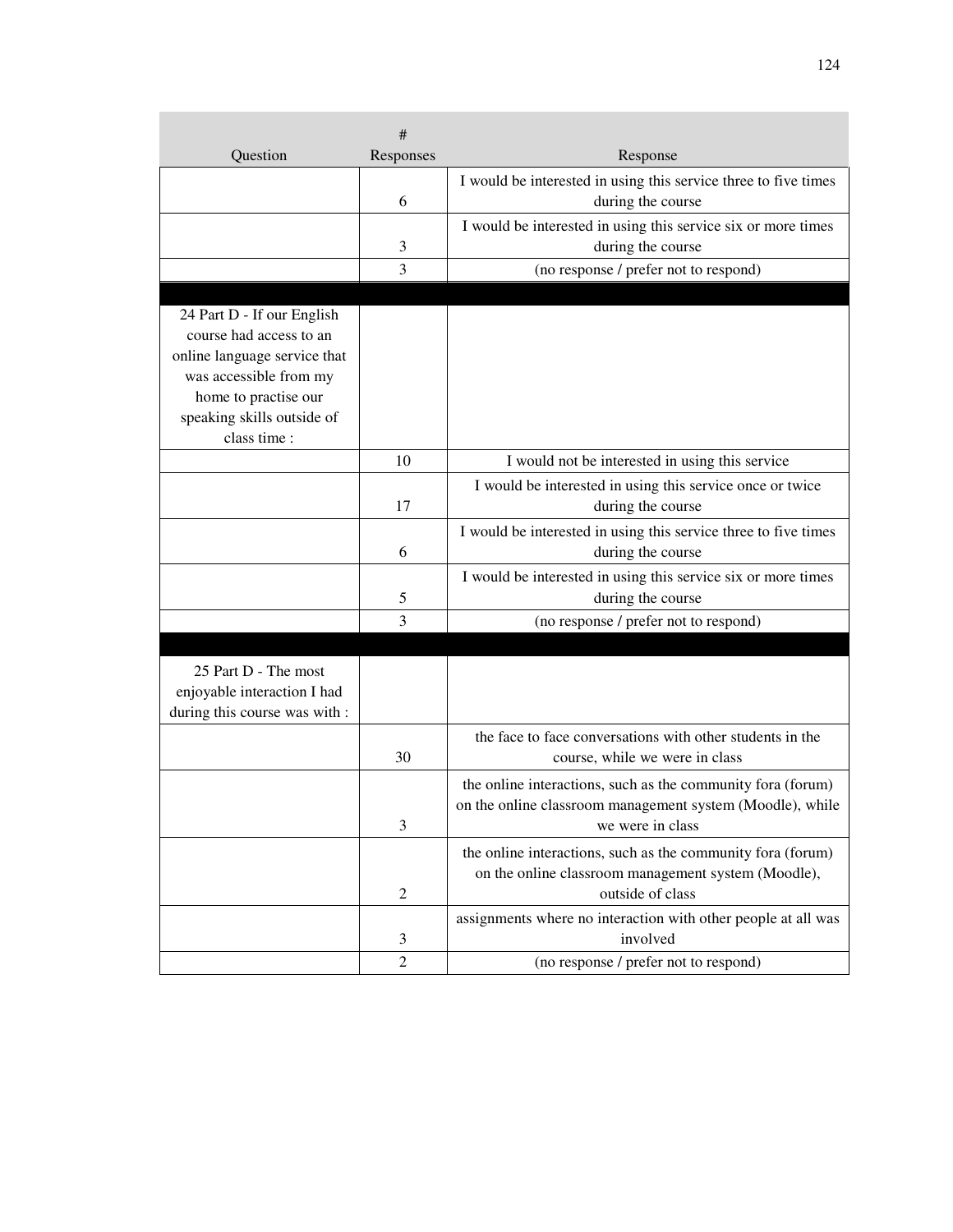## Appendix B: Coursework and CALL Activities

## Weekly Syllabus – Upper-Intermediate ESL Course

Week 1

- Introduction to the course: presentation of the course plan and classroom rules
- Improvisation activity (random match discussions)
- Overview of the electronic classroom—Moodle
- Essay writing: introduction, body and conclusion
- Diagnostic and formative writing
- Visit to the campus bookstore
- Homework:
	- 1. Create a Moodle account
	- 2. Read the course plan (this document). [10 minutes]

- Grammar (revision): « present perfect versus simple past »
- Dissertations (essays)—the primary types
- Essay writing: introduction, body and conclusion
- « Thesis statements »
- Explanation and preparation:
	- 1. Summative essay (written production) for Day 4
	- 2. Workshop facilitation
- Homework:
	- 1. Complete Open Road exercises: unit 33 exercises 4 and 5 (page 30). [30 minutes]
	- 2. Complete Moodle grammar exercises (Day 2). [30 minutes]
	- 3. Prepare for the summative writing assignment on Day 4. Consult Moodle (Day 2) for complete details. [30 minutes]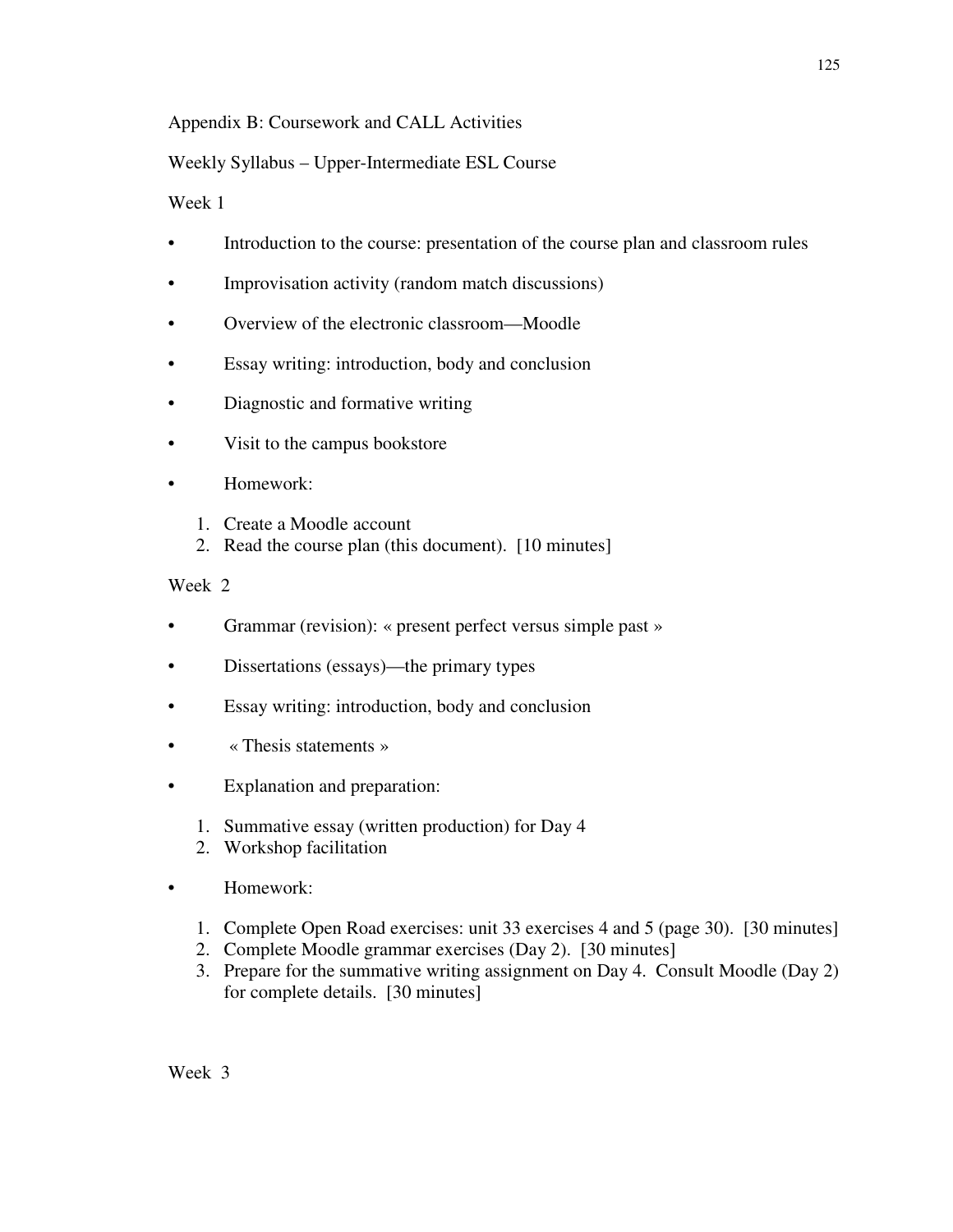- Grammar: « gerunds & infinitives »
- Workshop & discussion (random match discussions)
- Essays: « body paragraphs »
- Writing workshop
- Devoirs:
	- 1. Group 1—final preparations for next week's workshop
	- 2. Read the explanations on « gerunds & infinitives »: unit 9, pages 88 to 90. [10 minutes]
	- 3. Complete the grammar exercises in Open Road: unit 9 exercises 5, 6 and 7. [30 minutes]
	- 4. Preparation for the summative writing assignment on Day 4. Consult Moodle (Day 2) for complete details. [30 minutes]
	- 5. Complete the Moodle grammar exercises (Day 3). [20 minutes]

- Workshops & discussion
- Catch-up and revision (prepare your questions in advance)
- Prezi exercise
- Written production: explanations and preparations for the revision techniques workshop
- Written production [during the semester]: write a mini-essay
- Devoirs:
	- 1. Group 2—final preparations for next week's workshop
	- 2. Moodle activities and debrief on today's workshop (forum activity) [30 minutes]
	- 3. Research and preparation for the revision techniques workshop [45 minutes]

- Workshops & discussion (random match discussions)
- Grammar:
	- 1. The active and passive voice
	- 2. Sentence types: « simple », « compound », and « complex »
- Explanations and preparation: summative essay (written production) for Day 7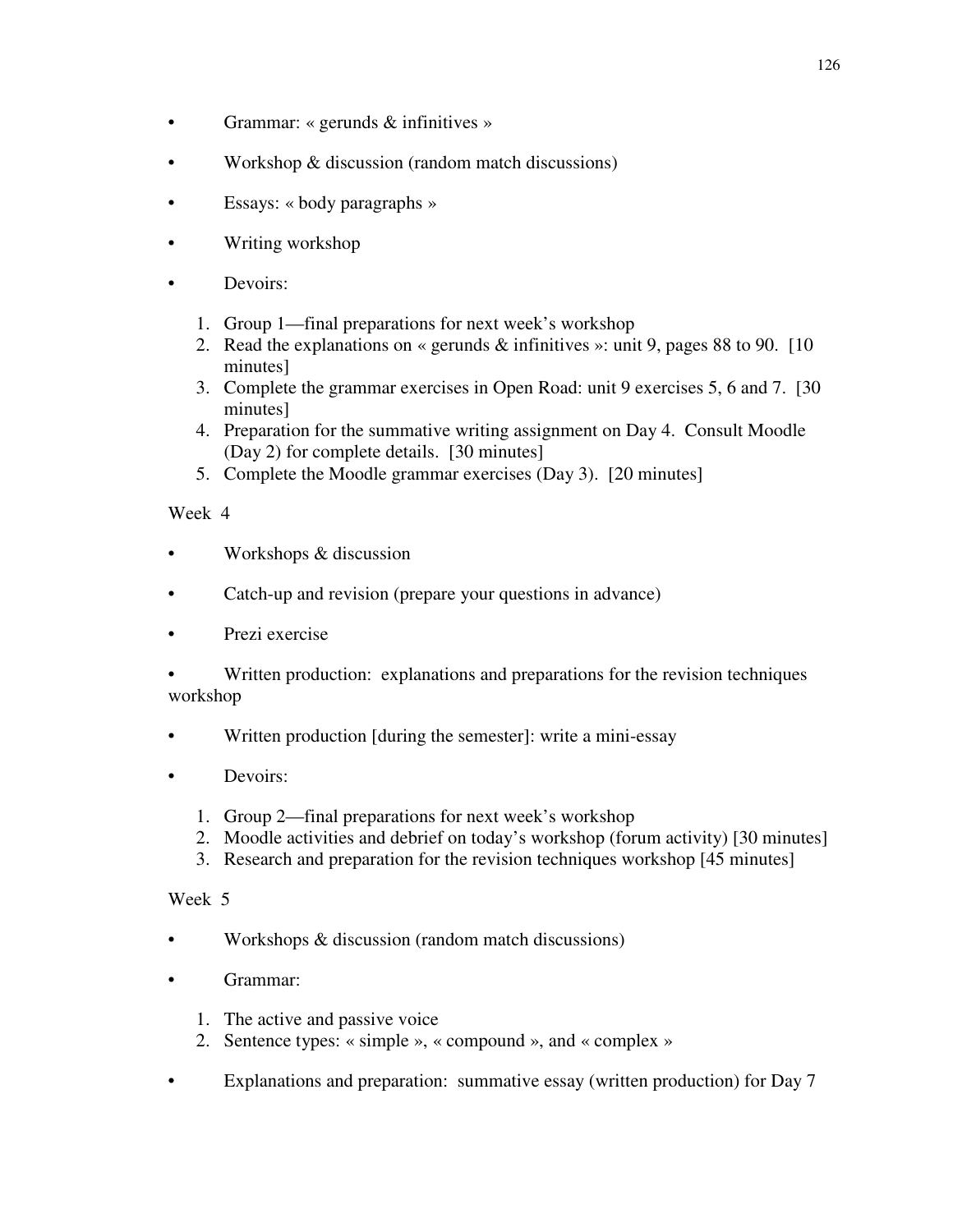- Homework:
	- 1. Group 3—final preparations for next week's workshop
	- 2. Moodle & ePals project / activities and debrief on today's workshop [30 minutes]
	- 3. Complete the grammar exercises in Open Road: unit 9 exercises 1 and 2 (page 85). [30 minutes]
	- 4. Preparation for Day 7's writing activity. Consult Moodle (Day 5) for complete details. [15 minutes]
	- 5. Research and preparation for the revision techniques presentations [15 minutes]

- Revision Techniques workshop
- Workshops & discussion
- Grammar: transition words and phrases
- Homework:
	- 1. Moodle & ePals project / activities and debrief on today's workshop (forum activity) [30 minutes]
	- 2. Preparation for Day 7's summative writing activity. Consult Moodle (Day 5) for complete details. [60 minutes]

### Week 7

- Catch-up and revision (prepare your questions in advance)
- Written production [during the semester]: essay writing
- Homework:
	- 1. Group 4—final preparations for next week's workshop

- Workshops  $&$  discussion
- Grammar: « word choice & spelling »
- Written comprehension: « identification of authorial bias and intent »
- Devoirs:
	- 1. Group 5—final preparations for next week's workshop
	- 2. Moodle & ePals project / activities and debrief on today's workshop (forum activity) [30 minutes]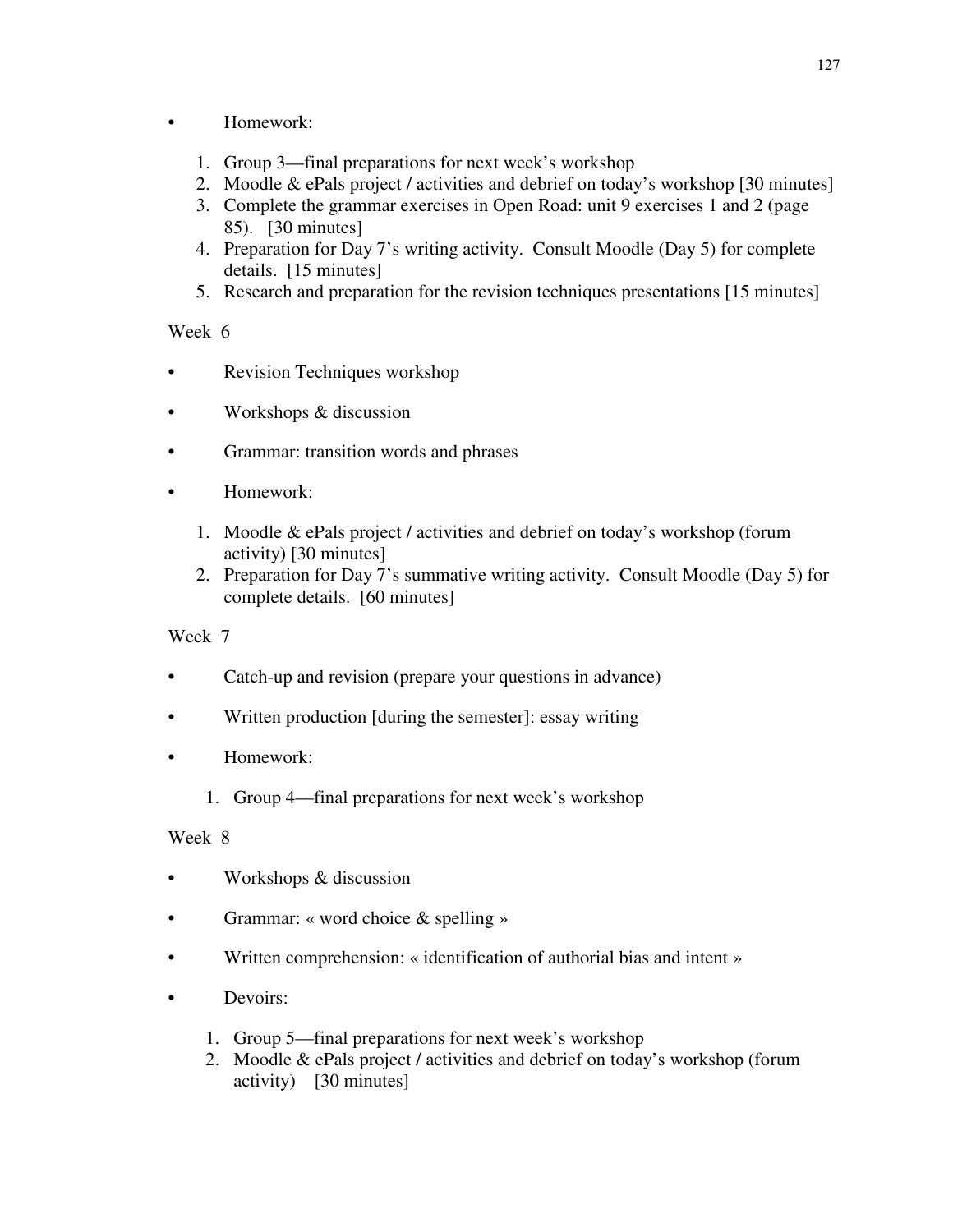- 3. Complete the grammar exercises in Open Road: unit 12, exercises 7, 6, 5 et 2 (page 116). [30 minutes]
- 4. Complete the Moodle grammar exercises (Day 8). [30 minutes]

- Workshops & discussion
- Grammar: « Modals »
- Revision Techniques
- Homework:
	- 1. Group 6—final preparations for next week's workshop
	- 2. Moodle activities and debrief on today's workshop [30 minutes]
	- 3. Complete the grammar exercises in Open Road: unit 5 exercises 1, 2, 3 et 4 (page 44). [30 minutes]
	- 4. Complete the Moodle grammar exercises (Day 9). [30 minutes]

# Week 10

- Workshops & discussion
- Grammar: « Conditionals »
- Homework:
	- 1. Moodle activities and debrief on today's workshop (forum activity) [30 minutes]
	- 2. Complete the grammar exercises in Open Road: unit 6 exercises 1, 2, 3 et 4 (page 53). [30 minutes]
	- 3. Complete the Moodle grammar exercises (Day 10). [30 minutes]

- Workshops & discussion
- Explanations and preparation:
	- 1. Grammar and vocabulary test, Day 12
	- 2. Revision techniques test, Day 12
	- 3. Oral production—final exam, Days 13, 14
	- 4. Written comprehension: final exam [7.5%]
	- 5. Oral comprehension: final exam [7.5%]
- Homework:
	- 1. Prepare for the final exam (oral production). Consult « Day 11 » on Moodle. [30 minutes]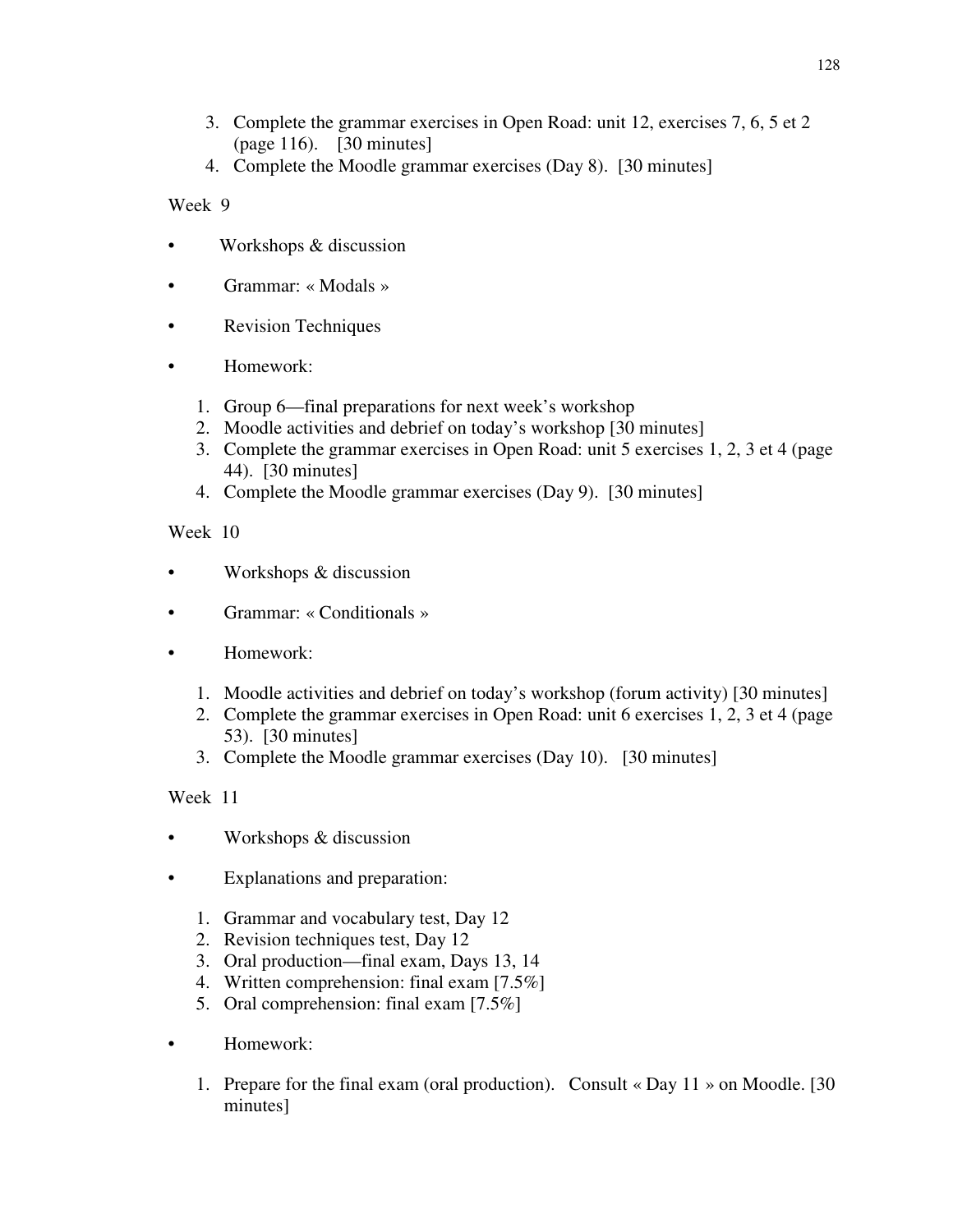- 2. Prepare for the revision techniques test. Consult « Day  $11 \times$  on Moodle. [30] minutes]
- 3. Prepare for the grammar and vocab test. Consult « Day 11 » on Moodle. [30 minutes]

• Explanations and preparation: written production—final exam, essay (common exam period)

- Grammar and vocab test
- Written production: test—revision techniques test  $[5\%]$
- Homework:
	- 1. Prepare for the final exam (oral production). Consult « Day 11 » on Moodle for complete details. [120 minutes]

Week 13 and 14,

- Oral production: final exam [15%]
- Homework:
	- 1. Prepare for the final exam (written production). Consult « Day 12 » on Moodle for complete details [70 minutes x 2]

Week 15 (Common exam period)

• Written production: final exam (essay) [15%]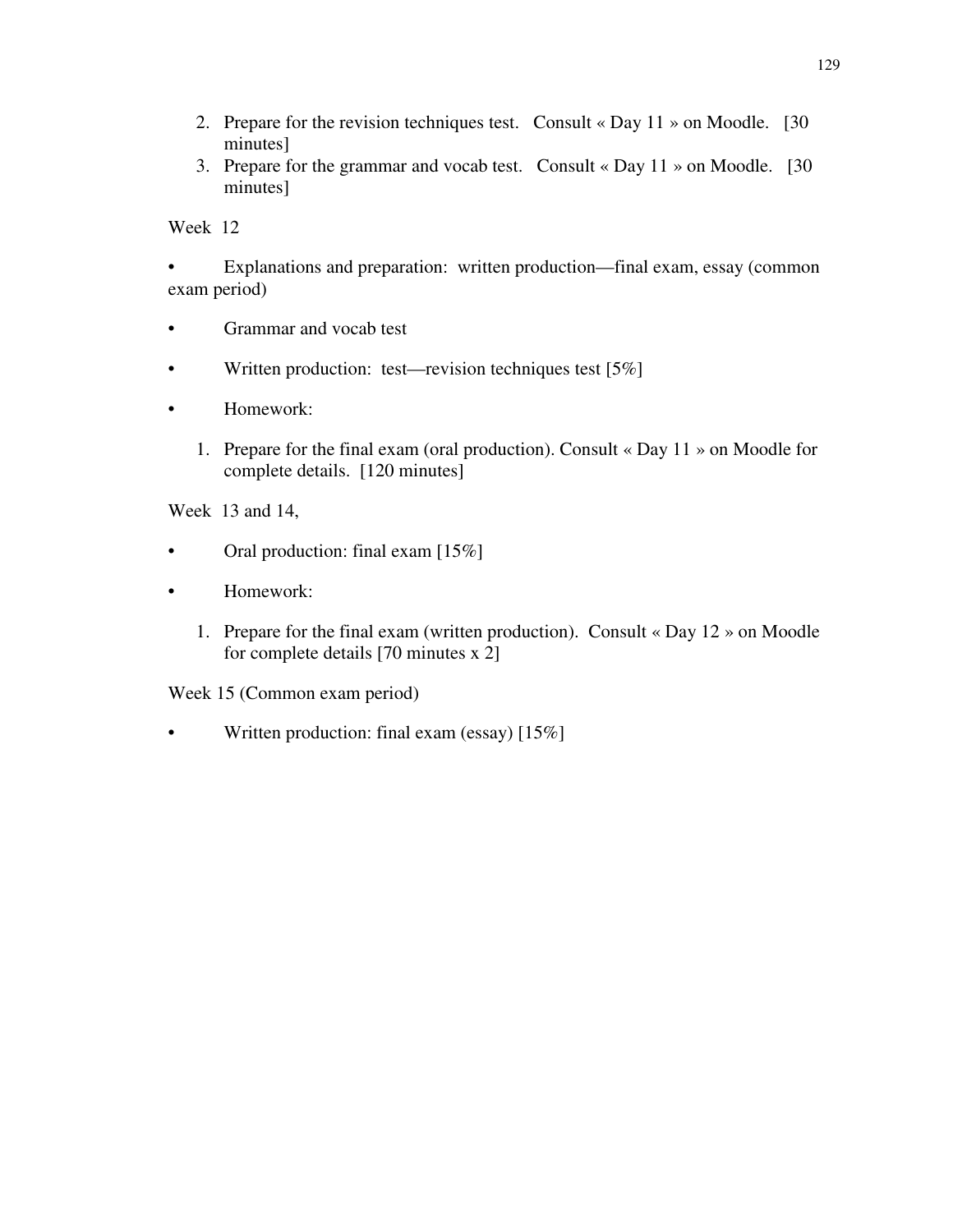### Appendix C: Weekly Syllabus – Advanced ESL Course

### Week 1

- Introduction to the course: presentation of the course plan and classroom rules
- Improvisation activity (random match discussions)
- Overview of the electronic classroom—Moodle
- Literary elements: compare and contrast / the importance of literary terminology
- Visit to the campus bookstore

### Week 2

- Written production: structure of a literary analysis
- Prezi exercise
- Preparation: written production, Day 3
- Literary elements: plot (intrigue)
- Grammar: sentences and sentence structure (simple, compound, complex and compound complex)

### Week 3

- Oral production: structure of a literary analysis (random match discussions)
- Written production (formative): comparison of two films or two stories
- Literary elements: setting (cadre)
- Error analysis: gerunds and infinitives
- Preparation: written production, Day 5
- Moodle: social media

#### Week 4

• Literary elements: characterization (peinture des personnages)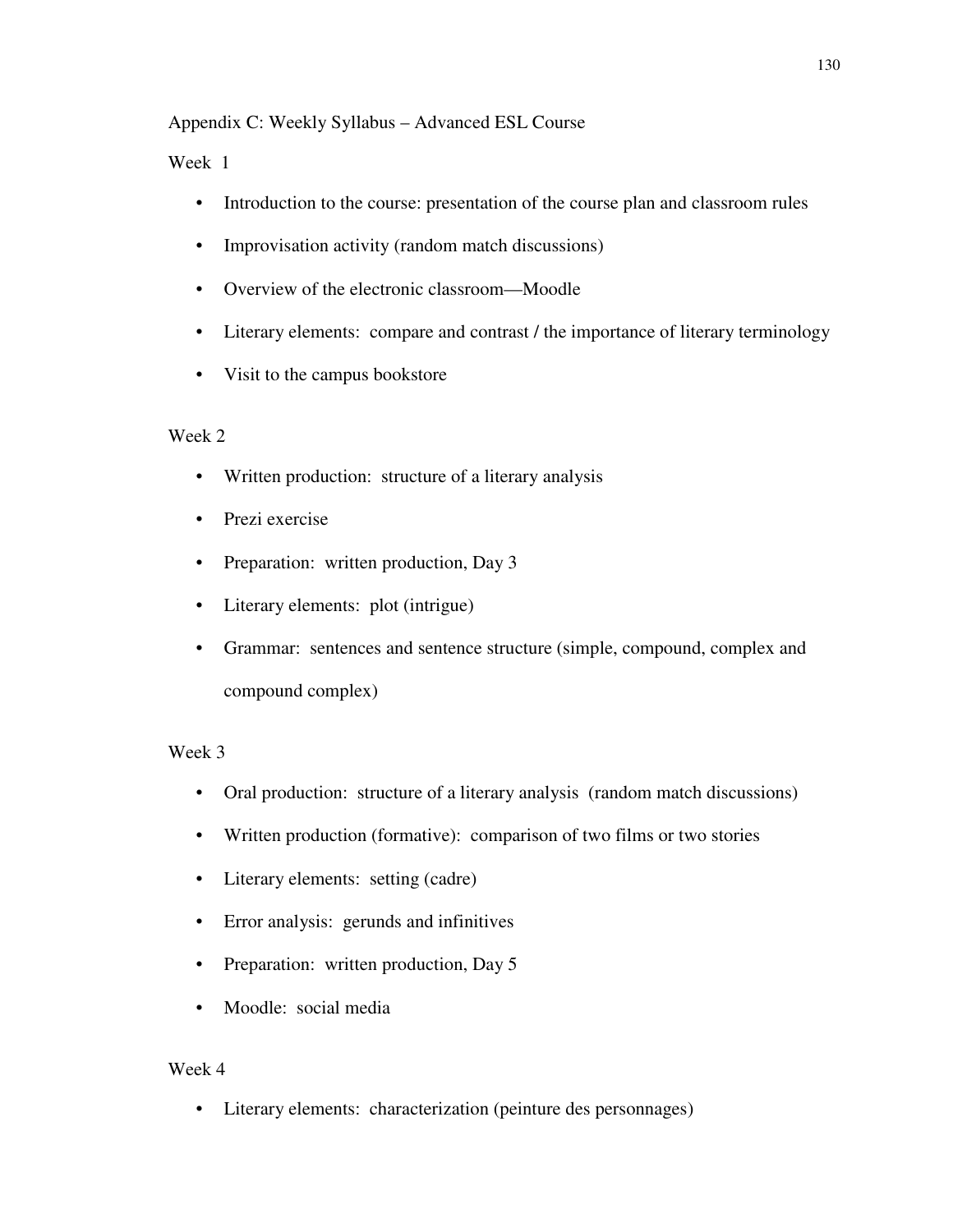- Grammar: clauses and clause structure (adverbial, relative, and noun clauses, as well as participial phrases and appositives)
- Improvisation activities
- Written production: revision techniques

• Written production: midterm exam [15%]

### Week 6

- Literary elements: theme, narration, and point of view
- Preparation: oral production, Days 8 et 9
- Random match discussions
- Error analysis: punctuation and capitalization; tense and aspect

### Week 7

- Literary elements: style
- Error analysis: subject-verb agreement; dangling and misplaced modifiers; parallelism
- Oral production (formative): comparison of two films or two stories

### Weeks 8 and 9

• Oral production: midterm exam [15%]

- Media analysis: film
- Improvisation activities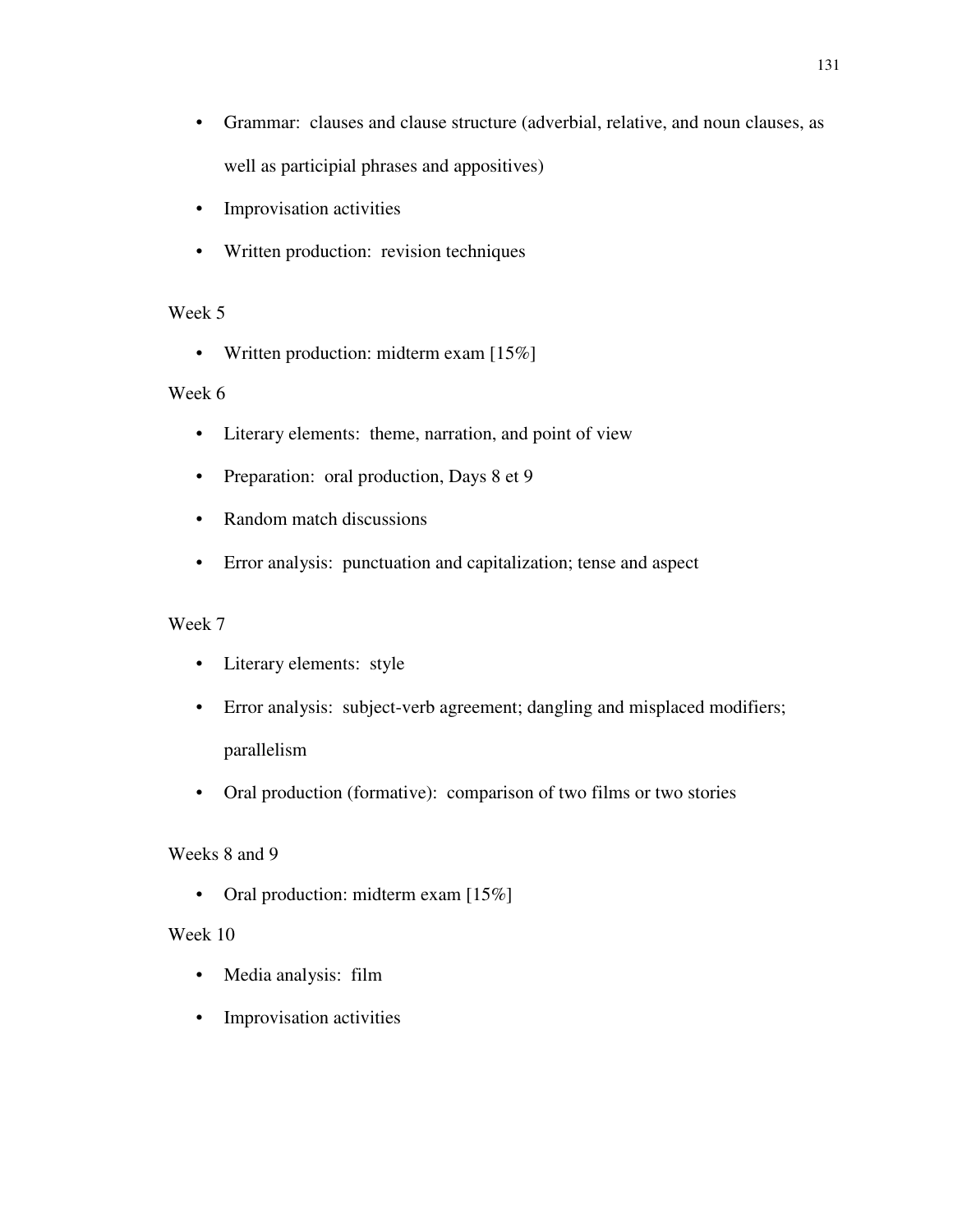- Literary elements: test (plot, setting, characterization, theme, narration, point of view, and style) [7%]
- Preparation: revision techniques, Day 12
- Preparation: oral production, Days 13 et 14
- Grammar: test [7%]

## Week 12

- Preparation: written production, common exam period
- Written production: test—revision techniques [5%]

### Weeks 13 and 14

• Oral production: final exam [25%]

Week 15 (Common exam period—see Moodle for exact date)

• Written production: final exam [20%]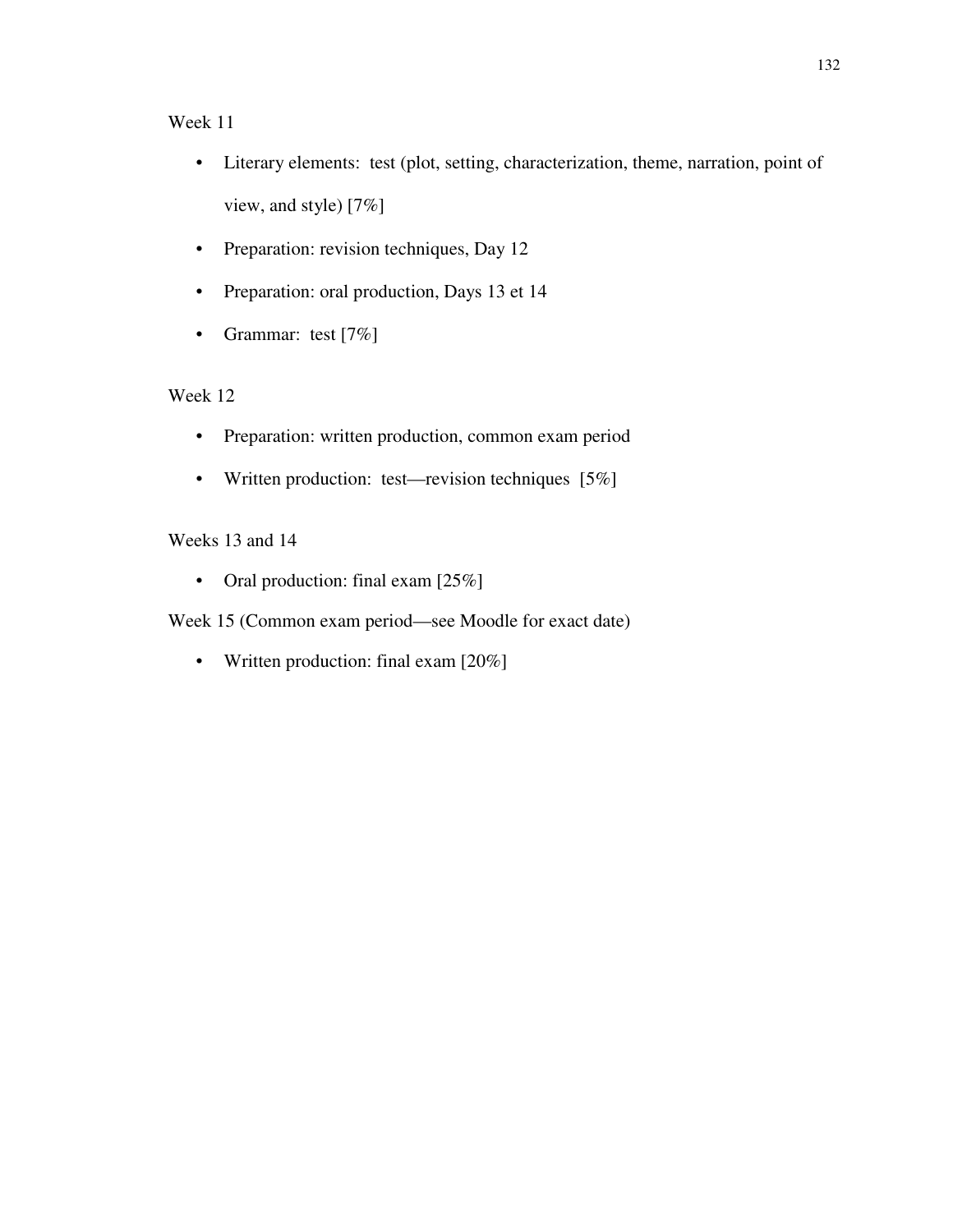#### Appendix D: Letter of Information for Study Participants



*Study: Motivation and Computer Assisted Language Learning (CALL)* 

### LETTER OF INFORMATION

### **Introduction**

My name is Jamie Bridge and I am a Master's student at the Faculty of Education at The University of Western Ontario. I am currently conducting research into English as a Second Language student motivation levels toward computer-assisted language learning (CALL) and would like to invite you to participate in this study.

#### **Purpose of the study**

The aims of this study are to determine:

- whether technology motivates second language learners and, if it does, which specific aspects of the technology are responsible for motivating them;
- what benefits of the inclusion of CALL in their second language courses do learners perceive; and
- whether second language learners perceive the inclusion of CALL in their second language courses as a positive factor that motivates them to attain higher achievement levels.

### **If you agree to participate**

If you agree to participate in this study you will be asked to complete an online electronic survey that will take approximately 30 minutes to complete. Completion and submission of the survey indicates your consent to participate in that part of the study. You may be contacted after you have completed the survey and asked if you would like to participate in a group interview on the College campus as a follow-up to your survey responses. The interview will last approximately 45-minutes and will seek to clarify your survey responses (for example, why you preferred one instruction method over another). This group interview will be audio-recorded and transcribed into written format.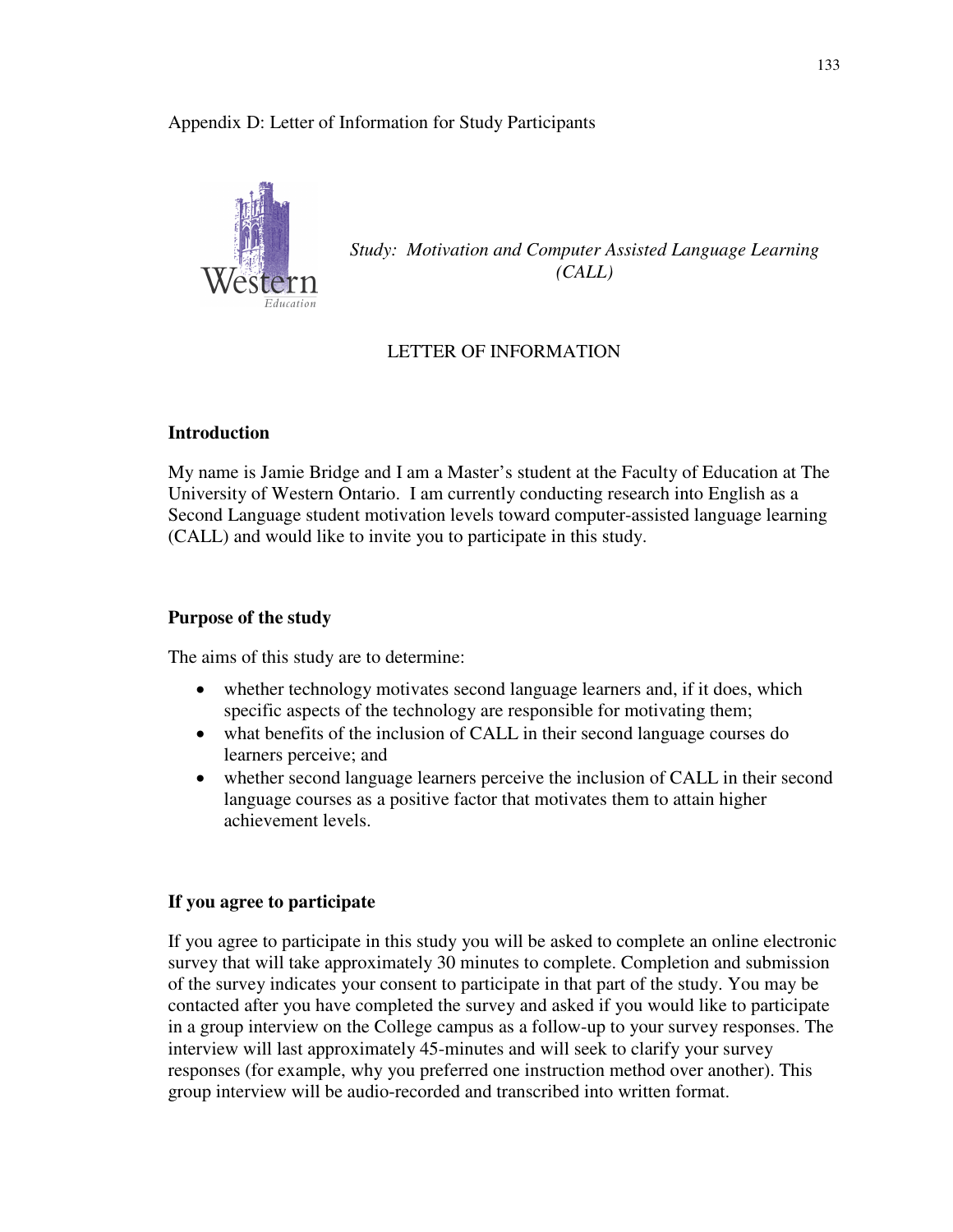#### **Confidentiality**

The information collected will be used for research purposes only, and neither your name nor information which could identify you will be used in any publication or presentation of the study results. All information collected for the study will be kept confidential. Throughout the study process, your name will not be associated with the data (fictitious names will be used in the final presentation of the study results). As information is collected for the study, it will be encrypted and ultimately destroyed (electronically deleted) once the study results are presented.

#### **Risks & Benefits**

There are no known risks to participating in this study.

#### **Voluntary Participation**

This invitation to participate in the study is addressed to all of the students that participated in any of my Fall 2010 English as a Second Language courses. Participation in all phases of this study is voluntary. You may accept to participate in only one phase (the survey, for example) and not another phase, refuse to participate entirely, refuse to answer any questions or withdraw from the study at any time with no effect on your academic status.

#### **Questions**

If you have any questions about the conduct of this study or your rights as a research participant you may contact the Manager, Office of Research Ethics, The University of Western Ontario at 519-661-3036 or ethics @uwo.ca. If you have any questions about this study, please contact me at [telephone number / e-mail] or my faculty advisor, Farahnaz Faez, at [telephone number / e-mail].

This letter is yours to keep for future reference.

**Accessing the Survey**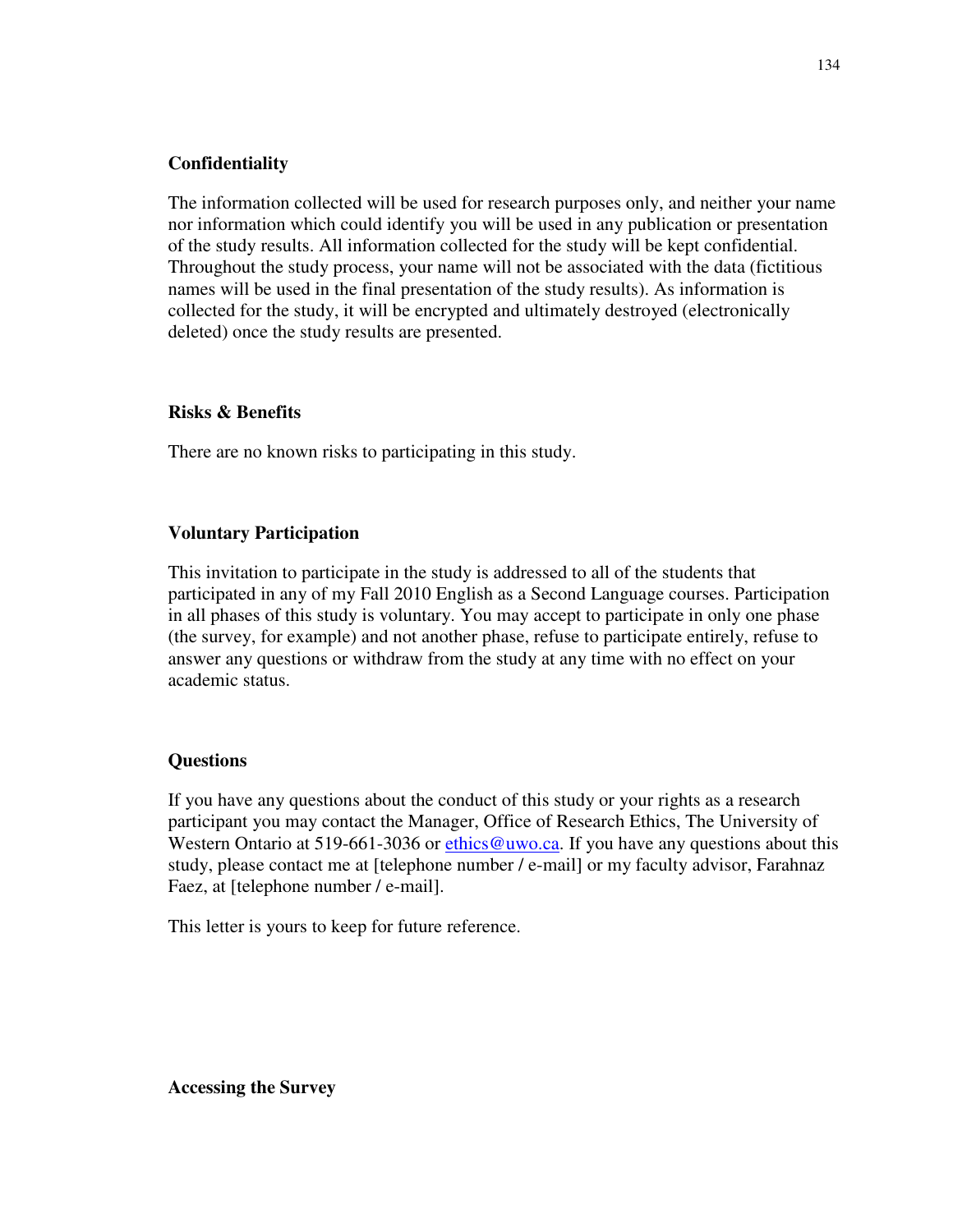If you wish to participate in the survey please click [URL, based on student's class inserted here]

Sincerely,

Jamie Bridge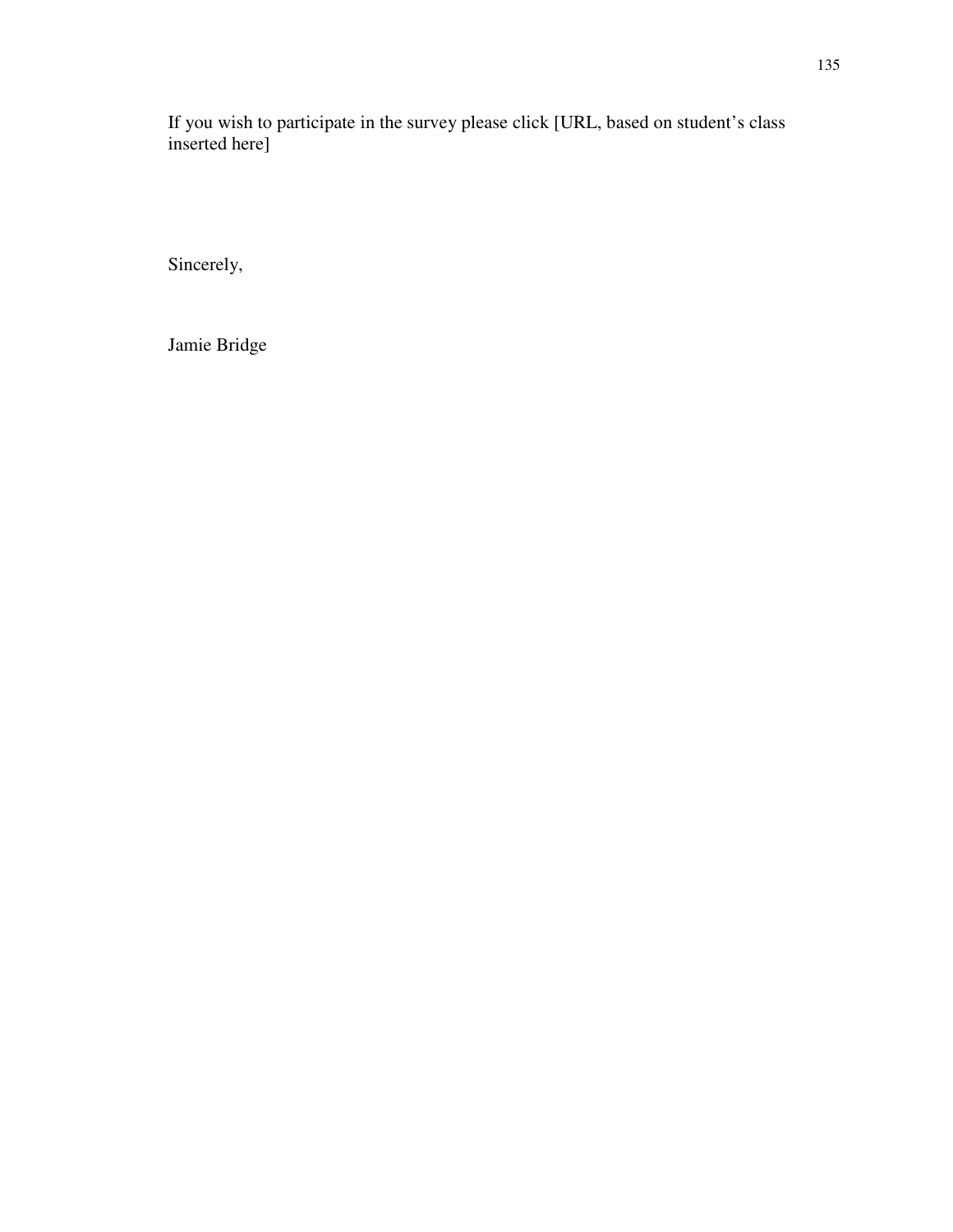*Study: Motivation and Computer Assisted Language Learning (CALL)* 

*Jamie Bridge, Master's student at the University of Western Ontario* 

## CONSENT FORM

I have read the Letter of Information, have had the nature of the study explained to me and I agree to participate. All questions have been answered to my satisfaction.

Name of Person Obtaining

Informed Consent (please print): \_\_\_\_\_\_\_\_\_\_\_\_\_\_\_\_\_\_\_\_\_\_\_\_\_\_\_\_\_\_\_\_\_\_\_\_\_\_\_

Signature of Person Obtaining Informed Consent:\_\_\_\_\_\_\_\_\_\_\_\_\_\_\_\_\_\_\_\_\_\_\_\_ Date: \_\_\_\_\_\_\_\_\_\_\_\_